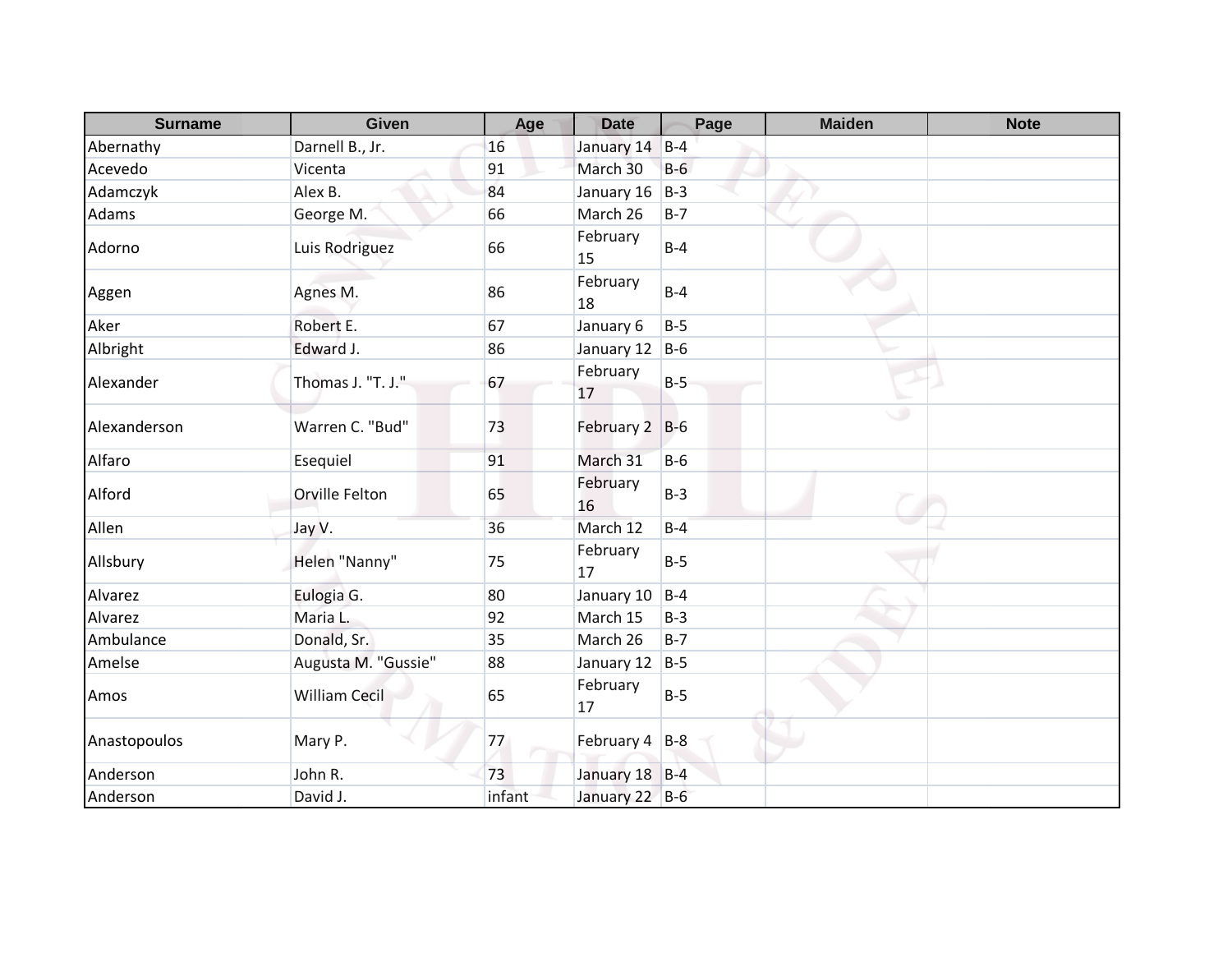| Anderson  | Wayne L.            | 69 | February<br>27     | $B-3$ |                |                                       |
|-----------|---------------------|----|--------------------|-------|----------------|---------------------------------------|
| Anderson  | James A. "Tony"     | 24 | March 11           | $B-5$ |                |                                       |
| Anderson  | Georgia I.          | 89 | March 12           | $B-4$ |                |                                       |
| Anderson  | Violet              | 84 | March 18           | $B-7$ |                |                                       |
| Anderson  | John A.             | 46 | March 20           | $B-3$ |                |                                       |
| Andrzejak | Bernard A. "Bennie" | 71 | January 9          | $B-4$ |                | US Flag pictured                      |
| Angelov   | <b>Blanche</b>      | 29 | January 20 B-5     |       |                | See also article Jan. 22, p.<br>$A-1$ |
| Angotti   | Paul J.             | 65 | January 30 B-3     |       |                | US Flag pictured                      |
| Ansbro    | James H., Sr.       | 90 | January 23 $ B-3 $ |       |                |                                       |
| Ansbro    | James H., Sr.       | 90 | January 23 B-3     |       |                |                                       |
| Antee     | John                | 88 | March 12           | $B-4$ |                |                                       |
| Anusic    | Stipo               | 65 | February 9 B-3     |       | ی              |                                       |
| Ardelean  | Virginia            | 73 | January 29         | $B-5$ | Milyasevich    |                                       |
| Argus     | Susan Patricia      | 71 | March 6            | $B-3$ | <b>Binko</b>   |                                       |
| Arias     | Maria E.            |    | March 30           | $B-7$ | Suarez-DelReal |                                       |
| Armstrong | <b>Hazel May</b>    | 78 | February<br>26     | $B-4$ |                |                                       |
| Armstrong | <b>Hazel May</b>    | 78 | February<br>27     | $B-3$ |                |                                       |
| Arnston   | Ellen J.            | 95 | January 5          | $B-5$ |                |                                       |
| Arteaga   | Leonard H.          |    | February $9$ B-4   |       |                |                                       |
| Arvidson  | George R.           | 79 | January 13         | $B-5$ |                |                                       |
| Ashley    | Mary B.             | 82 | March 26           | $B-7$ |                |                                       |
| Astor     | Debra M.            | 39 | March 21           | $B-4$ |                |                                       |
| Atherton  | Bertha E.           | 84 | February 7         | $B-6$ |                |                                       |
| Atkinson  | Dorothy Louise      | 68 | March 4            | $B-4$ |                |                                       |
| Auksel    | Joseph D.           | 75 | January 17 B-4     |       |                |                                       |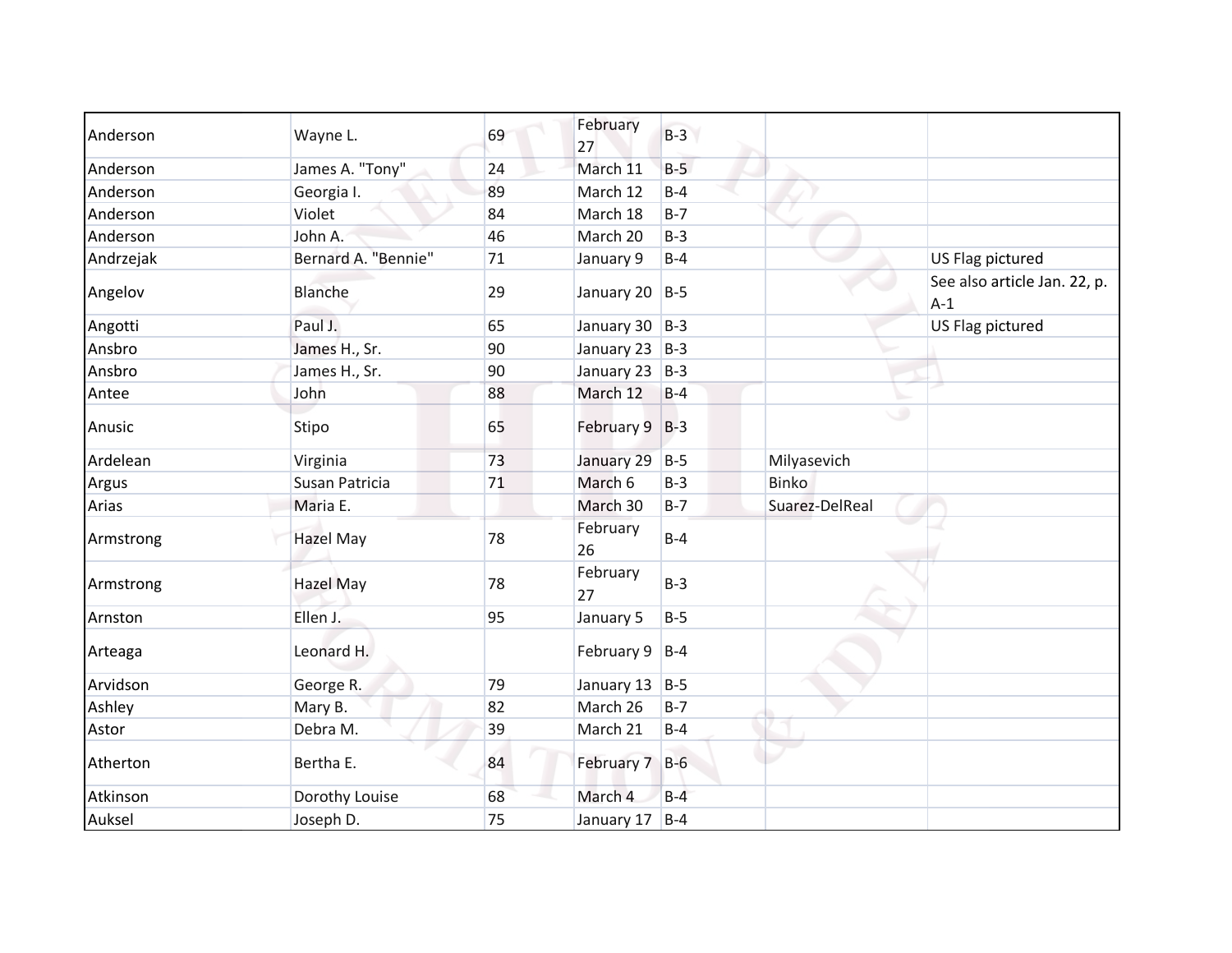| Aurelio       | <b>Betty</b>       | 86 | March 12           | $B-5$ |           |                     |
|---------------|--------------------|----|--------------------|-------|-----------|---------------------|
| Austin        | Audrey S.          | 73 | January 27         | $B-5$ |           |                     |
| Ayers         | John William "Bud" | 83 | March 26           | $B-7$ |           |                     |
| <b>Babic</b>  | Martin             | 98 | January 12 $ B-5 $ |       |           |                     |
| <b>Back</b>   | Charlotte A.       | 61 | February $3$  B-4  |       |           |                     |
| <b>Bader</b>  | June L.            | 86 | March 20           | $B-3$ |           |                     |
| Bagdanavicius | Elena              | 81 | March 9            | $B-3$ |           |                     |
| Bahun         | Rose N.            | 75 | March 15           | $B-4$ |           | See Rose N. Wozniak |
| <b>Bailey</b> | J. Jayne           | 69 | February $2$  B-7  |       |           |                     |
| <b>Bailey</b> | Donald G.          |    | February<br>12     | $B-3$ |           |                     |
| <b>Bailey</b> | Anna M.            | 62 | February<br>24     | $B-4$ | ی         |                     |
| <b>Baize</b>  | James D.           | 50 | January 22 B-6     |       |           |                     |
| <b>Baker</b>  | Judith A.          | 53 | February 4 B-8     |       | Dunn      |                     |
| <b>Baker</b>  | Jean               | 87 | February<br>24     | $B-4$ | Loniewski |                     |
| <b>Baker</b>  | Ellyn J.           | 54 | February<br>28     | $B-6$ |           |                     |
| Baker         | Joseph E.          | 85 | March 8            | $B-4$ |           |                     |
| Baker         | Carl               | 58 | March 24           | $B-5$ |           |                     |
| <b>Balach</b> | Marica             | 92 | January 23 $ B-3 $ |       |           |                     |
| <b>Balach</b> | Marica             | 92 | January 23 B-3     |       |           |                     |
| <b>Balach</b> | Marica             | 92 | January 23         | $B-3$ |           |                     |
| <b>Bales</b>  | John               | 87 | January 9          | $B-5$ |           |                     |
| Balhouse      | Mildred            | 87 | March 12           | $B-5$ |           |                     |
| <b>Balka</b>  | Frank R.           | 73 | February<br>13     | $B-3$ |           |                     |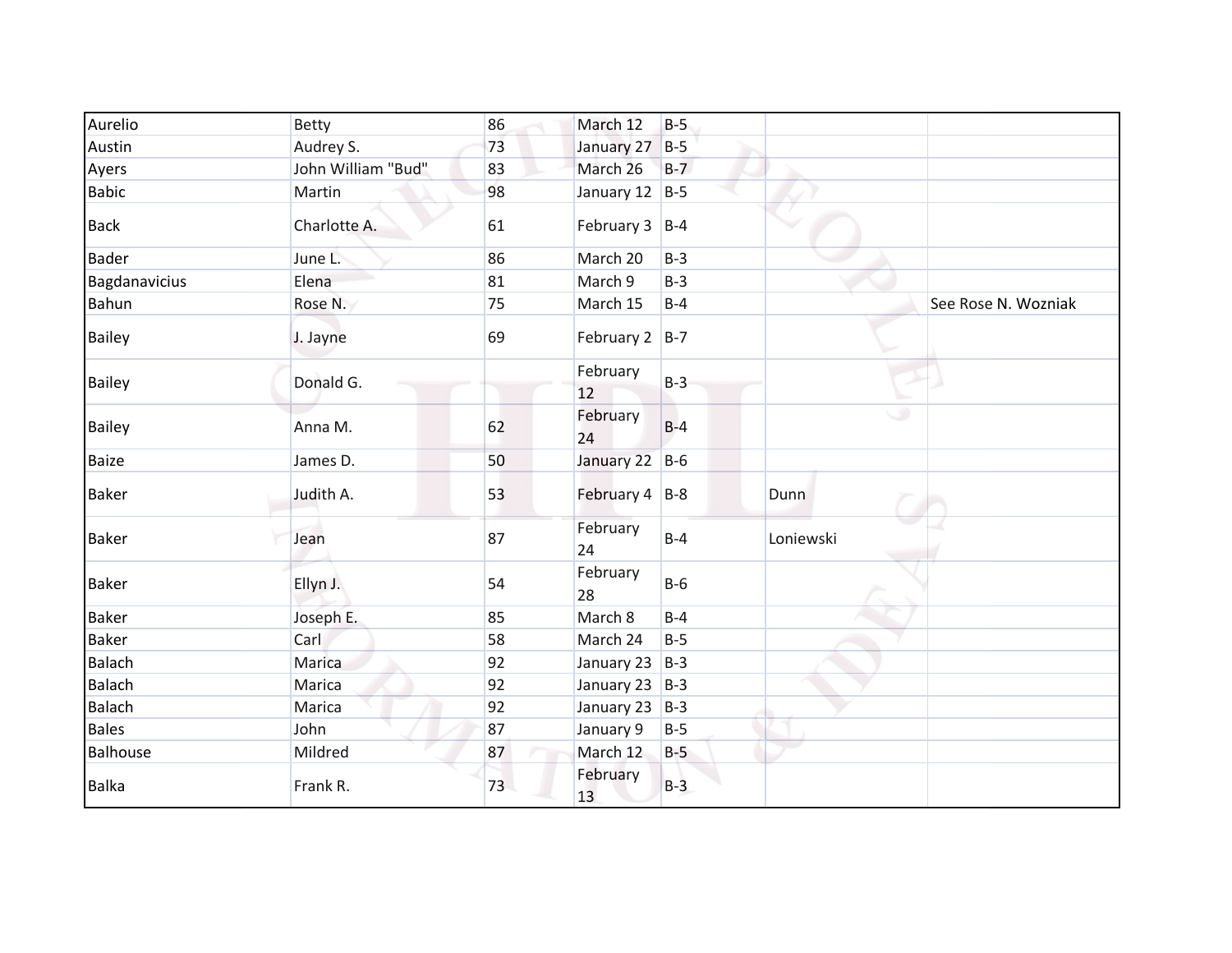| Ball            | Elizabeth (Lee Schmidt)       | 71 | February 6 B-4     |        |             |                          |
|-----------------|-------------------------------|----|--------------------|--------|-------------|--------------------------|
| <b>Ballard</b>  | Booker T. "B.T."              | 64 | February<br>24     | $B-4$  |             |                          |
| Balon           | Joseph M.                     | 20 | March 2            | $B-6$  |             |                          |
| Banicki         | Dorothy A.                    | 80 | March 20           | $B-3$  |             |                          |
| Banister        | Frank Donald, Sr. "Donnie" 37 |    | February<br>25     | $B-4$  |             |                          |
| <b>Banks</b>    | Richard B.                    | 59 | January 8          | $B-5$  |             |                          |
| <b>Banks</b>    | William H. (Sonny)            | 70 | February $9$   B-3 |        |             |                          |
| <b>Banter</b>   | Donald Ray                    | 56 | February 6 B-3     |        |             |                          |
| <b>Barajas</b>  | Christ                        | 67 | January 28 B-4     |        |             |                          |
| Bardwell        | Nanetta M.                    | 88 | March 25           | $B-4$  | Aiken       |                          |
| Barehead        | <b>Nellie</b>                 | 91 | January 27         | $B-5$  | VanZanten   |                          |
| <b>Barker</b>   | Gerald E.                     | 87 | January 28         | $B-4$  |             | US Flag pictured         |
| <b>Barkley</b>  | John A.                       | 79 | February<br>20     | $A-8$  |             |                          |
| Barnay          | John W.                       |    | February<br>19     | $B-4$  |             |                          |
| Barnes          | <b>Floyd Sullivan</b>         | 44 | March 4            | $B-4$  |             |                          |
| <b>Barnes</b>   | JoAnn                         | 51 | March 7            | $A-10$ |             |                          |
| <b>Barnett</b>  | Elizabeth                     | 71 | March 30           | $B-6$  | Gottschling |                          |
| Barnthouse      | Lauren I.                     | 62 | February<br>23     | $B-5$  |             |                          |
| <b>Barta</b>    | Terri                         |    | February<br>16     | $B-3$  |             | See Therese M. Grskovich |
| <b>Barthold</b> | Albert M.                     | 67 | February<br>25     | $B-4$  |             | US Flag pictured         |
| Bartley         | Raymond                       | 76 | March 10           | $B-4$  |             |                          |
| Bartusiak       | Walter J.                     | 75 | March 8            | $B-4$  |             |                          |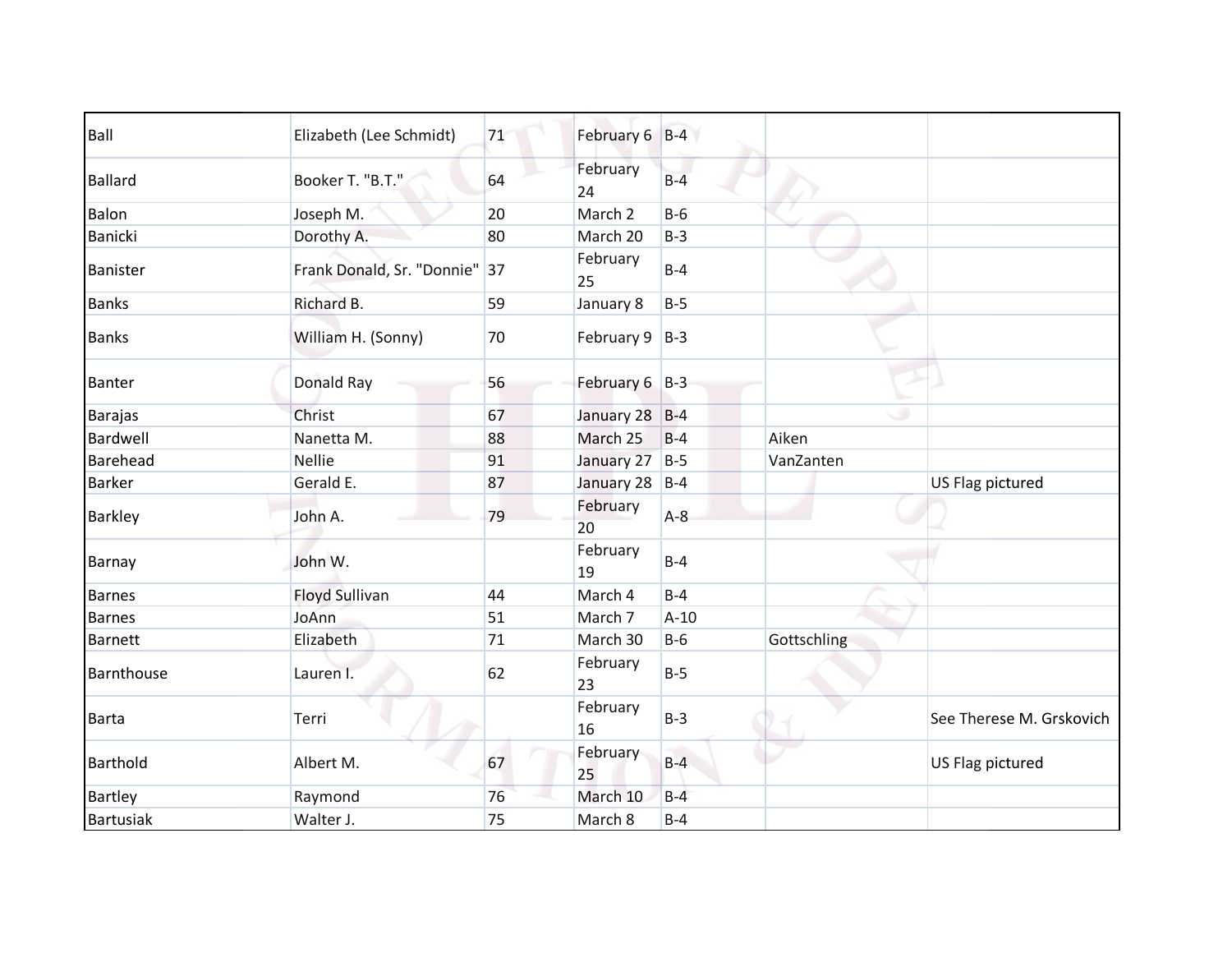| Basham          | John H.          | 57     | March 2                | $B-6$ |        |                  |
|-----------------|------------------|--------|------------------------|-------|--------|------------------|
| Bateman         | Anna Lavisa      | 83     | January 23             | $B-3$ |        |                  |
| Bateman         | Anna Lavisa      | 83     | January 23 B-3         |       |        |                  |
| Bateman         | Anna Lavisa      | 83     | January 23 $ B-3 $     |       |        |                  |
| Batson          | Marion T.        | 61     | February<br>10         | $B-3$ |        |                  |
| Batterman       | Alma H.          | 79     | February<br>21         | $B-7$ |        |                  |
| <b>Baxter</b>   | John W. (Jack)   | 58     | February $4$   B-8     |       |        |                  |
| <b>Beach</b>    | Lillian M.       | 75     | March 12               | $B-5$ |        |                  |
| Beal            | Angel Sue        | infant | March 11               | $B-5$ |        |                  |
| <b>Beals</b>    | Marilyn J.       | 61     | February 1 B-4         |       | ی      |                  |
| <b>Beard</b>    | Wayne H.         | 42     | March 20               | $B-3$ |        |                  |
| <b>Beard</b>    | Wayne H.         | 42     | March 21               | $B-4$ |        |                  |
| <b>Beard</b>    | Wayne H.         | 42     | March 27               | $B-3$ |        |                  |
| Becerra         | Aurora R.        | 77     | February<br>15         | $B-4$ |        |                  |
| <b>Becker</b>   | Bernice A.       | 90     | January 24             | $B-3$ |        |                  |
| <b>Beckett</b>  | Robert R.        | 81     | March 19               | $B-6$ |        |                  |
| Beckman         | Richard H.       | 66     | March 21               | $B-4$ |        | US Flag pictured |
| <b>Beezie</b>   | Joseph G. "Papa" | 83     | January 11 $\vert$ B-4 |       |        |                  |
| Bell            | Cleo J.          | 87     | January 26 B-6         |       |        |                  |
| <b>Benak</b>    | Mary Elizabeth   | 83     | February<br>11         | $B-3$ | Blasko |                  |
| Benchik         | Edward A.        | 79     | March 1                | $B-5$ |        |                  |
| <b>Benedict</b> | Genevieve A.     | 83     | March 27               | $B-3$ |        |                  |
| Benko           | Emma E.          | 85     | January 12 B-5         |       |        |                  |
| Bennett         | Emanuel "Jute"   | 63     | January 26 B-6         |       |        |                  |
| <b>Bennett</b>  | Frank, Sr.       | 70     | January 27 B-5         |       |        |                  |
| Benoit          | Elizabeth J.     | 75     | January 27 B-6         |       |        |                  |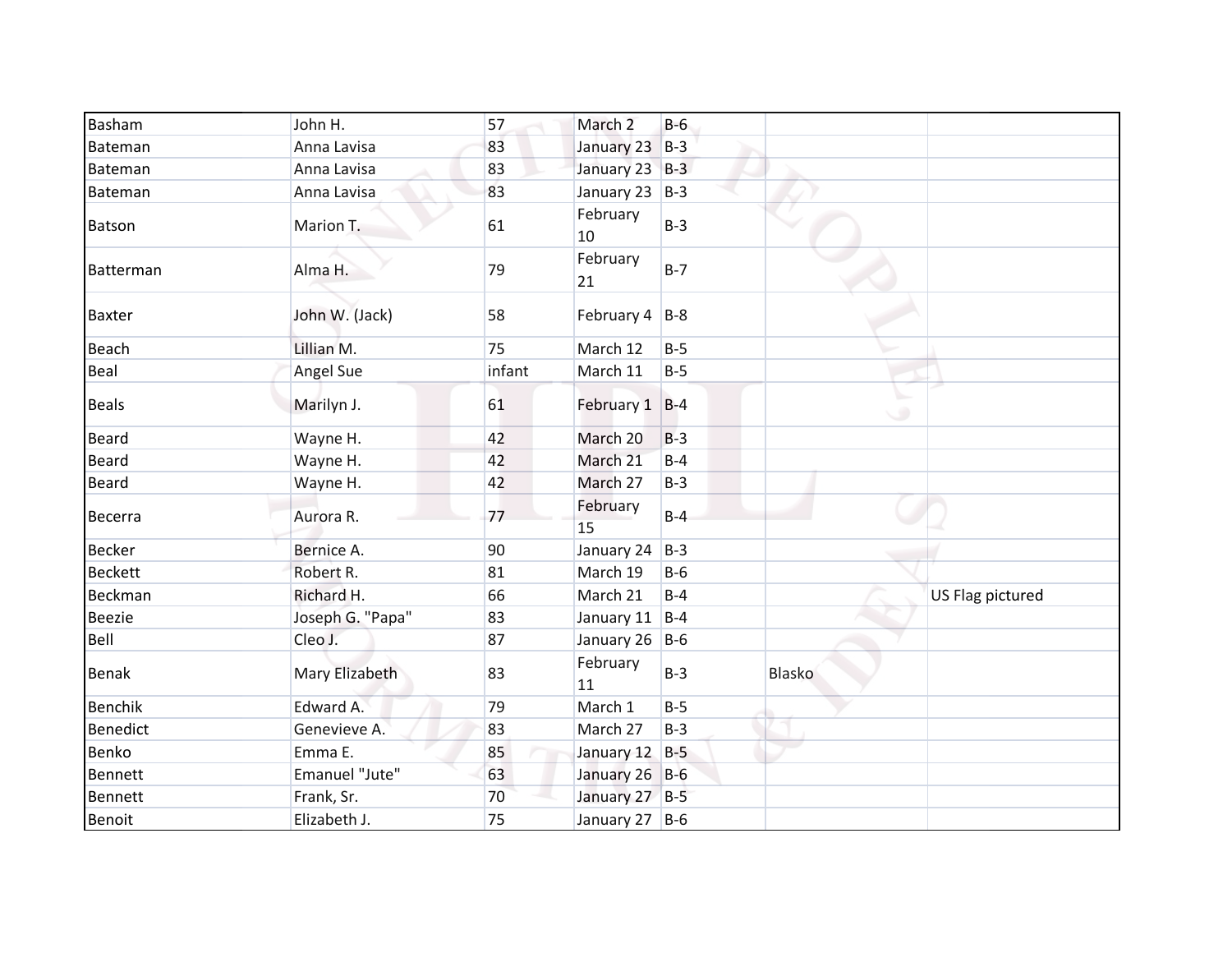| Bentkowski      | Bonnie J.       | 62 | March 24       | $B-5$ | Ruff    |                     |
|-----------------|-----------------|----|----------------|-------|---------|---------------------|
| Berbeco         | Michael         | 80 | January 10     | $B-4$ |         |                     |
| Berber          | Anthony LaQuinn | 28 | January 5      | $B-5$ |         |                     |
| Berkowitz       | Amelia          | 89 | January 27     | $B-5$ |         |                     |
| Bernahl         | <b>Bertha</b>   | 94 | February<br>24 | $B-4$ |         |                     |
| Bernal          | Dolores O.      | 85 | January 12     | $B-5$ |         |                     |
| <b>Bernard</b>  | Denise L.       | 34 | March 26       | $B-8$ |         |                     |
| <b>Berrios</b>  | Auristela       | 89 | March 28       | $B-4$ | Santana |                     |
| Berry           | Naomi Jackson   | 87 | March 2        | $B-6$ |         |                     |
| Bezler          | Marie           | 85 | January 16     | $B-3$ | Malicki |                     |
| Biancardi       | Antonio         | 79 | February 6 B-3 |       |         |                     |
| Bianchi         | Dominic A.      | 69 | March 14       | $B-6$ | ٠       |                     |
| Bicknell        | Robert N.       | 74 | March 15       | $B-3$ |         | US Flag pictured    |
| Biernacki       | Sophie          | 67 | January 7      | $B-4$ |         |                     |
| <b>Biernat</b>  | Mary            | 73 | February 5 A-1 |       |         | See article, p. A-1 |
| Biernat         | Mary J.         | 74 | February<br>12 | $B-3$ |         |                     |
| Bilski          | John M.         | 80 | March 20       | $B-3$ |         |                     |
| Bingham         | Kathleen H.     |    | January 7      | $B-4$ |         |                     |
| Birr            | Melvin H.       | 73 | January 24 B-3 |       |         |                     |
| Bishop          | Louise          | 68 | January 14 B-4 |       |         |                     |
| <b>Bizoukas</b> | Charlene        | 60 | January 20 B-5 |       |         |                     |
| <b>Black</b>    | James L.        | 65 | January 4      | $B-4$ |         |                     |
| <b>Black</b>    | Paul J.         | 82 | March 15       | $B-3$ |         |                     |
| Blacktop        | Claudia M.      | 81 | February<br>10 | $B-3$ |         |                     |
| <b>Bland</b>    | Josephine E.    | 86 | March 21       | $B-4$ |         |                     |
| Blandford       | Frederick       | 75 | January 19 B-8 |       |         |                     |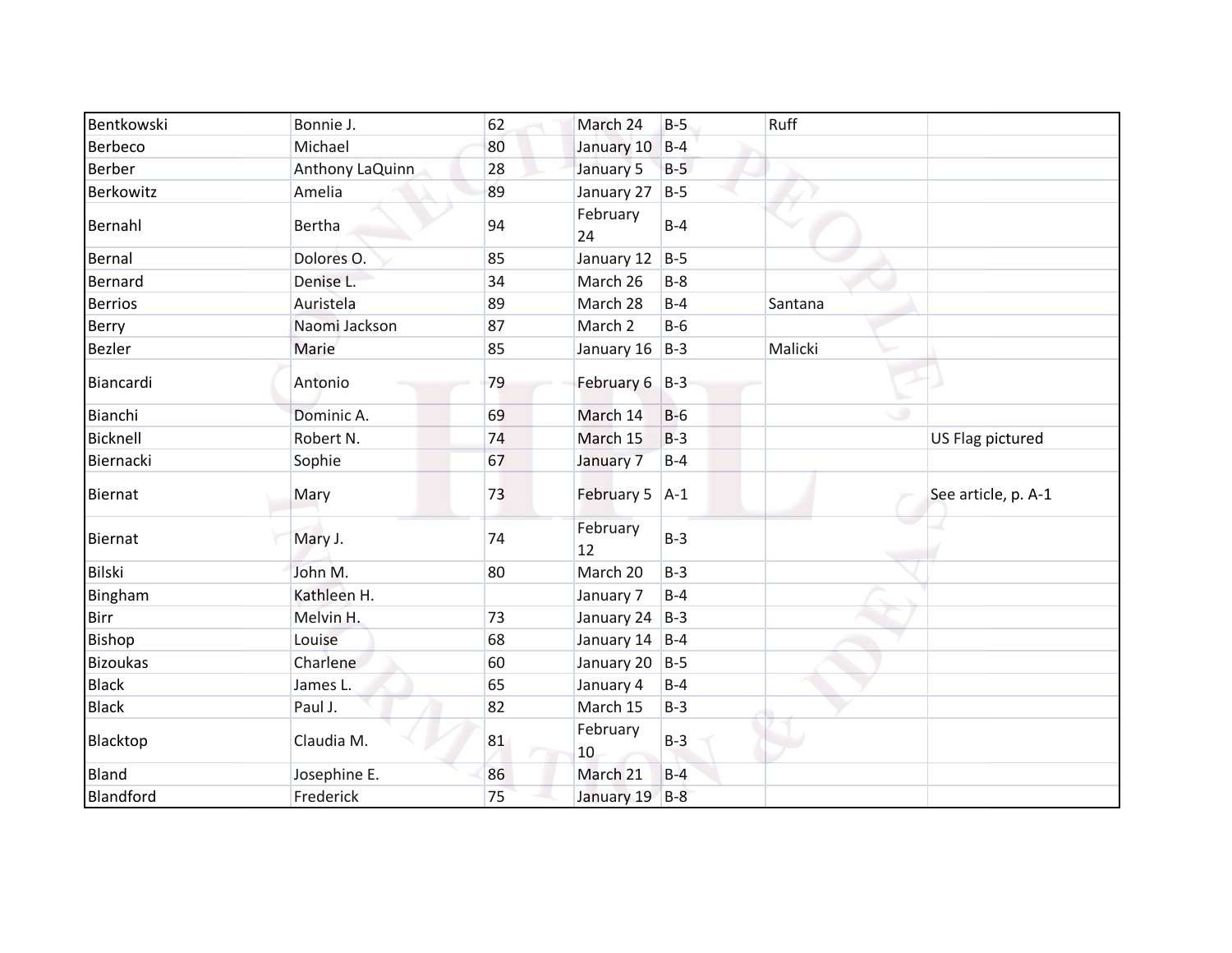| <b>Blasko</b>   |                                    |    |                    |       |            | See Concetta "Connie"   |
|-----------------|------------------------------------|----|--------------------|-------|------------|-------------------------|
|                 | Concetta                           | 80 | January 16 B-3     |       |            | Savastano               |
| Bledsoe         | Emitt S.                           | 76 | January 26 B-6     |       |            |                         |
| Bline           | James I.                           | 73 | January 31 $ B-6 $ |       |            |                         |
| Bloyer          | Paul S.                            | 82 | February<br>23     | $B-5$ |            |                         |
| Blue            | Agnes                              | 83 | January 28         | $B-4$ |            |                         |
| <b>Bochenek</b> | Peter P., Sr.                      | 75 | March13            | $B-3$ |            |                         |
| Bochnowski      | Matthew (Francis), O.F.M.,<br>Rev. | 79 | February<br>19     | $B-4$ |            |                         |
| <b>Bock</b>     | William P.                         | 17 | March 15           | $B-3$ |            |                         |
| <b>Boecker</b>  | Stewart B.                         | 75 | March 4            | $B-4$ |            | <b>US Flag pictured</b> |
| Boersma         | Henry                              | 71 | January 22         | $B-6$ |            |                         |
| <b>Boerst</b>   | Betty (Gross)                      | 75 | February<br>18     | $B-4$ | ی          |                         |
| Bogosavijevic   | Fina                               | 71 | February 1 B-4     |       |            |                         |
| Bojanowski      | Andrew A.                          | 63 | January 26 B-6     |       |            |                         |
| <b>Bonko</b>    | John A.                            | 86 | February<br>17     | $B-6$ |            |                         |
| <b>Booker</b>   | Rosie Lee                          | 79 | March 21           | $B-4$ |            |                         |
| Boone           | Edward A.                          | 83 | March 31           | $B-7$ |            |                         |
| Boreczky        | Eleanor                            | 80 | January 20         | $B-5$ | Kolanowski |                         |
| Borg            | <b>Charlotte Pearl</b>             | 73 | January 27         | $B-6$ |            |                         |
| <b>Borom</b>    | Eugene                             | 69 | January 7          | $B-5$ |            |                         |
| <b>Bos</b>      | Henry L. "Hank the Barber" 72      |    | March 29           | $B-6$ |            |                         |
| Bova            | Tony J.                            | 72 | March 6            | $B-3$ |            |                         |
| <b>Bowens</b>   | Eunita                             | 82 | March 19           | $B-5$ |            |                         |
| Bowman          | Maude                              |    | February<br>24     | $B-4$ |            |                         |
| Boyan           | Michael L.                         | 37 | January 7          | $B-4$ |            |                         |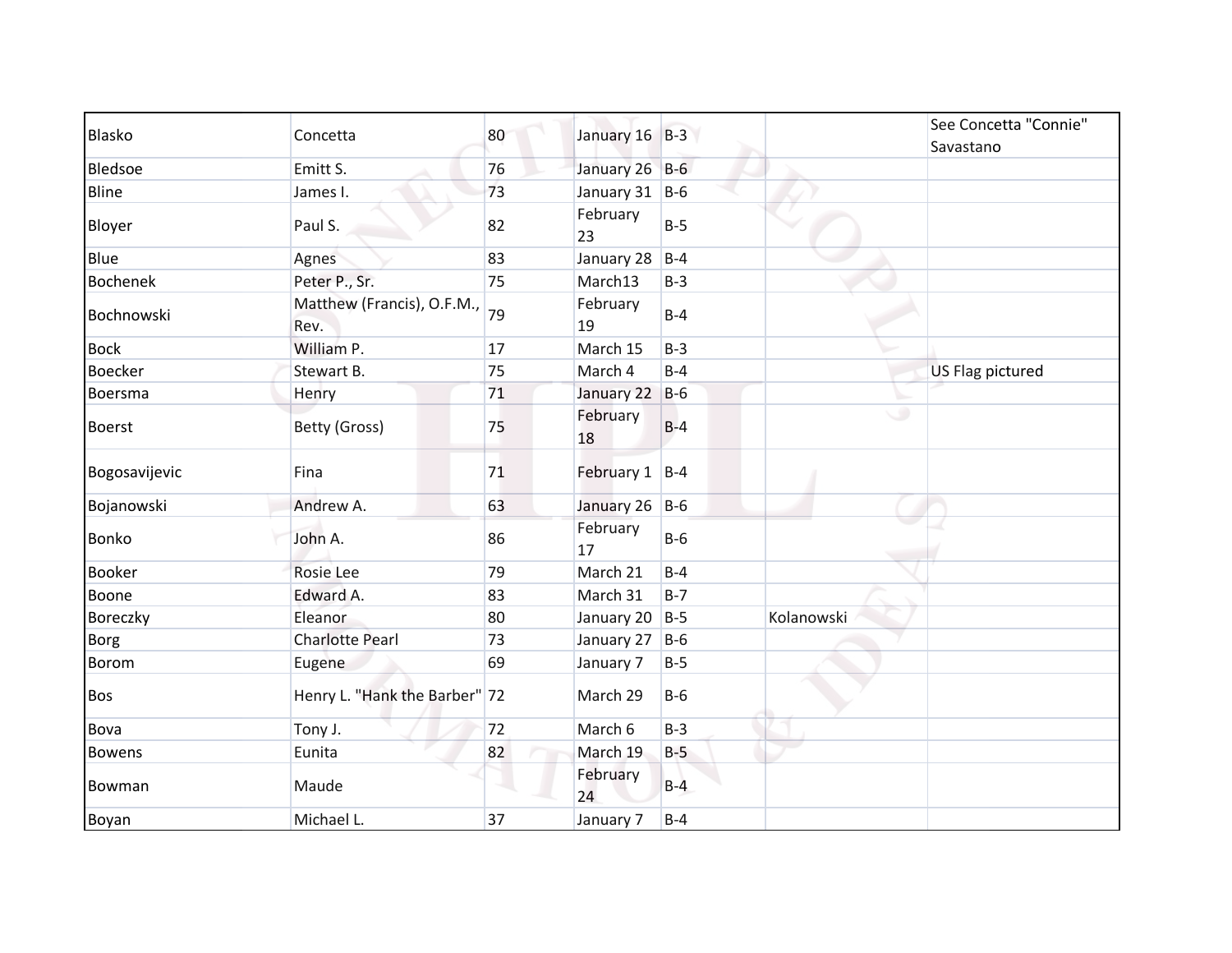| Boykin          | William H., Jr. "Boykin" | 30 | February<br>12     | $B-4$ |             |                         |
|-----------------|--------------------------|----|--------------------|-------|-------------|-------------------------|
| <b>Bozich</b>   | Anne                     |    | March <sub>2</sub> | $B-7$ | Kovatovich  |                         |
| Bozinovich      | Radoje "Rade"            | 73 | January 1          | $B-4$ |             |                         |
| <b>Braak</b>    | Susan                    | 87 | March 17           | $B-5$ |             |                         |
| <b>Bradford</b> | Genevieve O.             | 76 | February<br>16     | $B-3$ |             |                         |
| <b>Bradley</b>  | George, Sr. "Connie"     | 85 | February<br>24     | $B-4$ |             |                         |
| <b>Bradley</b>  | Ann G.                   | 84 | March 19           | $B-5$ |             |                         |
| Brakebill       | Adeline E.               | 71 | February $4$ B-7   |       |             |                         |
| <b>Brakley</b>  | George W.                | 65 | January 9          | $B-4$ |             | <b>US Flag pictured</b> |
| Brandenburg     | Dorothy Ann              | 77 | March 25           | $B-4$ | ی<br>Mantel |                         |
| <b>Brands</b>   | Gertrude C.              | 69 | March 31           | $B-6$ |             |                         |
| <b>Brant</b>    | Jordan E.                | 56 | January 26         | $B-6$ |             |                         |
| <b>Brant</b>    | Beulah I.                | 78 | March 18           | $B-7$ |             |                         |
| <b>Bray</b>     | Senetha                  | 17 | March 3            | $A-1$ |             | See article, p. A-1     |
| <b>Bray</b>     | Jerion                   | 3  | March 3            | $A-1$ |             | See article, p. A-1     |
| <b>Bridges</b>  | Kayla                    | 85 | February 2 $ B-7 $ |       |             |                         |
| Brightwell      | <b>Betty</b>             | 68 | February<br>21     | $B-7$ |             |                         |
| <b>Briscoe</b>  | Charles B.               | 78 | January 5          | $B-5$ |             | US Flag pictured        |
| <b>Britt</b>    | John H.                  | 57 | February<br>28     | $B-6$ |             |                         |
| <b>Britt</b>    | Carrie L.                | 82 | March 18           | $B-7$ |             |                         |
| <b>Britt</b>    | Matthew, Rev.            | 70 | March 31           | $B-6$ |             |                         |
| <b>Brooks</b>   | Lary L.                  | 59 | February<br>13     | $B-3$ |             |                         |
| <b>Brooks</b>   | Virgil R.                | 57 | March 4            | $B-4$ |             |                         |
| <b>Brown</b>    | Dan, Jr.                 | 72 | January 6          | $B-5$ |             |                         |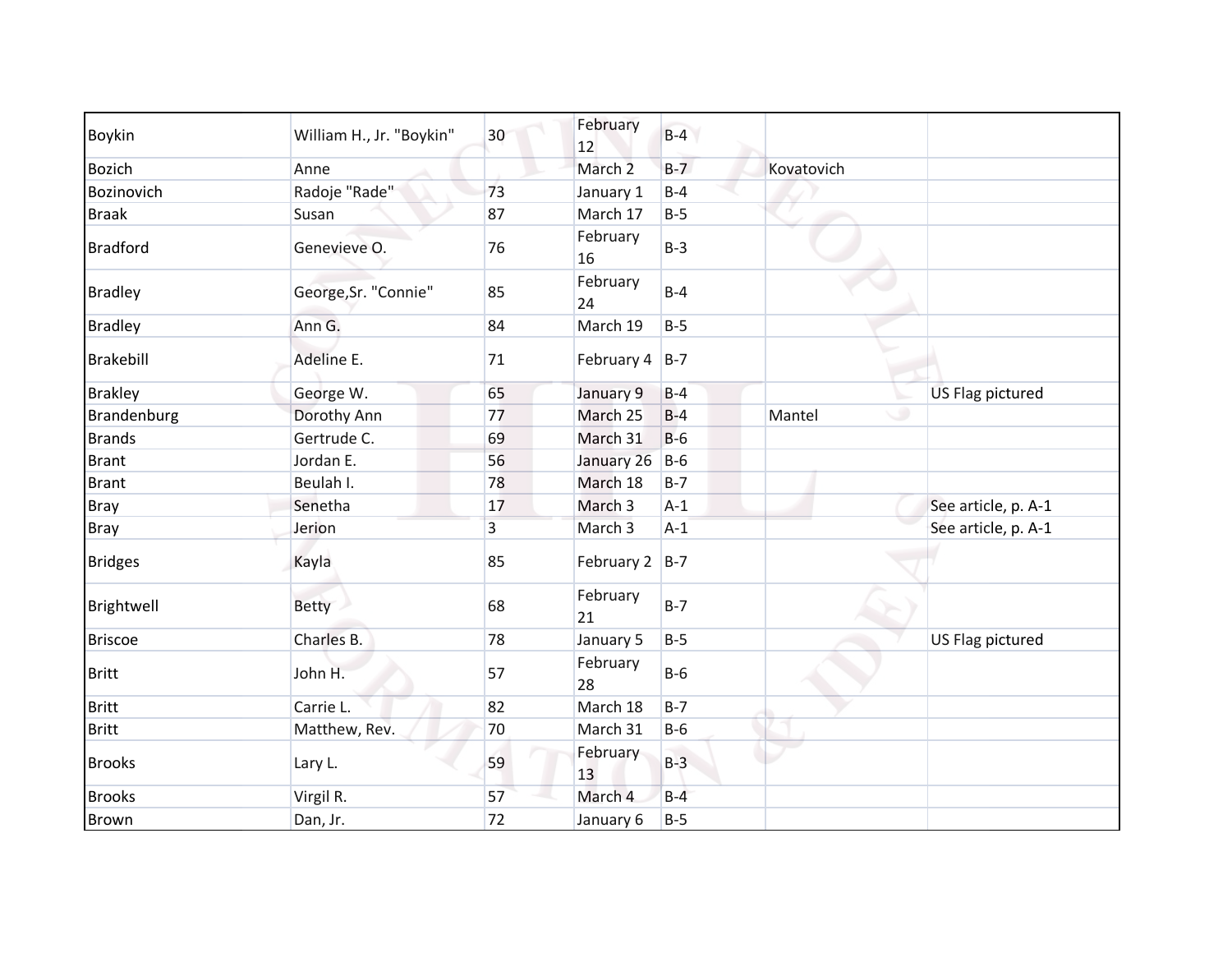| <b>Brown</b>   | Shirley J.               | 57 | January 24 B-3     |       |         |                      |
|----------------|--------------------------|----|--------------------|-------|---------|----------------------|
| <b>Brown</b>   | Musetta R.               | 84 | January 13 B-5     |       |         |                      |
| <b>Brown</b>   | Willa M. Stanley         | 79 | January 20 B-5     |       |         |                      |
| <b>Brown</b>   | Wilson "B. B."           | 73 | January 20 $ B-5 $ |       |         |                      |
| <b>Brown</b>   | James E.                 | 31 | February $3$ B-4   |       |         |                      |
| <b>Brown</b>   | Inez B. "Auntie"         | 96 | February $3$ B-4   |       |         |                      |
| <b>Brown</b>   | Margaret J.              | 76 | February $6$   B-3 |       |         |                      |
| Brown          | Ann C. (Paloney)         | 74 | March 4            | $B-4$ |         |                      |
| <b>Broze</b>   | Bernard E. "Brozozowski" | 71 | January 12 B-5     |       |         |                      |
| Brozozowski    | Bernard E.               | 71 | January 12 B-5     |       |         | See Bernard E. Broze |
| Brubacher      | Katherine Helen          |    | February 2 B-6     |       | Gibbons |                      |
| <b>Brucato</b> | Angelina                 | 85 | January 19         | $B-8$ |         |                      |
| Brueckheimer   | Mary A.                  | 81 | January 5          | $B-6$ |         |                      |
| <b>Brugos</b>  | John D.                  | 50 | March 9            | $B-3$ |         |                      |
| <b>Brunn</b>   | John R.                  | 50 | January 4          | $B-4$ |         |                      |
| <b>Bryant</b>  | Angeline J.              | 48 | January 14         | $B-4$ |         |                      |
| <b>Bubacz</b>  | Helen F.                 |    | January 7          | $B-4$ |         |                      |
| <b>Buckel</b>  | Gale G.                  | 80 | February $4$   B-8 |       |         |                      |
| Buckendahl     | Clifford                 | 72 | February<br>25     | $B-5$ |         |                      |
| <b>Buckner</b> | Margaret J.              | 73 | January 3          | $B-4$ |         |                      |
| <b>Buckner</b> | Raymond R.               | 64 | March 20           | $B-3$ |         |                      |
| Budeselich     | Richard                  | 34 | January 3          | $B-4$ |         |                      |
| <b>Budris</b>  | Clemens "Clem"           | 75 | February 5 B-4     |       |         |                      |
| Buffenbarger   | Mary Alice               | 76 | March 3            | $B-6$ |         |                      |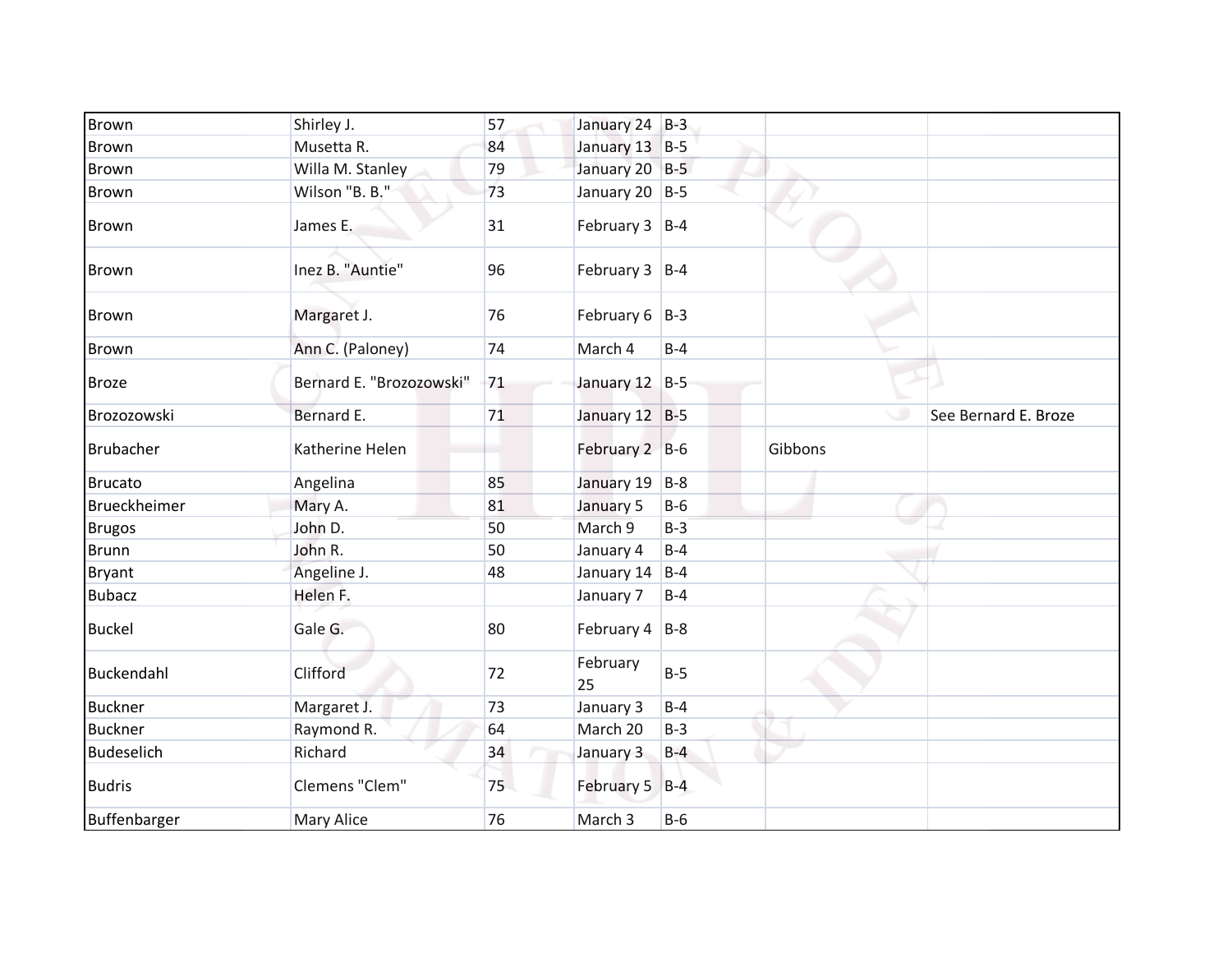| <b>Bulich</b>     | George                   |    | March 19           | $B-6$  |         |                  |
|-------------------|--------------------------|----|--------------------|--------|---------|------------------|
| Bullman           | Olive M.                 | 89 | March 31           | $B-7$  |         |                  |
| <b>Bunk</b>       | Theresa G. "Terri"       | 44 | January 7          | $B-5$  |         |                  |
| <b>Bunnell</b>    | Mary L.                  | 70 | February<br>24     | $B-5$  |         |                  |
| <b>Bunyard</b>    | Vera May                 | 75 | January 12         | $B-5$  |         |                  |
| <b>Burch</b>      | Anna S.                  | 82 | January 5          | $B-6$  |         |                  |
| Burfield          | James E., Sr.            | 63 | February<br>14     | $B-3$  |         |                  |
| <b>Burg</b>       | Nicholas                 | 90 | January 22         | $B-5$  |         |                  |
| Burgeson          | Lage E.                  | 87 | February<br>12     | $B-4$  |         |                  |
| <b>Burke</b>      | Thomas                   | 80 | January 4          | $B-4$  |         |                  |
| <b>Burke</b>      | Raymond W.               | 65 | March 26           | $B-8$  | ۲       |                  |
| <b>Burkeen</b>    | Rose M.                  | 59 | January 6          | $B-5$  | Borgman |                  |
| <b>Burkus</b>     | Dorothy Ann              | 65 | March 4            | $B-4$  |         |                  |
| <b>Burns</b>      | Katherine P. (Kostelnik) | 80 | March 18           | $B-7$  |         |                  |
| <b>Burton</b>     | Stella T.                | 75 | February 4 B-7     |        |         |                  |
| <b>Buses</b>      | Lewis                    | 90 | January $16$   B-3 |        |         |                  |
| Bushnell          | Lucille J.               | 75 | February<br>12     | $B-3$  |         |                  |
| Bustamante        | Manuel                   | 60 | March 7            | $A-10$ |         |                  |
| <b>Butkiewicz</b> | Harriet                  | 74 | March 11           | $B-4$  |         |                  |
| <b>Byrd</b>       | James D.                 | 72 | February<br>10     | $B-3$  |         |                  |
| Byrley            | Vivian F.                | 60 | January 9          | $B-4$  |         |                  |
| <b>Byrnas</b>     | Edwin                    | 68 | March 4            | $B-4$  |         |                  |
| Caban             | Joseph J.                | 85 | February<br>28     | $B-6$  |         | US Flag pictured |
| Cadwell           | Lloyd M.                 | 79 | February<br>10     | $B-3$  |         |                  |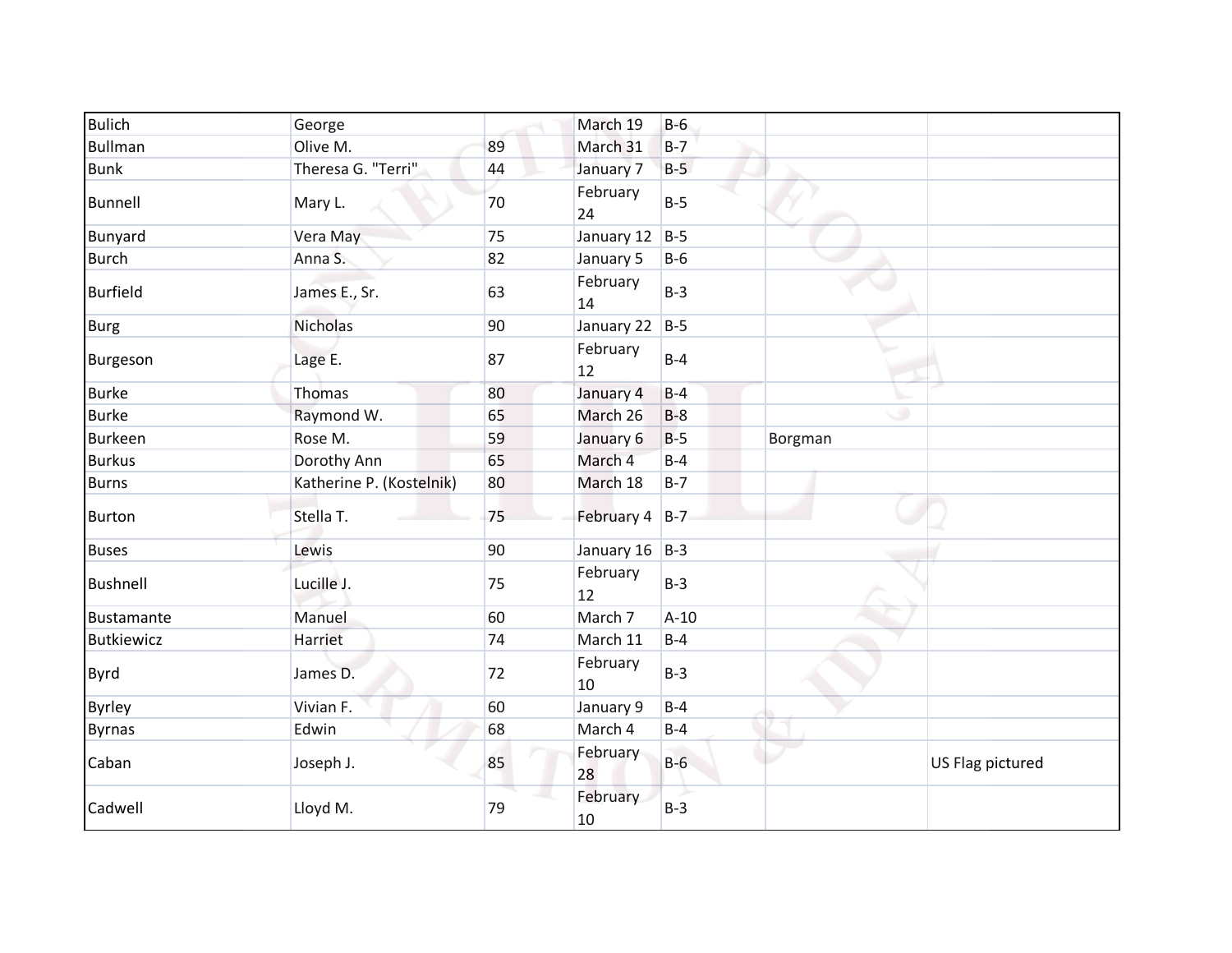| Cain        | Manuel, Sr.             |    | January 7          | $B-5$ |          |                  |
|-------------|-------------------------|----|--------------------|-------|----------|------------------|
| Caldwell    | Merlin P.               | 45 | January 1          | $B-5$ |          |                  |
| Calloway    | <b>Bessie</b>           | 85 | January 23 B-3     |       |          |                  |
| Calloway    | <b>Bessie</b>           | 85 | January 23 B-3     |       |          |                  |
| Calloway    | <b>Bessie</b>           | 85 | January 23 B-3     |       |          |                  |
| Calusis     | Zaharia                 | 92 | February 5 $ B-4 $ |       |          |                  |
| Camarena    | Carlos                  | 66 | February<br>22     | $B-4$ |          |                  |
| Campbell    | Thomas A.               | 75 | February<br>19     | $B-4$ |          |                  |
| Campos      | Manuel                  | 91 | March 19           | $B-5$ |          |                  |
| Canepari    | Veronica J.             | 93 | January 3          | $B-4$ |          |                  |
| Cantu       | Adam                    | 73 | March 23           | $B-3$ |          | US Flag pictured |
| Cantu       | Virginia A. "La Suegra" | 59 | March 26           | $B-7$ |          |                  |
| Capriglione | Anthny N. P.            |    | February<br>19     | $B-4$ |          | US Flag pictured |
| Cargo       | Donna (Stombaugh)       | 46 | March 12           | $B-5$ |          |                  |
| Carlson     | Edwin N.                | 88 | February<br>22     | $B-4$ |          |                  |
| Carlson     | Anna                    | 76 | March 1            | $B-4$ |          |                  |
| Carlson     | Hilding                 | 84 | March 5            | $B-7$ |          |                  |
| Carmichael  | Peter W.                | 57 | February<br>24     | $B-4$ |          |                  |
| Carney      | Leonard                 | 82 | January 1          | $B-4$ |          |                  |
| Carney      | Peter J.                | 69 | March 16           | $B-4$ |          |                  |
| Carpenter   | Juanita                 | 49 | January 29         | $B-5$ |          |                  |
| Carr        | Ambers                  | 72 | January 15         | $B-4$ |          |                  |
| Carreon     | Cenobio "Bob"           | 83 | March 1            | $B-4$ |          |                  |
| Cash        | Le Roy                  | 52 | January 12         | $B-5$ |          |                  |
| Cassidy     | Dorothy                 | 86 | March 30           | $B-6$ | Osecheck |                  |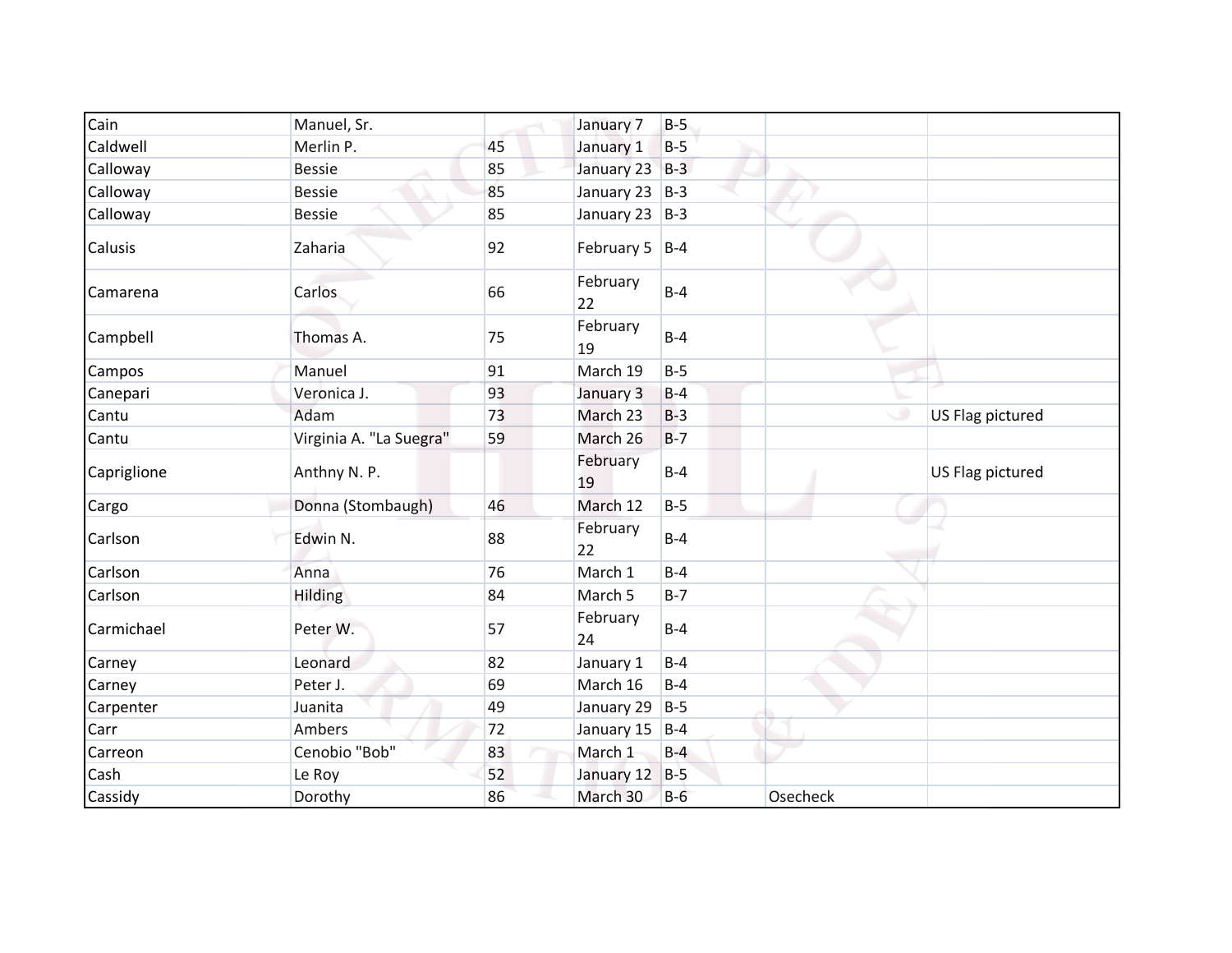| Casten       | Carol Elizabeth Miller,<br>MSN, RN | 58 | March 10           | $B-4$ |   |                  |
|--------------|------------------------------------|----|--------------------|-------|---|------------------|
| Castle       | Ray H., Sr.                        | 77 | February<br>13     | $B-3$ |   |                  |
| Cates        | Alley Woodrow                      | 77 | January 24         | $B-3$ |   |                  |
| Cengel       | John F.                            | 81 | March 4            | $B-4$ |   |                  |
| Centille     | <b>Edward Ermond</b>               | 78 | January 5          | $B-5$ |   |                  |
| Chambliss    | Annie M.                           | 61 | January 28 B-4     |       |   |                  |
| Chavez       | Selso T.                           |    | February $1$  B-4  |       |   |                  |
| Chavez       | Frank                              | 83 | February<br>28     | $B-6$ |   | Picture included |
| Chayken      | Mildred W.                         |    | February<br>15     | $B-4$ | ی |                  |
| Chemerinsky  | Arthur                             | 65 | March 21           | $B-4$ |   |                  |
| Cherney      | Virginia A.                        | 74 | February 3 B-4     |       |   |                  |
| Chirby       | Joan G.                            | 89 | March 16           | $B-4$ |   |                  |
| Chmielowski  | Walter                             |    | February $2$  B-6  |       |   |                  |
| Cholodinski  | John                               | 40 | February<br>27     | $B-3$ |   |                  |
| Chrapusta    | Andrew B.                          | 76 | February<br>19     | $B-4$ |   |                  |
| Christenson  | E. Winona (Ownbey)                 | 92 | February<br>26     | $B-4$ |   |                  |
| Christianson | Rondi Ann                          | 30 | February<br>20     | $A-8$ |   |                  |
| Christman    | Arlene T.                          | 57 | January 20 B-5     |       |   |                  |
| Chruby       | Adeline V.                         | 75 | February $6$ B-3   |       |   |                  |
| Chukur       | Edward H.                          | 71 | January 13 $ B-5 $ |       |   |                  |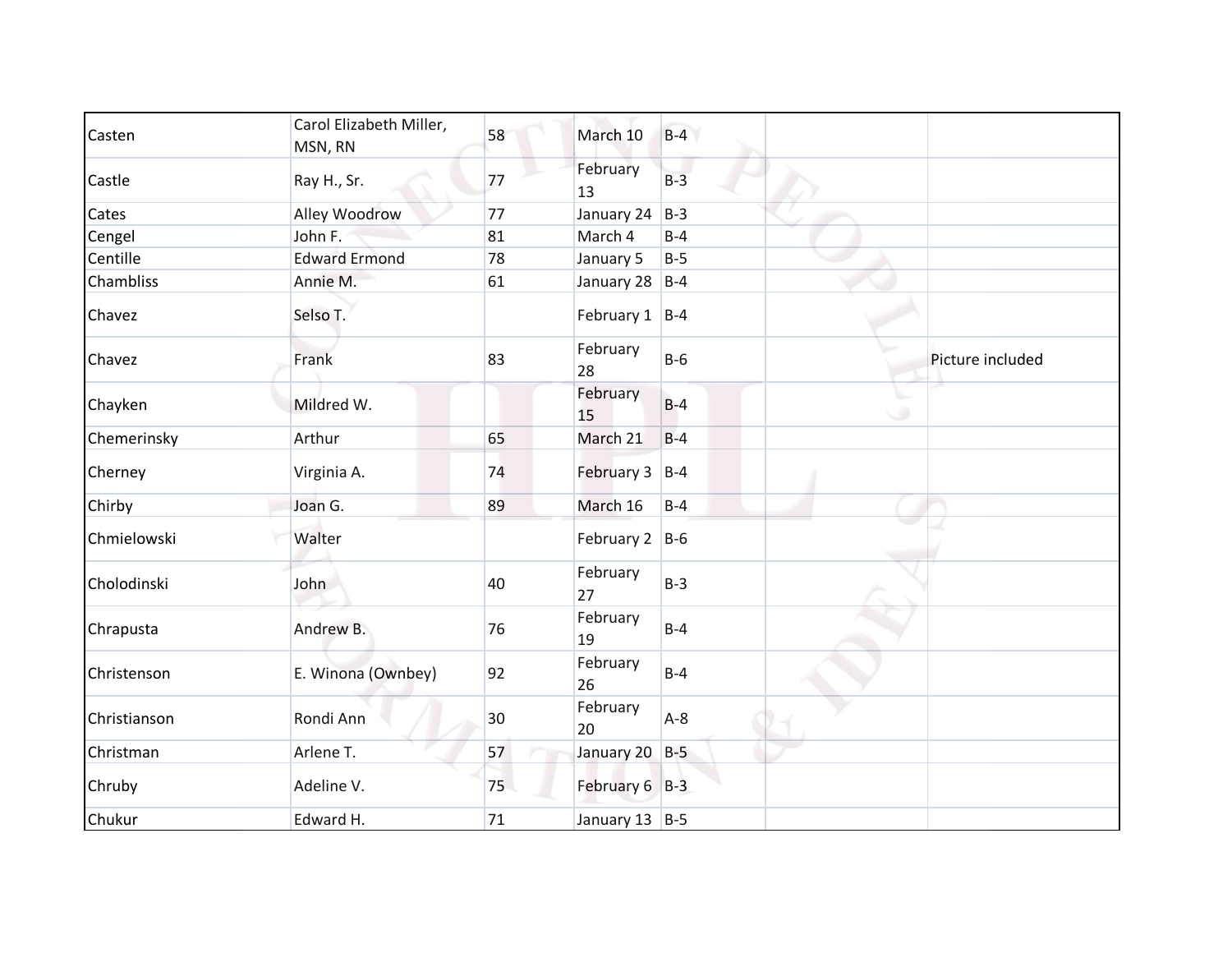| Cieslak        | Stanley "Casey"           | 77 | February 9 B-3     |       |                 |                                       |
|----------------|---------------------------|----|--------------------|-------|-----------------|---------------------------------------|
| Cieslak        | Sharon L. Cook            | 40 | March 12           | $B-4$ |                 |                                       |
| Cizmic         | Anna                      | 89 | February 8 B-6     |       |                 |                                       |
| Clark          | John Peter                | 77 | January 27 B-5     |       |                 |                                       |
| Clark          | Betty A.                  | 42 | February $9$   B-3 |       |                 | See Betty A. Long                     |
| <b>Clark</b>   | <b>Ella</b>               | 97 | March 30           | $B-6$ |                 |                                       |
| Claussen       | Hulda C.                  | 86 | March 11           | $B-5$ |                 |                                       |
| Clennon        | <b>Delbert Patrick</b>    | 60 | January 26         | $B-6$ |                 |                                       |
| Clinton        | Oscar, Jr. "Little Oscar" | 36 | March 17           | $B-5$ |                 |                                       |
| Clinton        | Gus, Jr.                  | 61 | March 19           | $B-5$ |                 |                                       |
| Coe            | Chace M.                  | 19 | February 9 B-3     |       | ٠               |                                       |
| Cofer          | Robert "Bob"              | 36 | February 9 B-3     |       |                 |                                       |
| Coffey         | Daisy Kathleen            | 65 | February<br>10     | $B-3$ | Walker          |                                       |
| Cohn           | James J.                  | 84 | February $4$ B-8   |       |                 |                                       |
| Colby          | Jack R.                   | 71 | January 1          | $B-4$ |                 |                                       |
| Cole           | Sue B.                    | 83 | March 28           | $B-4$ |                 |                                       |
| Coleman        | <b>Bernice Keys</b>       |    | January 9          | $B-5$ |                 |                                       |
| Coley          | Daphene M.                | 50 | March 16           | $B-3$ |                 |                                       |
| Collier        | Levi                      | 74 | January 6          | $B-5$ |                 |                                       |
| <b>Collins</b> | Margery                   | 73 | January 19 B-8     |       | <b>McDevitt</b> | See also article Jan. 19, p.<br>$A-1$ |
| Collins        | Mildred Elizabeth         | 94 | January 19 B-8     |       | Shell           |                                       |
| <b>Collins</b> | Lucille Motherway Busch   | 87 | January 21 B-7     |       |                 |                                       |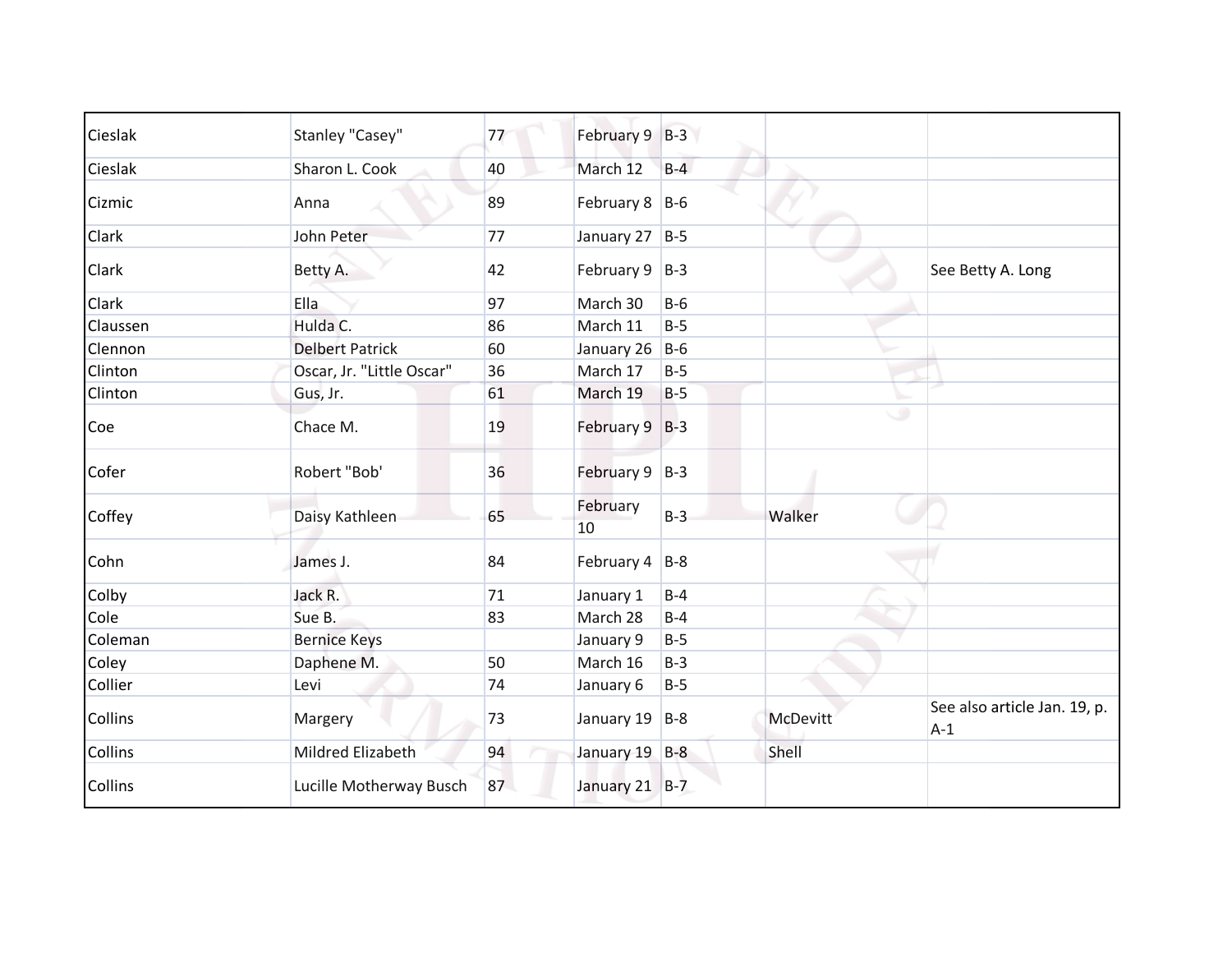| Colontuono    | Frank                                | 79 | February<br>27 | $B-3$ |          |                     |
|---------------|--------------------------------------|----|----------------|-------|----------|---------------------|
| Colza         | Mary A.                              | 62 | March 16       | $B-4$ |          |                     |
| Combes        | Thomas D.                            | 37 | February<br>11 | $B-3$ |          |                     |
| Combs         | Irene "Pete"                         | 62 | March 19       | $B-6$ |          |                     |
| Comer         | Anna                                 | 90 | January 30     | $B-3$ |          |                     |
| Companik      | Anna M.                              | 83 | March 11       | $B-4$ | Chernota |                     |
| Coney         | Huey P.                              | 57 | January 20     | $B-6$ |          |                     |
| Connor        | Mary M.                              | 46 | January 8      | $B-5$ |          |                     |
| Conti         | Peter A.                             | 69 | January 15     | $B-4$ |          |                     |
| Cook          | Bernard L.                           | 66 | January 29 B-5 |       |          |                     |
| Cooper        | Louise                               | 61 | March 14       | $B-6$ |          |                     |
| Cooper        | Mrs. Willie L.                       | 70 | March 30       | $B-7$ | ی        |                     |
| Cooper        | Cory P.                              | 16 | March 31       | $B-6$ |          |                     |
| Coppinger     | Madge                                | 66 | January 14     | $B-4$ |          |                     |
| Copple        | Dorothy I.                           | 87 | January 30 B-3 |       |          |                     |
| Cordia        | S. M., C.S.F.N. (Agnes<br>Skonieczy) | 89 | February<br>23 | $B-5$ |          |                     |
| Corey         | Gladys L.                            | 95 | March 3        | $B-8$ |          | See article, p. B-8 |
| Covington     | Laura Ann Layba                      | 22 | March 15       | $B-3$ |          |                     |
| Crable        | Tyronne J.                           |    | February<br>27 | $B-3$ |          |                     |
| <b>Craggs</b> | Gerald E.                            | 73 | February<br>12 | $B-3$ |          |                     |
| Craig         | Robert L., Sr.                       | 72 | January 1      | $B-4$ |          |                     |
| Craig         | James                                | 72 | January 16     | $B-3$ |          |                     |
| Craig         | Ray E.                               | 79 | March 2        | $B-7$ |          |                     |
| Crane         | Monroe                               |    | February<br>18 | $B-4$ |          |                     |
| Crawford      | Sharon D.                            | 33 | February 9 B-3 |       |          |                     |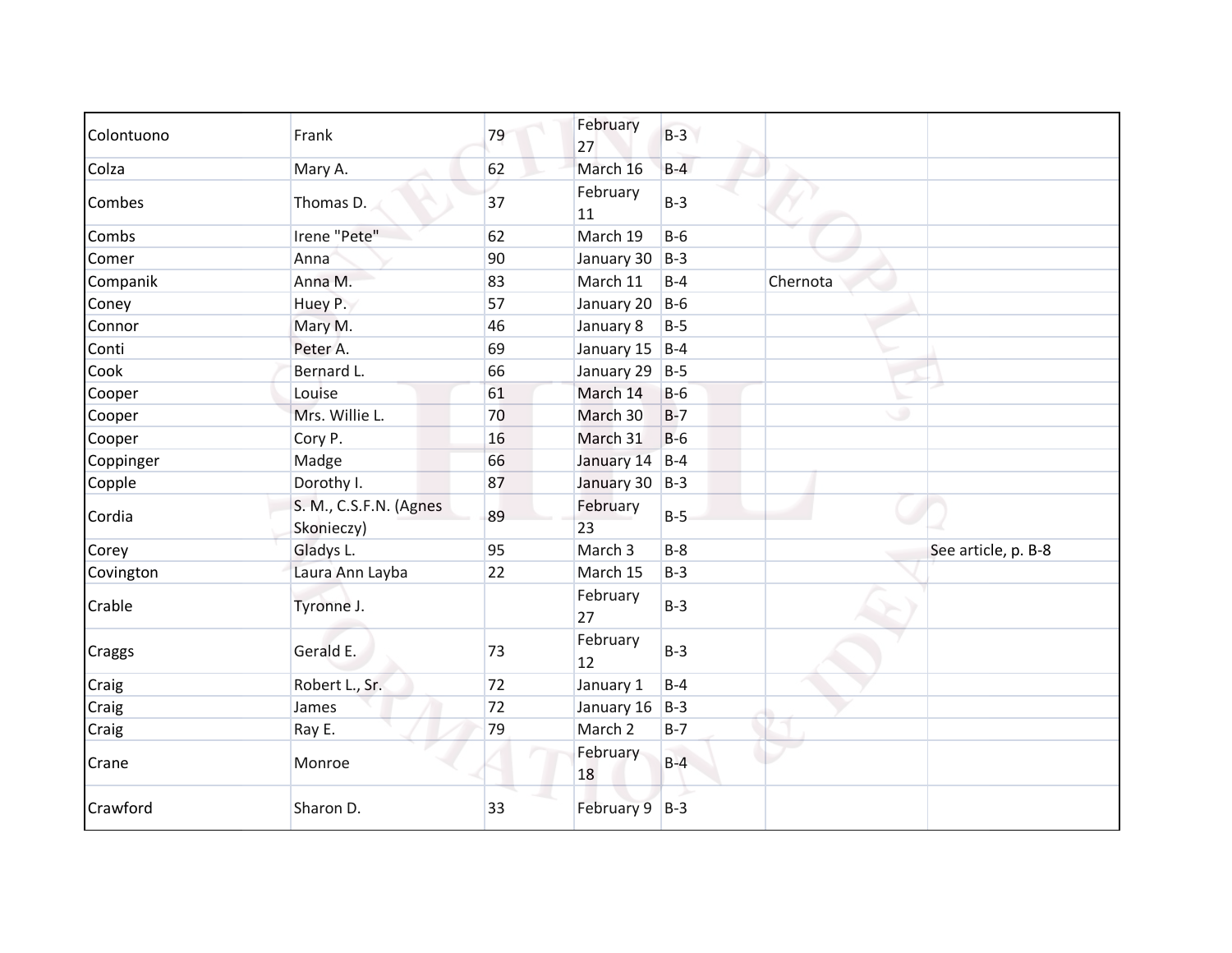| Crawford    | Andre                | 20 | February<br>12 | $B-4$ |              |
|-------------|----------------------|----|----------------|-------|--------------|
| Crepeau     | <b>Oreal James</b>   |    | February 4     | $B-7$ |              |
| Criswell    | Harry H.             | 74 | March 31       | $B-6$ |              |
| Crowell     | Woodrow              | 79 | March 6        | $B-3$ |              |
| Crumpton    | George W. "G. W."    | 68 | March 12       | $B-4$ |              |
| Cruse       | Mary Elizabeth       | 73 | February<br>22 | $B-4$ |              |
| Cruz        | Hipolito, Sr. "Polo" | 60 | March 5        | $B-6$ |              |
| Csmereka    | Joseph               | 69 | February<br>14 | $B-3$ |              |
| Cubra       | Regina V.            | 77 | March 30       | $B-7$ | Pawlak       |
| Cunningham  | Dorothy              | 77 | January 24 B-3 |       | ۰            |
| Cunningham  | Marshall E.          | 38 | February 9 B-4 |       |              |
| Curley      | John M., Sr.         | 78 | January 20     | $C-5$ |              |
| Curran      | Vernon W.            | 78 | March 5        | $B-6$ |              |
| Cutrel      | Phillip C.           | 51 | March 4        | $B-4$ |              |
| Da Pra      | Lee T.               | 83 | January 10     | $B-4$ |              |
| Dado        | Marjorie F.          | 72 | March 17       | $B-5$ | <b>Bayus</b> |
| Dailey      | Kenneth L., Sr.      |    | February<br>23 | $B-5$ |              |
| Dale        | Mary E.              | 63 | March 21       | $B-4$ | Olson        |
| Damjanovic  | Milan                | 68 | January 29     | $B-5$ |              |
| Damron      | Dorothy Faye         | 59 | February<br>17 | $B-5$ |              |
| Damron      | Clytus V.            | 86 | February<br>22 | $B-5$ |              |
| Danielewicz | Debra A.             | 37 | January 20     | $C-5$ |              |
| Daniels     | Ruby T.              | 81 | February<br>26 | $B-4$ |              |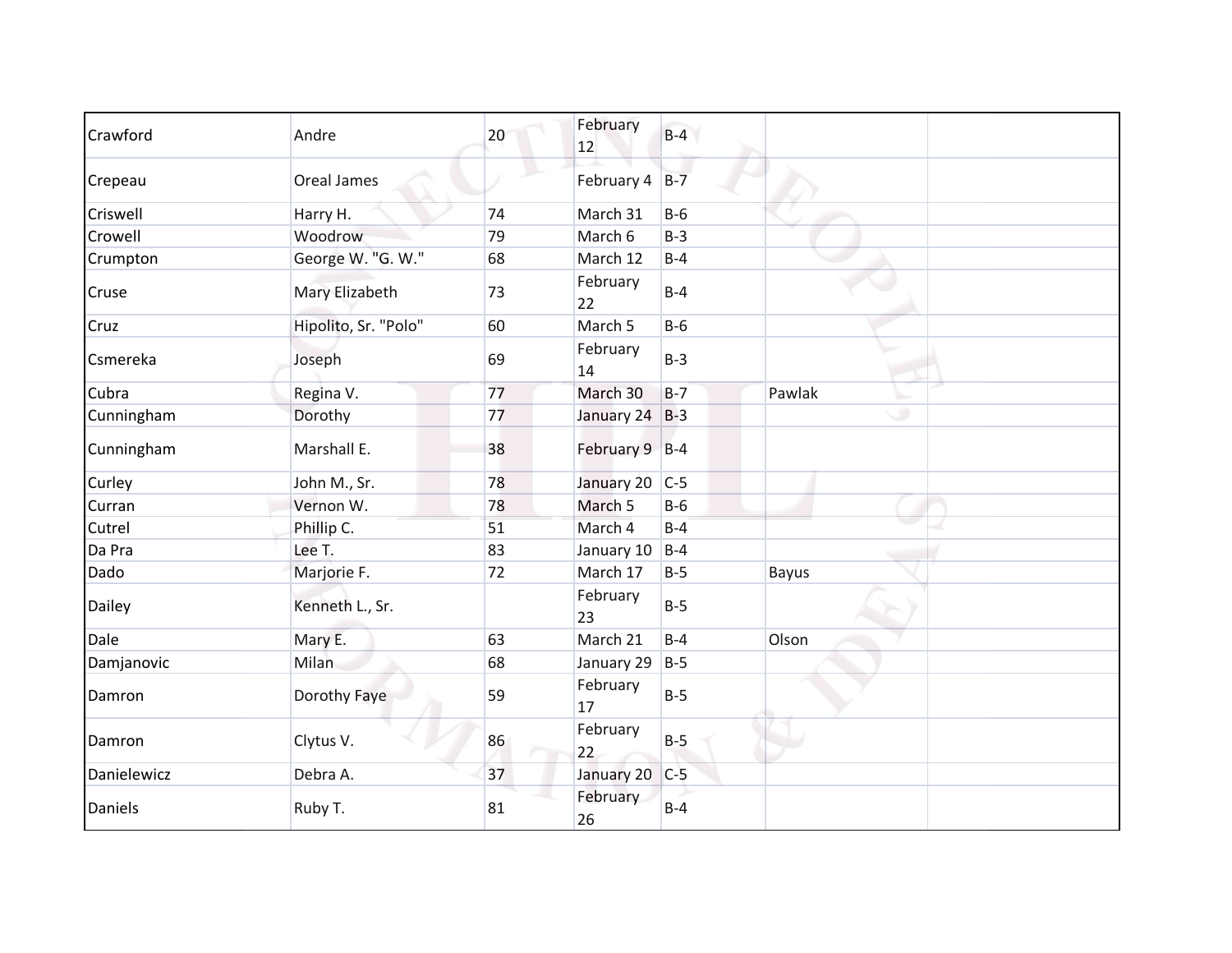| Daravanis     | Angeline L.            | 80        | March 3            | $B-7$ |              |
|---------------|------------------------|-----------|--------------------|-------|--------------|
| <b>Darvas</b> | David                  | 84        | January 9          | $B-4$ |              |
| Davis         | Pearl B.               | 80        | January 19 B-8     |       |              |
| <b>Davis</b>  | Shirley                | 53        | January 30 B-3     |       |              |
| <b>Davis</b>  | Leon                   | 18 months | January 30 $ B-3 $ |       |              |
| <b>Davis</b>  | Leon                   | 1         | February $4$ B-7   |       |              |
| <b>Davis</b>  | Shirley J. (Thornton)  | 53        | February $4$ B-7   |       |              |
| Davis         | Leota R.               | 78        | February $8$ B-6   |       |              |
| <b>Davis</b>  | Barbara Jean (Lawhorn) | 50        | February<br>13     | $B-3$ |              |
| <b>Davis</b>  | June R.                | 74        | March 31           | $B-6$ | Randall<br>۰ |
| De Herrera    | Maura Contreras        | 89        | January 23         | $B-3$ |              |
| De Las Casas  | Charles A.             | 67        | February<br>20     | $A-8$ |              |
| De St. Jean   | Adolphe J. "Frenchy"   | 82        | February<br>28     | $B-6$ |              |
| DeArmon       | George E., Sr.         | 59        | March 9            | $B-3$ |              |
| DeArmond      | Mildred M.             | 61        | January 18         | $B-4$ |              |
| DeBartolo     | Marietta               | 65        | February<br>23     | $B-5$ |              |
| <b>DeBoer</b> | Nancy C.               | 84        | February<br>17     | $B-5$ |              |
| Debski        | Henry T., D.D.S.       | 85        | February 9         | $B-3$ |              |
| Deckinga      | John, Sr.              | $70\,$    | January 7          | $B-4$ |              |
| <b>Deeds</b>  | Dolores Rae            | 54        | February 6 B-3     |       |              |
| Deeter        | Robert C.              | 69        | March 21           | $B-4$ |              |
| DeFranko      | Frances L. (Lucchino)  | 81        | January 1          | $B-4$ |              |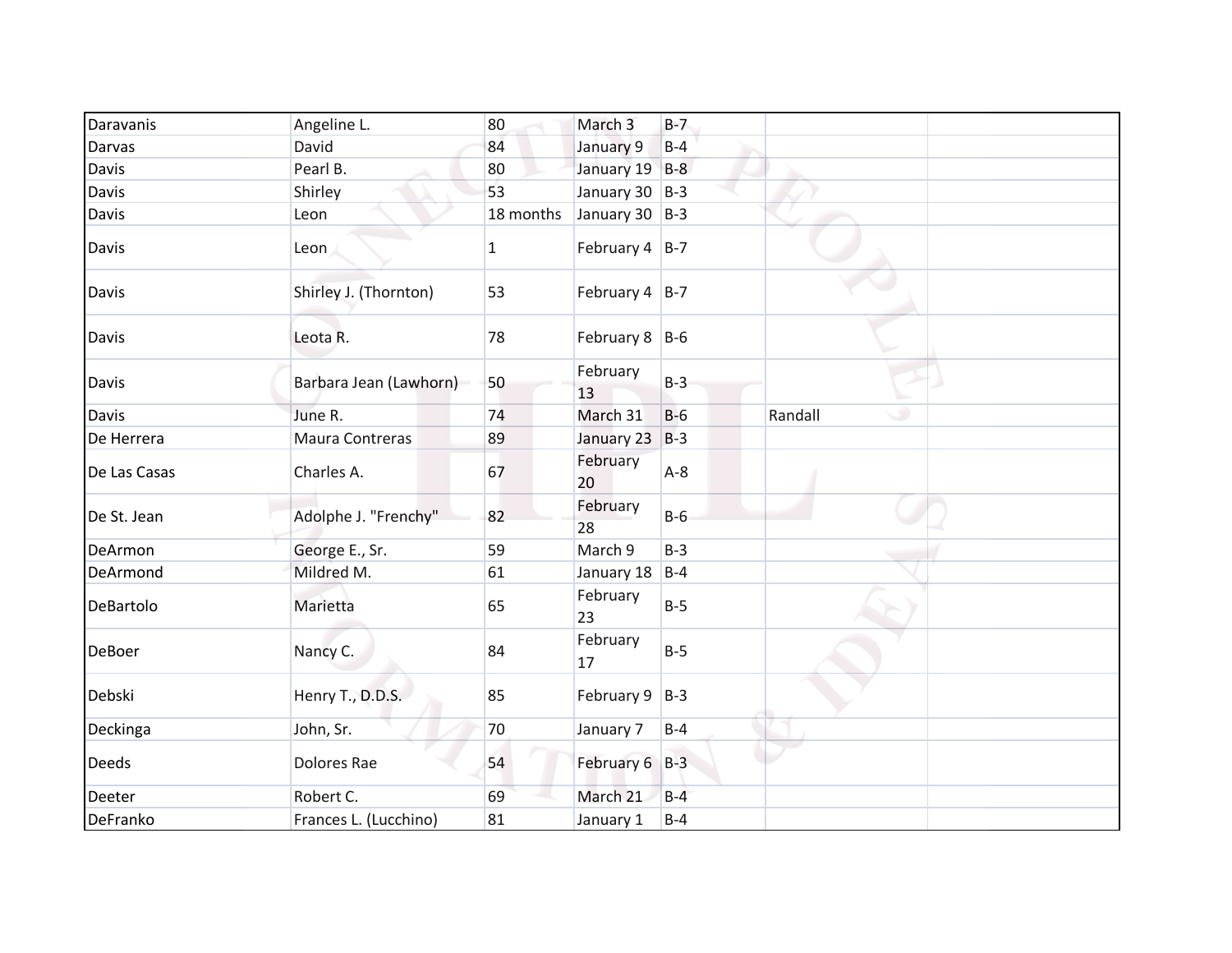| DeHerrera      | Maura Contreras                | 89 | January 23 B-3     |       |         |                          |
|----------------|--------------------------------|----|--------------------|-------|---------|--------------------------|
| DeHerrera      | Maura Contreras                | 89 | January 23         | $B-3$ |         |                          |
| Dejanovic      | Mileva                         | 65 | March 1            | $B-4$ |         |                          |
| DeJarlais      | Ledger "Bud"                   | 82 | February $4$ B-7   |       |         |                          |
| <b>Dekker</b>  | Marvin J.                      | 54 | March 13           | $B-3$ |         |                          |
| Delgado        | Natividad (Tivi)               | 19 | March 18           | $B-7$ |         | See also articles p. A-1 |
| <b>Delniks</b> | Frank                          | 97 | March 11           | $B-4$ |         |                          |
| DelValle       | James Jacob Gregory<br>"Jacob" | 2  | February<br>24     | $B-5$ |         |                          |
| Demaree        | John Ivan                      | 92 | February $6$ B-3   |       |         |                          |
| Demas          | Paul Peter                     | 73 | March 5            | $B-6$ |         |                          |
| Demo           | Ruth                           | 66 | February 5 B-4     |       | ی       |                          |
| Depine         | Weinand H. "Joe"               | 66 | January 5          | $B-6$ |         |                          |
| <b>DePue</b>   | Charles L. "Jim"               | 71 | January 29         | $B-5$ |         |                          |
| DeRango        | Dorothy B.                     | 60 | March 17           | $B-5$ | Wilford |                          |
| Devine         | James F.                       | 69 | March 20           | $B-3$ |         |                          |
| <b>DeVries</b> | Henry                          | 66 | March 4            | $B-5$ |         |                          |
| DeVrou         | Agnes (Lindemulder)            | 80 | March 17           | $B-5$ |         |                          |
| DeYoung        | Willis J.                      | 59 | January 1          | $B-4$ |         |                          |
| Dicianni       | Anthony "D. C."                | 63 | January 3          | $B-4$ |         |                          |
| Dickinson      | Helen G.                       | 87 | February $6$   B-3 |       |         |                          |
| Dickinson      | Gerald G.                      | 85 | March 13           | $B-3$ |         |                          |
| Didier         | Paul, Rev.                     | 82 | January 20   C-5   |       |         |                          |
| <b>Dilbeck</b> | Joe, Sr.                       |    | February 5 B-4     |       |         |                          |
| Dillon         | Lillian A.                     | 96 | January 14 B-4     |       |         |                          |
| <b>Dillon</b>  | William H.                     | 72 | March <sub>2</sub> | $B-6$ |         |                          |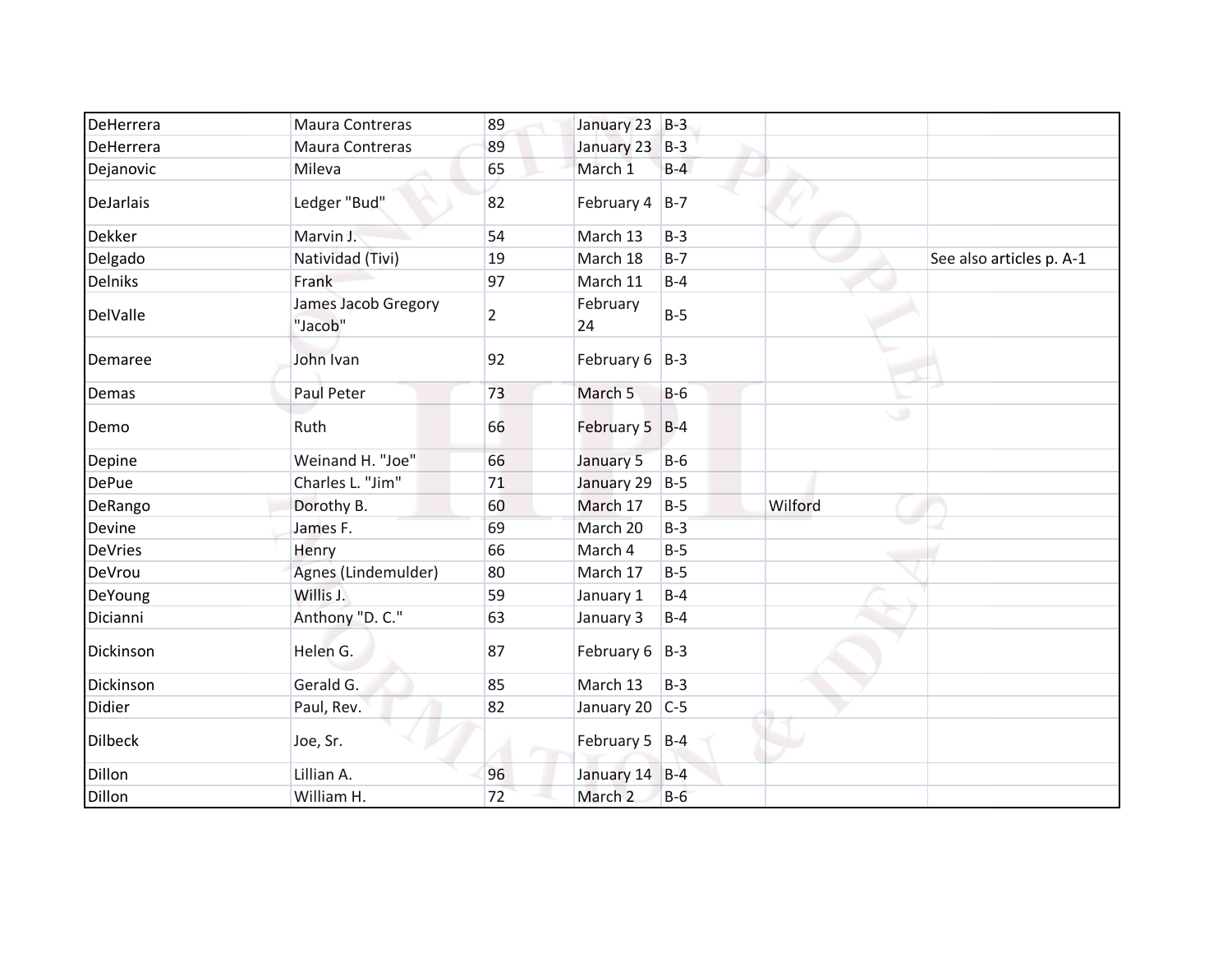| Dobrolecki     | Mary                 | 78 | February         | $B-4$ |   |                     |
|----------------|----------------------|----|------------------|-------|---|---------------------|
| Dobyns         | <b>Gerald Thomas</b> | 44 | 15<br>February   | $B-4$ |   |                     |
|                |                      |    | 25               |       |   |                     |
| Dodson         | John R., Sr.         | 66 | March 24         | $B-4$ |   |                     |
| Dolak          | Stephen              | 74 | January 29       | $B-5$ |   |                     |
| Dolata         | Zarka (Bobbie)       | 80 | February<br>13   | $B-3$ |   |                     |
| Domelle        | Anthony J., Sr.      | 79 | January 12       | $B-6$ |   |                     |
| Donovan        | Harry G.             | 69 | February $4$ B-7 |       |   |                     |
| Dooley         | Robert S.            | 42 | January 19 B-8   |       |   |                     |
| Douglas        | Mary C.              | 77 | January 5        | $B-6$ |   |                     |
| Doukas         | Themis               | 33 | February<br>23   | $B-5$ | پ |                     |
| Dowdell        | Andre                | 20 | February<br>10   | $B-5$ |   | See article, p. B-5 |
| Drago          | John                 | 82 | February 2 B-6   |       |   |                     |
| <b>Drake</b>   | Timothy F.           | 31 | January 6        | $B-6$ |   |                     |
| <b>Drazich</b> | Mary                 | 83 | March 22         | $B-3$ |   |                     |
| Drobul         | John S.              | 75 | February<br>20   | $A-8$ |   | US Flag pictured    |
| Dubroja        | Emil                 | 78 | January 11       | $B-4$ |   |                     |
| <b>Dudak</b>   | George               | 78 | February<br>27   | $B-3$ |   |                     |
| Dudash         | Ethel V.             |    | March 3          | $B-6$ |   |                     |
| <b>Dudley</b>  | Bertha               | 78 | February<br>21   | $B-7$ |   |                     |
| <b>Duffy</b>   | James                | 69 | February<br>12   | $B-4$ |   |                     |
| Duffy          | Vivian H.            | 78 | March 16         | $B-4$ |   |                     |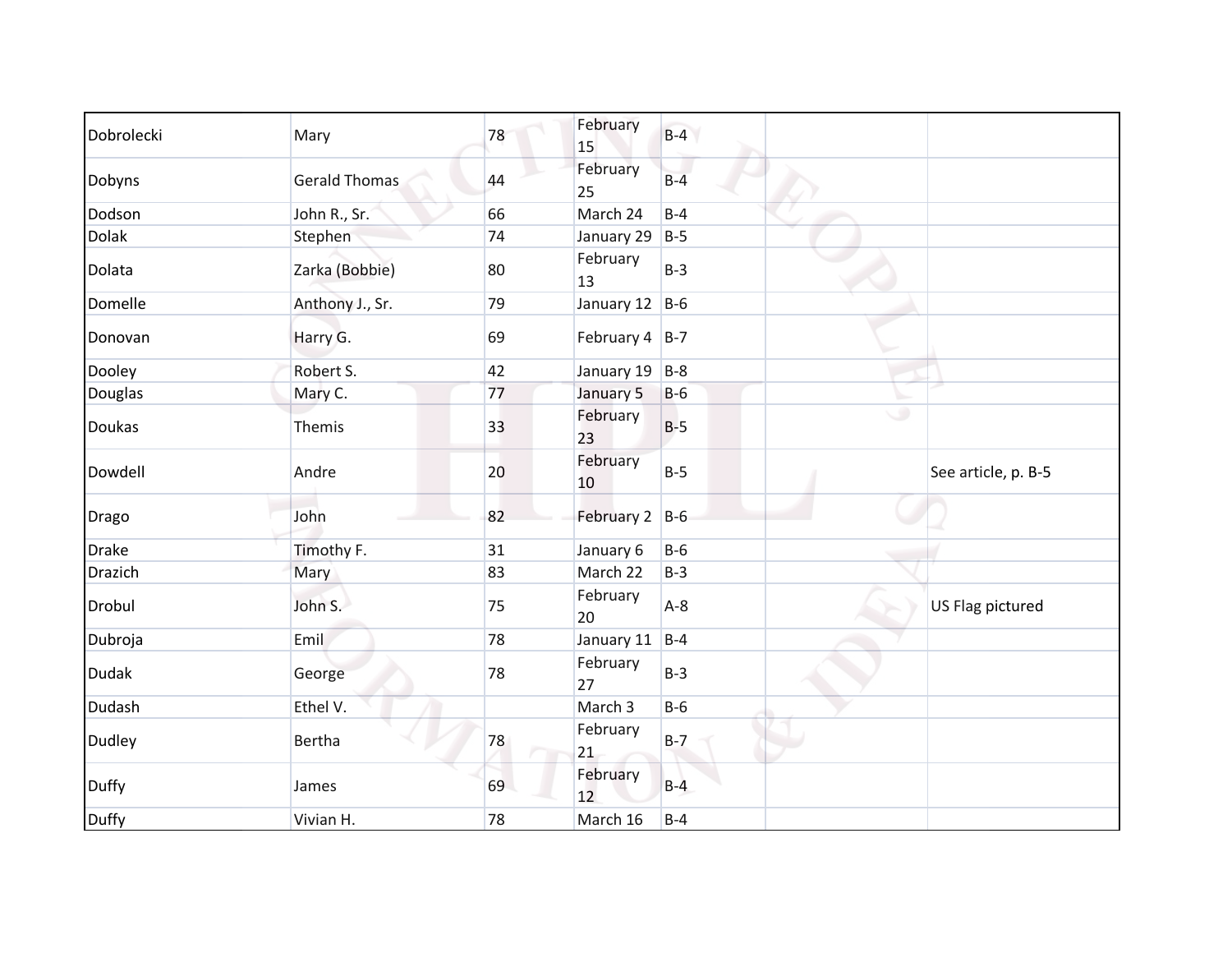| Duncanson     | Robert W.           | 65 | January 6          | $B-5$ |   |                        |
|---------------|---------------------|----|--------------------|-------|---|------------------------|
| Duralski      | Helen               | 78 | January 10 B-4     |       |   |                        |
| Duralski      | Helen               | 78 | January 13 B-5     |       |   |                        |
| Duvall        | <b>Ethel Almeda</b> | 79 | January 17         | $B-4$ |   |                        |
| Duvall        | Ethel A.            | 79 | January 12 B-6     |       |   |                        |
| Dworniczek    | Leonard             | 69 | January 1          | $B-4$ |   |                        |
| Dye           | Ireland             | 46 | January 17         | $B-4$ |   |                        |
| Dye           | Frances M.          | 90 | March 25           | $B-4$ |   |                        |
| Eaton         | Melvin "Red"        | 71 | March 29           | $B-6$ |   |                        |
| Eckert        | Mary H.             | 68 | February $9$   B-3 |       |   |                        |
| Eddie         | Temple Lorene       | 71 | March 6            | $B-3$ |   |                        |
| Edwards       | Mark M.             |    | January 27         | $B-5$ |   |                        |
| Edwards       | Clarence J.         |    | March 19           | $B-6$ | ٠ |                        |
| Egan          | Earl Peter          | 87 | March 18           | $B-7$ |   |                        |
| Elder         | Elsie M.            | 88 | January 17         | $B-4$ |   |                        |
| Elea          | Robert J., Sr.      | 73 | March 23           | $B-4$ |   |                        |
| <b>Elkins</b> | Robert A. "Bobby"   | 58 | January 14 B-4     |       |   |                        |
| Ellingham     | Franklin            | 58 | January 15 B-4     |       |   |                        |
| Ellis         | Dorothy L.          | 76 | January 21 B-7     |       |   |                        |
| <b>Ellis</b>  | James N.            | 85 | February $2$ B-6   |       |   |                        |
| Ellison       | Charles M.          | 80 | February<br>21     | $B-7$ |   |                        |
| Ember         | Margaret A.         | 49 | January 10 B-5     |       |   | See Margaret A. Raymer |
| Ember         | Albert J. "Blackie" | 74 | March 31           | $B-6$ |   |                        |
| Emrick        | Michael             | 75 | January 11         | $B-4$ |   |                        |
| Engler        | William C.          | 73 | January 13         | $B-5$ |   |                        |
| Eppler        | Dorothy M.          | 75 | March <sub>3</sub> | $B-6$ |   |                        |
| Eriks-Barr    | Dawn                | 45 | February 2 B-6     |       |   |                        |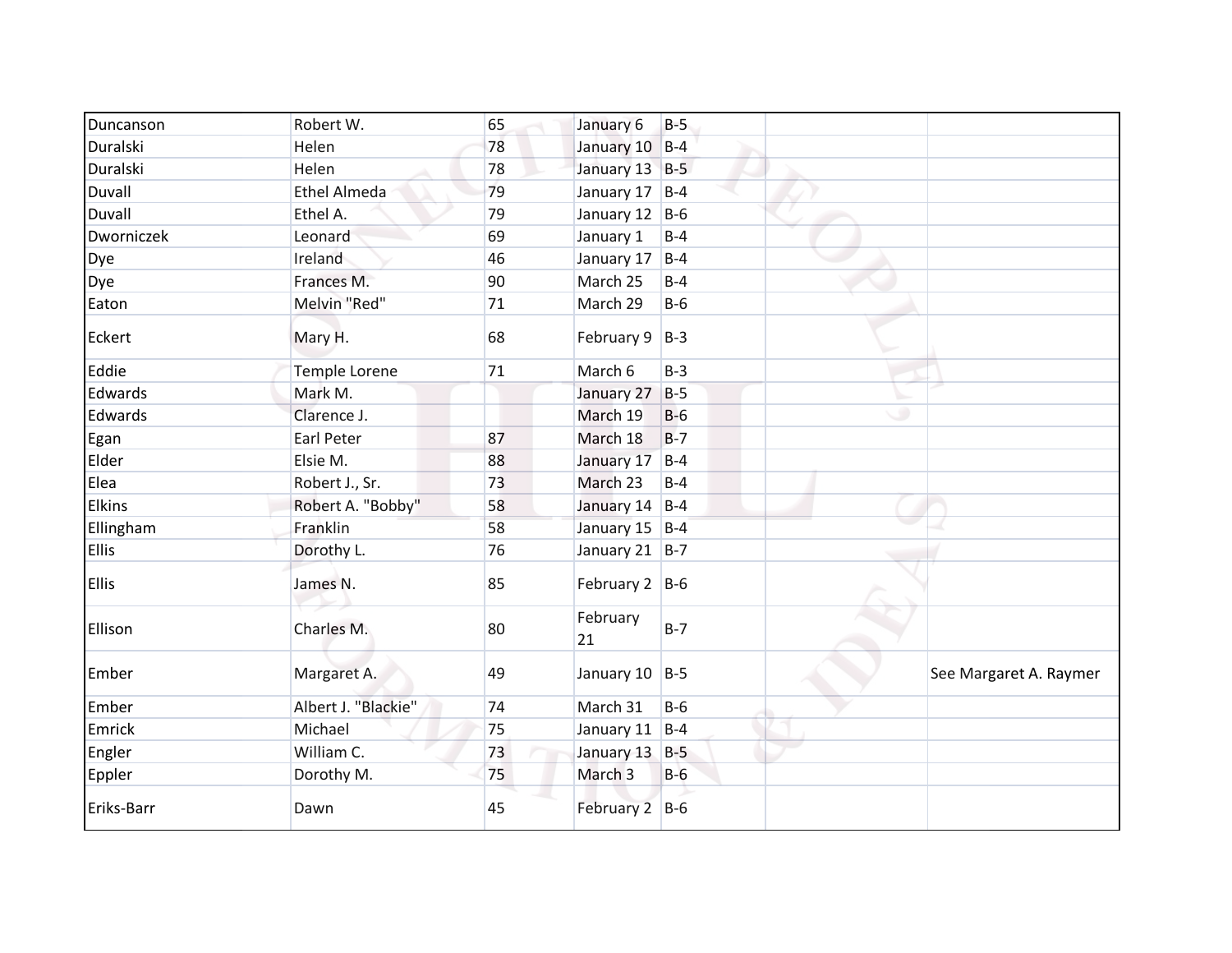| Ermler                 | Rena               | 79 | February<br>27   | $B-3$   |             |                                   |
|------------------------|--------------------|----|------------------|---------|-------------|-----------------------------------|
| Escalante              | Alfred N.          | 28 | February<br>28   | $B-6$   |             |                                   |
| <b>Escoto-Gonzales</b> | Severo G.          | 72 | March 12         | $B-4$   |             |                                   |
| Estill                 | Robert S.          | 64 | March 9          | $B-3$   |             |                                   |
| Etling                 | Mabel              | 99 | January 28       | $B-4$   | Schmal      |                                   |
| Etter                  | Herbert D.         | 85 | January 15       | $B-4$   |             |                                   |
| Eubanks                | Lillie M.          | 70 | January 16       | $B-3$   |             |                                   |
| Eurley                 | Edward W.          | 78 | January 2        | $B-3$   |             |                                   |
| Evanoff                | Mary R.            | 78 | January 1        | $B-4$   |             |                                   |
| Evans                  | Virgil T.          | 79 | March 18         | $B - 7$ |             |                                   |
| Evans                  | Floyd "Big Daddy"  | 69 | March 29         | $B-6$   |             |                                   |
| Faber                  | Cornelius J. (Con) | 86 | March 12         | $B-5$   | ٠           |                                   |
| Falgier-Snively        | Kathleen L.        | 64 | March 5          | $B-6$   | Stump       |                                   |
| Fangras                | Thomas G.          | 65 | February<br>20   | $A-8$   |             |                                   |
| Farinelli              | Furi               | 76 | January 19       | $B-8$   |             |                                   |
| Farinelli              | Elizabeth          | 81 | February $1$ B-4 |         |             |                                   |
| Farley                 | Homer              | 57 | January 21 B-7   |         |             |                                   |
| Fasano                 | Frank (Eagle)      | 84 | January $16$ B-3 |         |             |                                   |
| Fattore                | <b>Bessie</b>      | 87 | March 12         | $B-4$   | Centracchio |                                   |
| Fedorchak              | Mildred            | 81 | January 15       | $B-4$   |             |                                   |
| Fegely                 | <b>Helen Ellen</b> | 83 | March 6          | $B-3$   | Saturday    |                                   |
| Fehrin                 | Helen T.           | 78 | March 7          | $A-10$  |             | Last name also spelled<br>Fehring |
| Fehring                | Helen T.           | 78 | March 7          | $A-10$  |             | Last name also spelled<br>Fehrin  |
| Feig                   | Frances E.         | 69 | March 10         | $B-4$   | Hayes       |                                   |
| Fentress               | Myrtle             | 88 | February<br>23   | $B-5$   |             |                                   |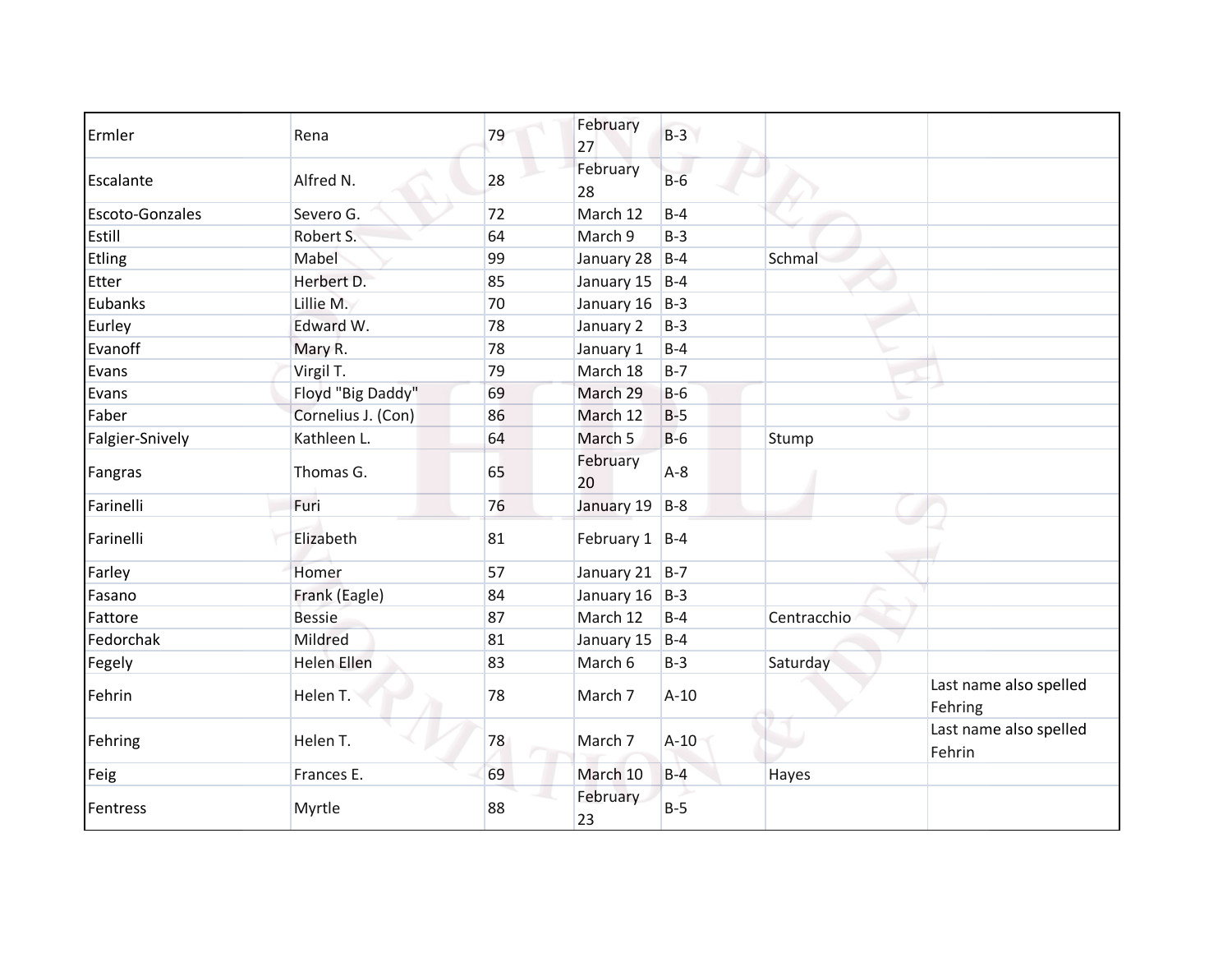| Ferko       | William A.              | 69 | February<br>26   | $B-4$ |          | US Flag pictured    |
|-------------|-------------------------|----|------------------|-------|----------|---------------------|
| Ferrara     | Fred J.                 | 72 | March 24         | $B-4$ |          | US Flag pictured    |
| Fiedler     | John F., Jr.            | 60 | February 9       | $B-4$ |          |                     |
| Field       | Wesley H., Sr.          | 71 | March 27         | $B-3$ |          |                     |
| Fieldhouse  | William                 | 85 | January 9        | $B-4$ |          |                     |
| Fields      | Ella Lea                | 68 | March 24         | $B-5$ |          |                     |
| Fierro      | Erlinda                 | 62 | March 14         | $B-6$ |          |                     |
| <b>Fies</b> | Lillian M.              | 90 | March 13         | $B-3$ |          |                     |
| Fiket       | John T.                 | 60 | March 17         | $B-6$ |          |                     |
| Fillmore    | Rose C.                 | 62 | March 4          | $B-4$ |          |                     |
| Finnearty   | Violet M.               | 80 | February<br>17   | $B-5$ | ت        |                     |
| Fiorio      | Mary R. "Mamie"         | 78 | March 10         | $B-4$ |          |                     |
| Fisher      | <b>Sister Catherine</b> | 89 | January 7        | $B-5$ |          |                     |
| Fisher      | Frieda                  | 87 | January 8        | $B-5$ |          |                     |
| Flaherty    | Margaret M. "Peggy"     | 81 | January 6        | $B-5$ | Schafer  |                     |
| Flaws       | Edward M.               | 77 | February<br>12   | $B-3$ |          |                     |
| Fleck       | Pauline                 | 77 | March 14         | $B-6$ | Kulovits |                     |
| Fleck       | Carl M., Sr.            | 76 | March 22         | $B-3$ |          |                     |
| Flood       | Sanfred "Sandy"         | 77 | February $4$ B-8 |       |          |                     |
| Florence    | Euginia                 | 83 | January 10 B-4   |       |          |                     |
| Flores      | Jose A., Jr.            | 21 | March 11         | $B-5$ |          |                     |
| Flores      | Michael E.              | 67 | March 12         | $B-5$ |          |                     |
| Floyd       | Oathro                  | 70 | March 2          | $B-6$ |          |                     |
| Flynn       | Elmer E.                |    | March 19         | $B-6$ |          |                     |
| Foltz       | Donald M.               | 81 | March 25         | $B-4$ |          |                     |
| Foote       | Amanda                  | 8  | March 4          | $A-1$ |          | See article, p. A-1 |
| Foschar     | Jason Matthew           | 19 | January 25 B-4   |       |          |                     |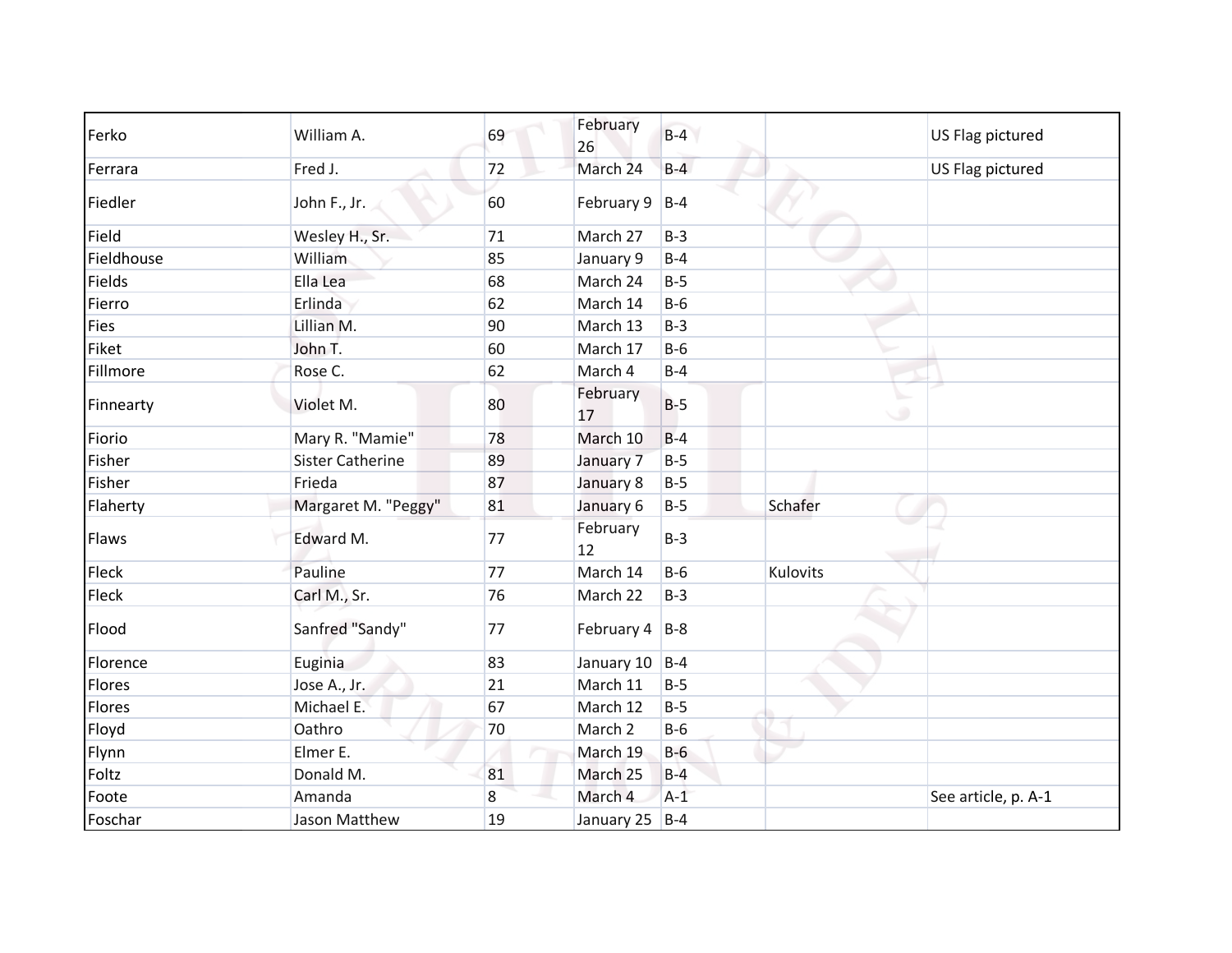| Fournier  | Lawrence J.                      | 78 | February<br>26 | $B-4$ |                |                                            |
|-----------|----------------------------------|----|----------------|-------|----------------|--------------------------------------------|
| Fowler    | <b>Delmar Clark</b>              | 56 | January 24     | $B-3$ |                |                                            |
| Fox       | Dorothy Harm                     |    | March 6        | $B-4$ |                |                                            |
| Fraikin   | Glenn L.                         | 68 | January 14     | $B-5$ |                |                                            |
| Francis   | Mark S.                          | 25 | February<br>12 | $A-1$ |                | See articles pages A-1, A-6<br>& A-9       |
| Francis   | Mark                             | 25 | February<br>13 | $B-3$ |                |                                            |
| Francis   | <b>Ernest Lake</b>               | 70 | March 6        | $B-3$ |                |                                            |
| Franke    | Nickie "Frangakis"               | 77 | February 9     | $B-3$ | Eliopoulas     |                                            |
| Frankland | Thomas W.                        | 58 | January 19     | $B-8$ |                |                                            |
| Franklin  | Jean                             |    | January 5      | $B-5$ | <b>Hopkins</b> | ی                                          |
| Franklin  | Timothy C., Jr. "Shack<br>Pappy" | 60 | January 28 B-4 |       |                |                                            |
| Frantz    | David G.                         | 71 | January 31 B-6 |       |                |                                            |
| Fraze     | Ernest                           | 70 | March 5        | $B-6$ |                |                                            |
| Froman    | Goldie M.                        | 71 | February<br>10 | $B-3$ |                |                                            |
| Fron      | Emily J.                         | 76 | January 13     | $B-5$ |                |                                            |
| Frye      | Ruby F.                          | 90 | March 31       | $B-6$ |                |                                            |
| Fuller    | Inez C.                          | 65 | January 1      | $B-5$ |                |                                            |
| Fuller    | Madlon C.                        | 59 | March 31       | $B-6$ |                |                                            |
| Funk      | Mildred Wray                     | 98 | January 8      | $B-5$ |                |                                            |
| Gabrys    | Ann                              | 76 | January 31     | $B-6$ |                |                                            |
| Gagna     | Helen P.                         | 74 | March 26       | $B-7$ |                |                                            |
| Gall      | Richard A.                       | 68 | January 13     | $B-5$ |                |                                            |
| Gallagher | Melvin "Red"                     | 74 | March 26       | $B-7$ |                |                                            |
| Galocy    | Helen D.                         | 76 | January 1      | $B-4$ |                |                                            |
| Galvin    | Timothy Patrick, Sr.             | 98 | January 29     | $B-6$ |                | See also articles Jan. 29, p.<br>B-5 & B-6 |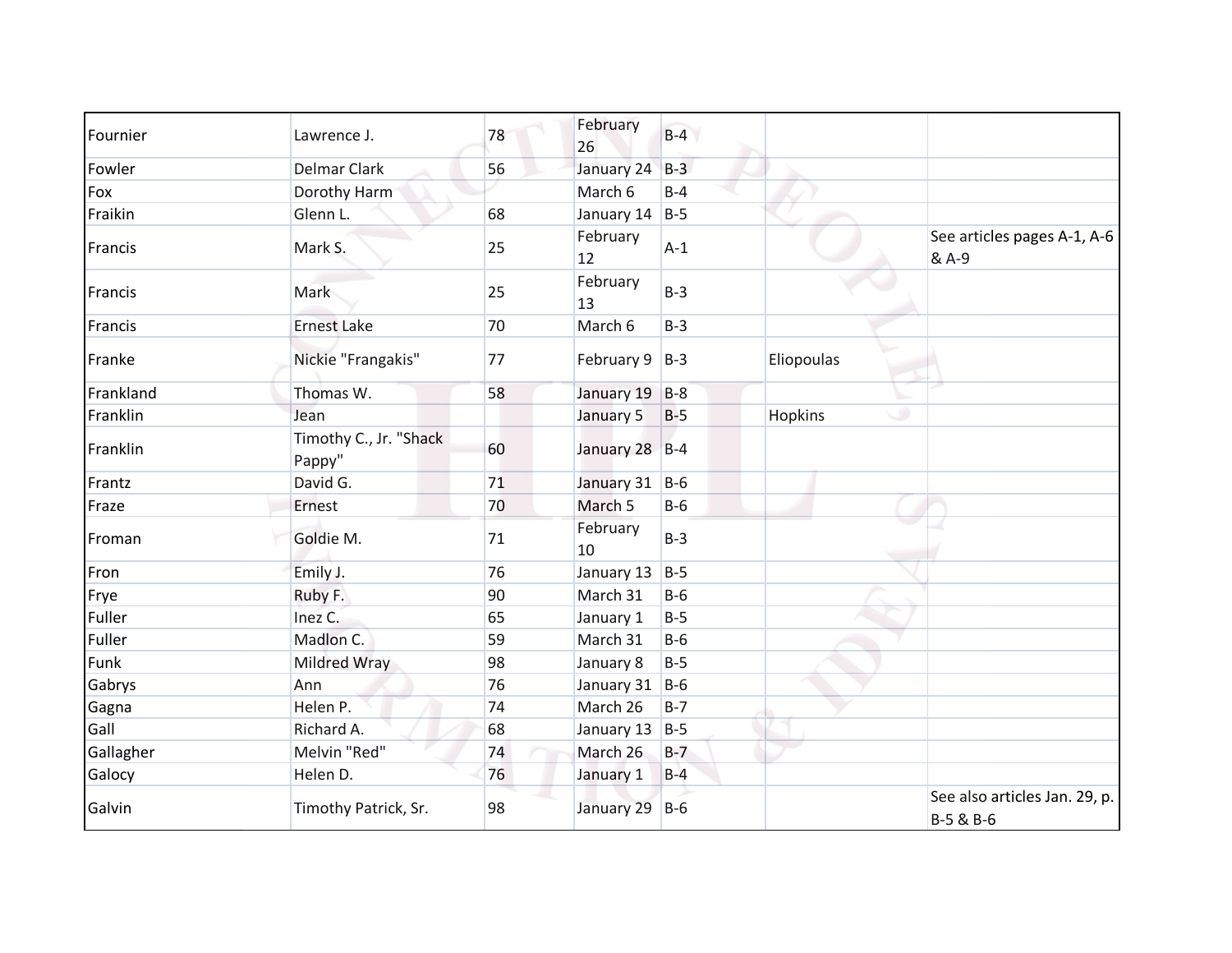| Garcia    | Juan S.            | 64              | February           | $B-4$ |         |
|-----------|--------------------|-----------------|--------------------|-------|---------|
|           |                    |                 | 19                 |       |         |
| Gardell   | Esther R.          | 98              | January 5          | $B-5$ |         |
| Gardner   | Benjamin "Ben"     | 84              | March 24           | $B-4$ |         |
| Garrett   | John S.            |                 | January 17         | $B-4$ |         |
| Garrett   | Fannie B.          | 68              | January 7          | $B-5$ |         |
| Garvis    | Lorraine           | 73              | February<br>25     | $B-5$ |         |
| Gast      | Edna M.            | 76              | March 16           | $B-4$ |         |
| Gawrysiak | Stanley J.         | 78              | February 4 B-7     |       |         |
| Geary     | Jessie M.          | 72              | March 3            | $B-7$ |         |
| George    | Bennie G., Sr.     | 56              | March 12           | $B-5$ |         |
| Gerlach   | William C.         | 55              | February<br>16     | $B-3$ | ی       |
| Gifford   | Curtis             | 61              | January 14         | $B-4$ |         |
| Gikas     | George "Mr. G."    | 44              | February<br>18     | $B-4$ |         |
| Gilbeau   | Julia M.           | 76              | March 23           | $B-3$ | Berilla |
| Gilder    | Mollie A.          | 92              | March 16           | $B-3$ |         |
| Gillam    | Edward J.          | 70              | January 8          | $B-5$ |         |
| Gilliland | Albert B., Jr.     | 75              | January 5          | $B-6$ |         |
| Gilman    | <b>Vivian Opal</b> | 81              | February $4$   B-7 |       |         |
| Gines     | Justo              | 70              | February 8 B-6     |       |         |
| Giordano  | John               | 91              | March 30           | $B-6$ |         |
| Giovani   | Irma               | 77              | March 27           | $B-3$ |         |
| Giron     | Eleanor W.         |                 | March 30           | $B-6$ |         |
| Givens    | Louise             |                 | January 26         | $B-6$ |         |
| Glans     | Josephine I.       | 75 <sup>°</sup> | January 12 B-5     |       |         |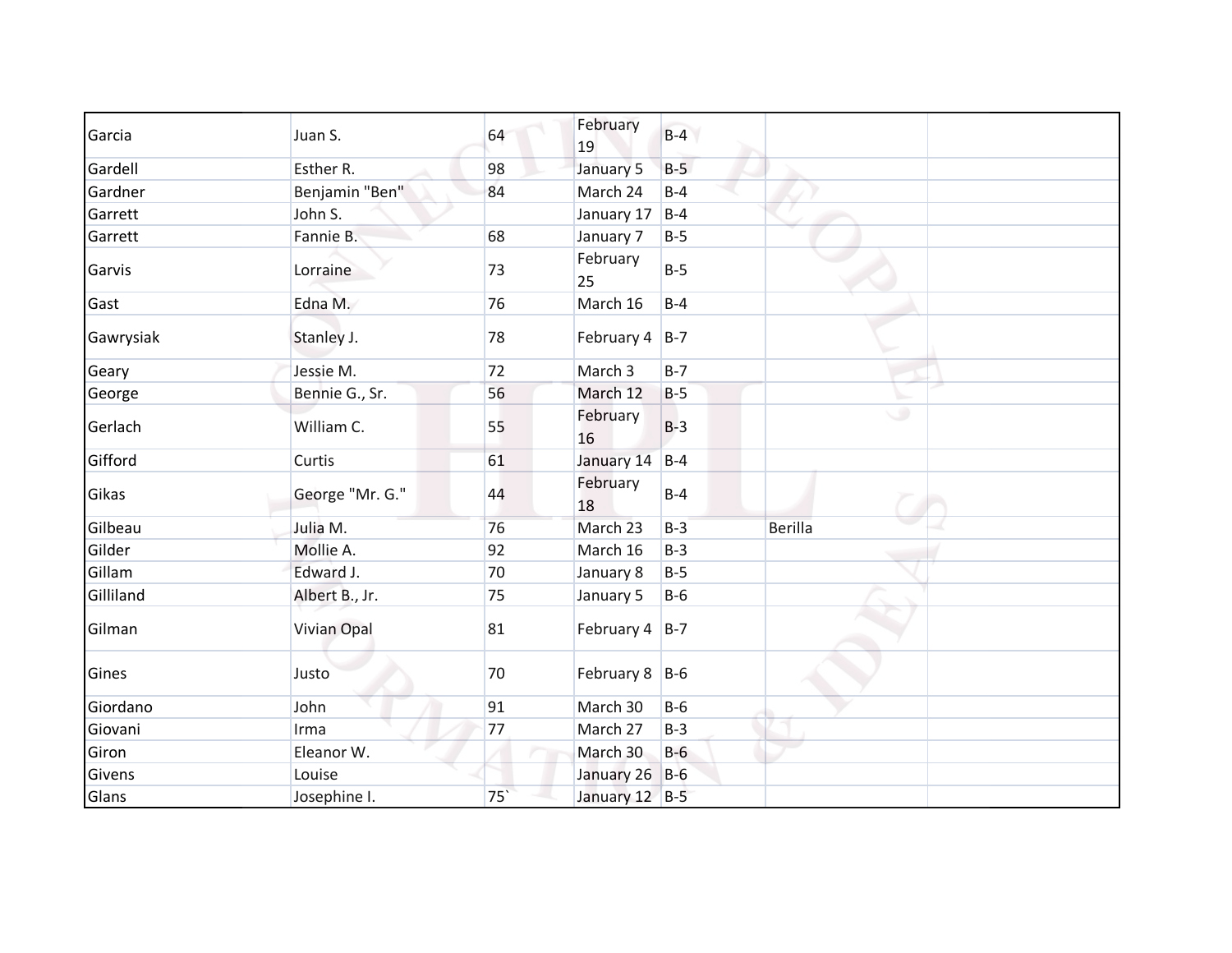| Glaser     | Joanne                   | 75 | February<br>25 | $B-5$ |           |                                                                                   |
|------------|--------------------------|----|----------------|-------|-----------|-----------------------------------------------------------------------------------|
| Gleim      | Dorothy G.               | 71 | January 30     | $B-3$ |           |                                                                                   |
| Glennon    | <b>William Frederick</b> | 28 | January 24     | $B-3$ |           |                                                                                   |
| Glibota    | Martin J.                | 72 | March 21       | $B-4$ |           |                                                                                   |
| Glinski    | Stanley J.               | 54 | March 9        | $B-4$ |           |                                                                                   |
| Glover     | Oscar L.                 | 47 | February<br>25 | $B-4$ |           |                                                                                   |
| Golec      | Koluma C.                | 73 | February 4     | $B-7$ | Certa     |                                                                                   |
| Golonka    | Walter J.                | 72 | March 22       | $B-3$ |           | US Flag pictured                                                                  |
| Gomez      | Jesse                    | 57 | February<br>12 | $B-3$ |           |                                                                                   |
| Gonsior    | Eugene "Gene"            |    | March 27       | $B-3$ |           | ۰                                                                                 |
| Gonska     | Rose M.                  | 77 | March 10       | $B-4$ | Zbella    |                                                                                   |
| Gonzalez   | Jose Adan "Joe"          | 46 | March 18       | $B-7$ |           | US Flag pictured                                                                  |
| Good       | Charles                  | 74 | February<br>18 | $B-4$ |           |                                                                                   |
| Gordon     | Moses                    | 86 | January 6      | $B-5$ |           |                                                                                   |
| Gordon     | Ann                      | 83 | February<br>28 | $B-6$ |           |                                                                                   |
| Gornick    | Joseph G.                | 72 | January 1      | $B-4$ |           |                                                                                   |
| Gorzelanny | Evelyn                   | 74 | January 4      | $B-4$ | Nijak     | See also articles Jan. 2, p.<br>A-1; Jan. 4, p. A-1; Jan. 5,<br>A-1 & Jan. 6, B-1 |
| Gorzelanny | Frank M. "Kura"          | 74 | January 4      | $B-4$ |           | See also articles Jan. 2, p.<br>A-1; Jan. 4, p. A-1; Jan. 5,<br>A-1 & Jan. 6, B-1 |
| Gould      | Robert G.                | 77 | February<br>11 | $B-3$ |           | US Flag pictured                                                                  |
| Grabowski  | Antoinette (Gutraj)      | 85 | February<br>26 | $B-4$ | Glymbacki |                                                                                   |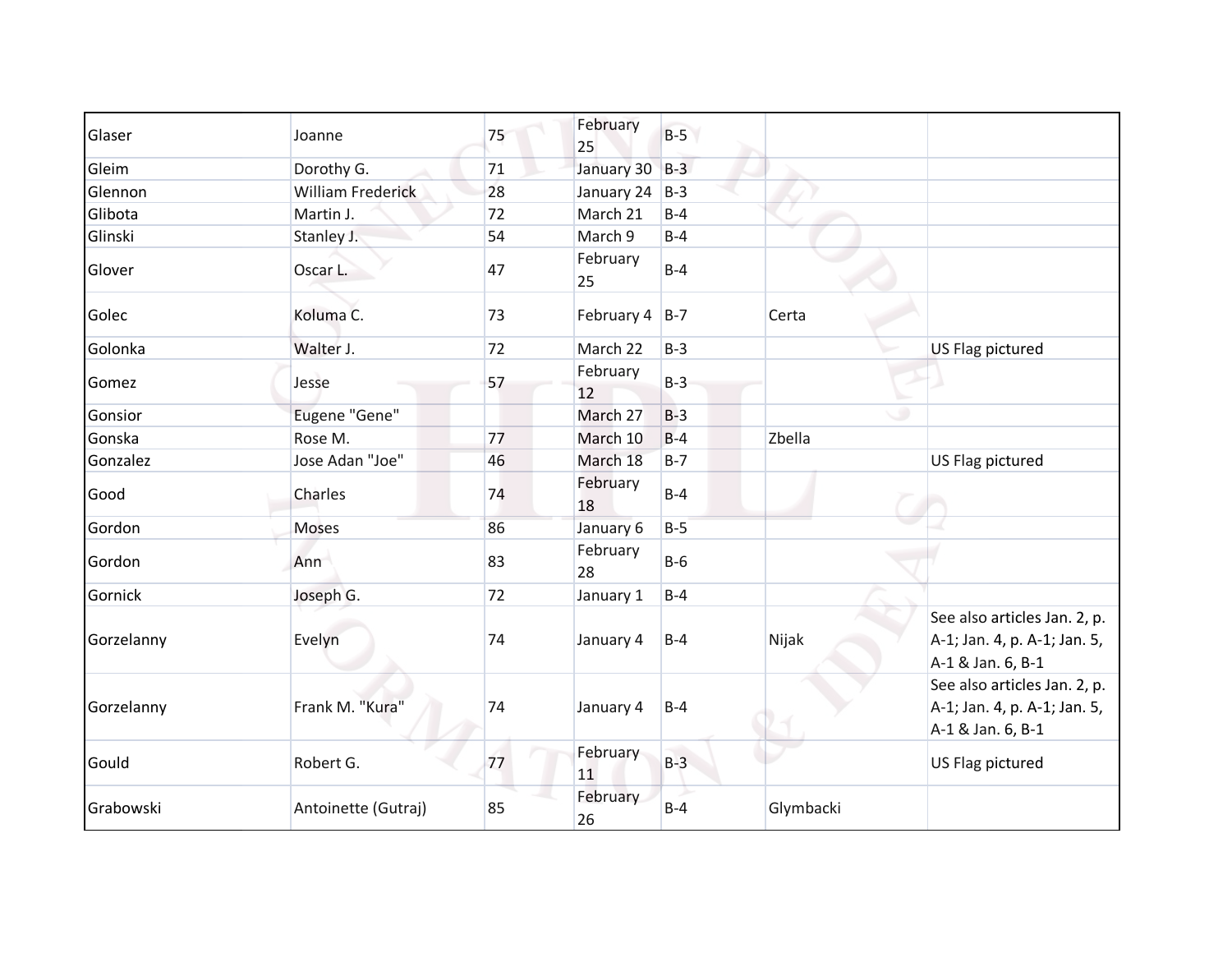| Gragido   | Kathlyn                | 84     | March 31          | $B-6$ | Gilchrist |                                                   |
|-----------|------------------------|--------|-------------------|-------|-----------|---------------------------------------------------|
| Graham    | Harold "Buss"          | 83     | January 12        | $B-5$ |           |                                                   |
| Granger   | Clyde                  | 77     | March 22          | $B-3$ |           |                                                   |
| Grantz    | Maria                  | 92     | February<br>21    | $B-7$ |           |                                                   |
| Grauvogl  | Frederick W.           | 73     | January 7         | $B-4$ |           |                                                   |
| Graves    | Theresa                | 93     | February<br>24    | $B-4$ |           |                                                   |
| Gray      | Eva M.                 | 66     | March 4           | $B-5$ |           |                                                   |
| Graziani  | Pierina                | 97     | January 4         | $B-4$ |           |                                                   |
| Green     | Mary Ellen (Zielinski) | 90     | January 5         | $B-5$ | Devoy     |                                                   |
| Green     | George, Sr. "Sleepy"   | 87     | February<br>21    | $B-7$ |           |                                                   |
| Green     | Mamie Elizabeth        | 40     | March 10          | $B-4$ |           | ۰                                                 |
| Green     | Thelma S.              | 80     | March 16          | $B-3$ |           |                                                   |
| Greer     | Maudie                 | 80     | January 27        | $B-6$ |           |                                                   |
| Greggs    | Rosie "Aunt Rosie"     | 95     | January 20 B-6    |       |           |                                                   |
| Griffee   | <b>Albert Browning</b> | 75     | January 10 B-4    |       |           | US Flag pictured                                  |
| Griffith  | James P.               | 61     | January 14 B-4    |       |           |                                                   |
| Griffiths | Anna                   | 89     | February<br>12    | $B-3$ |           |                                                   |
| Griggs    | Joseph                 | 81     | January 27        | $B-6$ |           |                                                   |
| Grimm     | Victoria A.            | 93     | February $2$  B-7 |       |           |                                                   |
| Grisselle | Weldon D.              | 67     | March 12          | $B-5$ |           |                                                   |
| Gronek    | Tony "Ike"             | 82     | January 22 B-5    |       |           |                                                   |
| Groot     | Kathryn                | 87     | January 9         | $B-5$ |           | See Kathryn Van Til                               |
| Gross     | Chad A.                | $17\,$ | January 23 B-3    |       |           |                                                   |
| Gross     | Chad A.                | 17     | January 23 B-3    |       |           | See articles Jan. 21, p. A-4<br>& Jan. 22, p. A-1 |
| Gross     | <b>Betty</b>           | 75     | February<br>18    | $B-4$ |           | See Betty Boerst                                  |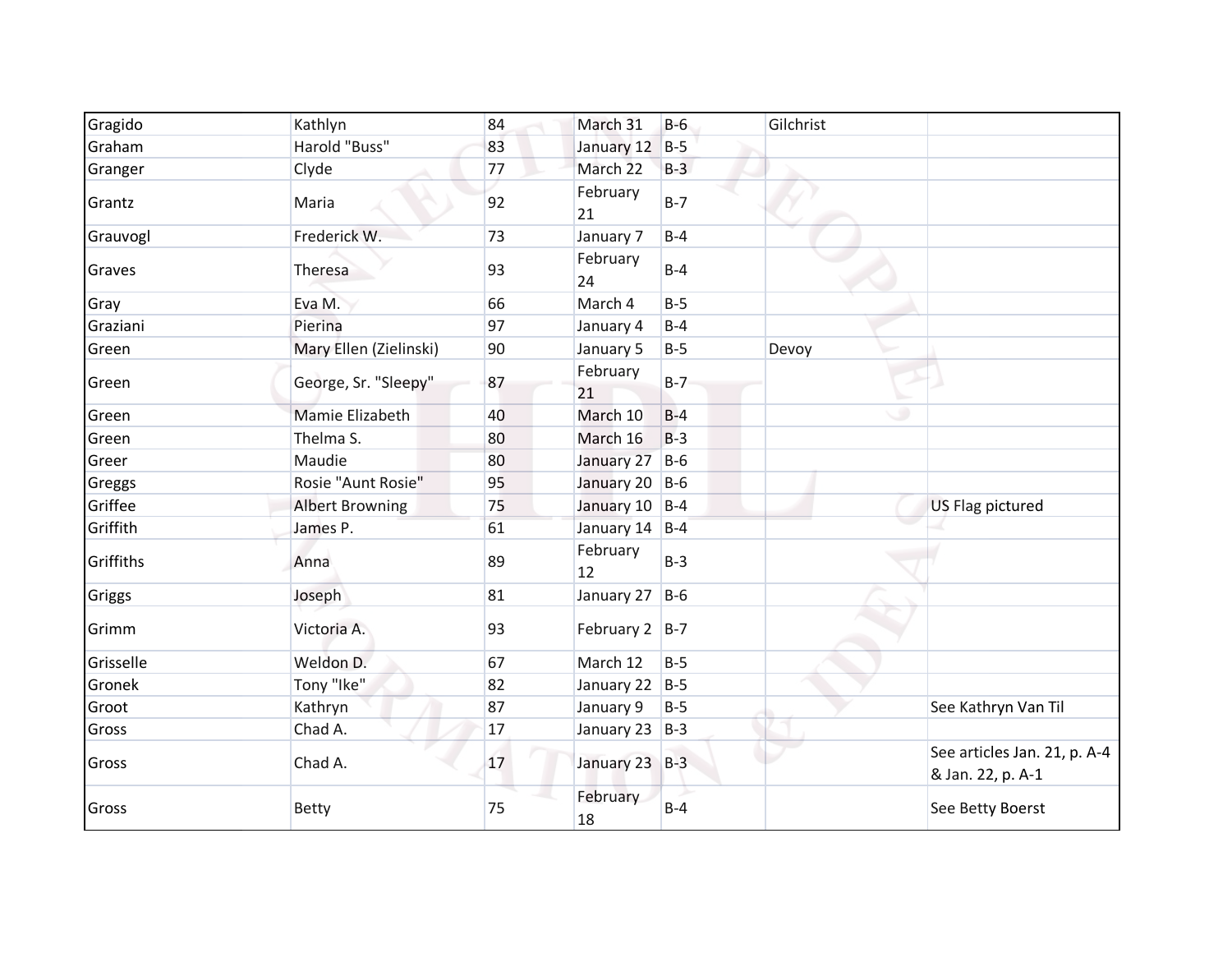| Gross      | John L.                  | 80     | February           | $B-3$  |           |                          |
|------------|--------------------------|--------|--------------------|--------|-----------|--------------------------|
|            |                          |        | 27                 |        |           |                          |
| Gross      | Edward J.                | 72     | March 14           | $B-6$  |           | US Flag pictured         |
| Grskovich  | Therese M. (Terri Barta) |        | February<br>16     | $B-3$  |           |                          |
| Grubach    | Frank                    | 79     | January 10         | $B-4$  |           |                          |
| Grubbs     | Maurice B.               | 79     | March 7            | $A-10$ |           |                          |
| Gruener    | Earl E.                  | 84     | January 21         | $B-7$  |           |                          |
| Grugel     | Ellen J.                 | $71\,$ | January 28         | $B-4$  |           |                          |
| Grzych     | Charlotte H. "Bushia"    | 68     | January 3          | $B-4$  | Dunajeski |                          |
| Guard      | Daniel Meredith          | infant | February $2$ B-6   |        |           |                          |
| Guarnero   | John                     | 86     | March 28           | $B-4$  |           |                          |
| Gullett    | Betty L.                 | 53     | February 1 B-4     |        |           | ی                        |
| Gullic     | Gilbert G.               | 86     | January 24 B-3     |        |           |                          |
| Gulota     | Paul, Sr.                | 58     | February<br>28     | $B-7$  |           |                          |
| Gulotta    | John J.                  | 65     | February $9$   B-3 |        |           |                          |
| Gummerson  | Earle G.                 | 75     | January 5          | $B-5$  |           |                          |
| Gunn       | <b>Marie Bunkley</b>     |        | February<br>18     | $B-4$  |           |                          |
| Gutraj     | Antoinette               | 85     | February<br>26     | $B-4$  | Glymbacki | See Antoinette Grabowski |
| Gutzwiller | Albert                   | 53     | February<br>26     | $B-5$  |           |                          |
| Guyton     | Wilbur I.                | 89     | March 30           | $B-7$  |           |                          |
| Guzman     | Otilia                   | 68     | February 2 B-6     |        |           |                          |
| Guzman     | Jesus L.                 | 86     | March 6            | $B-3$  |           |                          |
| Gzik       | Harold S.                | 35     | March 31           | $B-6$  |           |                          |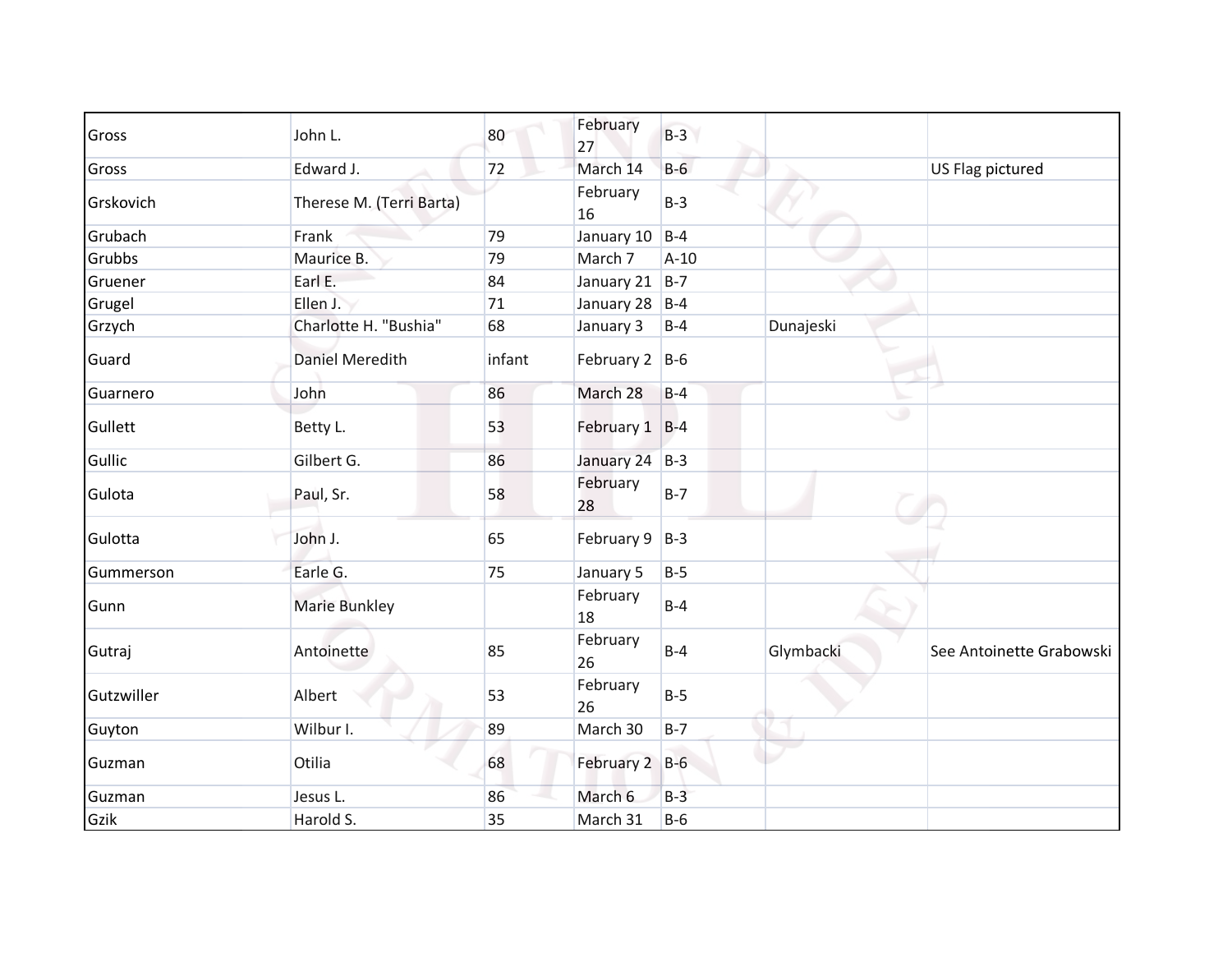| Haas     | Lewis L.             | 77 | March 16       | $B-3$ |                 |                       |
|----------|----------------------|----|----------------|-------|-----------------|-----------------------|
| Hacker   | Fred                 | 78 | January 17 B-4 |       |                 |                       |
| Hagan    | Daisy B.             | 74 | January 7      | $B-5$ |                 |                       |
| Haglund  | Mary F.              | 82 | March 23       | $B-3$ | <b>McCauley</b> | See Mary F. Leonhardt |
| Hahn     | Margaret M.          | 86 | March 10       | $B-4$ | Ladd            |                       |
| Hajtovik | Robert S.            | 53 | March 19       | $B-6$ |                 |                       |
| Hales    | Robert E.            | 62 | February<br>17 | $B-5$ |                 |                       |
| Halfmann | Kurt A.              | 32 | March 23       | $B-4$ |                 |                       |
| Hall     | Eugene R.            | 67 | February<br>24 | $B-5$ |                 |                       |
| Hall     | Ethel H.             | 71 | March 9        | $B-3$ |                 |                       |
| Hall     | <b>Edward August</b> | 77 | March 18       | $B-7$ |                 |                       |
| Hamblin  | David L.             | 77 | February 7 B-6 |       | ی               |                       |
| Hamilton | R. L.                | 55 | March 10       | $B-4$ |                 |                       |
| Hamilton | Noah                 | 76 | March 11       | $B-4$ |                 |                       |
| Hamnik   | Mary                 | 79 | March 27       | $B-3$ |                 |                       |
| Hanaire  | Adelard J.           | 71 | March 1        | $B-4$ |                 |                       |
| Hanak    | John E.              | 69 | March 2        | $B-6$ |                 |                       |
| Hancock  | Robert F.            | 65 | March 11       | $B-5$ |                 |                       |
| Hanford  | Mary F.              |    | March 20       | $B-3$ |                 |                       |
| Hansen   | Laurits              | 93 | January 15     | $B-4$ |                 |                       |
| Hansen   | Virgil J.            | 76 | March 13       | $B-3$ |                 |                       |
| Hansen   | Mildred              |    | March 25       | $B-4$ | <b>Dubovsky</b> |                       |
| Hanson   | Arthur               | 87 | March 9        | $B-3$ |                 |                       |
| Hanson   | Arthur E.            | 87 | March 24       | $B-4$ |                 |                       |
| Hanstra  | Charles E.           | 60 | February<br>23 | $B-5$ |                 |                       |
| Hanyard  | Georgia              | 90 | March 6        | $B-3$ |                 |                       |
| Hardaway | William Dan "W.D."   | 65 | February<br>24 | $B-4$ |                 |                       |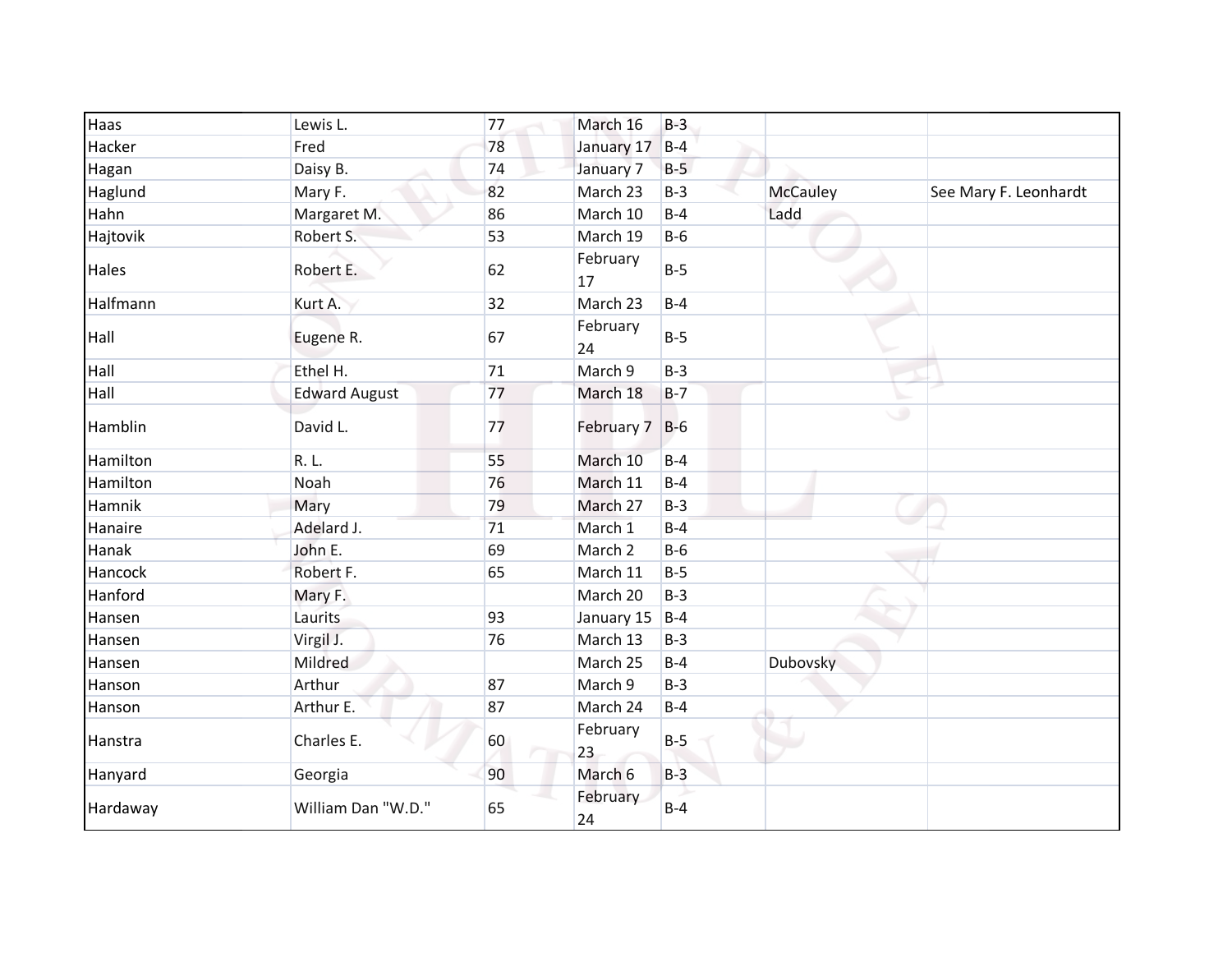| Hardcastle    | Timothy A.         | 17 | March 10           | $B-4$ |               |                                                 |
|---------------|--------------------|----|--------------------|-------|---------------|-------------------------------------------------|
| Hardin        | Janice             | 12 | February 4 B-7     |       |               | See articles Feb. 4, p. B-4<br>& Feb. 6, p. B-4 |
| Hardtke       | Raymond L.         |    | February<br>19     | $B-4$ |               |                                                 |
| Hardy         | Edward J.          | 74 | February<br>24     | $B-4$ |               |                                                 |
| Hare          | Sharon H.          | 49 | March 11           | $B-4$ |               |                                                 |
| Harmon        | Dennis Lee         | 49 | January 24 $ B-3 $ |       |               |                                                 |
| Harness       | Jean T.            | 69 | January 27         | $B-5$ | Lisek         |                                                 |
| Harness       | Iva B.             | 74 | March 29           | $B-6$ |               |                                                 |
| Harper        | William O. "Bill"  | 66 | January 15         | $B-4$ |               |                                                 |
| Harper        | Gertrude M.        |    | March 17           | $B-5$ | <b>Blazek</b> |                                                 |
| Harper        | Alla G.            | 78 | March 30           | $B-6$ |               | ٠                                               |
| Harrell       | Ruby M.            | 78 | January 19         | $B-8$ |               |                                                 |
| Harretos      | Christina Marie    | 18 | March 6            | $B-3$ |               |                                                 |
| <b>Harris</b> | Ruby L.            | 85 | February 3 B-4     |       |               |                                                 |
| <b>Harris</b> | Katie M.           | 58 | February<br>17     | $B-5$ |               |                                                 |
| <b>Harris</b> | Ernestine          | 40 | February<br>19     | $B-4$ |               |                                                 |
| <b>Harris</b> | Edward E.          | 28 | February<br>25     | $B-4$ |               |                                                 |
| <b>Harris</b> | Daniel Jay "Danny" | 60 | February<br>26     | $B-4$ |               |                                                 |
| <b>Harris</b> | Ivon H.            | 83 | March 9            | $B-3$ |               |                                                 |
| <b>Harris</b> | Lou                | 78 | March 15           | $B-3$ |               |                                                 |
| Hart          | Emmett L.          | 80 | January 13         | $B-5$ |               |                                                 |
| Hartman       | Mae E.             | 99 | March 18           | $B-7$ |               |                                                 |
| Hartmann      | Frieda             | 79 | February<br>13     | $B-3$ |               | See Frieda Kurhan                               |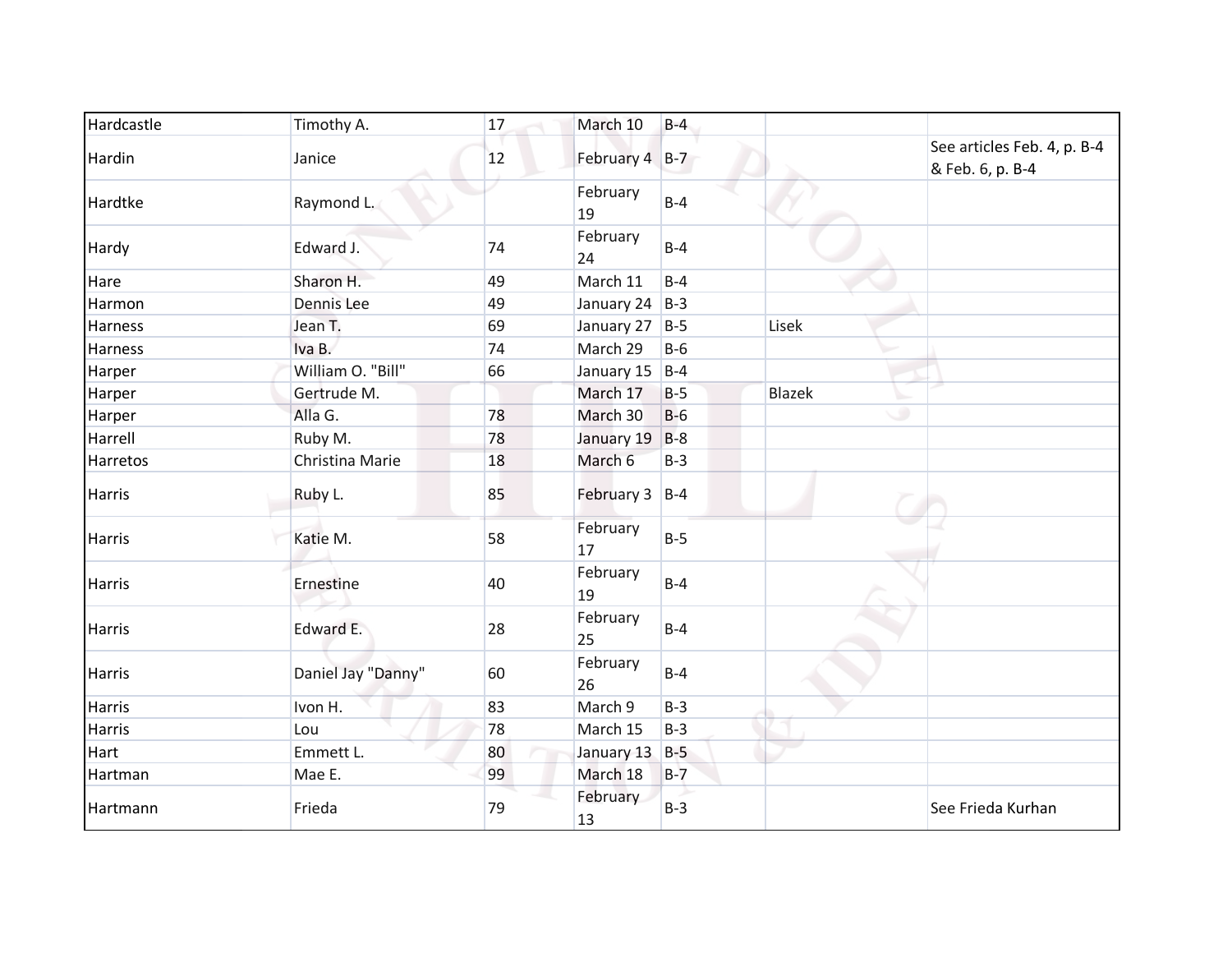| Harvey         | Evelyn                 | 92 | March 14           | $B-6$ |          |
|----------------|------------------------|----|--------------------|-------|----------|
| Harvey         | Richard A.             | 34 | March 23           | $B-4$ |          |
| Harvin         | Hermina                | 80 | January 5          | $B-5$ |          |
| Hass           | Helen E.               | 81 | March 15           | $B-3$ |          |
| Hastings       | <b>Bertha Mae</b>      | 79 | February<br>10     | $B-3$ |          |
| Hatmaker       | Marie D.               | 58 | January 1          | $B-4$ |          |
| Haun           | Harold (Chief)         | 73 | March 9            | $B-4$ |          |
| Hausmann       | Ernest A.              | 76 | January 28 $ B-4 $ |       |          |
| Hawk           | Cloyde E. (Bud)        | 73 | January 13 $ B-5 $ |       |          |
| Hayden         | William D.             | 69 | February $9$   B-3 |       |          |
| Hayes          | Blanche G.             | 88 | January 21 B-7     |       |          |
| Hays           | Teresa A.              | 44 | March 2            | $B-6$ | ی        |
| Haywood        | Amos "Bud"             | 71 | January 8          | $B-5$ |          |
| Haywood        | Nina R.                | 84 | February<br>14     | $B-3$ |          |
| Heavilin       | Mamie E.               | 86 | February<br>25     | $B-5$ |          |
| <b>Hedrick</b> | David, Jr. "Lil' Dave" | 21 | February<br>19     | $B-4$ |          |
| Heidy          | Donald H.              | 75 | February $9$   B-3 |       |          |
| Heimbuch       | Theresa M.             | 60 | January 10 B-4     |       | Martinez |
| Heintz         | Edward J.              | 76 | January 13 $ B-5 $ |       |          |
| Henderson      | Gregory                | 47 | January 28 B-5     |       |          |
| Henderson      | Virgil E. "Roadway"    | 47 | January 29 B-5     |       |          |
| Henderson      | Martha M.              | 77 | March 12           | $B-5$ |          |
| Henik          | Victor                 | 77 | March <sub>5</sub> | $B-6$ |          |
| Henningfield   | Glenn A.               | 43 | February 2 B-7     |       |          |
| Henry          | Alfred R. "Hank"       | 58 | January 5          | $B-5$ |          |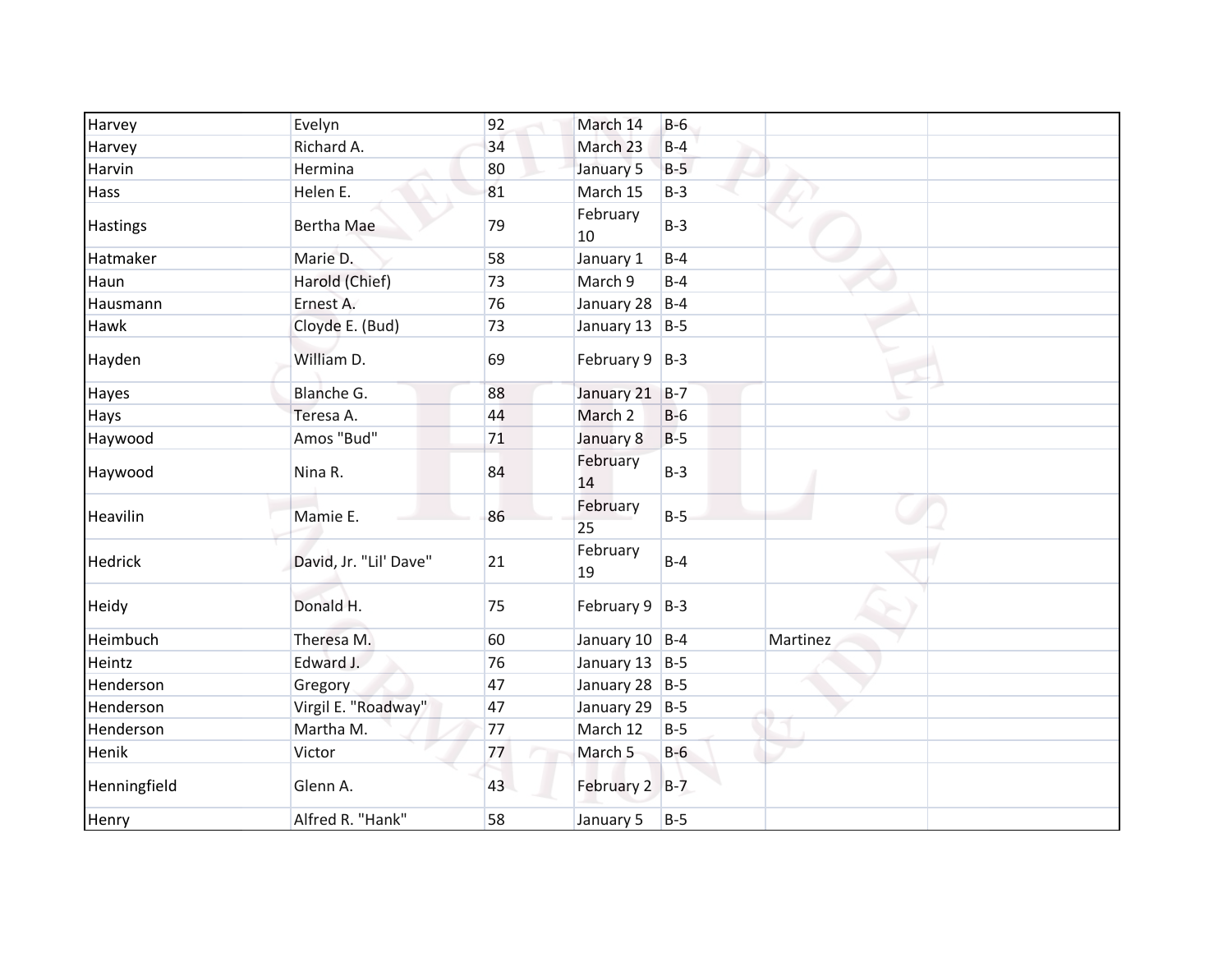| Herbener     | Otto                 | 92 | March 26           | $B-8$ |          |                                       |
|--------------|----------------------|----|--------------------|-------|----------|---------------------------------------|
| Herbst       | John Henry           | 51 | January 5          | $B-5$ |          |                                       |
| Heridia      | Theresa L.           | 41 | January 14 B-5     |       |          |                                       |
| Hernandez    | David A.             | 36 | February $9$   B-3 |       |          |                                       |
| Herod        | George F.            | 83 | February 5 $ B-4 $ |       |          |                                       |
| Herrera      | Connie G.            | 69 | February<br>16     | $B-3$ | Gonzalez |                                       |
| <b>Hicks</b> | Lamon                | 45 | January 19         | $B-8$ |          | See also article Jan. 13, p.<br>$B-2$ |
| Highland     | Oscar F.             | 67 | March 25           | $B-4$ |          |                                       |
| Higuet       | Walter               | 79 | February<br>27     | $B-3$ |          | ی                                     |
| Hill         | Johnston             | 72 | January 24 B-3     |       |          |                                       |
| Hill         | Augusta              | 68 | February $5$ B-4   |       |          |                                       |
| Hindmarch    | Edris H.             |    | January 22 B-5     |       |          |                                       |
| Hinton       | Essie B.             | 93 | January 6          | $B-6$ |          |                                       |
| Hinton       | Nancy V.             | 85 | March 21           | $B-4$ |          |                                       |
| Hipshire     | Virginia             | 88 | February<br>11     | $B-4$ |          |                                       |
| Hitson       | Katherine E.         | 68 | February 5 $ B-4 $ |       |          |                                       |
| Hjerpe       | June P.              | 71 | March 18           | $B-7$ |          |                                       |
| Hlohinec     | Margaret (Porvaznik) | 70 | March 24           | $B-4$ |          |                                       |
| Hmurovich    | Helen E.             | 70 | March 4            | $B-5$ | Brown    |                                       |
| Hoban        | Roberta              | 55 | January 19         | $B-8$ |          | See Roberta Marisi                    |
| Hobson       | Dewrell              | 42 | March 2            | $B-6$ |          |                                       |
| Hochman      | <b>Tillie</b>        | 96 | February<br>14     | $B-3$ |          |                                       |
| Hoekstra     | Johannes "John"      | 77 | March 24           | $B-4$ |          |                                       |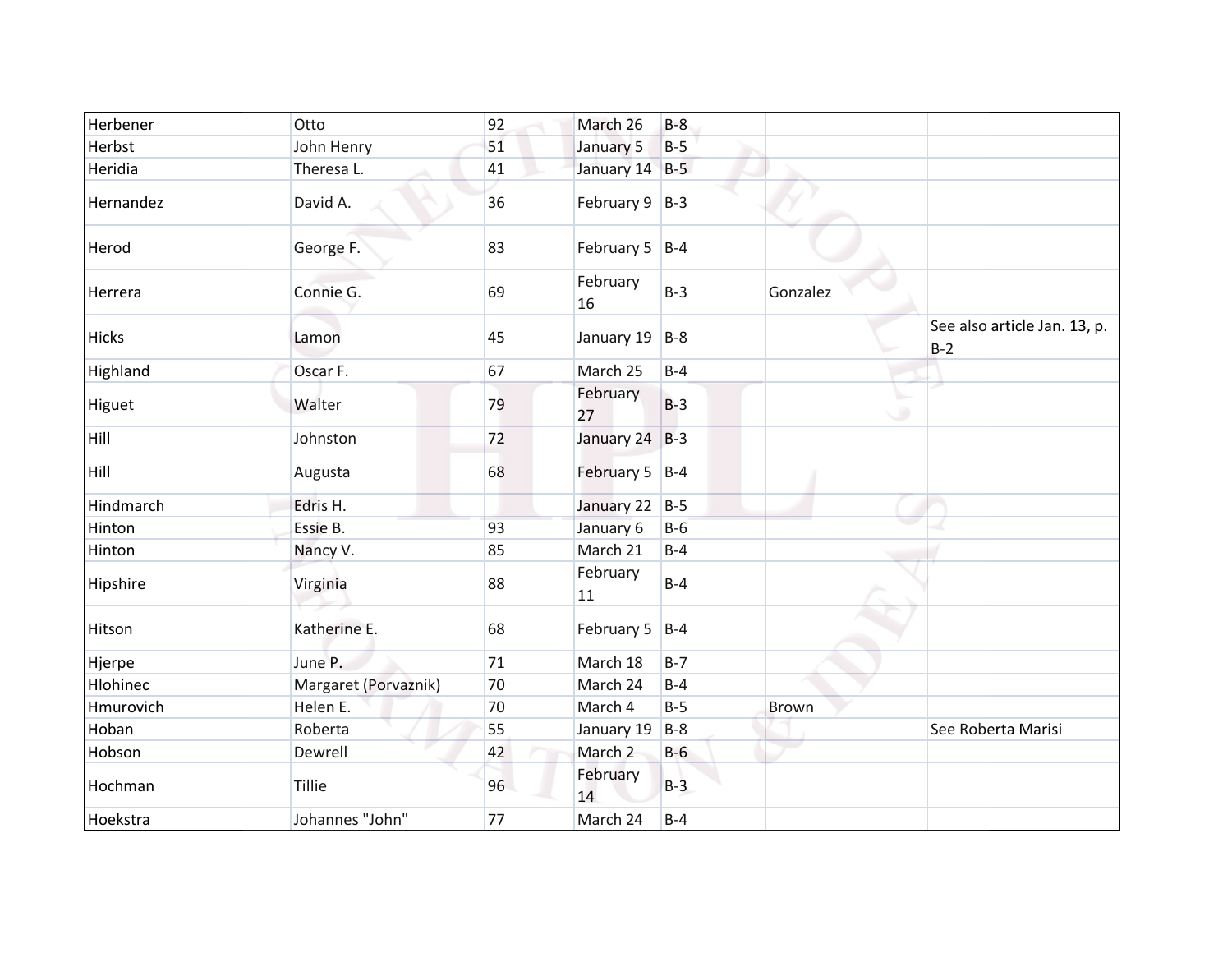| Hoest       | Arthur M.             | 80 | February<br>10     | $B-3$ |          |                                     |
|-------------|-----------------------|----|--------------------|-------|----------|-------------------------------------|
| Holcomb     | Mary                  | 71 | February<br>13     | $B-3$ |          |                                     |
| Holf        | Evelyn Signa          | 74 | January 15         | $B-4$ |          |                                     |
| Hollenbaugh | Ileta L.              | 82 | February<br>24     | $B-5$ |          |                                     |
| Hollibaugh  | Darral M.             | 74 | February<br>26     | $B-4$ |          |                                     |
| Hollopeter  | Emma W.               | 77 | February<br>17     | $B-5$ |          |                                     |
| Holmes      | Richard, Jr.          | 66 | January 14 $ B-5 $ |       |          |                                     |
| Holmes      | Lawrence V. (Saginaw) | 77 | January 22 B-5     |       |          |                                     |
| Holmes      | Ivory                 | 56 | February<br>24     | $B-4$ | $\circ$  |                                     |
| Holtam      | Glenn J.              | 84 | February 2 B-6     |       |          |                                     |
| Hooper      | Howard K.             | 64 | March 3            | $B-6$ |          |                                     |
| Hord        | James D.              | 79 | January 14 B-5     |       |          |                                     |
| Horvath     | Ann M.                | 84 | January 14         | $B-4$ |          |                                     |
| Horwath     | John P.               | 74 | March 5            | $B-6$ |          |                                     |
| Howard      | Gertrude              | 75 | January 23 B-3     |       |          |                                     |
| Howard      | Gertrude              | 75 | January 23         | $B-3$ |          |                                     |
| Howard      | Julia S.              | 90 | February<br>26     | $B-4$ |          |                                     |
| Howard      | John L.               | 79 | March 25           | $B-4$ |          |                                     |
| Howe        | Shirley E.            | 28 | January 27         | $B-5$ |          |                                     |
| Hricz       | Paul P.               | 81 | January 30 B-3     |       |          | Middle Initial also listed as<br>R. |
| Hruskocy    | Colleen M.            | 66 | March 23           | $B-3$ |          |                                     |
| Hruskovich  | Anna Alice            | 87 | February 2 B-6     |       | Hrapchak |                                     |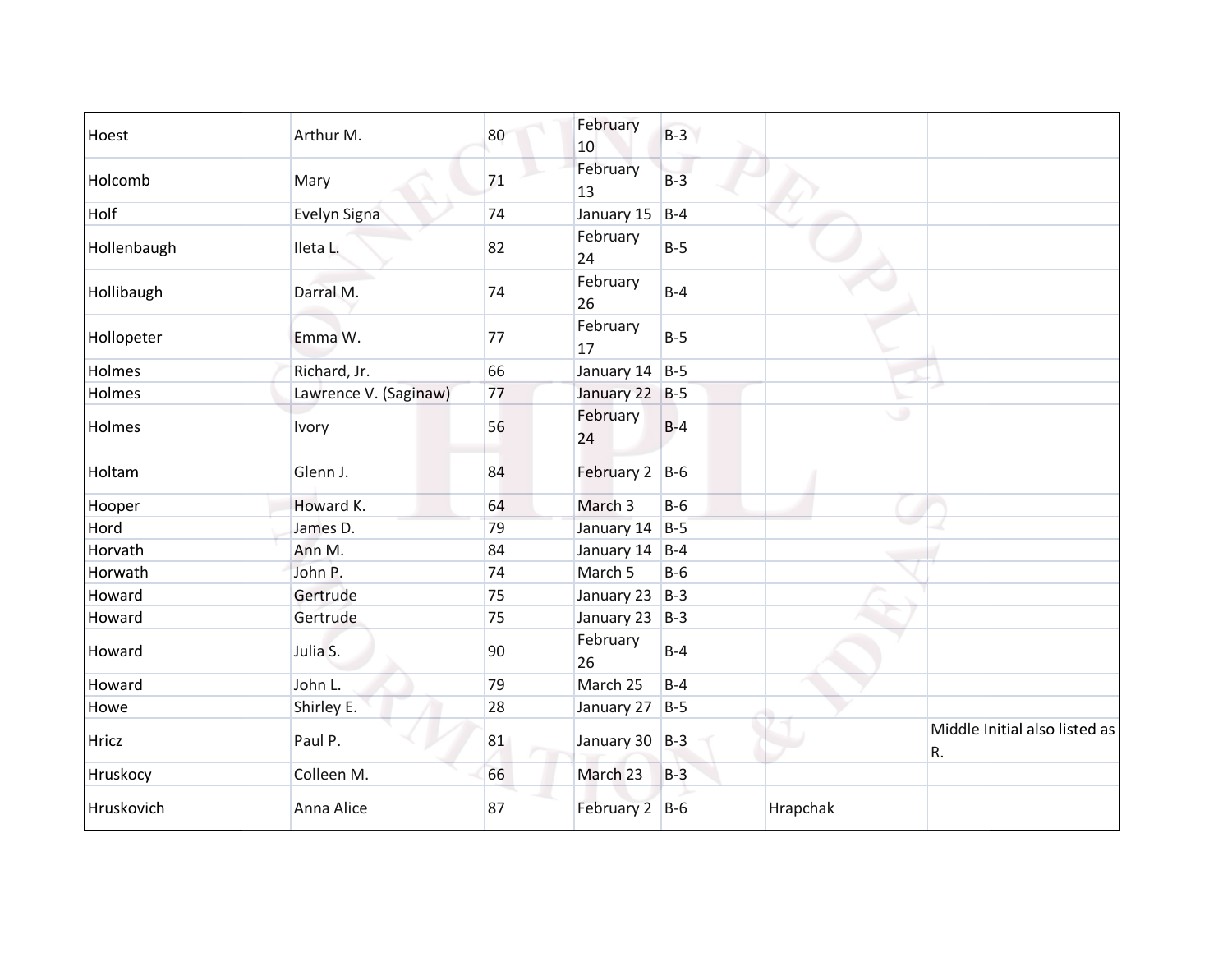| Hubbard    | Charles, Sr.          | 64     | January 16         | $B-3$ |                  |
|------------|-----------------------|--------|--------------------|-------|------------------|
| Huber      | Edwin H. "Sonny"      | 82     | March <sub>3</sub> | $B-6$ |                  |
| Huber      | Edwin H. "Sonny"      | 82     | March <sub>5</sub> | $B-6$ |                  |
| Hudak      | <b>Richard Junior</b> | 66     | February<br>10     | $B-4$ |                  |
| Huebner    | John F.               | 71     | February<br>25     | $B-4$ |                  |
| Hughes     | <b>Charles Thomas</b> | 65     | January 7          | $B-4$ |                  |
| Hughes     | George S.             | 73     | March 3            | $B-6$ |                  |
| Hughes     | Cora P.               | 90     | March 8            | $B-4$ |                  |
| Huisman    | Maria K.              | 80     | March 26           | $B-7$ |                  |
| Hull       | Mary                  | 70     | March 31           | $B-6$ |                  |
| Hulsey     | James W.              | 50     | March 23           | $B-4$ |                  |
| Humphrey   | Tylla D.              | 45     | January 1          | $B-5$ | ۰                |
| Hunley     | Willie E.             | 58     | February 9 B-3     |       |                  |
| Hunter     | Russel J.             | 60     | January 16         | $B-3$ |                  |
| Huseman    | Julia M.              | 84     | March 12           | $B-4$ |                  |
| Huss       | Chester J.            | 59     | January 5          | $B-5$ |                  |
| Hutchinson | Vermadel              | 70     | January 12         | $B-5$ |                  |
| Hutchinson | Zora                  | 76     | February<br>19     | $B-4$ |                  |
| Hutchinson | Ralph D.              | 80     | February<br>23     | $B-5$ |                  |
| Hyatt      | Alfred C.             | 59     | March 31           | $B-6$ |                  |
| Hyland     | Roland                | $71\,$ | February<br>25     | $B-4$ |                  |
| Ihnat      | Andrew                | 70     | February 2 B-6     |       |                  |
| livari     | Weikko John           | 61     | March 12           | $B-4$ |                  |
| Indovina   | Vincent S.            | 65     | January 9          | $B-5$ |                  |
| Ivancevich | Steve "Hobo"          | 71     | March 19           | $B-5$ | US Flag pictured |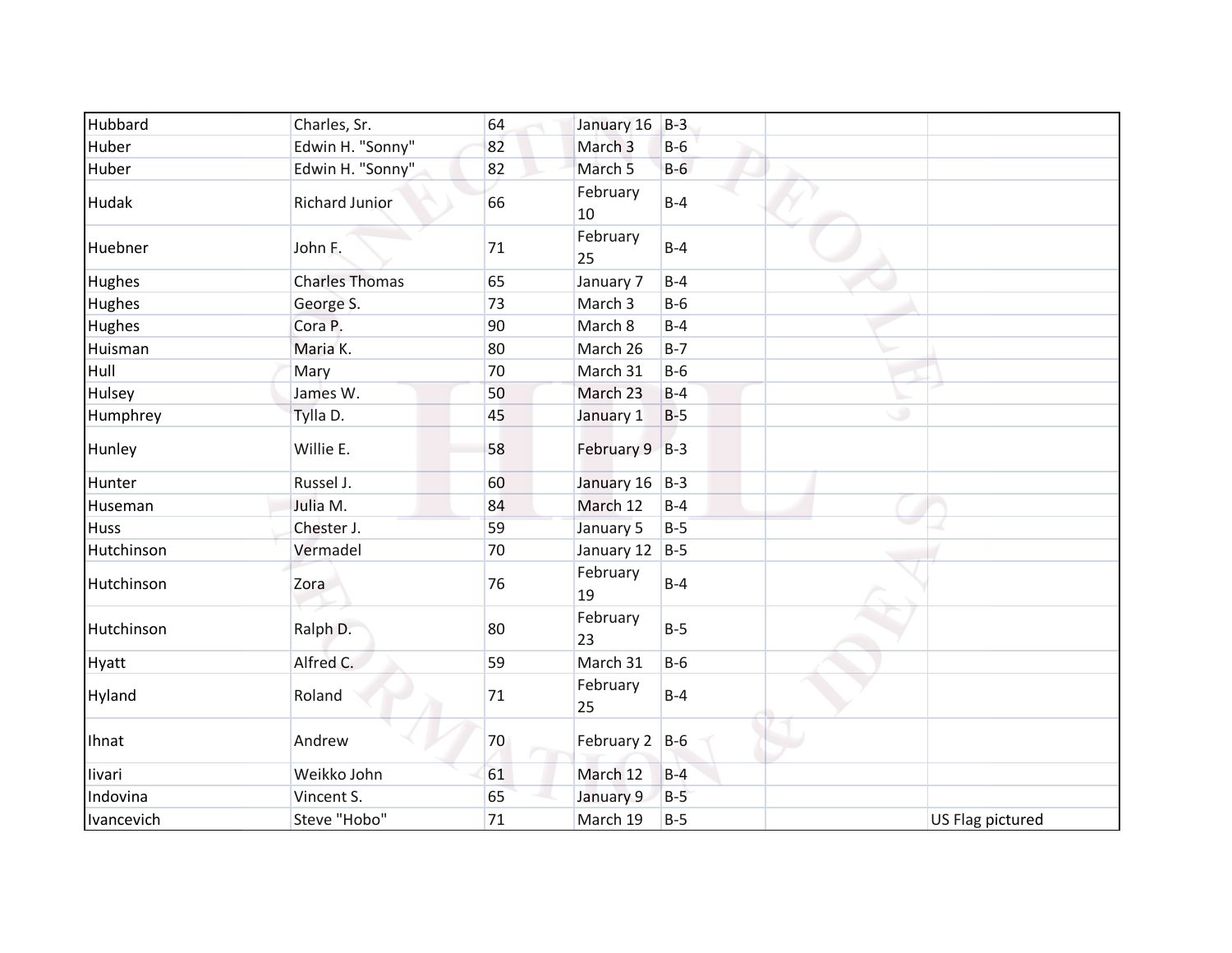| Ivankovic | Stojan           | 79             | February 4 B-8     |       |        |                     |
|-----------|------------------|----------------|--------------------|-------|--------|---------------------|
| Ivey      | Kenneth James    | 70             | March 24           | $B-4$ |        |                     |
| Ivory     | Docia M.         | 67             | March 25           | $B-4$ |        |                     |
| Ivy       | Sarah            | 61             | January 1          | $B-5$ |        |                     |
| Jackson   | Florence L.      | 80             | January $14$   B-5 |       |        |                     |
| Jackson   | Delia M. Kennedy | 68             | January 28   B-4   |       |        |                     |
| Jackson   | John H.          | 67             | February $2$ B-6   |       |        |                     |
| Jackson   | Jesse "Jack"     |                | February $6$   B-4 |       |        |                     |
| Jackson   | Janelle          | $\overline{3}$ | February 8 A-1     |       |        | See article, p. A-1 |
| Jackson   | Bobby R.         | 33             | February<br>10     | $B-3$ | ی      |                     |
| Jackson   | Jannel J.        | 3              | February<br>12     | $B-3$ |        |                     |
| Jackson   | Ailene N.        | 65             | February<br>22     | $B-4$ |        |                     |
| Jackson   | Mary Kyles       | 76             | March 31           | $B-6$ |        |                     |
| Jackura   | Michael          | 70             | March 24           | $B-4$ |        |                     |
| Jacobs    | Johanna J.       | 95             | January 28         | $B-4$ |        |                     |
| Jacobs    | William          | 81             | February $6$  B-3  |       |        |                     |
| Jacobs    | James E.         | 55             | March 28           | $B-4$ |        |                     |
| Jacobs    | Sandra L.        | 54             | March 28           | $B-4$ | Beaman |                     |
| Jagodits  | Rachel           | 78             | January 3          | $B-4$ | Ole    |                     |
| Jalovecky | Steve V.         | 80             | January 27         | $B-5$ |        |                     |
| Jamison   | Mary Jane        | 38             | March 18           | $B-8$ |        |                     |
| Jamroz    | Anne M.          | 89             | February<br>12     | $B-3$ |        |                     |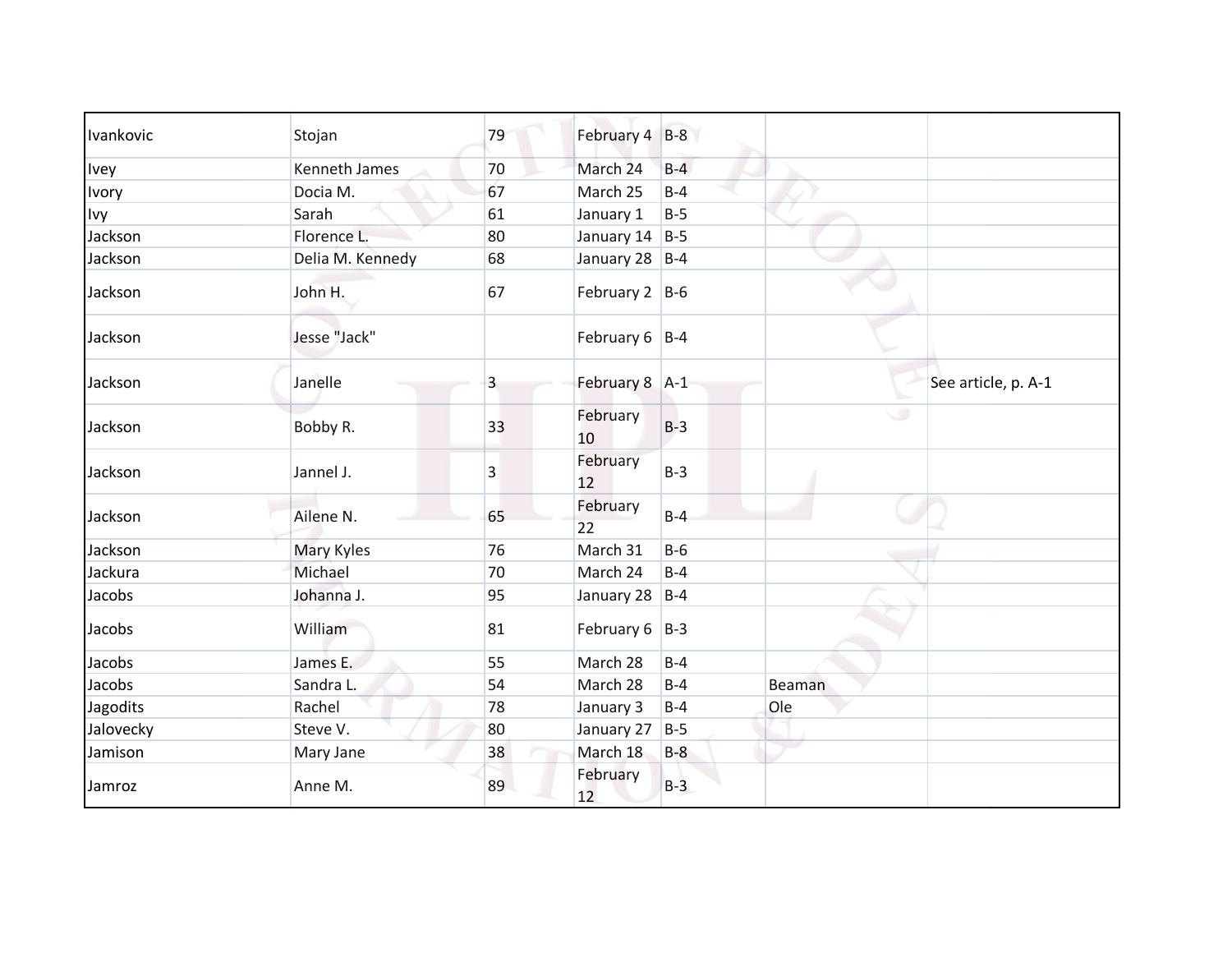| Jancose     | John Francis   | 75    | February<br>13     | $B-3$ |         |                  |
|-------------|----------------|-------|--------------------|-------|---------|------------------|
| Jancosek    | Paul J.        | 62    | March <sub>2</sub> | $B-6$ |         |                  |
| Janik       | Stephen        | 71    | January 16         | $B-3$ |         |                  |
| Jankowski   | Ignatius       | 88    | January 7          | $B-4$ |         |                  |
| Jankowski   | Eugene         | 81    | February<br>17     | $B-5$ |         |                  |
| Jankowski   | Mary           |       | March 19           | $B-5$ | Krawiec |                  |
| Janott      | Karen Lee      | 46    | February<br>24     | $B-4$ |         |                  |
| Jansen      | Louise M.      | 99    | February<br>26     | $B-4$ | Strauch |                  |
| Janus       | Michael A.     | 86    | March 1            | $B-4$ |         |                  |
| Jarmuzynski | Josephine R.   | 82    | January 18         | $B-4$ |         | ٠                |
| Jarosz      | Stanley M.     | 64    | March 7            | $B-4$ |         |                  |
| Jarski      | Chester        | 81    | February<br>23     | $B-5$ |         |                  |
| Jarvis      | Margie M.      | 67    | March 8            | $B-4$ |         |                  |
| Jasin       | Frank Joseph   | 84    | March 26           | $B-7$ |         |                  |
| Jasperson   | A. Katherine   | 90    | March 7            | $B-4$ |         |                  |
| Javorcic    | John S.        | 78    | March 31           | $B-6$ |         | US Flag pictured |
| Jefferson   | Edward         | $6\,$ | January 15         | $B-4$ |         |                  |
| Jenkins     | Sam            | 87    | February<br>12     | $B-3$ |         |                  |
| Jensen      | William J.     | 74    | March 30           | $B-7$ |         |                  |
| Jeske       | George E.      | 72    | March 29           | $B-6$ |         | US Flag pictured |
| Jewett      | Irene Reno     | 63    | January 6          | $B-5$ |         |                  |
| Jezierski   | Helen F.       | 74    | March 19           | $B-6$ |         |                  |
| Jimenez     | Gavino D.      | 52    | January 18         | $B-4$ |         |                  |
| Johns       | William Eugene | 72    | February<br>10     | $B-4$ |         |                  |
| Johnson     | Ruth H.        | 77    | January 1          | $B-5$ |         |                  |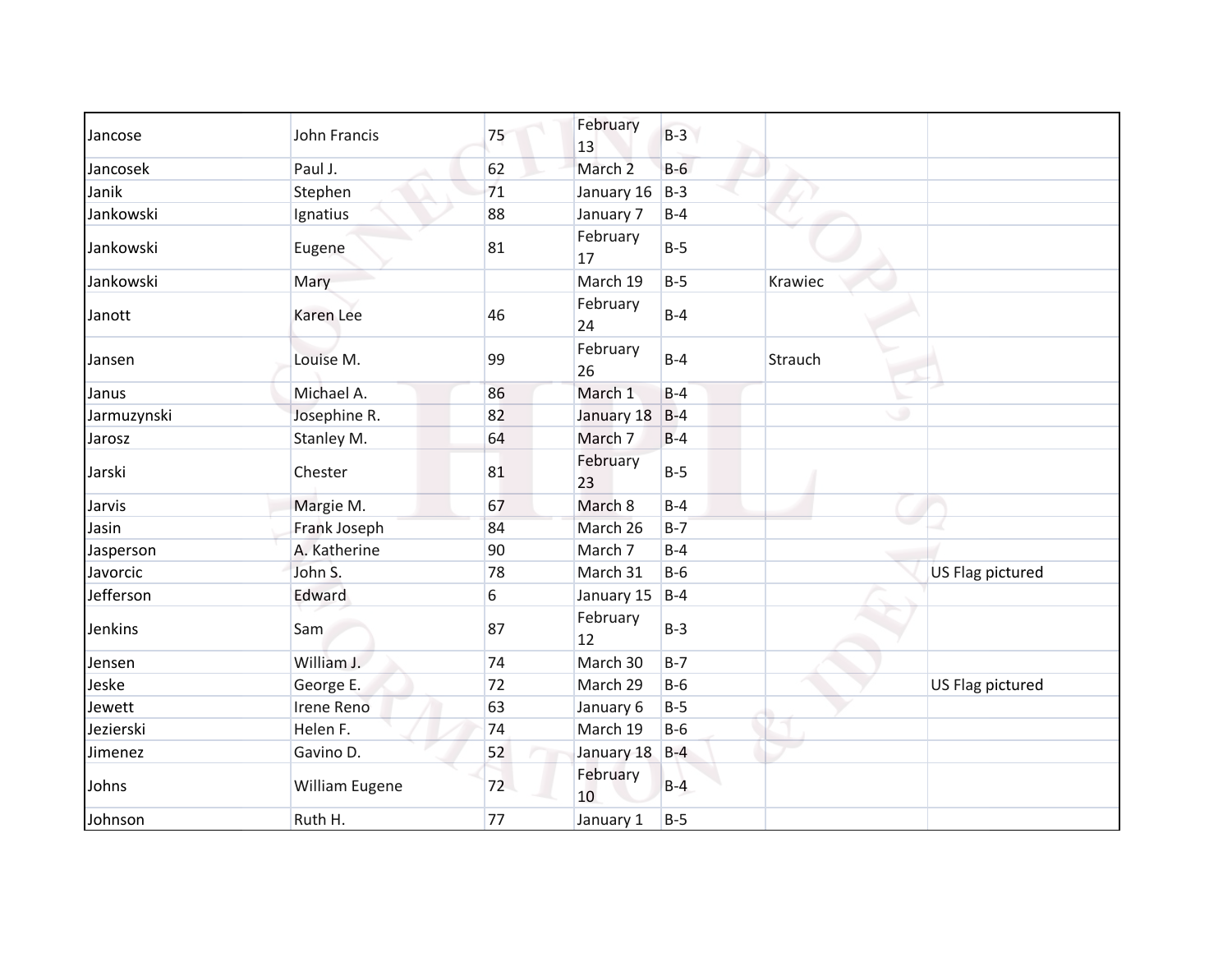| Johnson | Emma S.                | 90 | January 5        | $B-6$ |         |
|---------|------------------------|----|------------------|-------|---------|
| Johnson | Charlotte F.           | 91 | February 6 B-3   |       | Brzycki |
| Johnson | Connie Ann             | 54 | February<br>13   | $B-3$ |         |
| Johnson | <b>Mary Alice</b>      | 60 | February<br>17   | $B-5$ |         |
| Johnson | Sherman S.             | 75 | March 1          | $B-4$ |         |
| Johnson | Marcell, Jr.           | 29 | March 13         | $B-3$ |         |
| Johnson | Fannie M.              | 76 | March 23         | $B-4$ |         |
| Jolley  | Lillian B.             | 96 | March 24         | $B-4$ |         |
| Jonas   | Richard J.             | 46 | February 7 B-6   |       |         |
| Jones   | Roger H.               | 31 | January 3        | $B-4$ | ۰       |
| Jones   | James W.               | 69 | January 18       | $B-4$ |         |
| Jones   | Margie                 | 77 | January 6        | $B-5$ |         |
| Jones   | Addie L.               | 58 | January 7        | $B-5$ |         |
| Jones   | Charles H.             | 73 | January 15 B-4   |       |         |
| Jones   | Frederick C., Jr.      | 36 | January 21 B-7   |       |         |
| Jones   | Jimmy, Sr.             | 31 | January 21 B-7   |       |         |
| Jones   | Flavia                 | 80 | February $2$ B-6 |       |         |
| Jones   | Leslie                 | 32 | February<br>10   | $B-3$ |         |
| Jones   | Billy W.               | 42 | February<br>24   | $B-4$ |         |
| Jones   | Billy W.               | 42 | February<br>25   | $B-5$ |         |
| Jordan  | Charles R., Sr. "Rudy" | 66 | March 3          | $B-6$ |         |
| Jordan  | Ardella                | 92 | March 19         | $B-6$ |         |
| Joy     | Geraldine              |    | March 4          | $B-4$ |         |
| Jusick  | Rose                   | 67 | January 22 B-6   |       |         |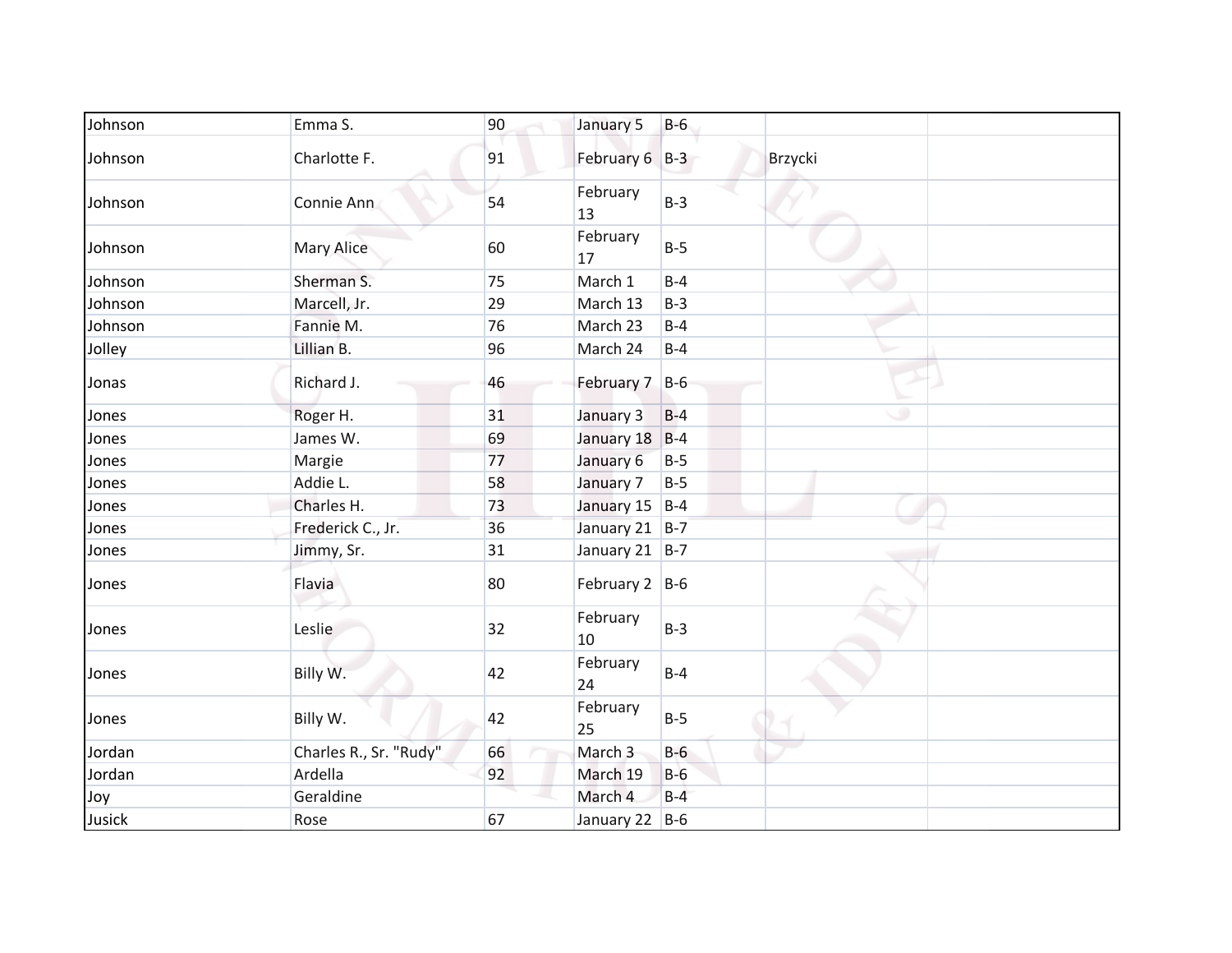| Juskevice      | Anthony           | 75             | February<br>27     | $B-3$ |             |                      |
|----------------|-------------------|----------------|--------------------|-------|-------------|----------------------|
| Jusko          | Cecilia           | 72             | March 15           | $B-4$ |             |                      |
| <b>Kabelis</b> | Joseph E., Jr.    | 62             | March 10           | $B-4$ |             |                      |
| Kaczmarz       | Virginia          | 68             | February 2 B-6     |       | Lewandowski |                      |
| Kaiser         | Zachary B.        | $\overline{2}$ | March 15           | $B-4$ |             | See Zachary B. Stahl |
| Kaleta         | Mary E.           | 78             | January 10         | $B-4$ |             |                      |
| Kalin          | Mary              | 83             | February<br>19     | $B-4$ |             |                      |
| Kalina         | Gerald W. "Jerry" | 27             | January 12 $ B-5 $ |       |             |                      |
| Kallas         | Adrian A.         | 79             | February 6 B-3     |       |             |                      |
| Kalma          | Renny             | 69             | March 11           | $B-4$ |             | ۰                    |
| Kapciak        | Joseph F.         | 69             | January 28         | $B-4$ |             |                      |
| Kaplan         | Louis A.          | 80             | February<br>12     | $B-3$ |             |                      |
| Kara           | James C.          | 76             | March 9            | $B-4$ |             |                      |
| Karl           | Katherine         | 90             | January 9          | $B-4$ |             |                      |
| Karr           | Mary T.           | 88             | February $4$ B-7   |       |             |                      |
| Katsahnias     | George G.         | 97             | January 26 B-6     |       |             |                      |
| Kazmierski     | Emily             | 71             | January 27         | $B-5$ |             |                      |
| Keammerer      | Edith A.          | 94             | March 5            | $B-7$ |             |                      |
| Keating        | Sean Michael      | 17             | January 27         | $B-5$ |             |                      |
| Keeler         | Mark V.           | 90             | February<br>11     | $B-4$ |             |                      |
| Keena          | Norman            | 64             | March 24           | $B-4$ |             |                      |
| Keener         | John Samuel       | 82             | February<br>19     | $B-4$ |             |                      |
| Kehoe          | William T.        | 67             | March <sub>5</sub> | $B-6$ |             |                      |
| Keiser         | Maurine J.        | 75             | January 7          | $B-5$ |             |                      |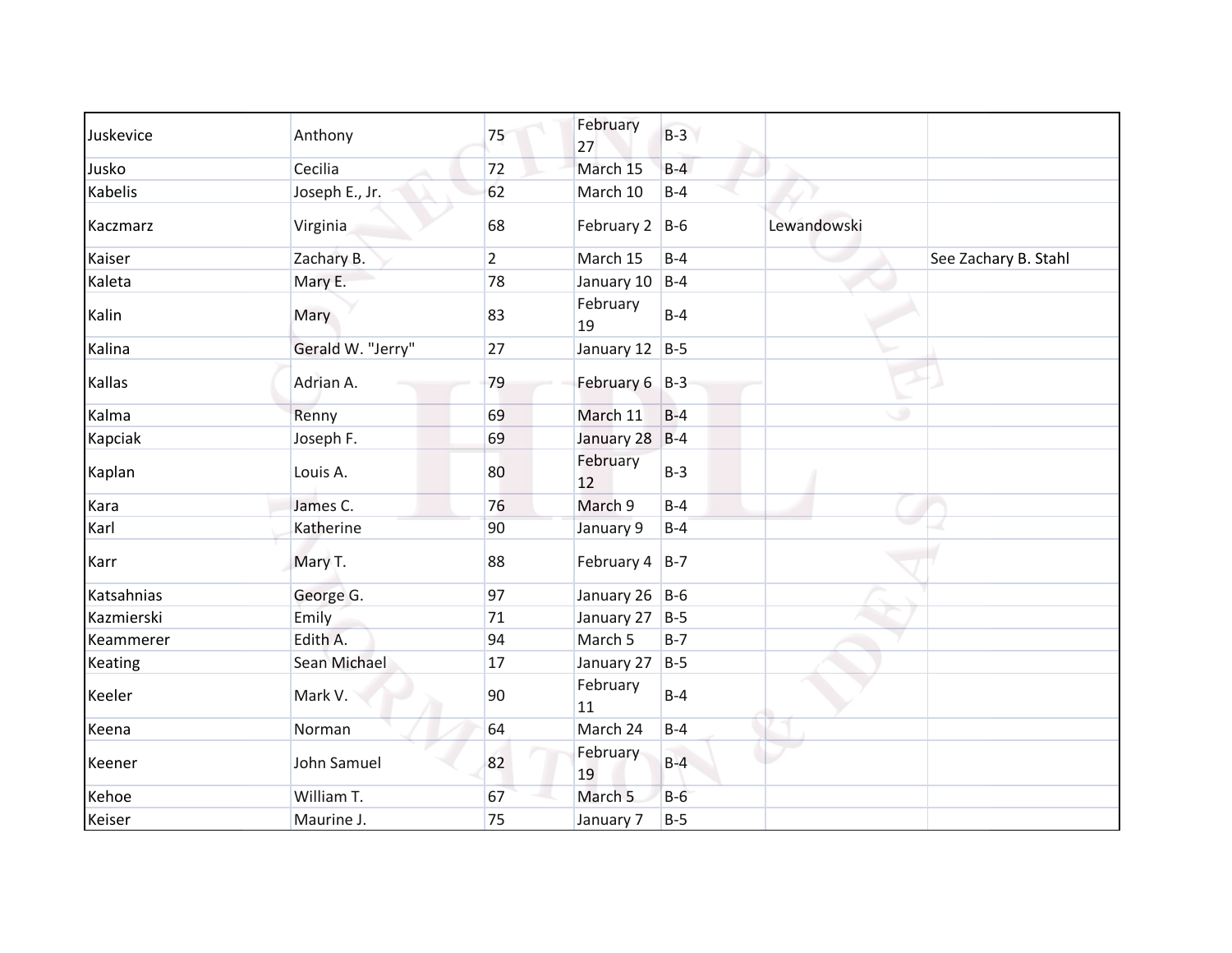| Keiser       | Leona E.              | 69     | February<br>21 | $B-7$  |         |                     |
|--------------|-----------------------|--------|----------------|--------|---------|---------------------|
| Kekich       | <b>Beatrice "Bea"</b> | 89     | February 3     | $B-4$  | Sharp   |                     |
| Kekich       | <b>Beatrice "Bea"</b> | 89     | March 5        | $B-6$  | Sharp   |                     |
| Kelly        | Mandy                 | 72     | March 22       | $B-3$  |         |                     |
| Kelm         | Lori Ann              | 34     | February<br>11 | $B-3$  |         |                     |
| Kemock       | Pauline A.            | 91     | March 30       | $B-6$  | Mudrone |                     |
| Kender       | Harry                 | 82     | January 4      | $B-4$  |         |                     |
| Kenyon       | Eleanor E.            | 79     | March 31       | $B-6$  | Schauer |                     |
| Kerr         | Kathryn Lois          | 69     | March 21       | $B-4$  |         |                     |
| <b>Keuhs</b> | LonJean               | 43     | March 27       | $B-3$  |         |                     |
| Kier         | Katherine             | 77     | January 8      | $B-5$  | ٠       |                     |
| Kimmel       | Marjorie L.           | 59     | February<br>28 | $B-7$  |         |                     |
| King         | Evelyn D.             | 82     | January 16     | $B-3$  |         |                     |
| King         | Germaine              | infant | January 24 B-3 |        |         |                     |
| King         | Wayne                 | 30     | February<br>21 | $A-1$  |         | See article, p. A-1 |
| King         | Leona                 | 26     | February<br>21 | $A-11$ |         | See article, p. A-1 |
| King         | Albon "Curly"         | 73     | February<br>22 | $B-4$  |         |                     |
| King         | Olga V.               | 65     | March 19       | $B-6$  |         |                     |
| Kinnane      | Robert J.             | 71     | January 24     | $B-3$  |         |                     |
| Kirby        | Hugh E., Sr. "Ed"     | 63     | February<br>26 | $B-5$  |         |                     |
| Kirk         | Nolden, Jr.           | 62     | March 23       | $B-4$  |         |                     |
| Kiser        | Harold E.             | 85     | January 31     | $B-6$  |         |                     |
| Kish         | Katherine             | 79     | January 1      | $B-4$  |         |                     |
| Kish         | Mary                  | 78     | March 25       | $B-4$  |         |                     |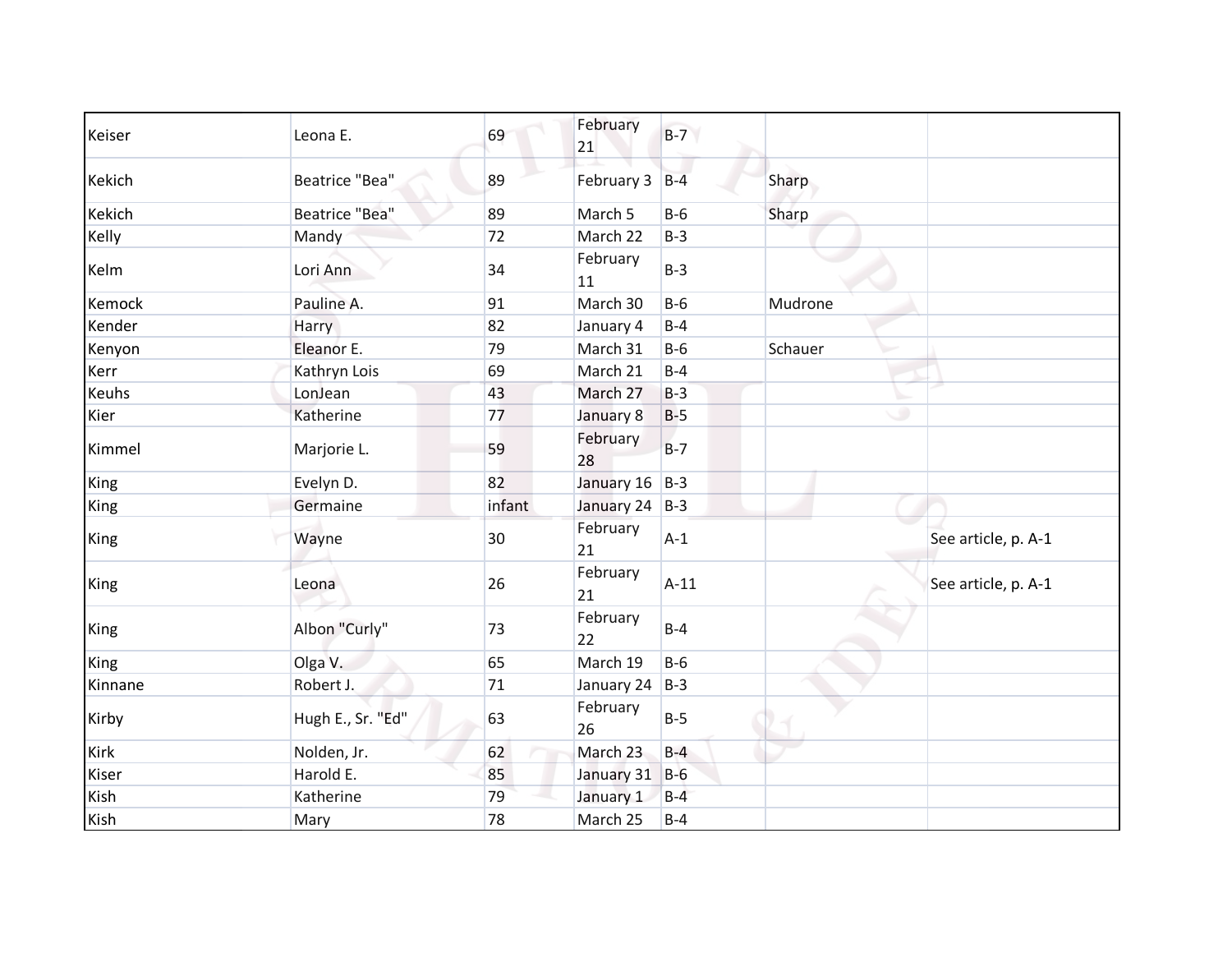| Kittell       | Eva D.                | 87     | March 31           | $B-6$ |                |                  |
|---------------|-----------------------|--------|--------------------|-------|----------------|------------------|
| Kizior        | Patricia A.           |        | February<br>17     | $B-5$ | <b>Bolda</b>   |                  |
| Klein         | Carroll C.            | 56     | January 7          | $B-4$ |                |                  |
| Klisiak       | Richard T.            | 62     | February $9$   B-3 |       |                |                  |
| Klusas        | John                  | 73     | March 11           | $B-4$ |                |                  |
| Knickerbocker | George E.             | 25     | February<br>24     | $B-5$ |                |                  |
| Knight        | <b>Emily Michelle</b> | infant | February<br>17     | $B-5$ |                |                  |
| Knott         | Alfred R.             | 96     | March 12           | $B-4$ |                |                  |
| Knowles       | Martin T.             | 45     | February<br>14     | $B-4$ | $\circ$        |                  |
| Knowles       | Martin T.             | 45     | February<br>19     | $B-4$ |                |                  |
| Knutsen       | Mae S.                | 66     | February<br>23     | $B-5$ |                |                  |
| Koch          | Kathryn               | 83     | February $2$ B-6   |       |                |                  |
| Kocot         | <b>Bernice</b>        | 69     | January 17 B-4     |       | <b>Borucki</b> |                  |
| Kolas         | Joseph A.             | 79     | February $1$ B-4   |       |                |                  |
| Kolb          | Helene                | 79     | January 7          | $B-4$ |                |                  |
| Kolbus        | Louis E. "Whitey"     | 60     | March 15           | $B-3$ |                | US Flag pictured |
| Kolesar       | Anne R.               | 82     | February<br>12     | $B-3$ |                |                  |
| Komyatte      | Joseph                | 71     | February<br>18     | $B-5$ |                |                  |
| Konecki       | Agnes E.              | 82     | January 29         | $B-5$ |                |                  |
| Konefall      | Joseph J.             | 68     | February<br>10     | $B-4$ |                |                  |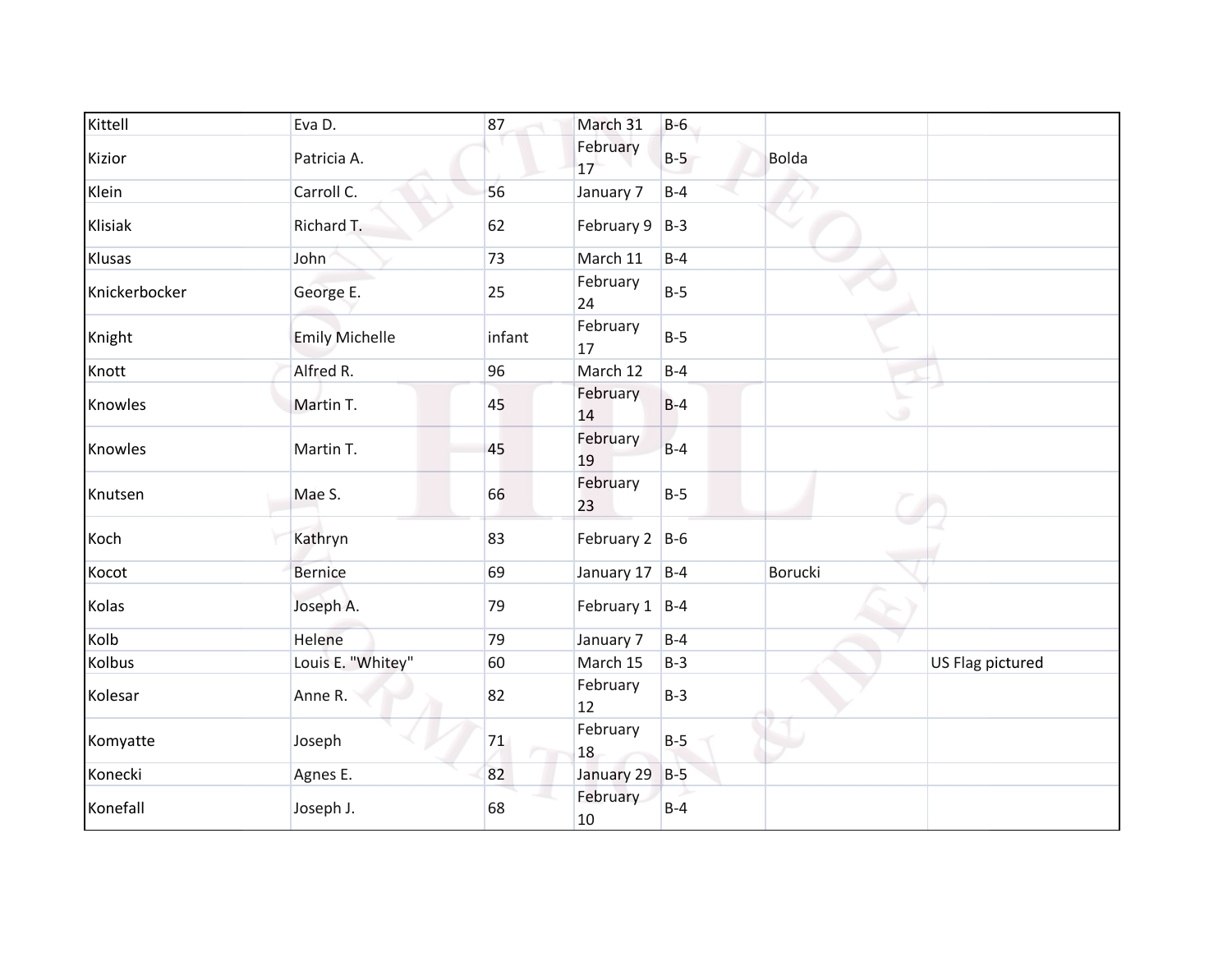| Kontz        | Robert J.                 | 23 | February<br>10     | $B-3$   |          |                        |
|--------------|---------------------------|----|--------------------|---------|----------|------------------------|
| Kooi         | <b>Mildred Catherine</b>  | 80 | March 12           | $B-4$   |          |                        |
| Koonce       | Harold L., Sr.            | 63 | January 9          | $B-4$   |          |                        |
| Koonce       | Robert S.                 | 75 | January 27         | $B-5$   |          |                        |
| Kopas        | Joseph John               | 68 | March 12           | $B-4$   |          |                        |
| Korpas       | <b>Bernice</b>            | 86 | January 7          | $B-4$   |          |                        |
| Kortenhoeven | Jacob "Chick"             | 86 | March 29           | $B-6$   |          |                        |
| Kortum       | Melvin E.                 | 76 | February 5 $ B-4 $ |         |          |                        |
| Kosanovich   | Sara "Sally"              | 84 | January 28 B-4     |         |          |                        |
| Kosteba      | Steve J. "Butchkie"       | 86 | February<br>25     | $B-4$   |          |                        |
| Kostelnik    | Katherine P.              | 80 | March 18           | $B-7$   |          | See Katherine P. Burns |
| Koultourides | Chris                     | 28 | March 4            | $B-5$   |          |                        |
| Kourounis    | Simon                     |    | March 19           | $B-6$   |          |                        |
| Kourtis      | Thomas G. (Athanasios)    | 56 | February<br>23     | $B-5$   |          |                        |
| Kovacevic    | Vladimir                  | 74 | January 6          | $B-6$   |          |                        |
| Kovacick     | Mary A.                   | 87 | January 6          | $B-6$   |          |                        |
| Kowalski     | Rose                      | 85 | March 16           | $B-3$   | Nawrocki |                        |
| Kowalski     | Helen                     | 75 | March 29           | $B-6$   | Lakatos  |                        |
| Koziarz      | William Anton "Wild Bill" |    | March 18           | $B-8$   |          | US Flag pictured       |
| Kozub        | Helen T.                  | 75 | February 2 B-6     |         |          |                        |
| Kozuch       | Clara M.                  | 71 | March 8            | $B-4$   |          |                        |
| Krall        | John J.                   | 75 | February<br>14     | $B-4$   |          |                        |
| Krall        | Helen P.                  | 79 | February<br>28     | $B-6$   |          |                        |
| Kramer       | Charles E.                | 85 | March 30           | $B - 7$ |          |                        |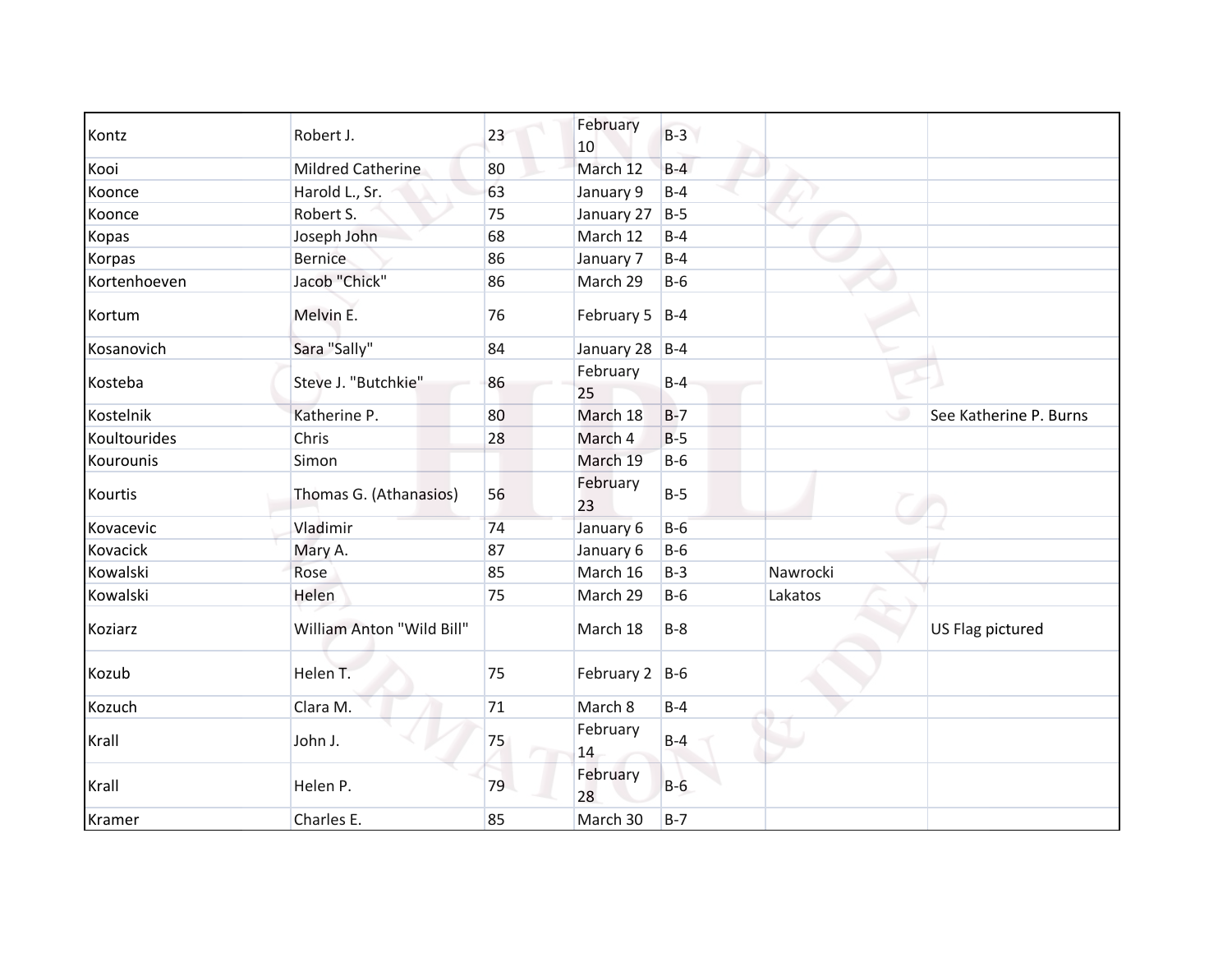| Krasnansky    | John              | 62 | January 12 B-6     |       |           |                                              |
|---------------|-------------------|----|--------------------|-------|-----------|----------------------------------------------|
| Krause        | Della             | 56 | February 7 B-6     |       | Bohon     |                                              |
| Krause        | John F., III      | 44 | March 7            | $B-4$ |           |                                              |
| Krause        | Arthur E., Rev.   | 84 | March 20           | $B-3$ |           |                                              |
| <b>Krebes</b> | Juanita           | 69 | January 15         | $B-4$ |           |                                              |
| <b>Krebs</b>  | Ernest            | 80 | February<br>19     | $B-4$ |           |                                              |
| Krevchenia    | Victoria          | 87 | January 9          | $B-4$ | Kolbu     |                                              |
| Krevitz       | Marian            | 82 | February<br>23     | $B-5$ |           |                                              |
| Krol          | Lawrence S.       | 56 | March 10           | $B-4$ |           |                                              |
| Kruszka       | Helen P.          |    | March 23           | $B-3$ | Brozinski |                                              |
| Ksenak        | Peter             | 93 | March 12           | $B-5$ |           |                                              |
| Ksiazek       | Lorraine E.       |    | January 6          | $B-5$ | Wachowiak | See also Jan. 5, p. B-4 -<br>Age given as 64 |
| Ksiazek       | Walter A.         | 57 | March 28           | $B-4$ |           |                                              |
| Ksycki        | Lawrence J.       | 45 | March 31           | $B-6$ |           | US Flag pictured                             |
| Kubacke       | Joseph J.         | 93 | March 20           | $B-3$ |           |                                              |
| Kucharski     | Mathew J.         | 77 | March 31           | $B-7$ |           | <b>US Flag pictured</b>                      |
| Kuhl          | Phyllis J.        | 40 | January 1          | $B-4$ |           |                                              |
| Kuhn          | Herman C.         | 91 | January 10 $ B-4 $ |       |           |                                              |
| Kujawa        | Thomas J.         | 78 | February 5 $ B-4 $ |       |           |                                              |
| Kujawski      | Edith S.          | 67 | February<br>17     | $B-6$ |           |                                              |
| Kulick        | Rose G.           | 90 | February<br>19     | $B-4$ | Rolewicz  |                                              |
| Kurhan        | Frieda (Hartmann) | 79 | February<br>13     | $B-3$ |           |                                              |
| <b>Kus</b>    | Julia J.          | 77 | March 20           | $B-3$ | Murzyn    |                                              |
| Kusmierczyk   | Michelle L.       | 13 | March 24           | $B-5$ |           |                                              |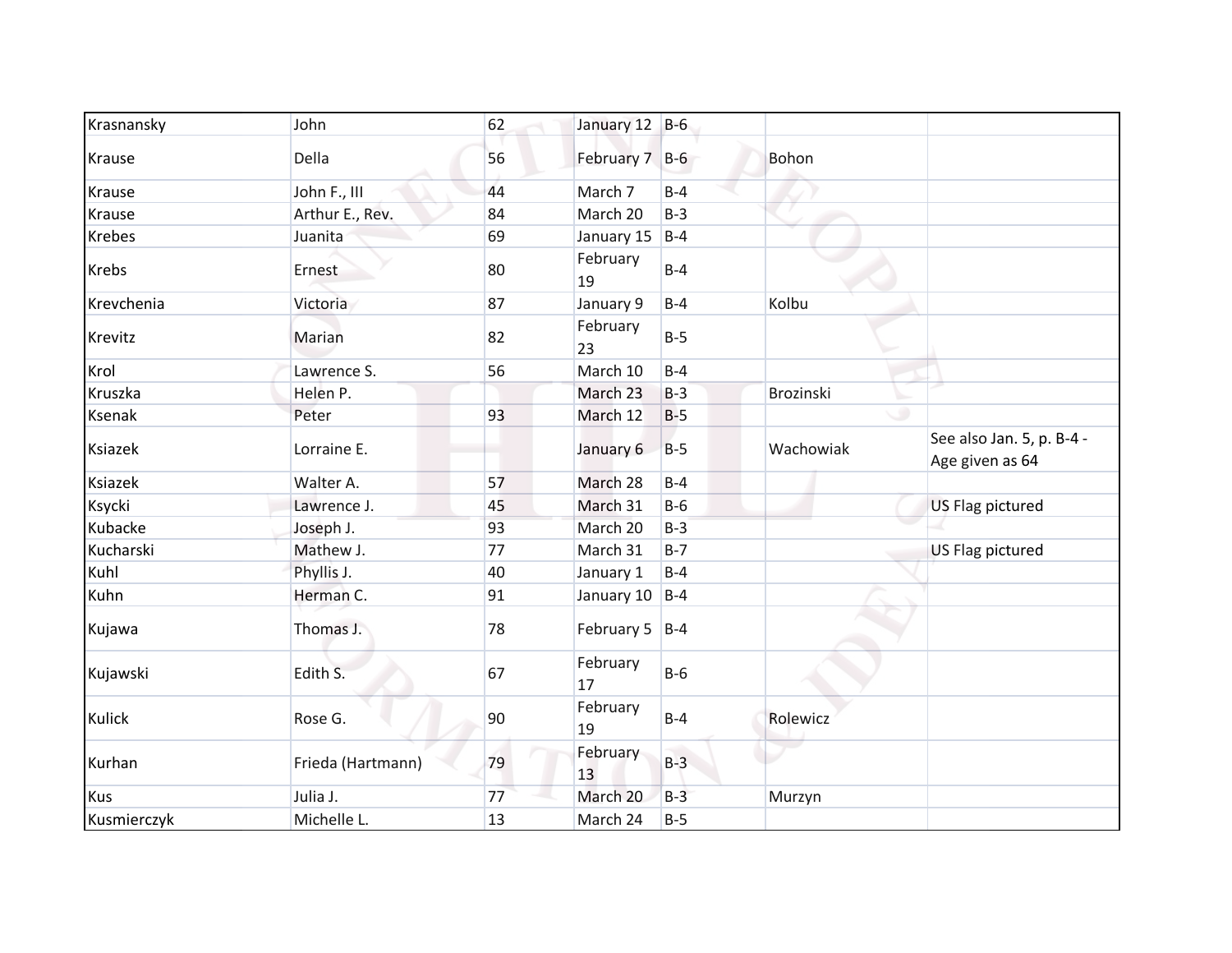| Kutka       | Dominic N., Jr.  | 59     | February<br>10     | $B-4$ |           |                        |
|-------------|------------------|--------|--------------------|-------|-----------|------------------------|
| Kutkoski    | John P.          | 51     | February<br>18     | $B-5$ |           | US Flag pictured       |
| Kuzara      | George J., Sr.   | 69     | March 22           | $B-3$ |           |                        |
| Kuzevski    | Ilija            | 43     | January 10 B-5     |       |           |                        |
| Kuzniar     | Irene B.         | 75     | January 10 B-5     |       | Brzycki   |                        |
| Kwiatkowski | Dennis L.        | 43     | March 6            | $B-3$ |           |                        |
| LaBounty    | Dale E.          | 68     | January 25   B-4   |       |           |                        |
| Lackner     | Michael A.       | 23     | January 27 $ B-5 $ |       |           |                        |
| LaCosse     | Marie T.         | 67     | March 25           | $B-4$ |           |                        |
| Lagestee    | Michael D.       | 29     | February<br>13     | $B-3$ |           |                        |
| Lain        | Melvin           | 66     | February<br>23     | $B-6$ | . O       |                        |
| Lake        | George           | 75     | January 7          | $B-5$ |           |                        |
| Lambert     | Jane             | 64     | February<br>23     | $B-6$ | Greenburg |                        |
| Lamparski   | Martha           |        | March 11           | $B-4$ |           |                        |
| Lamphier    | Ettaoline (Etta) | 79     | March 26           | $B-8$ |           |                        |
| Landsdown   | Edith F.         | 88     | March 10           | $B-4$ |           |                        |
| Landsly     | Gerald J.        | 57     | March 11           | $B-4$ |           |                        |
| Langston    | Rebecca Nicole   | infant | January 31 B-6     |       |           |                        |
| Larson      | Ivar W.          | 85     | January 31 B-6     |       |           |                        |
| Larson      | Judith Ann       | 48     | March 18           | $B-8$ | Spicker   |                        |
| Laskarin    | John N.          | 66     | January 6          | $B-5$ |           | US Flag pictured       |
| Laskowski   | John T., Jr.     | 78     | March 9            | $B-3$ |           |                        |
| Latinovich  | Stevanija        | 52     | March 17           | $B-5$ |           |                        |
| Latko       | Flawia J.        |        | March 19           | $B-6$ |           |                        |
| Lattanzi    | Delphine M.      | 75     | March 17           | $B-6$ |           |                        |
| Lattin      | Margaret J.      | 83     | February 1 B-4     |       |           | See Margaret J. Nelson |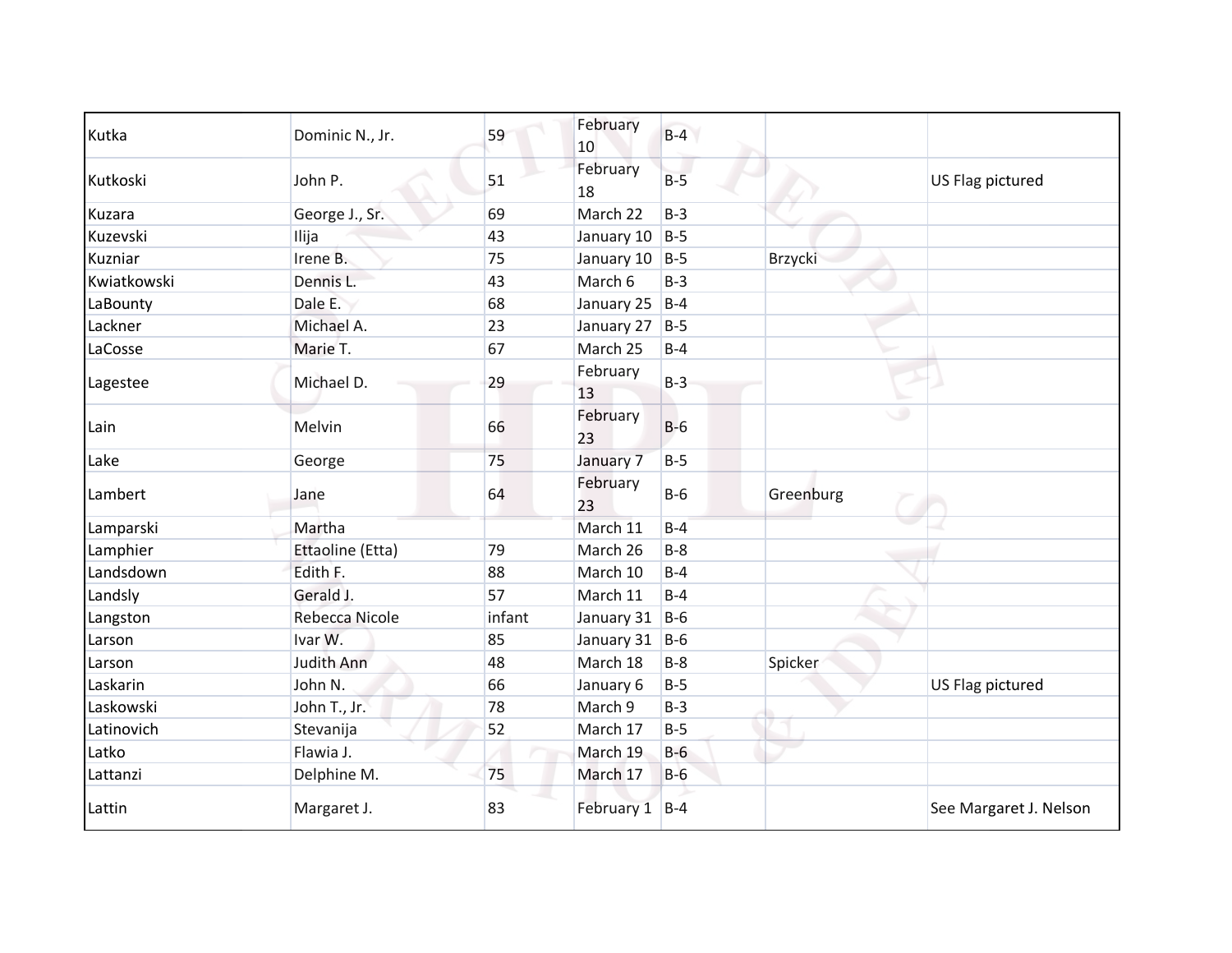| Lau         | Earl               | 81 | March 4        | $B-4$ |                 |                                                  |
|-------------|--------------------|----|----------------|-------|-----------------|--------------------------------------------------|
| Lauersdorf  | Curtiss J.         | 59 | March 30       | $B-6$ |                 |                                                  |
| Laurinaitis | Caroline           | 52 | February<br>27 | $B-3$ |                 |                                                  |
| Lawhorn     | Barbara Jean       | 50 | February<br>13 | $B-3$ |                 | See Barbara Jean Davis                           |
| Lawrence    | Alvin "Jody"       | 56 | January 15     | $B-4$ |                 |                                                  |
| Lawrosky    | Michael            |    | January 27 B-5 |       |                 |                                                  |
| Lazerwitz   | Kate B.            | 96 | January 31 B-6 |       |                 |                                                  |
| Leal        | Clara G.           | 82 | March 16       | $B-3$ |                 |                                                  |
| Ledbetter   | Johnny             | 55 | February<br>20 | $A-8$ |                 |                                                  |
| Lee         | Mildred V.         | 79 | February 6 B-4 |       |                 | ە.                                               |
| Lee         | Ada                | 99 | February<br>18 | $B-4$ |                 |                                                  |
| Lee         | Kenneth            | 42 | February<br>23 | $B-5$ |                 |                                                  |
| Lee         | Sherman            | 65 | March 20       | $B-3$ |                 |                                                  |
| Leggitt     | Hurshel G.         | 81 | January 21     | $B-7$ |                 |                                                  |
| Legler      | Emma E.            | 82 | February<br>23 | $B-5$ |                 |                                                  |
| Lemieux     | Wilbert            | 78 | March 6        | $B-4$ |                 |                                                  |
| LeNeave     | <b>Alice Marie</b> | 75 | January 19     | $B-9$ |                 | See Alice Marie Warrix                           |
| Lengyel     | Albin              | 69 | March 16       | $B-3$ |                 |                                                  |
| Lenoir      | Ruby L.            | 66 | January 12     | $B-5$ |                 |                                                  |
| Leonhardt   | Mary F. (Haglund)  | 82 | March 23       | $B-3$ | <b>McCauley</b> |                                                  |
| Leshk       | Michael S.         | 34 | January 5      | $B-6$ |                 | See also article Jan. 3, p. B-<br>$\overline{2}$ |
| Lesko       | Anna               |    | March 18       | $B-7$ | Simcich         |                                                  |
| Lesko       | John S.            |    | March 26       | $B-7$ |                 |                                                  |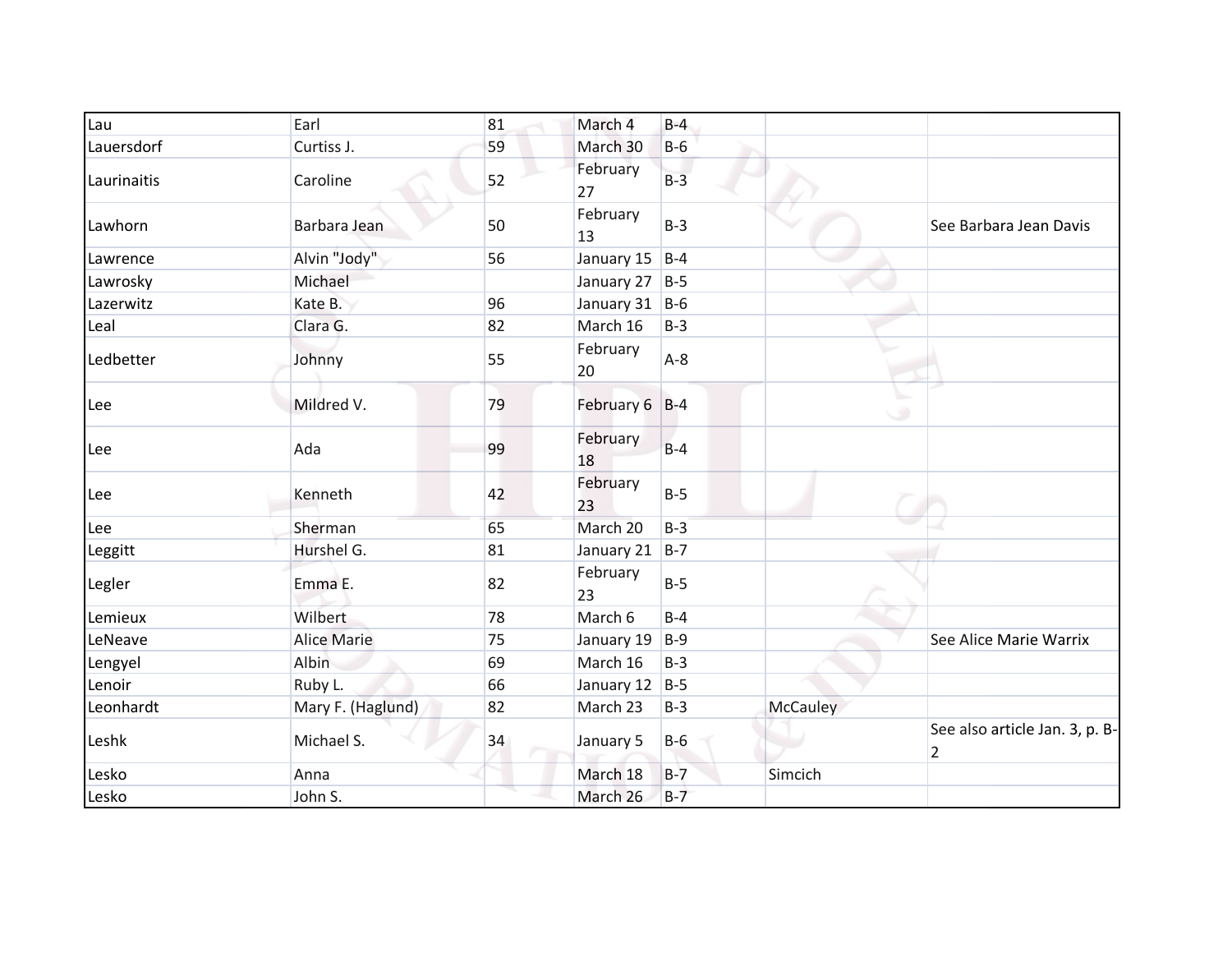| Lesure      | Sallye O.          | 56 | February 9 B-3     |       |        |                  |
|-------------|--------------------|----|--------------------|-------|--------|------------------|
| Levy        | Anne B.            | 87 | March 24           | $B-4$ |        |                  |
| Levy        | Anne B.            | 87 | March 24           | $B-4$ |        |                  |
| Lewandowski | Walter C.          | 80 | January 21 $ B-7 $ |       |        |                  |
| Lewis       | Dennis V.          | 74 | January 11 B-4     |       |        |                  |
| Lewis       | Donald J.          | 81 | February<br>13     | $B-3$ |        |                  |
| Lewis       | Della Brady        | 87 | March 19           | $B-6$ |        |                  |
| Lewis       | Mrs. Rivers Wilson |    | March 24           | $B-5$ |        |                  |
| Lewis       | Don                | 60 | March 27           | $B-3$ |        |                  |
| Lewman      | Helen E.           | 66 | February<br>27     | $B-3$ |        |                  |
| Libassi     | Josephine          | 96 | January 26 B-6     |       | ۰      |                  |
| Liberto     | Russell J.         | 49 | February 5 B-4     |       |        |                  |
| Liehe       | Isabelle L.        | 82 | January 18 B-4     |       | Confer |                  |
| Liesenfelt  | Patricia A.        | 60 | January 24 B-3     |       |        |                  |
| Likes       | Thomas E.          | 85 | January 29         | $B-6$ |        |                  |
| Lindberg    | <b>Dolores</b>     | 63 | March 24           | $B-4$ |        |                  |
| Lindemulder | Agnes              | 80 | March 17           | $B-5$ |        | See Agnes DeVrou |
| Lindner     | Carl H.            | 70 | February<br>16     | $B-3$ |        |                  |
| Lindquist   | Donald T.          | 73 | March 7            | $B-4$ |        |                  |
| Lindsay     | Thelma B.          | 88 | March 2            | $B-7$ |        |                  |
| Linear      | Robert             | 58 | March 18           | $B-7$ |        |                  |
| Lintner     | Lloyd J.           | 69 | February<br>28     | $B-6$ |        |                  |
| Lipner      | Rose               | 69 | January 27         | $B-5$ |        |                  |
| Listar      | Mijo               | 82 | January 20 B-5     |       |        |                  |
| Litzhoff    | Alex               | 59 | March 9            | $B-3$ |        |                  |
| Livingston  | Alice M.           | 93 | January 20 B-5     |       |        |                  |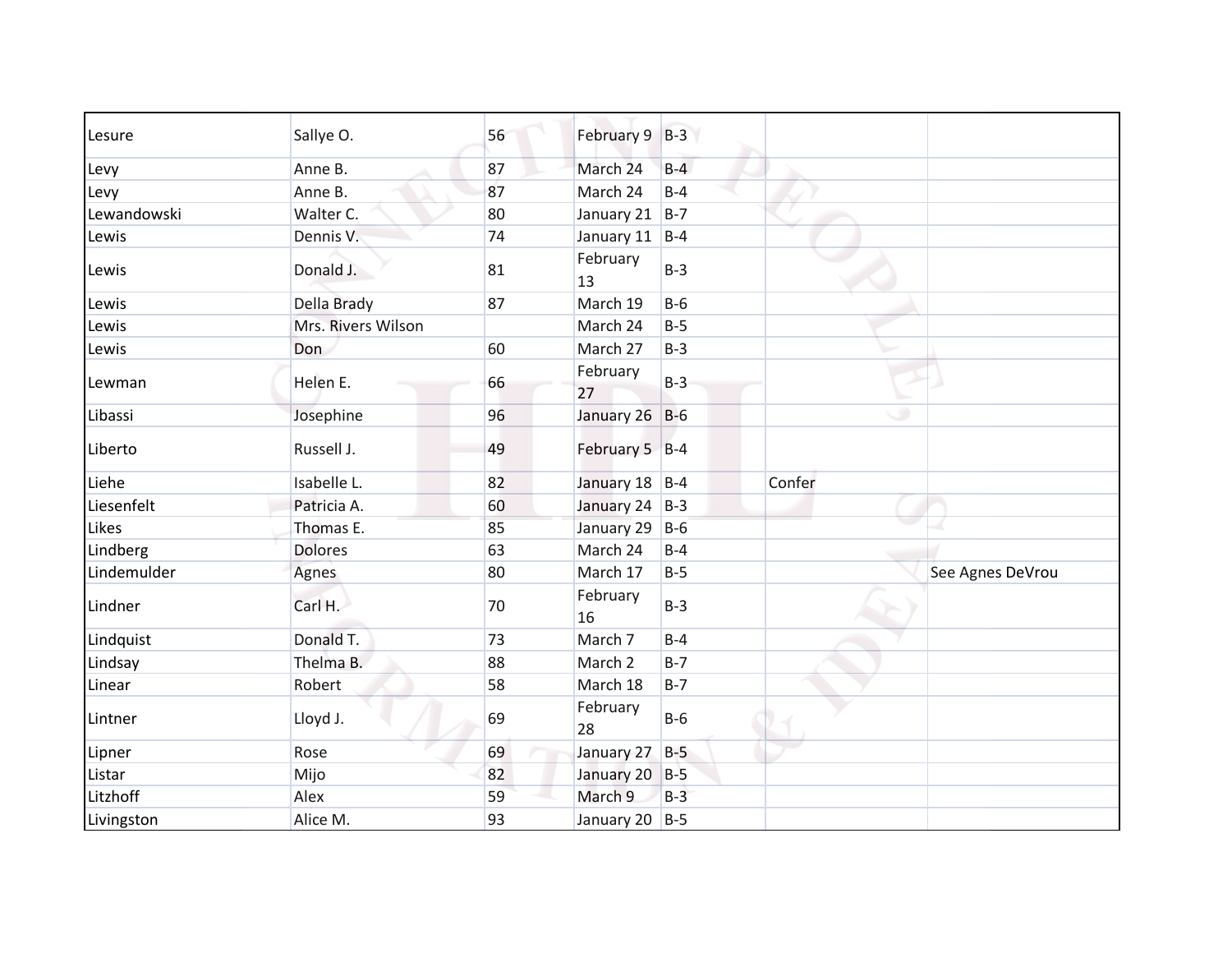| Locasto    | Elizabeth "Betty"  | 52 | February 1 B-4     |       |               |                          |
|------------|--------------------|----|--------------------|-------|---------------|--------------------------|
| Lodany     | Steve "Blackie"    | 95 | February<br>21     | $B-7$ |               |                          |
| Lofton     | Hermon "Pap"       | 70 | March 17           | $B-5$ |               |                          |
| Logan      | Howard             | 85 | March 9            | $B-3$ |               |                          |
| Lohse      | Walter B.          | 73 | March 21           | $B-4$ |               |                          |
| Lomax      | John J., Jr.       | 61 | March 4            | $B-5$ |               |                          |
| Lomax      | Prentis            | 21 | March 24           | $B-5$ |               |                          |
| Long       | Betty A. (Clark)   | 42 | February $9$   B-3 |       |               |                          |
| Long       | Robert U.          | 90 | March 13           | $B-3$ |               |                          |
| Long       | James E.           | 74 | March 18           | $B-8$ |               |                          |
| Lopez      | Gualterio (Walter) | 64 | January 22 B-6     |       |               | ۰                        |
| Love       | Lucille F.         | 74 | January 12 B-5     |       |               |                          |
| Love       | Lucille F.         | 74 | January 13 B-5     |       |               |                          |
| Lovrinic   | Genevieve M.       | 72 | January 16 B-3     |       | <b>Stanek</b> |                          |
| Lowenstine | <b>Richard Jay</b> | 36 | February<br>22     | $B-4$ |               |                          |
| Lowther    | Jeffrey            | 31 | January 9          | $B-5$ |               |                          |
| Lucchino   | Frances L.         | 81 | January 1          | $B-4$ |               | See Frances L. DeFrranko |
| Luchene    | Ellis R.           | 73 | March 31           | $B-7$ |               |                          |
|            | PATT               |    |                    |       |               |                          |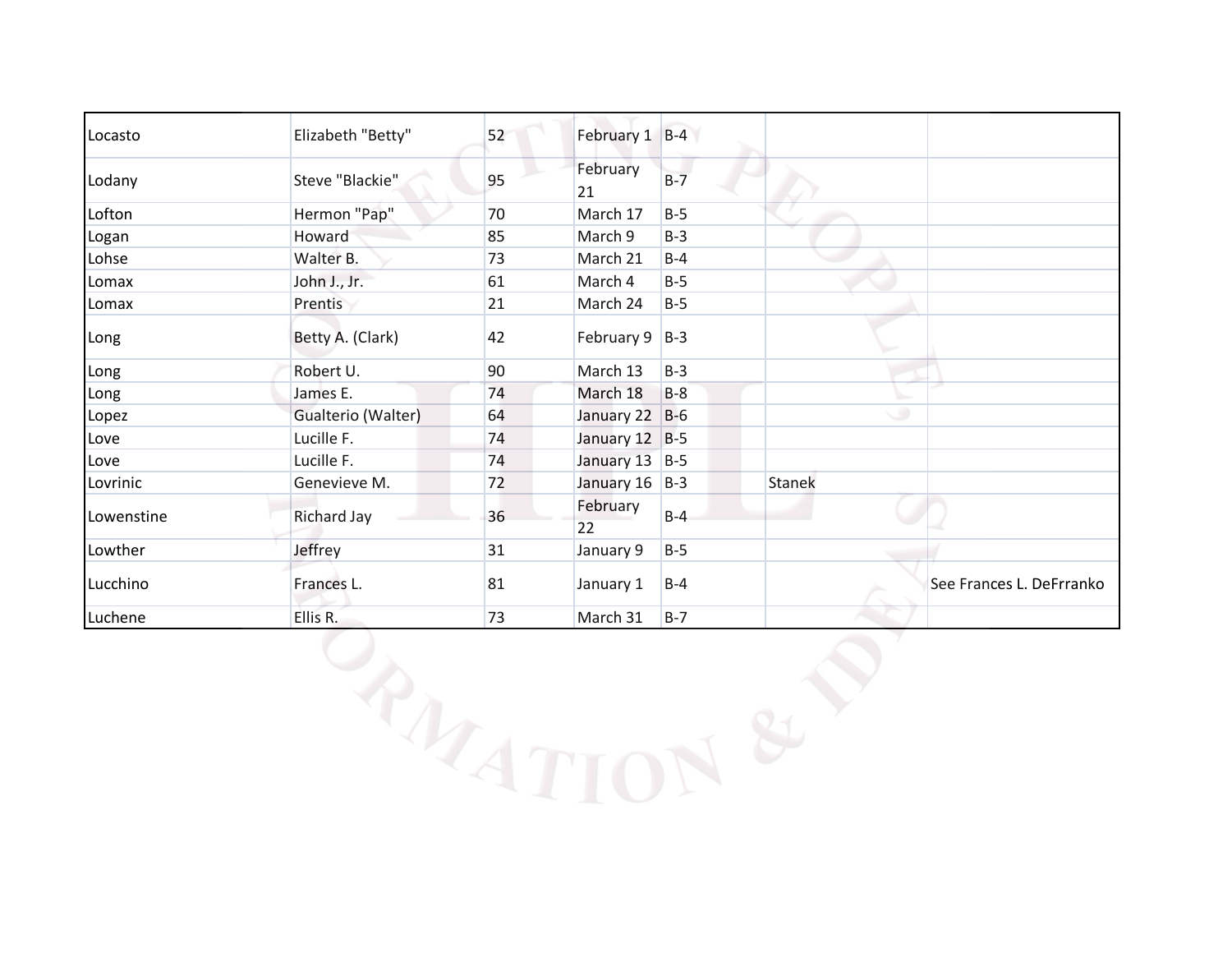| <b>Surname</b> | Given                                   | Age | <b>Date</b>    | Page    | <b>Maiden</b>  | <b>Note</b>                            |
|----------------|-----------------------------------------|-----|----------------|---------|----------------|----------------------------------------|
| Machielson     | Thomas A.                               | 49  | March 14       | $B-6$   |                | US Flag pictured                       |
| Macialek       | Genevieve                               | 67  | March 16       | $B-3$   | Kuter          |                                        |
| Mack           | Harold E.                               | 83  | January 26     | $B-6$   |                |                                        |
| Mack           | Eudora                                  | 73  | March 19       | $B-6$   |                |                                        |
| Madryk         | Chester P. "Butch"                      | 68  | February<br>28 | $B - 7$ |                |                                        |
| Magurany       | John E.                                 | 86  | February<br>18 | $B-5$   |                |                                        |
| Maldonado      | Jesus M.                                | 67  | February<br>26 | $B-4$   |                |                                        |
| <b>Malkas</b>  | Lillian                                 | 80  | March 20       | $B-3$   | Kopercinski    |                                        |
| Malkowski      | Cecilia E.                              |     | February<br>15 | $B-4$   | Kozlowski<br>٠ |                                        |
| Maltrotto      | Carlotta                                | 66  | March 4        | $B-5$   |                |                                        |
| Malyar         | Raymond J.                              | 73  | February 7     | $B-6$   |                |                                        |
| Mandernach     | Dolores A.                              | 56  | January 16     | $B-3$   |                |                                        |
| Mandly         | Freda E.                                | 80  | March 24       | $B-5$   |                |                                        |
| Mangiaracina   | Rose M.                                 | 89  | February<br>16 | $B-3$   |                |                                        |
| Manion         | Matilda Adel                            | 67  | March 15       | $B-3$   |                |                                        |
| Manista        | Frank C., Sr.                           | 68  | March 8        | $B-4$   |                |                                        |
| Mann           | Marie N.                                | 71  | January 20     | $B-5$   |                |                                        |
| Mann           | Phillip W.                              | 59  | March 18       | $B-8$   |                |                                        |
| Mansfield      | Lowell D.                               | 75  | March 20       | $B-3$   |                |                                        |
| Manson         | Peter S.                                | 87  | March 24       | $B-4$   |                |                                        |
| Manson         | Peter S.                                | 87  | March 30       | $B-6$   |                |                                        |
| Mantel         | Anthony (Charles J.),<br><b>Brother</b> | 70  | March 27       | $B-3$   |                |                                        |
| Mantel         | Charles J., Brother                     | 70  | March 27       | $B-3$   |                | See Mantel, Anthony,<br><b>Brother</b> |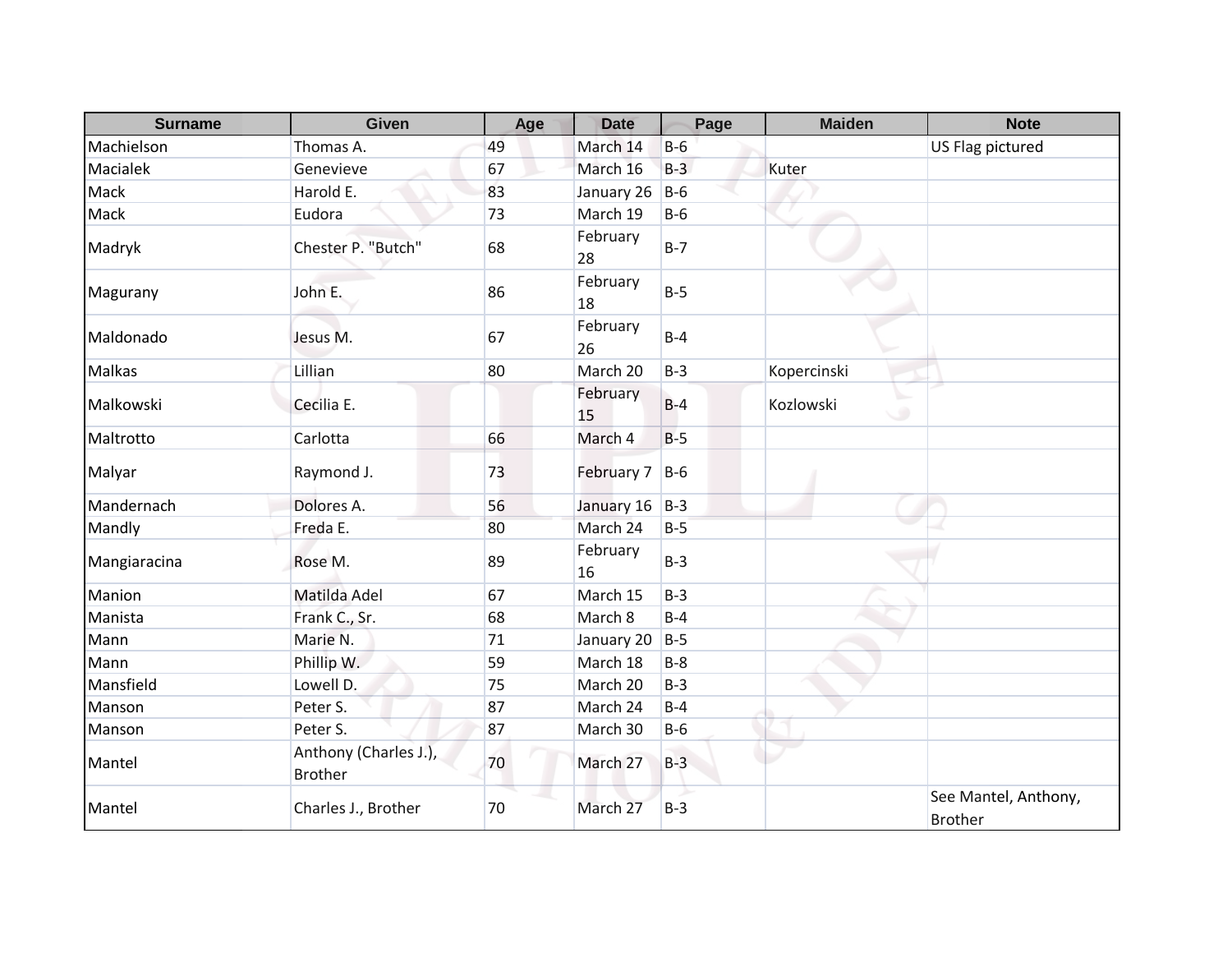| Marcetich    | Jovan, Very Rev.<br>Archpriest "John" | 79 | February 2 B-6     |       |                 |                    |
|--------------|---------------------------------------|----|--------------------|-------|-----------------|--------------------|
| Marcisz      | Julia A.                              | 73 | February<br>23     | $B-6$ | Kaleta          |                    |
| Marisi       | Roberta (Hoban)                       | 55 | January 19         | $B-8$ |                 |                    |
| Marjanian    | Michael G.                            | 36 | March 5            | $B-7$ |                 |                    |
| Markert      | Elsie F.                              | 90 | March <sub>5</sub> | $B-6$ | Uselman         |                    |
| Markiewicz   | Jessie M.                             | 89 | February<br>16     | $B-3$ |                 |                    |
| Markley      | Yvonne                                | 65 | January 12         | $B-6$ |                 |                    |
| Markusic     | Joseph                                |    | March 23           | $B-3$ |                 |                    |
| Marlow       | Mervin D.                             | 69 | February<br>22     | $B-4$ |                 |                    |
| Marlow       | Louise "Sally"                        | 62 | March 23           | $B-3$ |                 |                    |
| Marquart     | David D.                              | 34 | February 2 B-7     |       |                 |                    |
| <b>Marrs</b> | Kenneth J.                            | 81 | March 23           | $B-4$ |                 |                    |
| <b>Marrs</b> | <b>Toni Marie</b>                     | 24 | March 27           | $B-3$ | Niedojadlo      |                    |
| Marschke     | Carol J.                              | 59 | February<br>28     | $B-7$ | Borngrabber     |                    |
| Marshall     | Barbara A.                            | 38 | February<br>25     | $B-5$ |                 |                    |
| Martin       | Lyle H.                               | 92 | March 2            | $B-6$ |                 |                    |
| Martinez     | Raul, Sr.                             | 82 | January 9          | $B-5$ |                 |                    |
| Martinez     | Estanislado "Stanley"                 | 90 | February<br>25     | $B-5$ |                 |                    |
| Marynowski   | Barney                                | 88 | March 5            | $B-6$ |                 |                    |
| Massoels     | Anna C. "Little Annie"                | 89 | January 20         | $B-6$ | <b>Dvorscak</b> | See Sinai, Anna C. |
| Massoth      | Mary E.                               | 76 | January 14 B-5     |       |                 |                    |
| Mata         | Francisco R.                          | 87 | January 14 B-4     |       |                 |                    |
| Matolin      | Louis S.                              | 77 | March 3            | $B-6$ |                 |                    |
| Matusik      | Madeline L.                           | 63 | January 21 B-7     |       |                 |                    |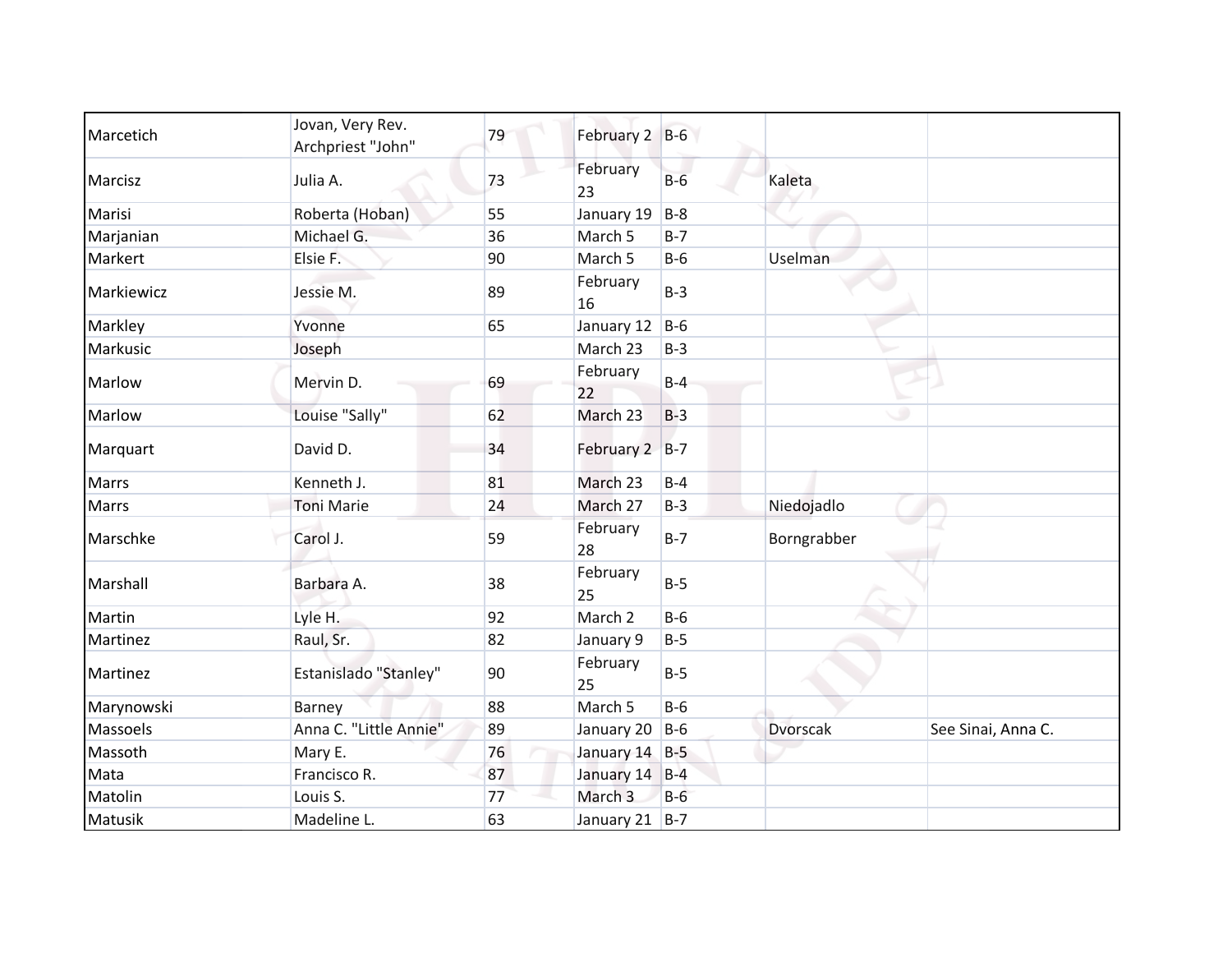| Matyasovich     | Dolores R.                  | 61 | January 19         | $B-8$ | Kucera |
|-----------------|-----------------------------|----|--------------------|-------|--------|
| May             | Daniel Leo                  | 50 | March 24           | $B-4$ |        |
| Mayer           | Frank                       | 93 | February<br>12     | $B-3$ |        |
| Mayes           | Margaret C.                 | 74 | January 23         | $B-3$ |        |
| <b>Mayes</b>    | Margaret C.                 | 74 | January 23         | $B-3$ |        |
| <b>Mayes</b>    | Margaret C.                 | 74 | January 23 $ B-3 $ |       |        |
| Mayfield        | R. B.                       | 65 | March 10           | $B-4$ |        |
| Mazur           | Richard J.                  | 56 | January 28         | $B-5$ |        |
| Mazur           | Joseph                      | 83 | February<br>26     | $B-4$ |        |
| McCathern       | Winfield C.                 | 73 | February<br>26     | $B-4$ |        |
| McCay           | <b>William Andrew</b>       | 82 | February 6 B-3     |       | ەك     |
| McClellan       | <b>Gerald Gilbert "Mac"</b> | 81 | February<br>21     | $B-7$ |        |
| McClellan       | David A.                    | 55 | March 4            | $B-5$ |        |
| McClendon       | Hercules "Mac"              | 63 | January 7          | $B-5$ |        |
| McCoy           | Clara Sybil                 | 73 | March 2            | $B-7$ |        |
| McCrum          | Dorothy M.                  | 73 | March 27           | $B-3$ |        |
| McGaha          | Roy Edgar                   | 66 | January 12         | $B-5$ |        |
| McGee           | Clarence                    | 85 | February $4$   B-7 |       |        |
| <b>McGinnis</b> | Leroy H.                    | 73 | February<br>25     | $B-5$ |        |
| McGinnity       | William E.                  | 71 | March 25           | $B-4$ |        |
| McIntosh        | Willard L.                  | 64 | February<br>28     | $B-7$ |        |
| McKay           | Dwight                      | 78 | February<br>12     | $B-4$ |        |
| McKeever        | Robert L.                   | 77 | March 22           | $B-3$ |        |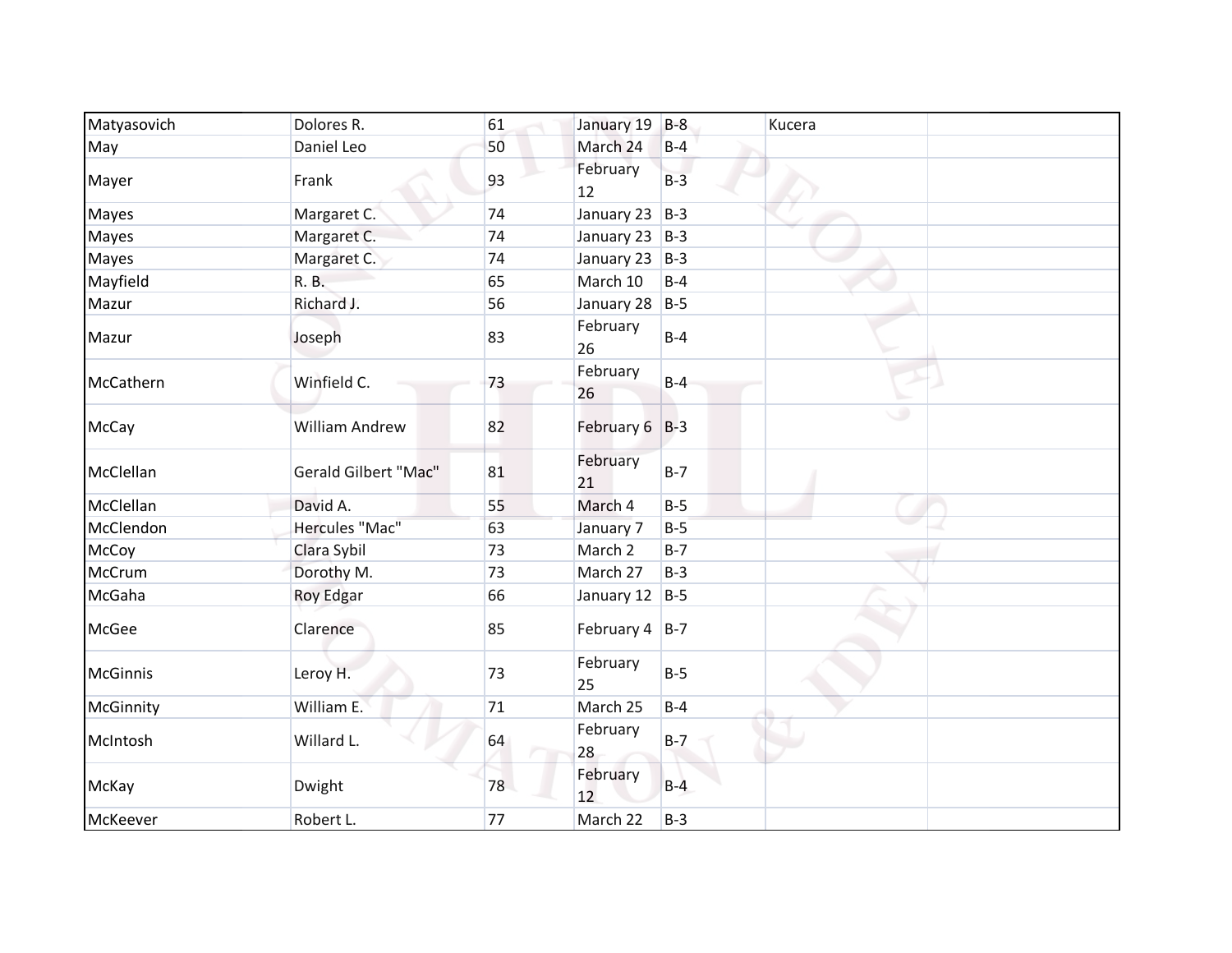| McKenna        | John H.             | 70 | January 2          | $B-3$ |            |                         |
|----------------|---------------------|----|--------------------|-------|------------|-------------------------|
| McLaurin       | James E.            | 23 | March 13           | $B-3$ |            |                         |
| McMahan        | George R. "Jobbie"  | 50 | March <sub>5</sub> | $B-7$ |            |                         |
| <b>McManus</b> | Helen E.            | 89 | March 12           | $B-5$ |            |                         |
| <b>McNew</b>   | Robert V.           | 85 | February<br>19     | $B-5$ |            |                         |
| Means          | Donald A.           | 83 | March 16           | $B-3$ |            |                         |
| Medley         | Michael A.          | 48 | March 30           | $B-7$ |            |                         |
| Meekma         | John                | 77 | March 22           | $B-3$ |            |                         |
| Melton         | James H. "Sonny"    | 65 | February<br>23     | $B-5$ |            |                         |
| Menconi        | Ozzie T.            | 74 | March 9            | $B-3$ |            |                         |
| Mendoza        | Jose H.             | 63 | March 7            | $B-4$ |            |                         |
| Merkel         | John S.             | 61 | February<br>27     | $B-3$ | ی          |                         |
| Mertel         | Kunigunda           | 92 | March 20           | $B-4$ |            | See Kunigunda Roennau   |
| Metzcus        | Elnora J.           | 80 | January 24         | $B-3$ |            |                         |
| <b>Meyers</b>  | Robert "Bud"        | 43 | March <sub>2</sub> | $B-7$ |            |                         |
| Micciche       | Rosa                | 88 | March 16           | $B-4$ |            |                         |
| <b>Miklos</b>  | John                | 69 | March 9            | $B-4$ |            | <b>US Flag pictured</b> |
| Mikolajczak    | Anna                | 83 | February 2         | $B-6$ | Sedzenski  |                         |
| Mikolajczak    | Marianna            | 95 | February<br>25     | $B-4$ | Wisniewski |                         |
| Milburn        | Darline S.          | 55 | January 27         | $B-5$ | Dejanovich |                         |
| <b>Miles</b>   | <b>Heather Hope</b> | 18 | February<br>24     | $B-5$ |            |                         |
| Milkovich      | <b>Nick</b>         | 66 | February<br>24     | $B-4$ |            |                         |
| Miller         | Ila Rae             | 67 | January 4          | $B-4$ |            |                         |
| Miller         | Dorothy E. Hoover   | 81 | January 5          | $B-5$ |            |                         |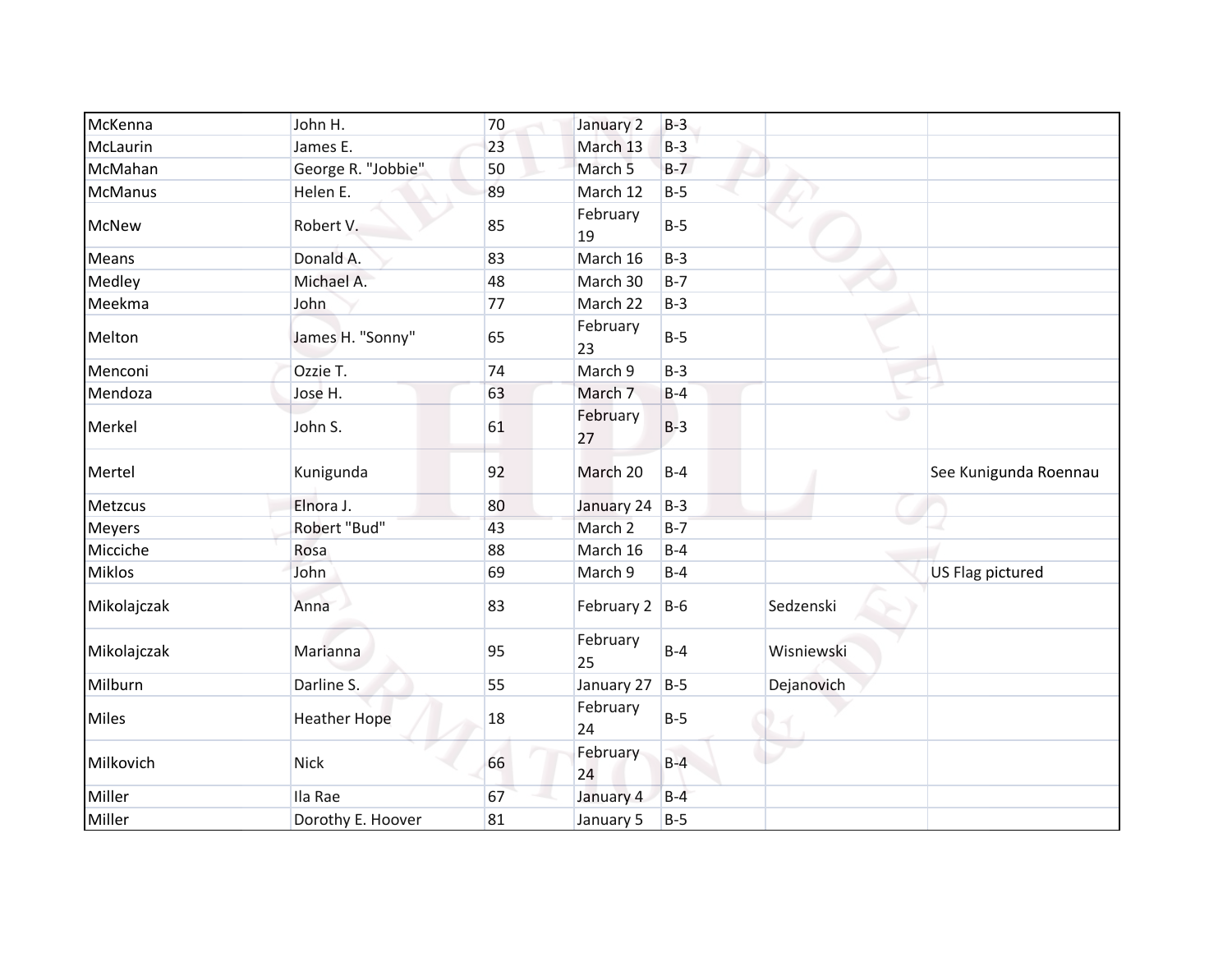| Miller   | Julius J. P.      | 76 | January 23 B-3 |       |                |                  |
|----------|-------------------|----|----------------|-------|----------------|------------------|
| Miller   | Julius J. P.      | 76 | January 23 B-3 |       |                |                  |
| Miller   | Julius J. P.      | 76 | January 23 B-3 |       |                |                  |
| Miller   | Joseph E.         | 75 | February<br>16 | $B-3$ |                |                  |
| Miller   | Florence J.       | 92 | February<br>17 | $B-5$ |                |                  |
| Miller   | Janet A.          | 35 | February<br>22 | $B-4$ | <b>Bohling</b> |                  |
| Miller   | Elizabeth "Betty" | 83 | March 4        | $B-4$ |                |                  |
| Miller   | Ruby A.           |    | March 29       | $B-6$ |                |                  |
| Miller   | Arthur G.         | 62 | March 30       | $B-6$ |                |                  |
| Milligan | Bessie L.         | 68 | March 27       | $B-3$ |                |                  |
| Mills    | Velma M.          | 85 | January 13     | $B-5$ |                | ی                |
| Milne    | Thomas D.         | 85 | March 19       | $B-5$ |                |                  |
| Milner   | Richard R., Sr.   | 79 | February 2 B-7 |       |                | US Flag pictured |
| Minchuk  | <b>Bernice</b>    | 72 | March 31       | $B-7$ | Seymanski      |                  |
| Mindala  | <b>Steve</b>      | 77 | January 5      | $B-6$ |                |                  |
| Miner    | Leslie Frank      | 79 | January 22     | $B-5$ |                |                  |
| Minich   | Mary E.           | 85 | February<br>26 | $B-4$ |                |                  |
| Misevich | Frank             | 75 | February<br>26 | $B-4$ |                |                  |
| Misner   | Alvin "Pat"       | 75 | March 18       | $B-8$ |                |                  |
| Missler  | Dorothy           | 78 | January 29     | $B-6$ |                |                  |
| Mitchell | Mark A.           |    | February<br>10 | $B-3$ |                |                  |
| Mitic    | <b>Branislaw</b>  | 72 | January 7      | $B-5$ |                |                  |
| Mitziga  | George S.         | 73 | January 23 B-3 |       |                |                  |
| Mitziga  | George S.         | 73 | January 23 B-3 |       |                |                  |
| Mitziga  | George S.         | 73 | January 23 B-3 |       |                |                  |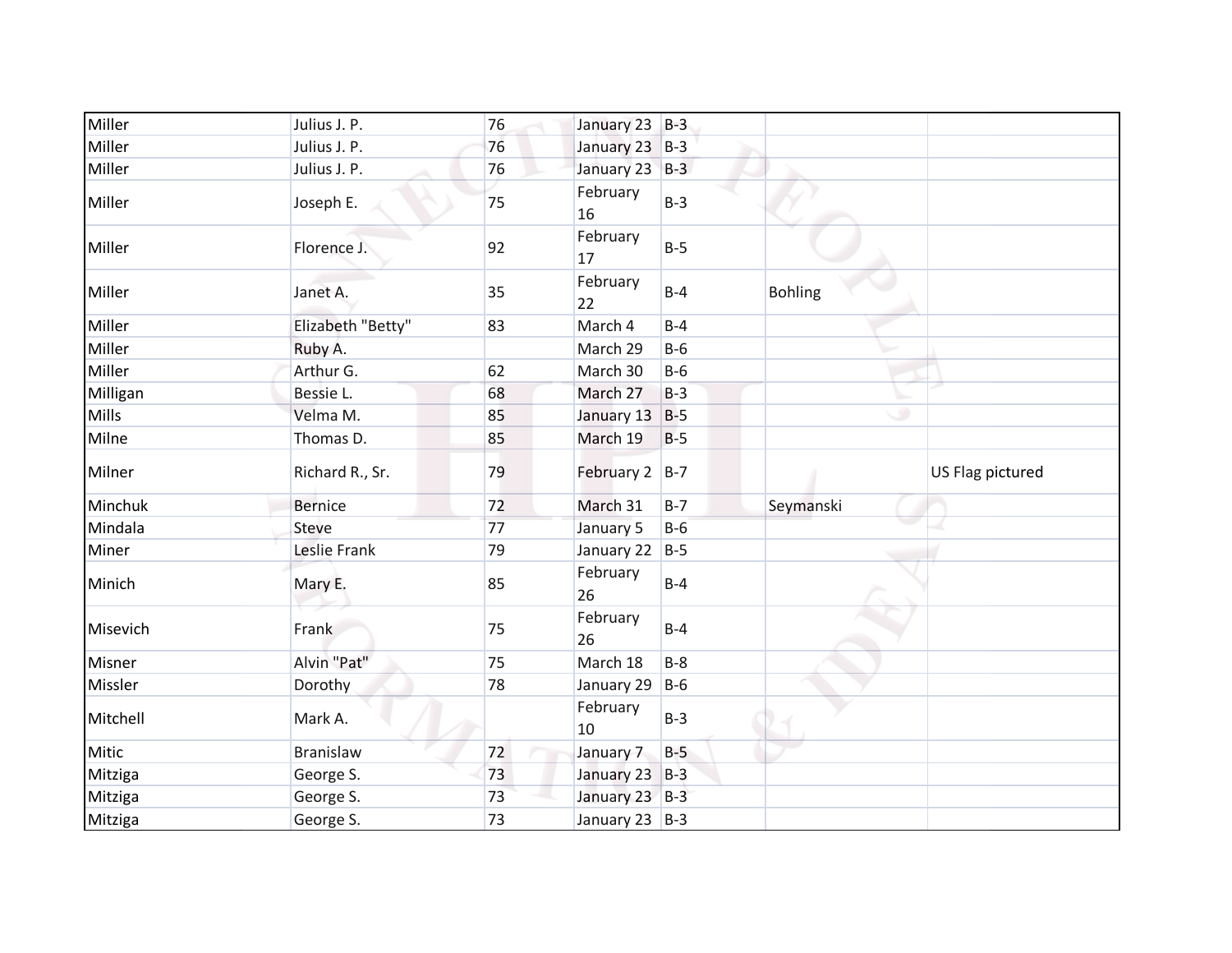| Mize           | Elsie M.             | 83 | January 28         | $B-4$ |          |                  |
|----------------|----------------------|----|--------------------|-------|----------|------------------|
| Mize           | John H., II          | 81 | March 6            | $B-3$ |          | US Flag pictured |
| Moen           | Murton R.            | 84 | March <sub>2</sub> | $B-7$ |          |                  |
| Molenaar       | Roland John          | 58 | January 7          | $B-4$ |          |                  |
| Moll           | Frank H.             | 84 | February 3         | $B-4$ |          |                  |
| Molnar         | Ethel M.             | 85 | January 14         | $B-4$ | Toth     |                  |
| Monik          | Stanley E.           | 80 | January 5          | $B-6$ |          |                  |
| Moore          | Perry                | 88 | January 27         | $B-6$ |          |                  |
| Moore          | Norman B.            | 83 | March 7            | $B-4$ |          |                  |
| Moore          | Norman B.            | 83 | March 8            | $B-4$ |          |                  |
| Morado         | Filiberto, Jr.       | 68 | March 19           | $B-5$ |          |                  |
| Moran          | Hubert "Bud"         | 72 | February<br>20     | $A-8$ |          | US Flag pictured |
| Morris         | Frances H.           |    | January 19         | $B-8$ | Hyzy     |                  |
| Morrison       | James R.             | 78 | January 4          | $B-4$ |          | US Flag pictured |
| Morrissey      | Julie Marie          | 26 | March 30           | $B-7$ | Galoozis |                  |
| Morrow         | Mildred F.           | 80 | March 9            | $B-4$ |          |                  |
| Morton         | Cornelius, Jr.       | 78 | March 27           | $B-3$ |          |                  |
| <b>Moss</b>    | Harlan K., Sr., Rev. | 54 | January 16         | $B-3$ |          |                  |
| Moussa         | Makie B.             | 60 | February<br>23     | $B-5$ |          |                  |
| Movre          | Anna C.              | 81 | January 21         | $B-7$ |          |                  |
| Mroz           | Andrew J., Sr.       | 85 | January 3          | $B-4$ |          |                  |
| Mrozinski      | Lawrence "Shadow"    | 82 | February 7         | $B-6$ |          |                  |
| Mugg           | <b>Betty</b>         | 50 | March 4            | $B-5$ |          |                  |
| Muir           | Clyde B.             | 78 | February 5 B-4     |       |          |                  |
| Mullen         | Lee                  | 74 | March 27           | $B-3$ |          |                  |
| <b>Mullins</b> | Illa Patricia        | 78 | March 22           | $B-3$ |          |                  |
| Mulvihill      | Ronald G.            | 49 | January $14$ B-4   |       |          |                  |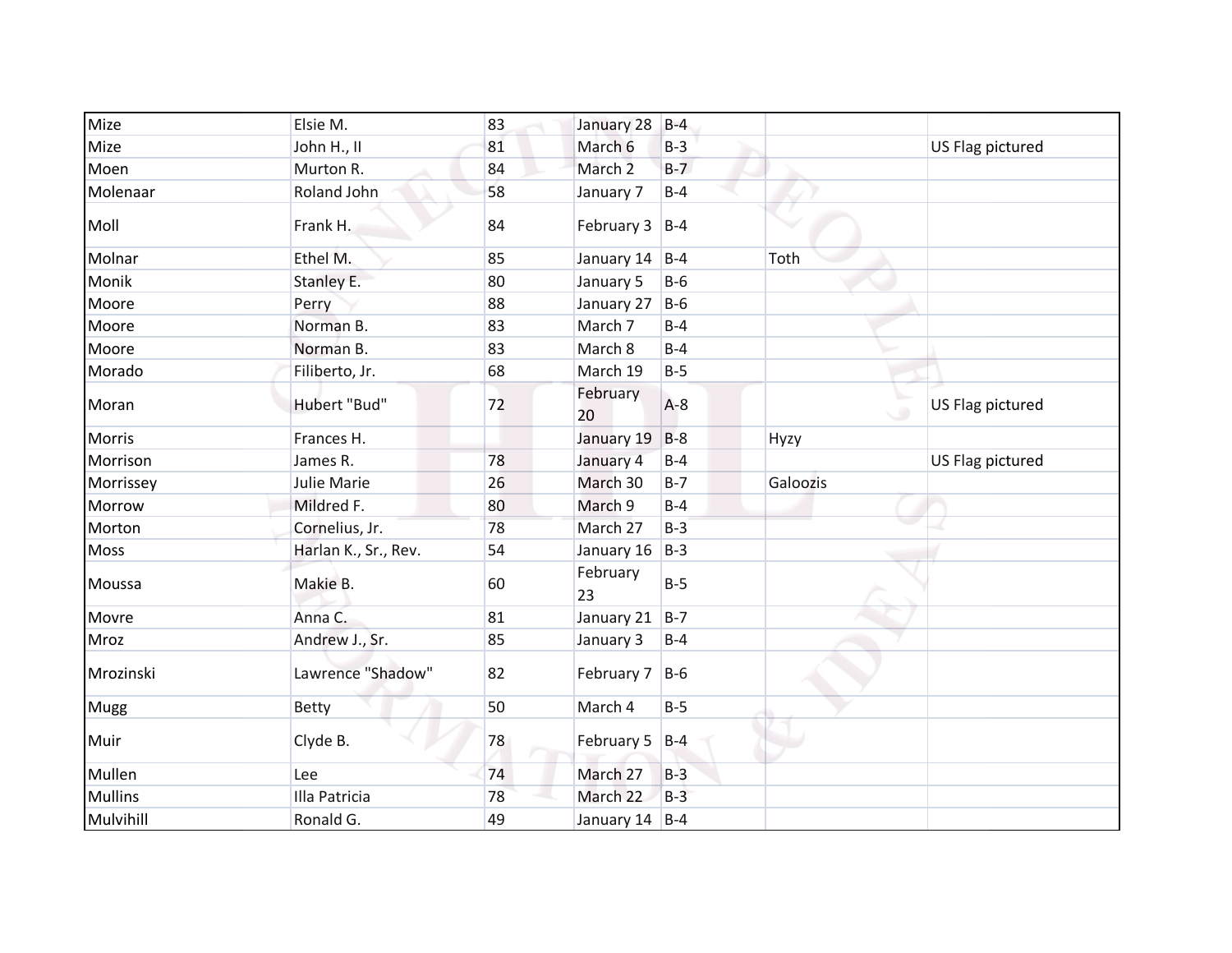| Mulvihill    | Daniel P.           | 85 | February<br>20 | $A-8$ |                |  |
|--------------|---------------------|----|----------------|-------|----------------|--|
| Mundo        | Samuel R.           | 75 | January 3      | $B-4$ |                |  |
| Mundo        | Catherine           | 79 | March 23       | $B-3$ | Napoli         |  |
| Munro        | lan                 | 76 | March 1        | $B-4$ |                |  |
| Munro        | Florence            | 79 | March 1        | $B-4$ |                |  |
| Munson       | Mary (Soohey)       | 66 | March 3        | $B-7$ |                |  |
| Murray       | Charles E., Sr.     | 78 | February<br>14 | $B-4$ |                |  |
| Murray       | John G.             | 58 | March 27       | $B-3$ |                |  |
| Murvihill    | Langdon L.          | 82 | January 20     | $C-5$ |                |  |
| Muryas       | Stella              | 65 | February<br>16 | $B-3$ |                |  |
| Musgrove     | Keith               | 62 | February 3 B-4 |       | ەك             |  |
| Muzek        | David A.            | 49 | March 27       | $B-3$ |                |  |
| Mylenki      | Fred T.             | 78 | February 6 B-3 |       |                |  |
| <b>Myles</b> | Johnnie, Sr.        | 81 | March 25       | $B-4$ |                |  |
| Nalezny      | Mary                |    | March 28       | $B-4$ | <b>Bebenek</b> |  |
| Nance        | <b>Gracie Tatum</b> |    | January 15     | $B-4$ |                |  |
| Natonski     | Josephine "Peg"     | 83 | March 29       | $B-6$ | Wacnik         |  |
| Natzke       | Louis Gene          | 59 | February<br>27 | $B-3$ |                |  |
| Navlan       | Paul E.             | 75 | January 19     | $B-8$ |                |  |
| Nedza        | Martha              | 88 | February<br>13 | $B-3$ | Klimaszewski   |  |
| Need         | Chestesr B.         | 85 | February 4 B-8 |       |                |  |
| Nellermann   | Oscar               | 89 | March 20       | $B-3$ |                |  |
| Nelson       | Wayne C.            | 88 | January 12 B-6 |       |                |  |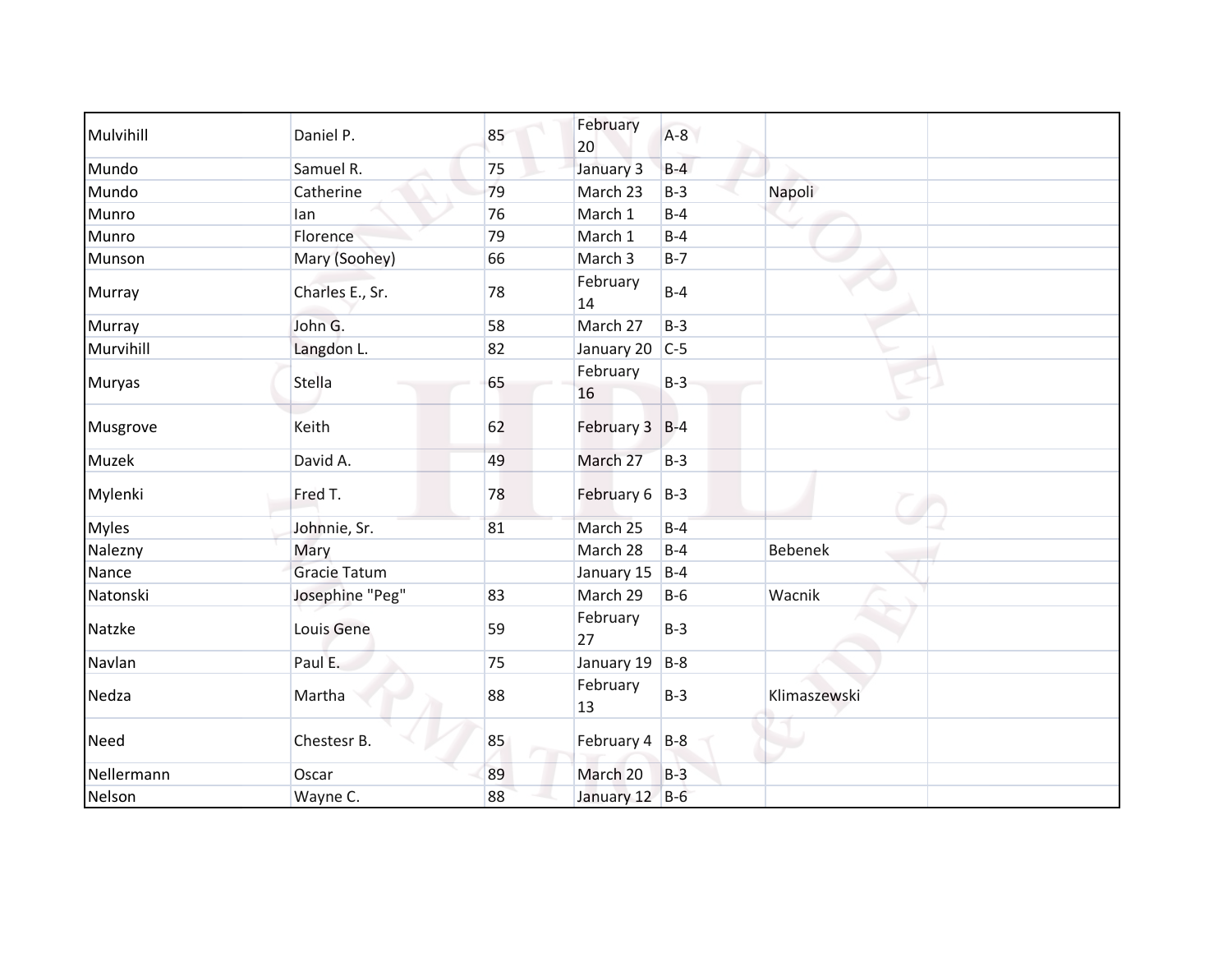| Nelson         | Margaret J. (Lattin) | 83 | February 1 B-4 |         |                |                  |
|----------------|----------------------|----|----------------|---------|----------------|------------------|
| Nelson         | Francis D.           | 63 | February<br>13 | $B-3$   |                |                  |
| Nelson         | Thomas M.            | 71 | March 14       | $B-6$   |                |                  |
| Nemeth         | John A.              | 72 | February<br>28 | $B-7$   |                | US Flag pictured |
| Nespor         | Bettylou M.          | 64 | January 29     | $C-7$   |                |                  |
| Newcom         | <b>Tyler James</b>   |    | March 12       | $B-4$   |                |                  |
| Newman         | Maxine               | 78 | January 9      | $B-4$   | <b>Sellers</b> |                  |
| Newman         | Bert L.              | 83 | March 24       | $B-5$   |                |                  |
| Newton         | Margaurite R.        | 81 | January 19     | $B-8$   |                |                  |
| <b>Nichols</b> | Agastor "Grandma"    |    | January 27     | $B-6$   |                |                  |
| Nicksich       | Elizabeth M.         | 79 | March 4        | $B-4$   |                | ۰                |
| Niemeyer       | Delphine L.          | 71 | March 31       | $B-7$   |                |                  |
| Niemiec        | John F.              | 77 | February<br>14 | $B-4$   |                |                  |
| Niemiec        | Barbara Anne         | 49 | February<br>26 | $B-5$   | Wojewoda       |                  |
| Nikolic        | Nada                 | 75 | March 16       | $B-3$   |                |                  |
| Nikolich       | <b>Borislav</b>      | 80 | January 5      | $B-6$   |                |                  |
| Nodal          | Deloris              | 61 | January 9      | $B-4$   |                |                  |
| Nodd           | Carl J.              | 82 | February<br>12 | $B-4$   |                |                  |
| Nohr           | Reuben H. (Pat)      | 72 | March 31       | $B - 7$ |                |                  |
| Nolan          | Donald J., Sr.       | 60 | March 5        | $B-7$   |                |                  |
| Noojin         | Richard T.           | 45 | March 8        | $B-4$   |                |                  |
| <b>Norris</b>  | Thomas I., Sr.       | 57 | March 20       | $B-3$   |                |                  |
| Novak          | Nancy                | 61 | February 5 B-4 |         | Hatten         |                  |
| Nowak          | Edward M.            | 70 | January 7      | $B-5$   |                | US Flag pictured |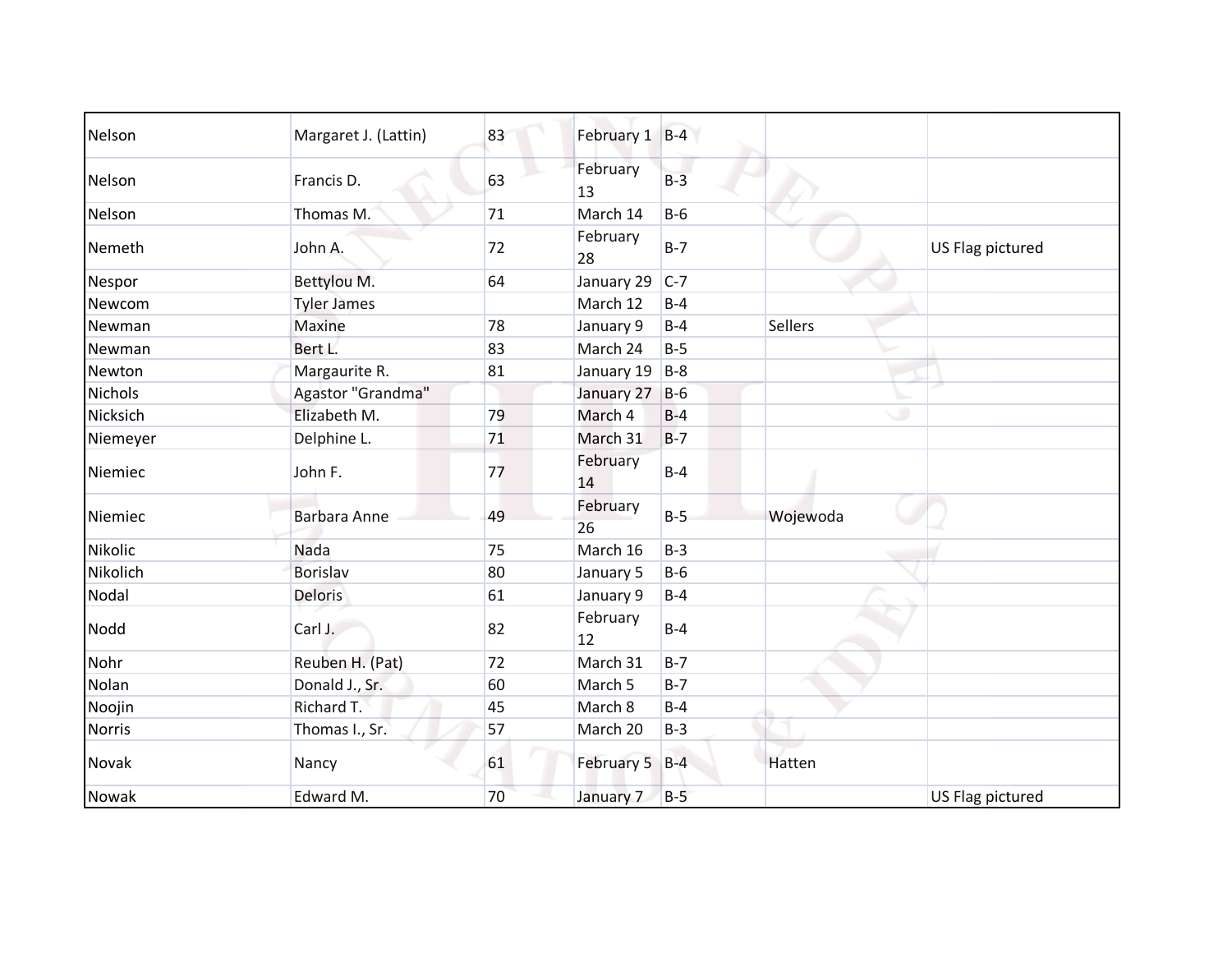| Nowak       | Irene R.                  |        | February<br>12   | $B-3$ | Wysimirski |                  |
|-------------|---------------------------|--------|------------------|-------|------------|------------------|
| Noworyta    | Anthony J. "Tony"         | 77     | March 9          | $B-4$ |            |                  |
| O'Brien     | Timothy                   | 30     | January 21       | $B-7$ |            |                  |
| O'Brien     | Elizabeth Therese "Betty" | 57     | March 16         | $B-3$ |            |                  |
| O'Connell   | Mary V.                   | 81     | March 6          | $B-3$ |            |                  |
| Odlivak     | Carl Joseph               | 36     | January 12       | $B-6$ |            |                  |
| Oesterreich | Raymond                   | 67     | March 19         | $B-6$ |            |                  |
| Olejniczak  | Joseph S., Sr.            |        | January 20       | $C-5$ |            |                  |
| Olejnik     | <b>Edward Martin</b>      | 74     | February<br>26   | $B-5$ |            |                  |
| Olenik      | <b>Steve</b>              | 67     | February<br>17   | $B-6$ |            | US Flag pictured |
| Olis        | Theresa J.                | 97     | January 7        | $B-5$ |            |                  |
| Olivarri    | Stephen W.                | infant | March 23         | $B-4$ |            |                  |
| Oliver      | Joan                      | 86     | February 5       | $B-4$ |            |                  |
| Olivieri    | Teresa                    | 88     | March 6          | $B-3$ |            |                  |
| Olsen       | Barbara A.                | 46     | January 14       | $B-5$ |            |                  |
| Olson       | Carl E.                   | 85     | January 1        | $B-4$ |            |                  |
| Olson       | Anna M.                   | 90     | February $2$ B-7 |       |            |                  |
| Onder       | Mary                      | 80     | February<br>24   | $B-5$ |            |                  |
| O'Neill     | James W.                  | 84     | January 18       | $B-4$ |            |                  |
| Opachan     | Louis W.                  | 61     | January 7        | $B-5$ |            | US Flag pictured |
| Opasik      | Helen                     | 87     | March 27         | $B-3$ |            |                  |
| O'Reel      | Elizabeth                 | 89     | January 9        | $B-4$ | Skureth    |                  |
| Ormrod      | Geraldine P.              | 65     | March 9          | $B-3$ |            |                  |
| Orr         | Malcolm                   | 78     | February<br>11   | $B-3$ |            |                  |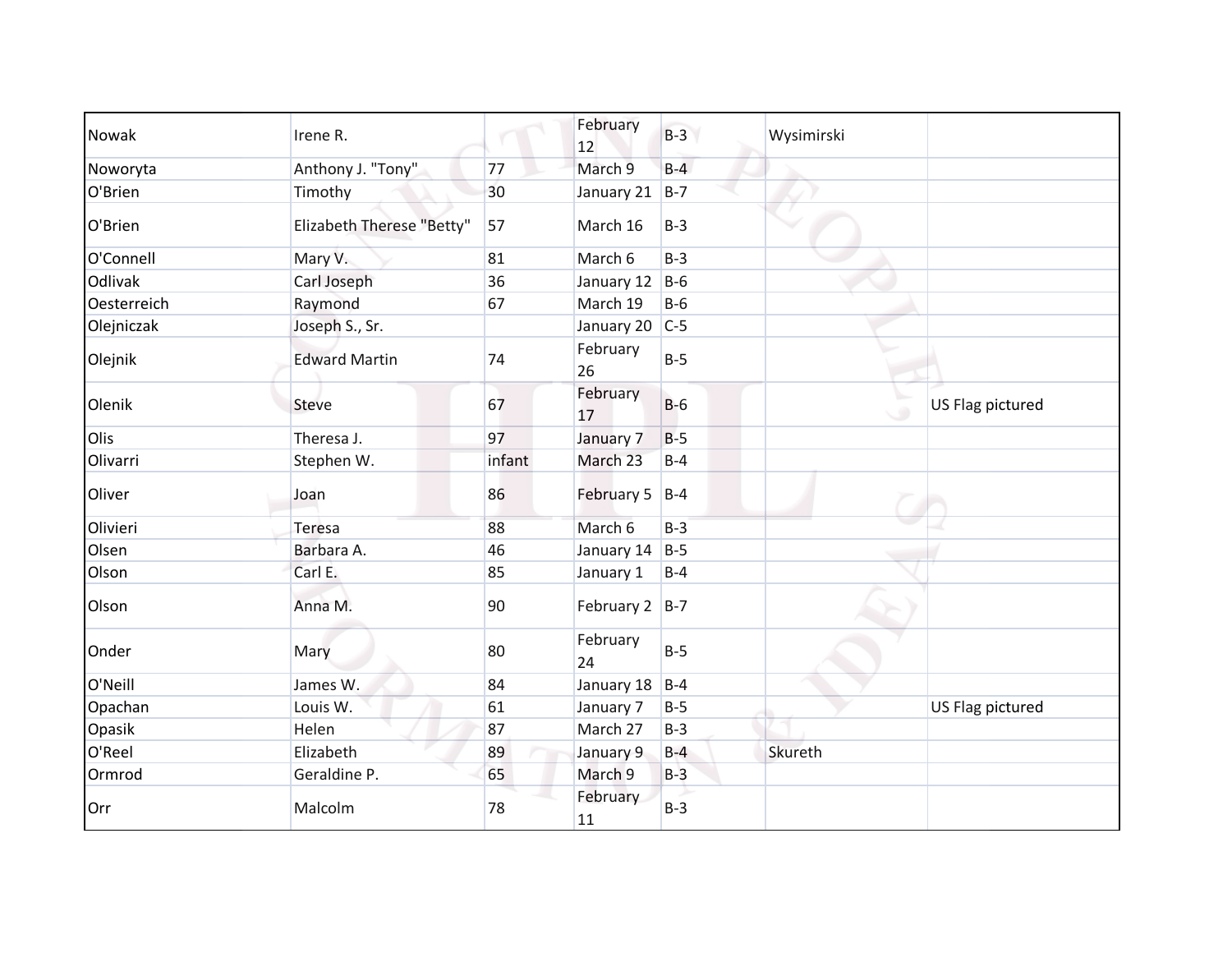| Ortiz       | Jesus A.          | 37 | March 8          | $B-4$ |          |                              |
|-------------|-------------------|----|------------------|-------|----------|------------------------------|
| Ostaszewski | Theodore S. "Ted" | 75 | January 17       | $B-4$ |          |                              |
| O'Sullivan  | Jeremiah          | 86 | January 21       | $C-4$ |          |                              |
| Ouradnik    | Florence P.       |    | March 26         | $B-7$ | Labbe    |                              |
| Outling     | Precious          | 73 | March 26         | $B-7$ |          |                              |
| Owczarzak   | Leonard A.        | 70 | February<br>20   | $A-8$ |          |                              |
| Ownbey      | E. Winona         | 92 | February<br>26   | $B-4$ |          | See E. Winona<br>Christenson |
| Pacholski   | Stephen W.        | 77 | January 5        | $B-6$ |          |                              |
| Paez        | Sarah, Rev.       | 69 | February<br>23   | $B-6$ | Paz      | Picture included             |
| Page        | Barbara H.        | 58 | February<br>26   | $B-5$ |          | ە                            |
| Page        | Joel R.           | 58 | February<br>26   | $B-5$ |          |                              |
| Pallone     | John J.           | 81 | March 20         | $B-4$ |          |                              |
| Palm        | Patricia          |    | February<br>12   | $B-3$ |          |                              |
| Paloney     | Ann C.            | 74 | March 4          | $B-4$ |          | See Ann C. Brown             |
| Pancer      | Eleanor B.        | 74 | January 22       | $B-6$ |          |                              |
| Pandak      | William L.        | 73 | January 17       | $B-4$ |          |                              |
| Paonessa    | Thomas A.         | 61 | January 4        | $B-4$ |          | US Flag pictured             |
| Papagiannis | Mary              | 56 | March 30         | $B-7$ |          |                              |
| Paprocki    | Mary              | 79 | March 23         | $B-3$ | Csigas   |                              |
| Parker      | Orester S.        | 78 | February $2$ B-6 |       |          |                              |
| Parker      | Heloise           | 91 | February<br>17   | $B-6$ |          |                              |
| Parker      | Oka "Jane"        | 79 | March 8          | $B-4$ | Halstead |                              |
| Parker      | Levell "Lee"      | 59 | March 12         | $B-5$ |          |                              |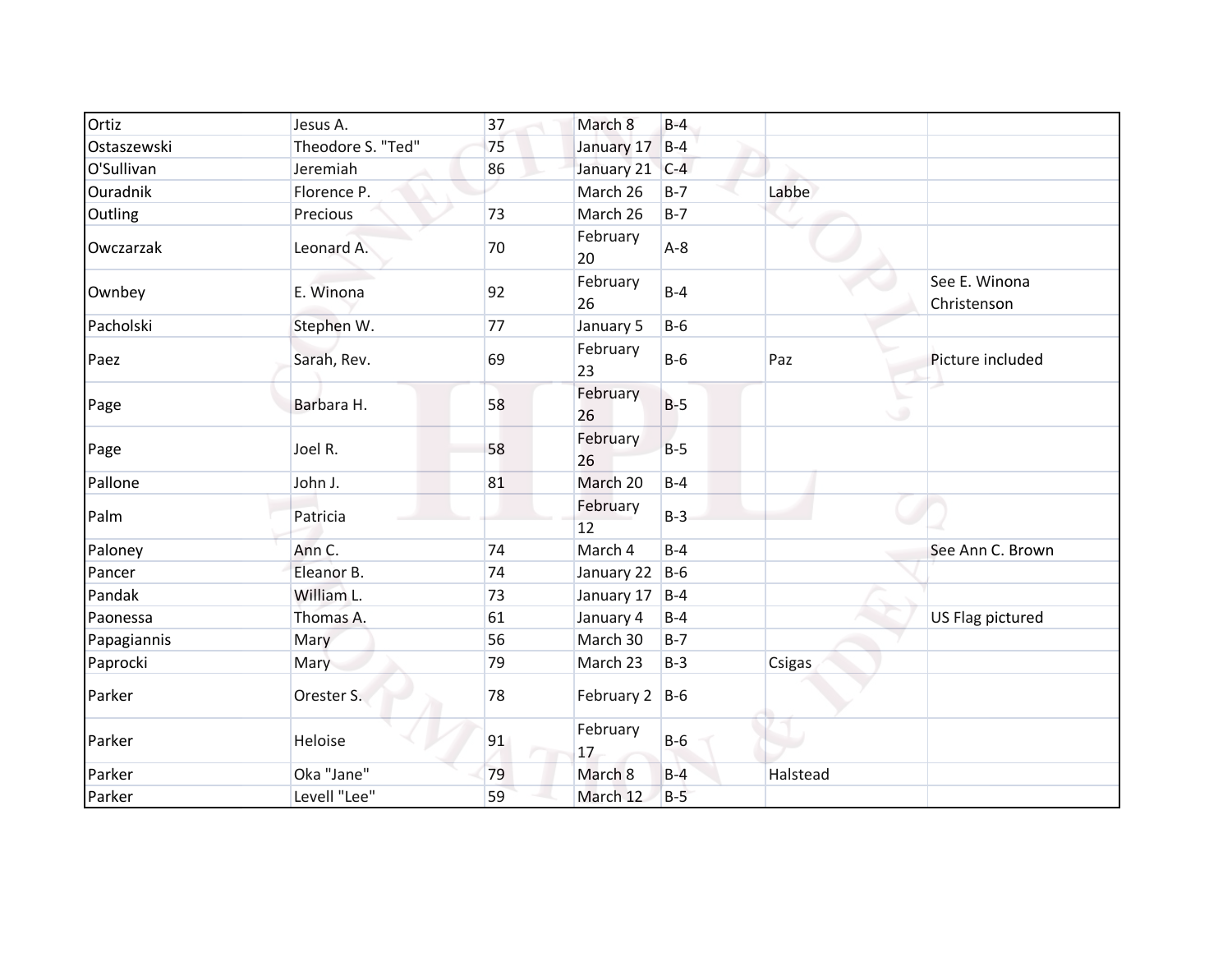| Parks        | Jacqueline L.         | 90     | February 2 B-7 |            |  |
|--------------|-----------------------|--------|----------------|------------|--|
| Partridge    | Nora M.               | 92     | January 15 B-4 |            |  |
| Pastor       | Donalee M.            | 57     | January 2      | $B-3$      |  |
| Patten-Allen | Ciara Montanay        | infant | January 6      | $B-6$      |  |
| Patterson    | Ellwood L., Jr. "Pat" | 71     | January 2      | $B-3$      |  |
| Patterson    | Irene                 | 68     | January 9      | $B-5$      |  |
| Patterson    | Kimberly Jo           | 18     | February<br>25 | $B-4$      |  |
| Pavacik      | Veronica              | 89     | March 9        | $B-4$      |  |
| Pavich       | John, Jr.             | 77     | January 11     | $B-4$      |  |
| Pawlicki     | Benjamin A. (Benny)   | 81     | January 13 B-5 |            |  |
| Pearcey      | Jim                   |        | March 23       | $B-3$      |  |
| Pearson      | Harold                | 85     | January 21     | ۰<br>$C-4$ |  |
| Pelachik     | John                  | 91     | March 22       | $B-4$      |  |
| Perdomo      | Armando S.            | 82     | March 2        | $B-6$      |  |
| Perisho      | Gerald Wayne "Whitey" | 72     | March 9        | $B-4$      |  |
| Perkins      | Raymond H.            | 84     | March 10       | $B-4$      |  |
| Peters       | Robert                | 65     | February<br>11 | $B-4$      |  |
| Peterson     | <b>B.</b> Ward        | 83     | March 19       | $B-5$      |  |
| Petre        | Howard E.             | 60     | March 27       | $B-3$      |  |
| Petroskey    | Louis J.              | 72     | February<br>28 | $B-6$      |  |
| Petruch      | Edward W.             | 63     | March 24       | $B-5$      |  |
| Petty        | Alta M.               | 79     | February<br>26 | $B-4$      |  |
| Pfeffer      | Melvin J.             | 84     | February 6 B-3 |            |  |
| Pfledderer   | Juanita M.            |        | January 6      | $B-6$      |  |
| Phelps       | Carol J.              | 55     | January 21 B-7 |            |  |
| Phillips     | Brian D.              | 34     | January 19 B-8 |            |  |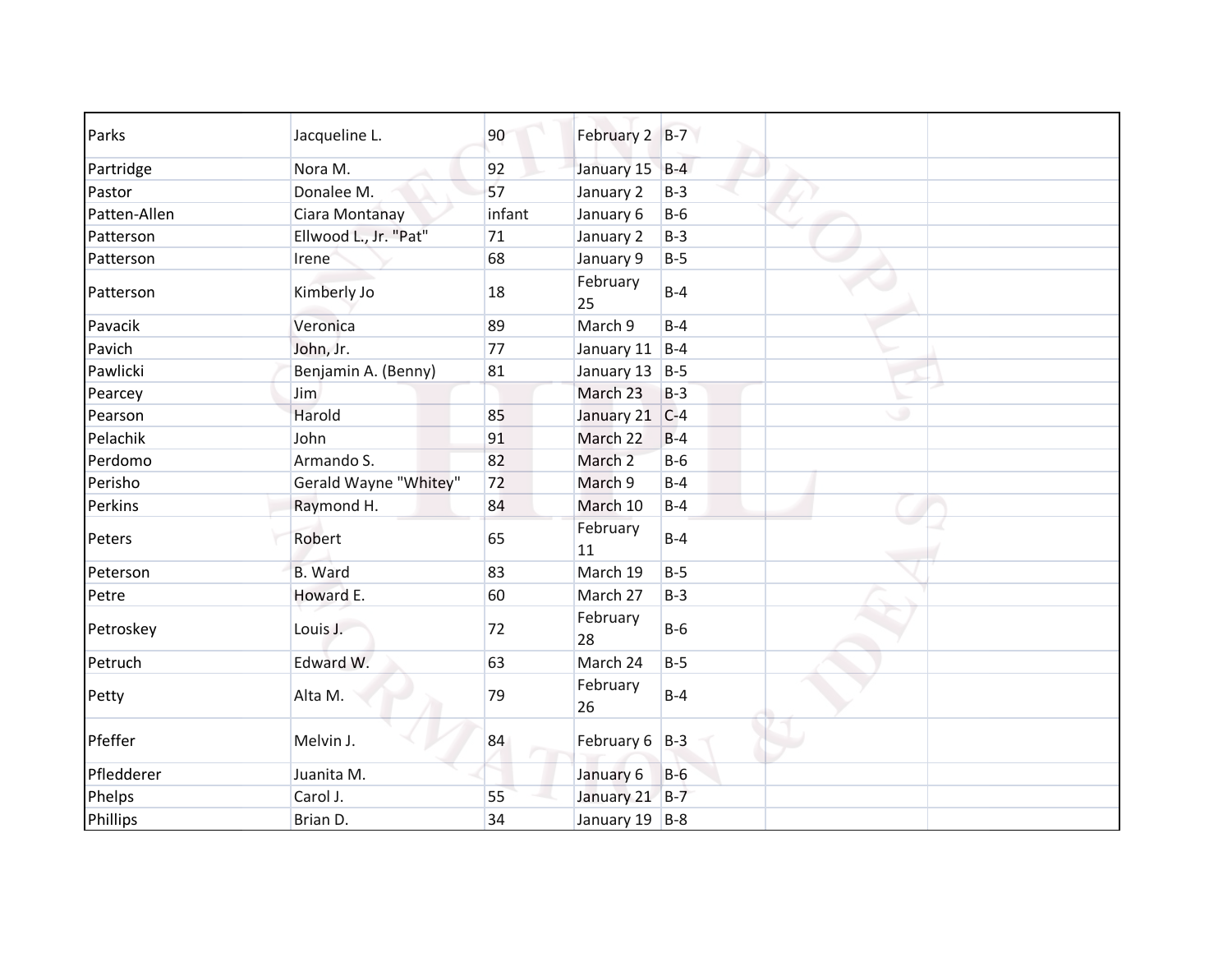| Phillips   | Sarah                    | 76     | February 8 B-6 |       |              |                                       |
|------------|--------------------------|--------|----------------|-------|--------------|---------------------------------------|
| Phillips   | Mary Virginia            | 87     | March 11       | $B-4$ |              |                                       |
| Phillips   | Pauline I.               | 75     | March 18       | $B-7$ | Zeithammel   |                                       |
| Phillips   | Frieda M.                | 93     | March 19       | $B-5$ | Schor-London |                                       |
| Pick       | Elaine M.                | 46     | February<br>17 | $B-6$ | Kish         |                                       |
| Pickford   | Alma                     | 81     | January 19     | $B-9$ |              |                                       |
| Pieczynski | Mathew F.                | 82     | March 30       | $B-6$ |              |                                       |
| Pienta     | Michael                  | 96     | January 15     | $B-4$ |              |                                       |
| Pierce     | Velma                    | 61     | March 19       | $B-6$ |              |                                       |
| Piette     | Alvina                   | 88     | January 22 B-6 |       |              |                                       |
| Pifer      | M. Sue                   | 54     | January 9      | $B-5$ | ی            | See also article Jan. 11, p.<br>$B-4$ |
| Pilarczyk  | Gertrude S. "Aunt Sally" | 72     | February 8 B-6 |       |              |                                       |
| Pilipovich | Adele                    | 60     | March 18       | $B-8$ |              |                                       |
| Pilipow    | Raymond J.               | 56     | February<br>13 | $B-3$ |              |                                       |
| Pindiak    | George                   | $71\,$ | February<br>26 | $B-5$ |              |                                       |
| Piotrowski | John L.                  | 61     | January 13     | $B-5$ |              |                                       |
| Piwkiewicz | Nicholas R.              | 45     | February<br>11 | $B-3$ |              | US Flag pictured                      |
| Plancarte  | Michael A.               | 23     | March 30       | $B-6$ |              |                                       |
| Plantinga  | George                   | 71     | January 8      | $B-6$ |              |                                       |
| Plebanski  | Stephen S.               | 83     | February<br>24 | $B-5$ |              |                                       |
| Plese      | Joseph A.                | 78     | February<br>14 | $B-5$ |              |                                       |
| Pluskota   | Frank J.                 | 69     | February 3 B-4 |       |              | US Flag pictured                      |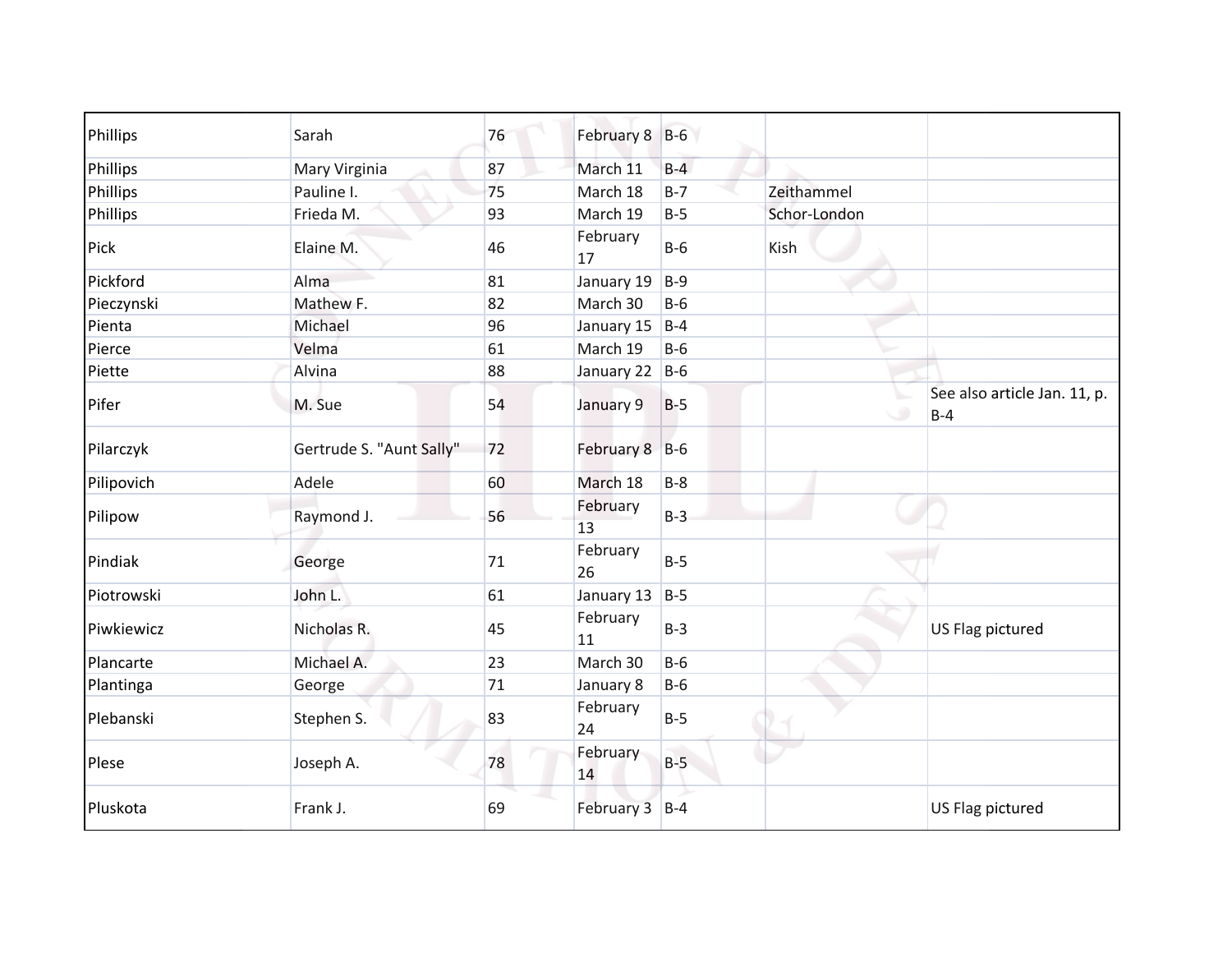| Podalski  | Joseph W.    | 84 | January 23 B-3     |       |   |                                                         |
|-----------|--------------|----|--------------------|-------|---|---------------------------------------------------------|
| Podalski  | Joseph W.    | 84 | January 23         | $B-3$ |   |                                                         |
| Podgorski | Maxmillan J. | 88 | March <sub>5</sub> | $B-7$ |   |                                                         |
| Pohl      | Edward G.    | 87 | March 2            | $B-7$ |   |                                                         |
| Pointer   | Jessie J.    | 44 | March 4            | $B-5$ |   |                                                         |
| Polansky  | Donald S.    | 46 | January 29 $ B-5 $ |       |   |                                                         |
| Polite    | Goldie S.    | 90 | January 23         | $B-4$ |   |                                                         |
| Polite    | Goldie S.    | 90 | January 23         | $B-4$ |   |                                                         |
| Poljak    | Jacob "Jack" | 63 | March 21           | $B-4$ |   |                                                         |
| Pope      | Olie J.      | 85 | February $9$   B-4 |       |   |                                                         |
| Popovich  | Anna J.      | 88 | March 25           | $B-4$ |   |                                                         |
| Popp      | Mabel L.     | 70 | March 12           | $B-4$ |   |                                                         |
| Poremski  | John         | 60 | March 13           | $B-3$ | ی |                                                         |
| Porte     | Anthony, Sr. | 77 | January 9          | $B-5$ |   |                                                         |
| Porter    | Agnes        | 90 | February 7         | $B-6$ |   |                                                         |
| Porvaznik | Margaret     | 70 | March 24           | $B-4$ |   | See Margaret Hlohinec                                   |
| Post      | Dolores J.   | 64 | January 4          | $B-5$ |   | First name also spelled<br>Deloris - See Jan. 3, p. B-4 |
| Poto      | Mary "Betty" | 80 | February<br>18     | $B-5$ |   |                                                         |
| Potts     | Leroy F.     | 83 | March 11           | $B-5$ |   |                                                         |
| Powell    | Theo G.      | 77 | February<br>27     | $B-3$ |   |                                                         |
| Powell    | Catherine A. | 65 | March 26           | $B-7$ |   |                                                         |
| Powidzki  | <b>Betty</b> | 78 | February<br>13     | $B-3$ |   |                                                         |
| Pranis    | William C.   | 80 | February 9 B-3     |       |   |                                                         |
| Pratt     | Eva M.       | 95 | January 10 B-5     |       |   |                                                         |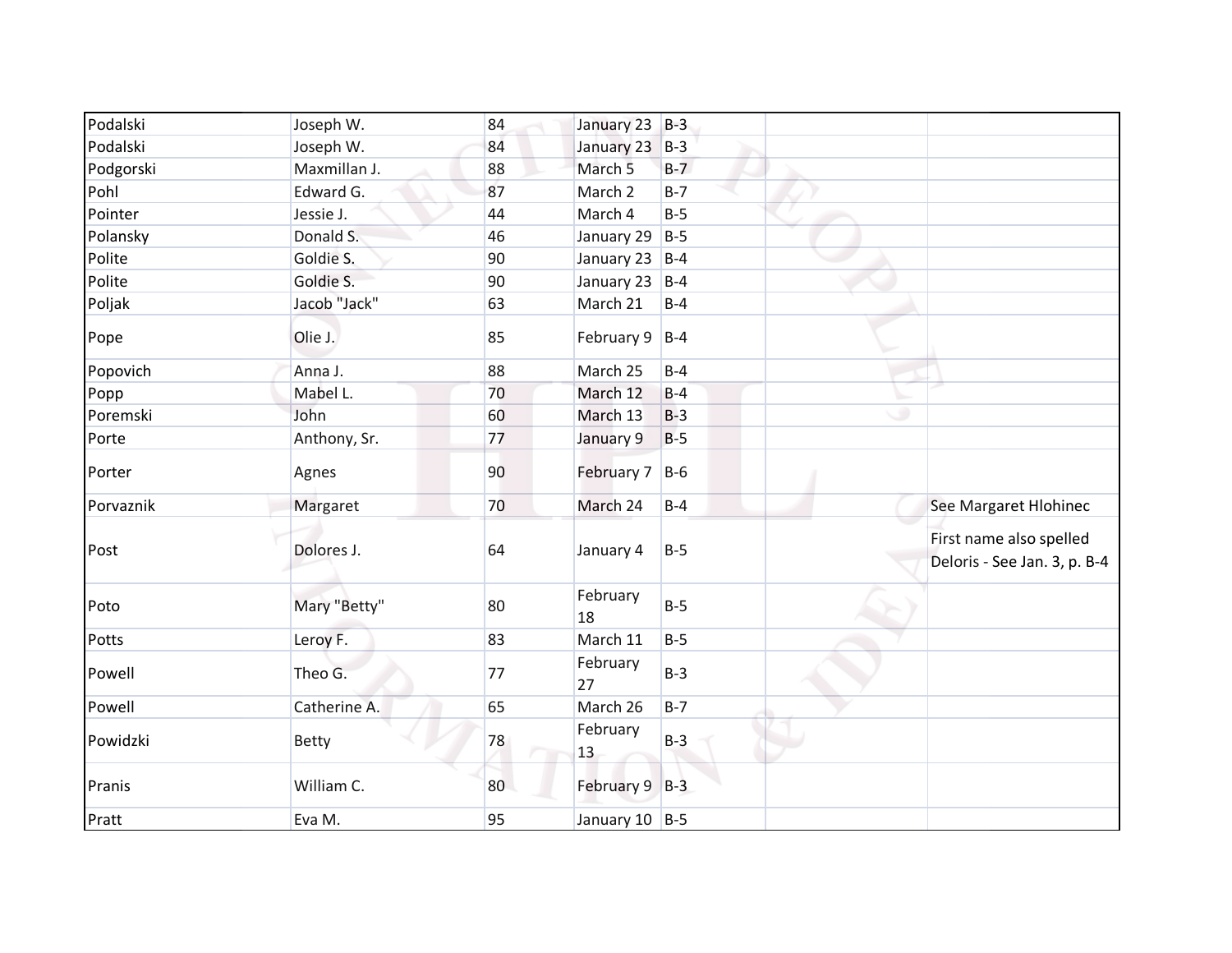| Pratt       | Eva M.                            | 95  | January 13 B-6     |         |              |
|-------------|-----------------------------------|-----|--------------------|---------|--------------|
| Praxl       | Margaret P.                       | 89  | January 18 B-4     |         |              |
| Price       | Esther V.                         | 69  | February 1 B-4     |         |              |
| Prince      | Walter J.                         |     | February<br>18     | $B-5$   |              |
| Privett     | Virginia K.                       | 57  | March 31           | $B - 7$ |              |
| Prond       | Elizabeth A.                      | 72  | January 16         | $B-3$   |              |
| Propper     | Harriet                           | 73  | March 19           | $B-6$   |              |
| Przybylski  | Wanda C.                          | 78  | January 16 $ B-3 $ |         | Mularski     |
| Pugh        | Raymond A.                        | 75  | January 12 $ B-6 $ |         |              |
| Pulley      | Sarah M.                          | 64  | March 1            | $B-4$   |              |
| Purnell     | Venus                             |     | March 13           | $B-3$   |              |
| Quayle      | Evelyn Ruth                       | 68  | February 7         | $B-6$   | ی<br>Somenzi |
| Quinlin     | Henry W.                          | 64  | March 27           | $B-3$   |              |
| Quirk       | Thomas J.                         | 85  | March 16           | $B-4$   |              |
| Racz        | John                              | 75  | March 15           | $B-3$   |              |
| Radigan     | Janet "J. J."                     |     | February<br>24     | $B-5$   |              |
| Radtke      | Agnes V.                          | 103 | February<br>23     | $B-6$   | Alsburg      |
| Radziejeski | Paul J.                           | 71  | January 9          | $B-4$   |              |
| Ragland     | <b>Ella Heard</b>                 | 87  | January 28         | $B-5$   |              |
| Raiza       | R. O.                             | 31  | March 10           | $B-5$   |              |
| Ramberg     | Melvin R. "Pappy"                 | 58  | February 5 $ B-4 $ |         |              |
| Ramirez     | Antonio N., Retired Staff<br>Sgt. | 72  | March 7            | $B-4$   |              |
| Ramsey      | Levi F.                           | 82  | January 12 B-6     |         |              |
| Ramstrom    | Orion E.                          | 77  | February 8 B-6     |         |              |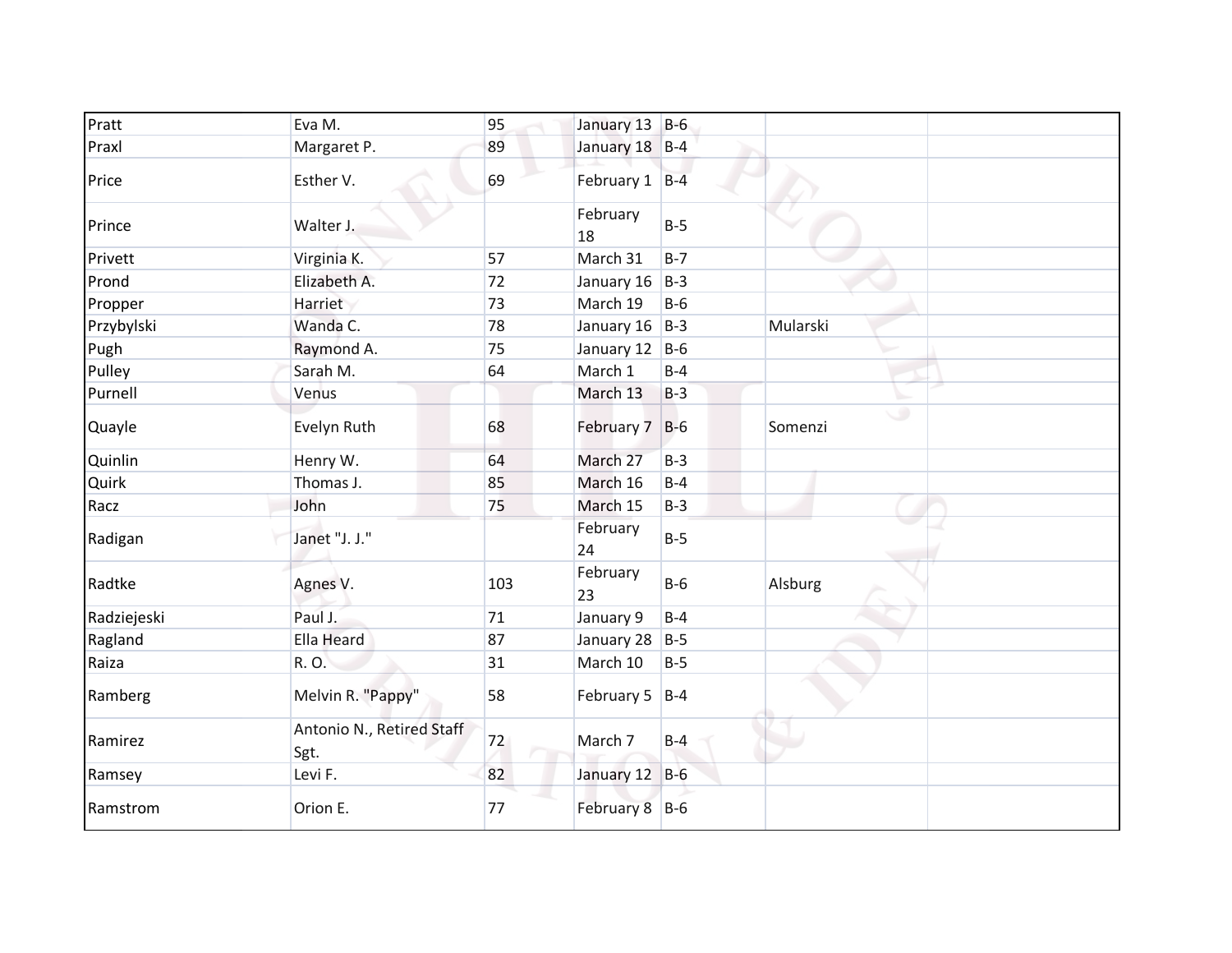| Ramsy       | Walter J., Jr.      | 70 | January 31 B-6   |       |        | US Flag pictured                  |
|-------------|---------------------|----|------------------|-------|--------|-----------------------------------|
| Randall     | Dorothy A.          | 57 | February<br>18   | $B-5$ |        |                                   |
| Rangeloff   | Sydell (Zimmy)      | 38 | February<br>18   | $B-5$ |        |                                   |
| Ranney      | Rose                | 67 | March 3          | $B-6$ |        |                                   |
| Rasala      | Martin J.           | 60 | March 29         | $B-6$ |        |                                   |
| Rasmussen   | James               | 70 | March 19         | $B-6$ |        |                                   |
| Raspopovich | Ralph, CPD          |    | March 17         | $B-5$ |        |                                   |
| Ratajczak   | Doreen Joy          | 67 | February<br>18   | $B-5$ |        |                                   |
| Ratkay      | Caroline Dragica    | 70 | February<br>11   | $B-4$ |        | See Caroline Dragica<br>Srakovcic |
| Raymer      | Margaret A. (Ember) | 49 | January 10       | $B-5$ |        |                                   |
| Raymond     | Dan J.              | 82 | March 28         | $B-4$ |        |                                   |
| Reagan      | Archie L., Sr.      | 43 | January 12       | $B-6$ |        |                                   |
| Rearick     | Myrtle M.           | 73 | March 30         | $B-7$ | Armour |                                   |
| Reehling    | Myrl W.             | 93 | February<br>23   | $B-6$ |        |                                   |
| Reinhardt   | Rhoda M.            | 73 | February $2$ B-7 |       |        |                                   |
| Reinke      | George C.           |    | January 29 B-5   |       |        |                                   |
| Reiss       | William J.          | 83 | January 21 C-4   |       |        |                                   |
| Reitz       | Fred W.             | 52 | February<br>10   | $B-4$ |        |                                   |
| Remenius    | John S., Jr.        | 48 | January 12 B-6   |       |        |                                   |
| Reppa       | Irene               |    | January 22 B-5   |       |        |                                   |
| Rhind       | James W.            | 63 | January 5        | $B-6$ |        |                                   |
| Ricciardi   | Carmello T. "Moose" | 64 | March 9          | $B-4$ |        | US Flag pictured                  |
| Rich        | Jane                | 80 | February 9 B-4   |       |        |                                   |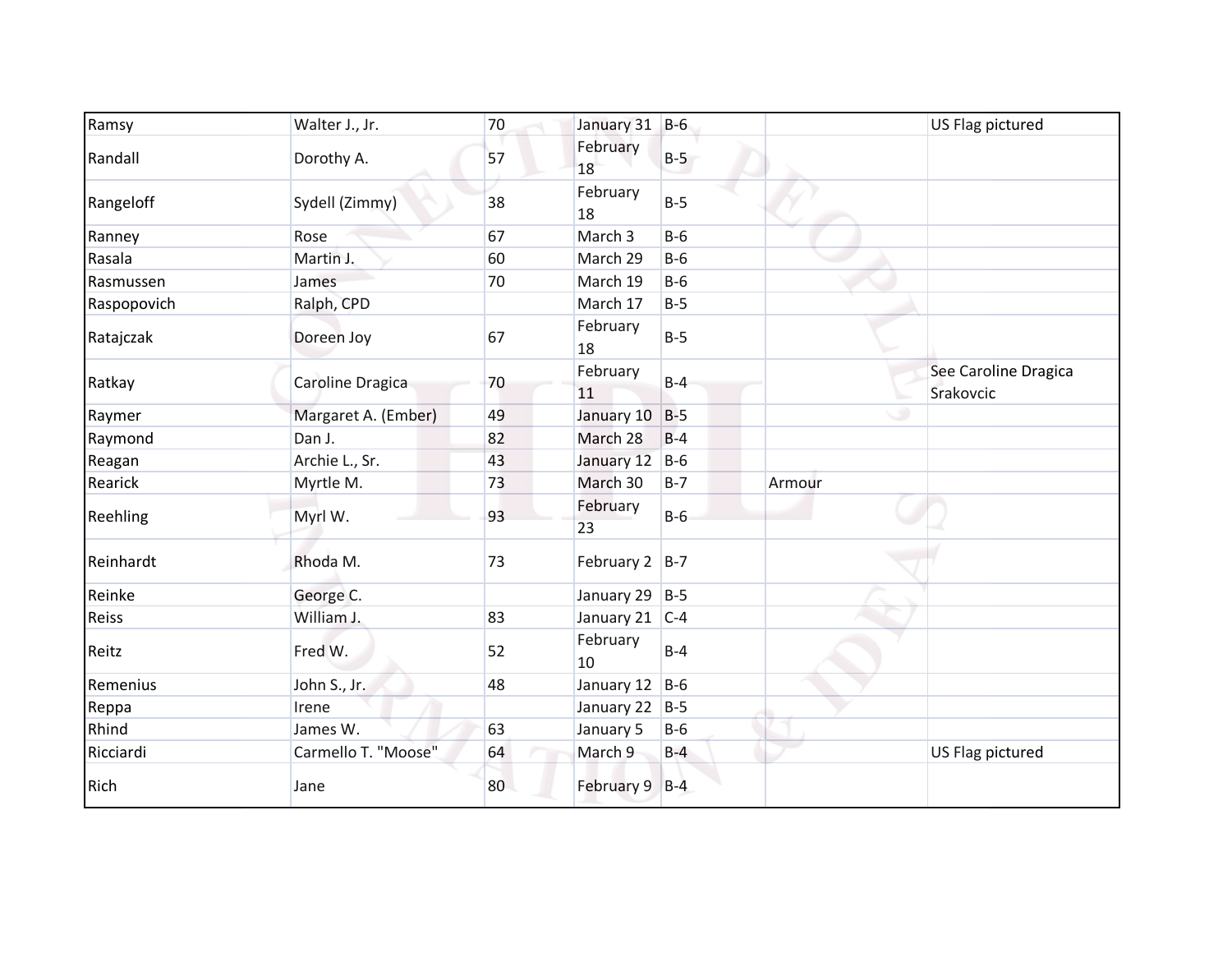| Ridder   | Milton C.              | 72  | February<br>20 | $A-8$   |          |                  |
|----------|------------------------|-----|----------------|---------|----------|------------------|
| Riddle   | Ruth S.                | 96  | February<br>28 | $B-6$   | Stommel  |                  |
| Riebe    | Sylvia                 | 48  | January 6      | $B-6$   | Szany    |                  |
| Riel     | Eloise V.              | 84  | January 15     | $B-4$   |          |                  |
| Rietveld | <b>Nellie</b>          | 87  | Februray<br>19 | $B-4$   | VanDerAA |                  |
| Riise    | Karen                  | 87  | March 31       | $B-7$   |          |                  |
| Riojas   | Higinio, Jr.           | 76  | January 14     | $B-4$   |          |                  |
| Rios     | Robert J.              | 38  | January 29     | $B-5$   |          |                  |
| Ritchie  | Pansy W.               | 77  | February<br>21 | $B-7$   |          |                  |
| Rivich   | Michael E.             | 44  | January 3      | $B-4$   |          | US Flag pictured |
| Riviera  | Mary E. Robinson       | 41  | March 17       | $B-5$   |          |                  |
| Rizzo    | Sam                    | 100 | February<br>18 | $B-5$   |          |                  |
| Roark    | Mayme L.               | 96  | January 17     | $B-4$   |          |                  |
| Roberts  | Agnes M.               | 94  | January 6      | $B-6$   |          |                  |
| Robinson | Evelyn Smith           | 80  | January 22     | $B-5$   |          |                  |
| Robinson | Allie                  | 84  | February<br>21 | $B - 7$ |          |                  |
| Robinson | Marie "Shug"           | 76  | March 11       | $B-5$   |          |                  |
| Robinson | Antoni McKinley "Tony" | 18  | March 11       | $B-5$   |          |                  |
| Robledo  | Pedro "Salvador"       | 89  | March 16       | $B-3$   |          |                  |
| Rocker   | John G.                | 82  | March 16       | $B-4$   |          |                  |
| Rockey   | Angeline M. "Angie"    | 70  | January 9      | $B-5$   |          |                  |
| Rodak    | Peter "Packey"         | 86  | January 10     | $B-5$   |          |                  |
| Rodak    | Genevieve "Jean"       | 78  | February<br>12 | $B-3$   |          |                  |
| Rodak    | Genevieve "Jean"       | 78  | February<br>14 | $B-6$   |          |                  |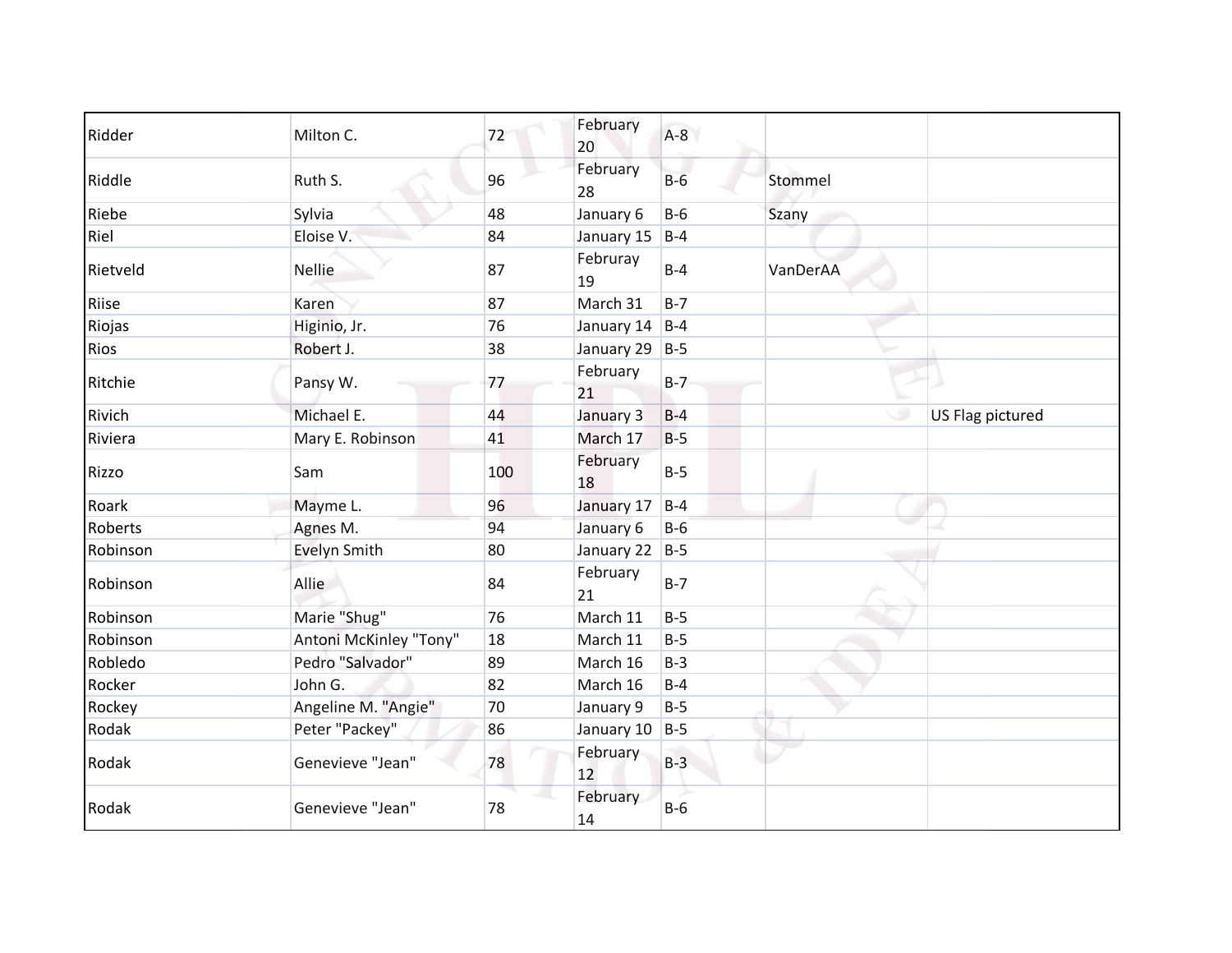| Rodarte   | Dominga C.           | 88      | March 11           | $B-5$ |                |
|-----------|----------------------|---------|--------------------|-------|----------------|
| Rodeghier | Anna S.              | 90      | January 11 B-4     |       |                |
| Rodriguez | Consuelo O.          | 86      | February 6 B-4     |       |                |
| Roennau   | Kunigunda (Mertel)   | 92      | March 20           | $B-4$ |                |
| Rogers    | Bertha E.            | 91      | January 18 $ B-4 $ |       |                |
| Rogers    | William P.           | 65      | January 21 $ B-8 $ |       |                |
| Rogers    | Brandon C.           | 24 days | February $9$   B-4 |       |                |
| Rogers    | Lonia L.             | 74      | March 2            | $B-6$ |                |
| Romano    | Ernest P.            | 84      | January 8          | $B-5$ |                |
| Ronczka   | Leola T.             | 73      | March 20           | $B-4$ |                |
| Roorda    | Frank A.             | 65      | February<br>18     | $B-5$ | $\mathbb{C}^n$ |
| Roper     | Ann K.               | 87      | February<br>17     | $B-6$ |                |
| Roper     | Lessie               |         | March 5            | $B-6$ |                |
| Ross      | Adolph               | 90      | February<br>10     | $B-4$ |                |
| Ross      | James E.             | 71      | February<br>23     | $B-5$ |                |
| Ross      | Margaret A.          | 74      | March 3            | $B-6$ |                |
| Roundtree | Nola E.              | 62      | January 9          | $B-5$ |                |
| Roundtree | A. D.                | 66      | January 28 B-5     |       |                |
| Rowe      | <b>Blanche Marie</b> | 77      | January 1          | $B-4$ | Hagen          |
| Rowley    | Jean Wallace, Sr.    | 71      | February<br>14     | $B-6$ |                |
| Royal     | Margaret E.          | 74      | March 31           | $B-7$ |                |
| Ruda      | Frank                | 68      | February 2 B-7     |       |                |
| Rudnay    | Mary L.              | 88      | February<br>25     | $B-5$ | Oglietti       |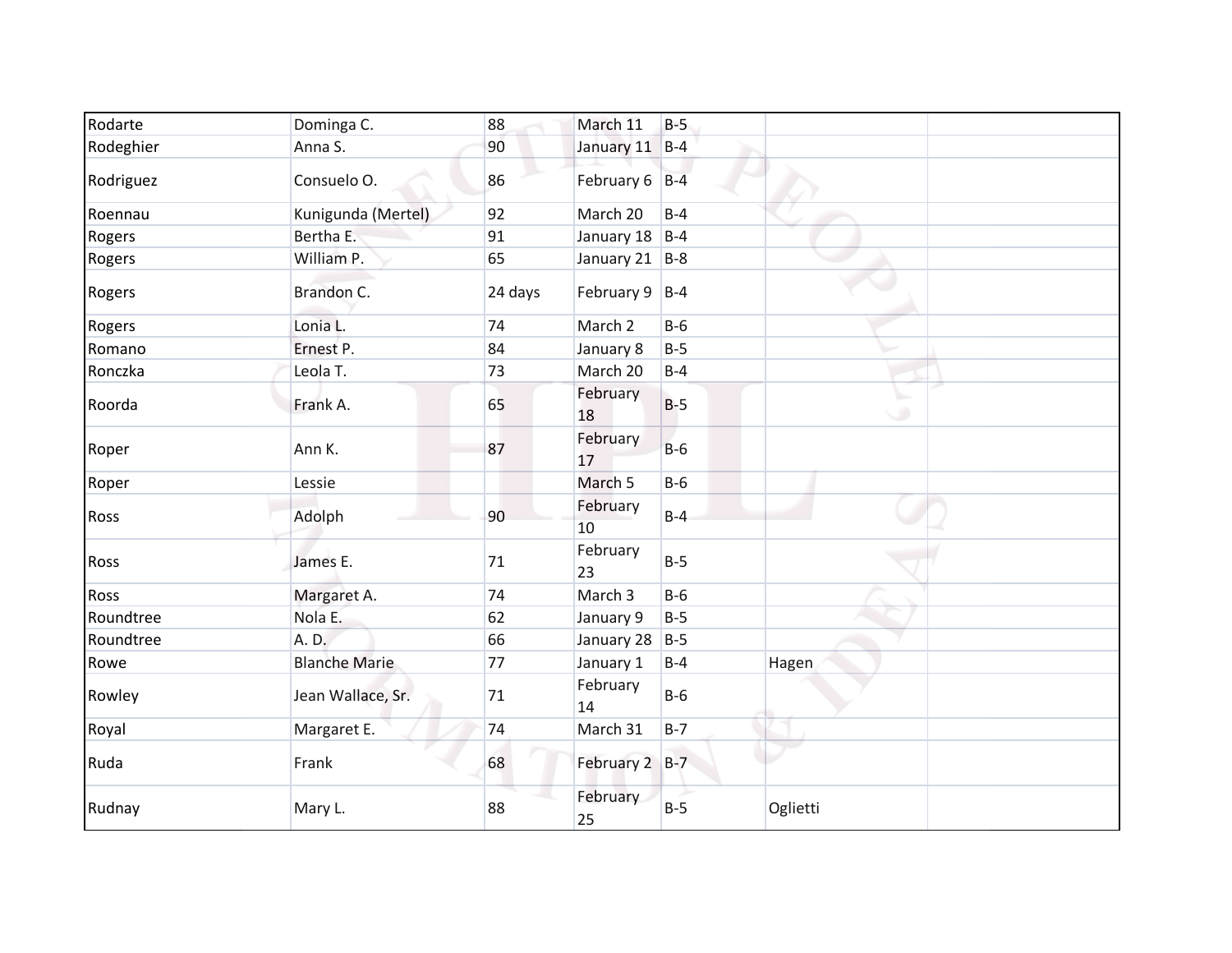| Ruhe           | George A.                      | 78           | January 5         | $B-6$ |        |
|----------------|--------------------------------|--------------|-------------------|-------|--------|
| Rush           | William P.                     | 52           | March 3           | $B-7$ |        |
| Rushing        | William C. "Bill"              | 67           | February<br>26    | $B-4$ |        |
| Rusin          | Edwin                          | 67           | January 13        | $B-6$ |        |
| Ruswick        | Earl W.                        | 71           | March 24          | $B-5$ |        |
| Ruth           | Edward C.                      | 75           | February $4$ B-7  |       |        |
| Ryberg         | Carl A.                        | 60           | March 16          | $B-3$ |        |
| Rydzewski      | Marie                          | 82           | March 19          | $B-5$ |        |
| Ryfa           | Helen M.                       | 86           | March 22          | $B-4$ |        |
| Rygiel         | Esther J.                      | 75           | March 14          | $B-6$ |        |
| Sacerich       | Frank J.                       | 75           | February 9 B-3    |       | ی      |
| <b>Sacks</b>   | Dennis M.                      | 32           | January 29 C-7    |       |        |
| Sadlowski      | Edward                         | 89           | January 28 B-4    |       |        |
| Saesan         | Anna                           | 85           | March 26          | $B-7$ |        |
| Sako           | Louis Steve, Jr. "Sako"        | 82           | March 3           | $B-7$ |        |
| Sallee         | Sha' Rese Le'Aisha             | $\mathbf{1}$ | March 13          | $B-3$ |        |
| Salvaggio      | Carl S.                        | 73           | March 31          | $B-7$ |        |
| Samocki        | Stanley                        | 83           | February $6$  B-4 |       |        |
| Sams           | Henry J.                       | 83           | March 23          | $B-4$ |        |
| Sanchez        | Irene                          | 31           | January 12        | $B-5$ | Walker |
| Sanders        | John A., Sr.                   | 75           | January 4         | $B-5$ |        |
| Sanders        | Odessa M.                      | 74           | January 21 B-8    |       |        |
| <b>Sanders</b> | Michael Kelvin Goldman,<br>Jr. | 16           | January 21 B-7    |       |        |
| <b>Sanders</b> | Diana B.                       | 90           | February 4 B-8    |       |        |
| <b>Sanders</b> | Eddie                          | 84           | February<br>19    | $B-4$ |        |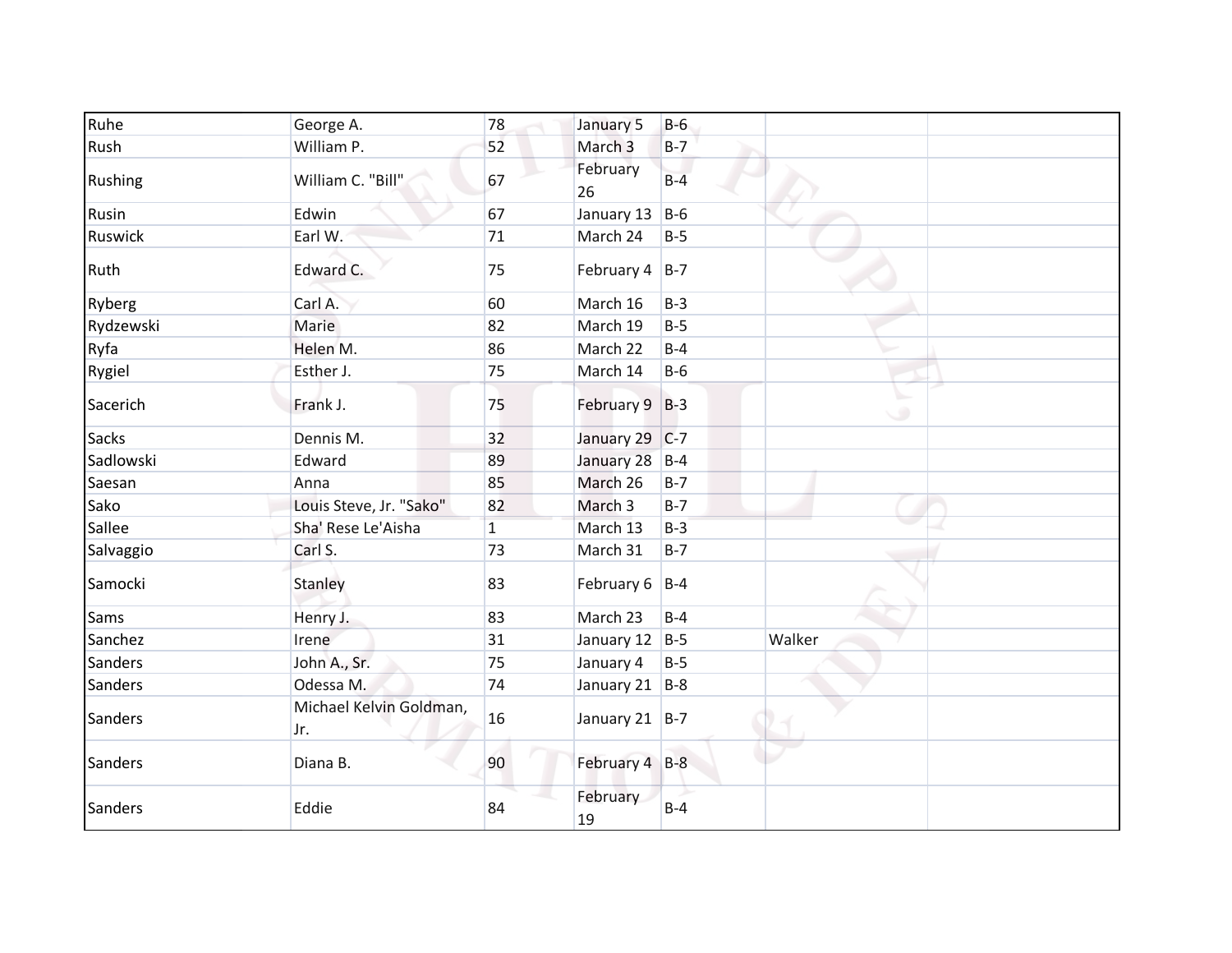| Sanders       | Jeremy E.                     | 16       | March 30              | $B-7$ |        |
|---------------|-------------------------------|----------|-----------------------|-------|--------|
| Sanders       | Jeremy E.                     | 16       | March 31              | $B-7$ |        |
| Sands         | Marc R.                       | 44       | February 4            | $B-7$ |        |
| Sands         | John E.                       | 65       | February<br>19        | $B-4$ |        |
| Sands         | John E.                       | 65       | February<br>20        | $A-8$ |        |
| Santeramo     | John                          | 68       | February<br>25        | $B-5$ |        |
| Santos        | Antonio E., Jr.               | 37       | January 11            | $B-4$ |        |
| Sapita        | Christopher M.                | 4 months | February<br>20        | $A-8$ |        |
| Sarich        | Matt                          | 92       | March 31              | $B-7$ | ۰      |
| Sarpong       | Ruby M.                       | 57       | January 22            | $B-5$ | Wilson |
| Satterlee     | Jean L.                       | 64       | January 8             | $B-6$ |        |
| Sattler       | Fred                          | 90       | January 13 B-6        |       |        |
| Sauline       | Frank C.                      | 72       | March 18              | $B-7$ |        |
| Sauriol       | Paul R.                       |          | January 24 B-3        |       |        |
| Sauve         | Martha W.                     | 71       | February $4 \mid B-8$ |       |        |
| Savastano     | Concetta "Connie"             | 80       | January $16$ B-3      |       |        |
| Sawa          | John R.                       | 32       | March 27              | $B-3$ |        |
| Saxton        | Jack E.                       | 82       | March 27              | $B-3$ |        |
| Schaaf        | Timothy G.                    | 23       | January 30 B-3        |       |        |
| Schaller      | Ferdinand J.                  | 83       | February $1   B-4$    |       |        |
| <b>Scharf</b> | Richard K.                    | 54       | March 27              | $B-3$ |        |
| Scharnke      | <b>Robert Francis "Ringo"</b> | 67       | March 10              | $B-5$ |        |
| Schavey       | Carl M.                       | 60       | March 16              | $B-4$ |        |
| Schelinski    | Joseph E.                     | 51       | February 6 B-4        |       |        |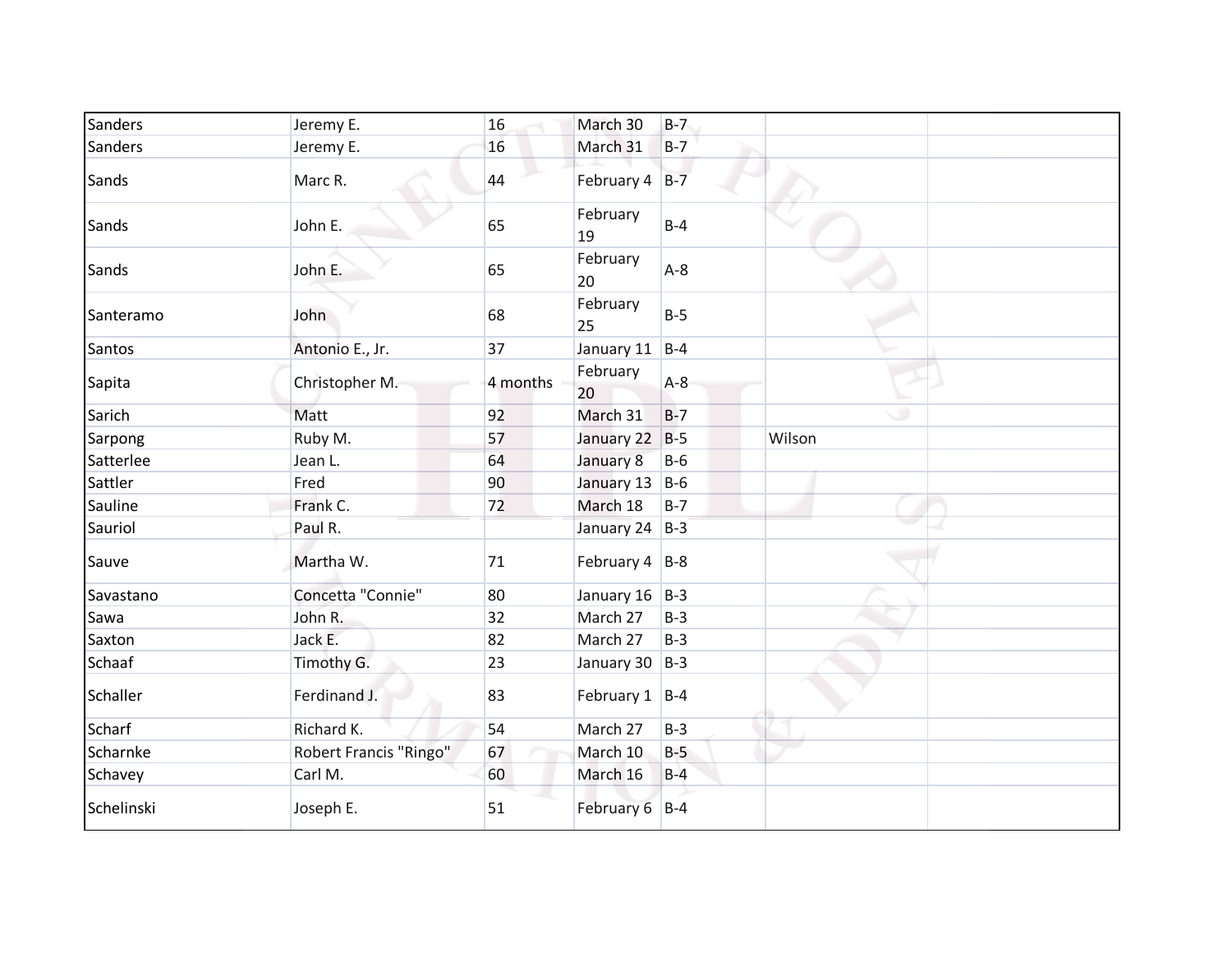| Scherer        | Harold            | 80 | January 20 B-5     |       |        |                    |
|----------------|-------------------|----|--------------------|-------|--------|--------------------|
| Scheurer       | Fred C.           | 83 | January 28 B-4     |       |        |                    |
| Schlesna       | Emma              | 82 | January 7          | $B-4$ |        |                    |
| Schley         | Daniel R.         | 69 | January 23 B-3     |       |        |                    |
| Schley         | Daniel R.         | 69 | January 23 B-3     |       |        |                    |
| <b>Schlink</b> | Richard S.        | 26 | February<br>12     | $B-3$ |        |                    |
| Schmidt        | Fred W. "Smitty"  | 82 | January 4          | $B-5$ |        |                    |
| Schmidt        | Lee               | 71 | February $6$ B-4   |       |        | See Elizabeth Ball |
| Schmidt        | George W.         | 84 | February<br>13     | $B-3$ |        |                    |
| Schmidt        | Theodore C.       | 87 | February<br>23     | $B-6$ | ◡      |                    |
| Schnabel       | Mary              | 76 | March 20           | $B-3$ |        |                    |
| Schramm        | Catharine M.      | 82 | January 5          | $B-6$ |        |                    |
| Schreiner      | Margaret "Peg"    |    | February<br>13     | $B-3$ | Gorman |                    |
| Schroeder      | Carl J.           | 79 | January 21 B-8     |       |        |                    |
| Schuldt        | Edwin C.          | 75 | January 10 B-5     |       |        |                    |
| Schuller       | <b>Nellie</b>     | 82 | March 31           | $B-7$ |        |                    |
| Schulte        | June              | 74 | January 1          | $B-4$ |        |                    |
| Schultz        | Charlotte         |    | February $8$ B-6   |       |        |                    |
| Schultz        | Fred C.           | 89 | February<br>10     | $B-4$ |        |                    |
| Schwartz       | William H., Sr.   | 80 | February $9$   B-3 |       |        |                    |
| Sciotto        | John B.           | 87 | February<br>24     | $B-5$ |        |                    |
| Scofield       | Gerald D.         | 64 | January 28 B-4     |       |        |                    |
| Scott          | William L. "Bill" | 79 | January 17 B-5     |       |        |                    |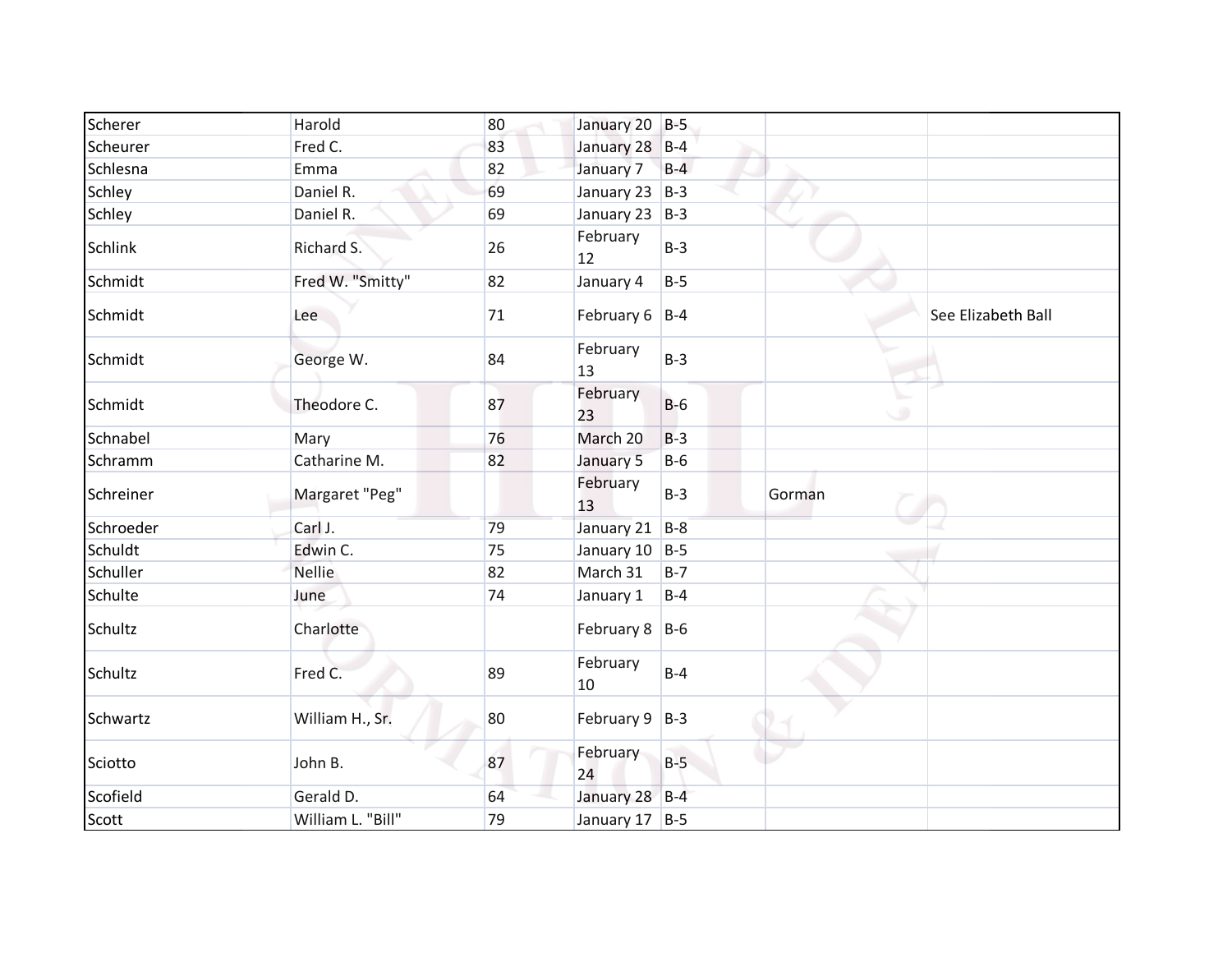| Seamples      | Thomas G.       | 97     | January 16         | $B-3$ |         |  |
|---------------|-----------------|--------|--------------------|-------|---------|--|
| Sebastyen     | William, Sr.    | 82     | March 13           | $B-3$ |         |  |
| Secviar       | Victor C.       | 77     | February<br>27     | $B-3$ |         |  |
| Seddelmyer    | Albert D.       | 77     | March 18           | $B-8$ |         |  |
| Seglin        | Roselee         |        | January 28         | $B-4$ |         |  |
| Seidler       | <b>Thomas</b>   | 47     | March 17           | $B-6$ |         |  |
| Sekuloski     | Alexander       | infant | January 21         | $C-4$ |         |  |
| Selner        | Rudolph         | 79     | March 16           | $B-4$ |         |  |
| Sendejas      | Denise "Niecey" | 29     | February<br>24     | $B-4$ |         |  |
| Sennholtz     | Josephine       | 89     | January 15         | $B-4$ |         |  |
| Serbenta      | William J., Sr. | 83     | February<br>18     | $B-5$ | ی       |  |
| Sever         | Joe "Jovo"      | 56     | March 12           | $B-4$ |         |  |
| Shamblin      | Betty J.        | 70     | February<br>19     | $B-4$ |         |  |
| Shanahan      | Winifred E.     | 72     | January 25         | $B-4$ |         |  |
| Sharik        | Adam S.         | 80     | January 3          | $B-5$ |         |  |
| Sharp         | Floyd L.        | 72     | January 6          | $B-6$ |         |  |
| Sheahan       | <b>Edna Mae</b> | 72     | January 17         | $B-5$ | Geisler |  |
| Shebish       | Stella          | 80     | March 6            | $B-3$ | Duwer   |  |
| Shelton       | Alice M.        | 59     | January 31 $ B-6 $ |       |         |  |
| Shematz       | Steve E.        | 71     | February $2$   B-7 |       |         |  |
| Shemetz       | Steve E.        | 71     | February $1$  B-4  |       |         |  |
| Shimala       | Alice M.        | 74     | January 24 B-4     |       | Frick   |  |
| <b>Sholes</b> | Jerry L.        | 35     | March 24           | $B-5$ |         |  |
| <b>Shores</b> | George W.       | 88     | January 16         | $B-3$ |         |  |
| <b>Shores</b> | Gilbert L.      | 57     | January 6          | $B-6$ |         |  |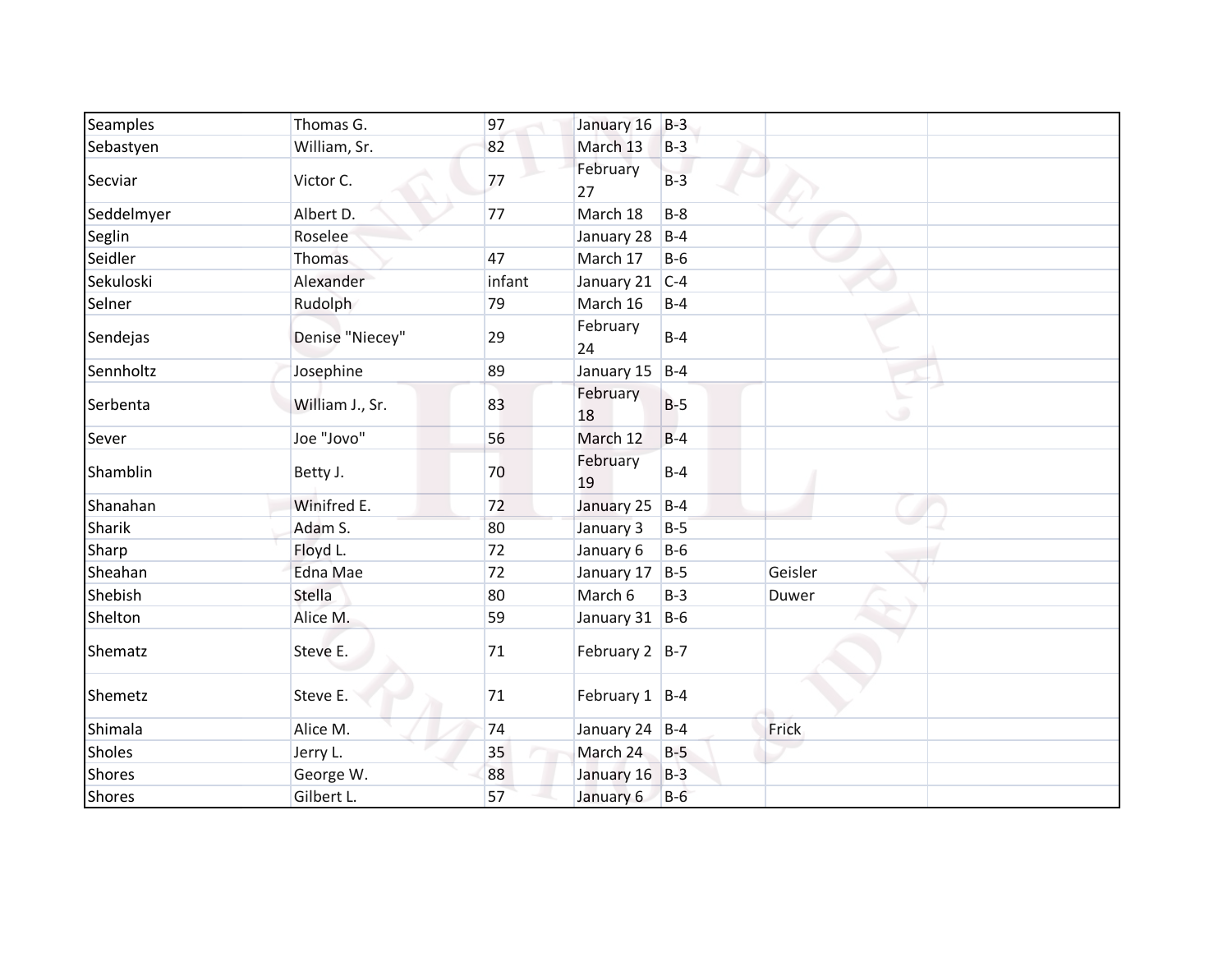| Shuler         | Priscilla                            | 78 | February<br>18     | $B-4$ |              |                            |
|----------------|--------------------------------------|----|--------------------|-------|--------------|----------------------------|
| Sibley         | Alta Mabel                           | 75 | January 5          | $B-6$ |              |                            |
| Sidote         | Philip                               | 73 | January 5          | $B-6$ |              | US Flag pictured           |
| <b>Siess</b>   | Elizabeth                            | 71 | January 6          | $B-6$ |              |                            |
| <b>Sievers</b> | Frances M.                           | 67 | January 5          | $B-6$ | Palmer       |                            |
| Sievert        | Bonnie R.                            | 81 | March 17           | $B-5$ |              |                            |
| Sigafoose      | Hazel M.                             | 87 | January 28         | $B-5$ |              |                            |
| Sikorski       | Stanley                              | 77 | January 23         | $B-3$ |              | US Flag pictured           |
| Sikorski       | Stanley                              | 77 | January 23         | $B-3$ |              | US Flag pictured           |
| Simon          | Evelyn L.                            |    | March 13           | $B-3$ | Klinger      |                            |
| Sinai          | Anna C. (Massoels) "Little<br>Annie" | 89 | January 20         | $B-6$ | Dvorscak     |                            |
| Sine           | <b>Bertha</b>                        |    | March 26           | $B-8$ | ۰<br>DeKoker |                            |
| Singleton      | Wilbert M., Jr.                      | 65 | January 19         | $B-8$ |              |                            |
| Sinski         | Stella                               | 74 | February<br>18     | $B-4$ |              |                            |
| Skonieczy      | Agnes                                | 89 | February<br>23     | $B-5$ |              | See S. M. Cordia, C.S.F.N. |
| Skowronski     | Marcella                             |    | February 9         | $B-3$ | Lopez        |                            |
| Slagley        | Benola I.                            | 66 | January 4          | $B-5$ |              |                            |
| Slawnikowski   | Valeria                              | 71 | March 14           | $B-7$ |              |                            |
| Slover         | Martha                               | 82 | March 25           | $B-5$ |              |                            |
| Smaron         | <b>Helen</b>                         | 77 | March <sub>2</sub> | $B-7$ |              |                            |
| Smick          | Thelma M.                            | 89 | March 15           | $B-4$ |              |                            |
| Smierciak      | Margaret                             | 77 | March 6            | $B-3$ | Stirchak     |                            |
| Smith          | Martha E.                            | 92 | January 14         | $B-4$ |              |                            |
| Smith          | Cleotha                              | 22 | January 28         | $B-1$ |              | See article, p. B-1        |
| Smith          | Johnnie M.                           | 76 | February<br>12     | $B-3$ |              |                            |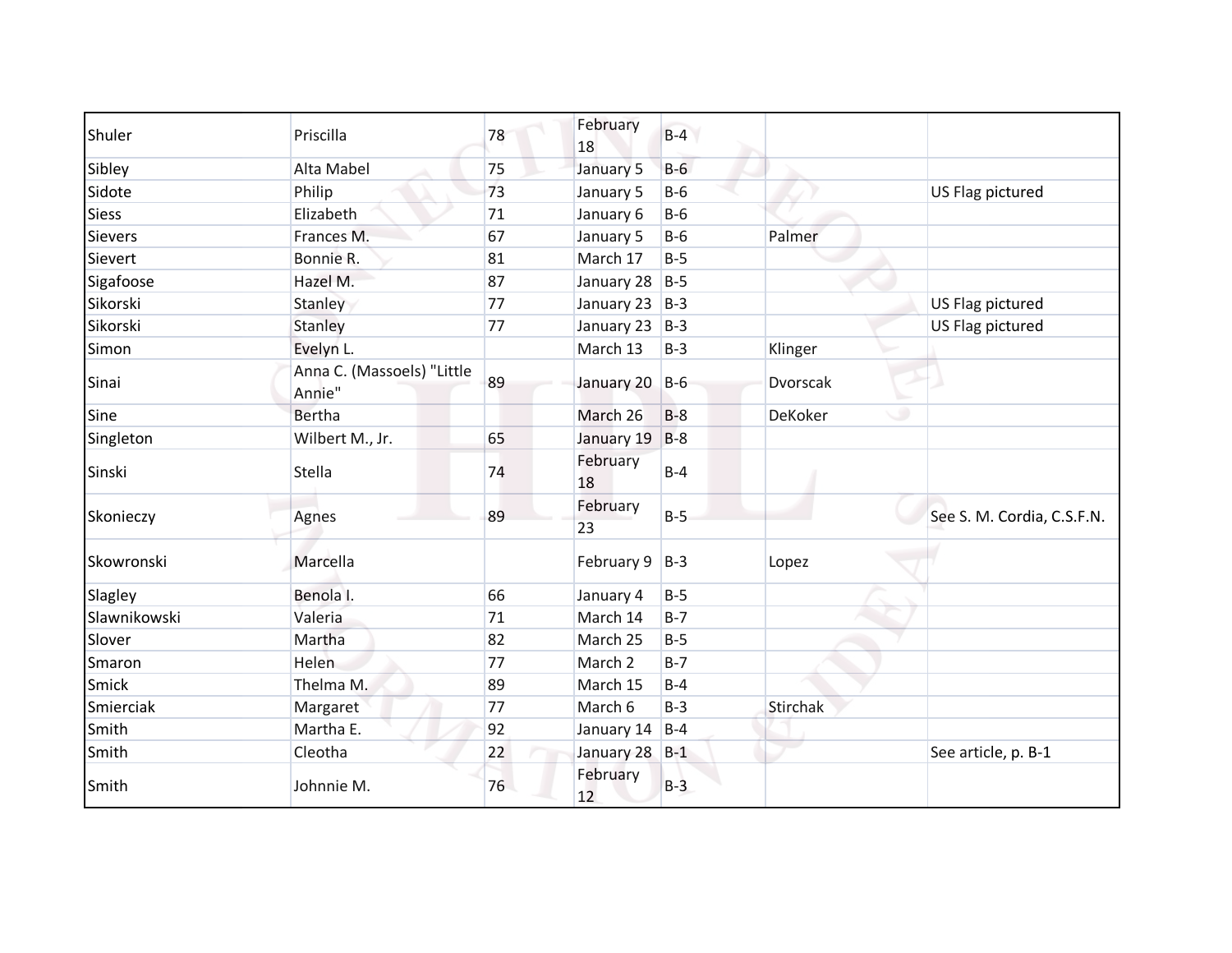| Smith     | Lucinda             | 73 | February<br>17     | $B-5$ |            |                 |
|-----------|---------------------|----|--------------------|-------|------------|-----------------|
| Smith     | Lucinda             | 73 | February<br>18     | $B-5$ |            |                 |
| Smith     | Ann "Nancy"         | 85 | March 9            | $B-4$ |            |                 |
| Smith     | Ralph L.            | 85 | March 11           | $B-5$ |            |                 |
| Smith     | Gertrude R. "Trudy" | 76 | March 11           | $B-5$ |            |                 |
| Smurdon   | Thomas              |    | March 4            | $B-5$ |            |                 |
| Snearly   | <b>Dennis Dale</b>  | 38 | February 1 B-4     |       |            |                 |
| Snodgrass | Merrill M.          | 85 | February<br>12     | $B-3$ |            |                 |
| Snow      | Richard D.          | 67 | February 9 B-3     |       | ی          |                 |
| Snyder    | Florence E.         | 83 | January 7          | $B-5$ |            |                 |
| Snyder    | Elizabeth (Betty)   | 56 | March 4            | $B-5$ | Wendlinger |                 |
| Snyder    | Robert              | 64 | March 25           | $B-5$ |            |                 |
| Sobilo    | Louis M.            | 73 | January 12         | $B-6$ |            |                 |
| Sobol     | Anna                | 84 | March 12           | $B-5$ |            |                 |
| Solich    | Lucille K.          | 66 | February<br>23     | $B-5$ |            |                 |
| Solivais  | Dorothy "Donna"     | 61 | March <sub>2</sub> | $B-7$ |            |                 |
| Solomon   | Dorothy C.          | 86 | January 27         | $B-5$ |            |                 |
| Solomon   | Loyd L.             | 87 | February 9         | $B-4$ |            |                 |
| Solorio   | Steve F.            | 51 | March 9            | $B-3$ |            |                 |
| Sommer    | Eugene, Sr.         | 81 | January 26         | $B-6$ |            |                 |
| Songeroth | Ralph               | 67 | February<br>18     | $B-5$ |            |                 |
| Soohey    | Mary                | 66 | March <sub>3</sub> | $B-7$ |            | See Mary Munson |
| Soto      | <b>Beatriz</b>      | 70 | March 9            | $B-4$ |            |                 |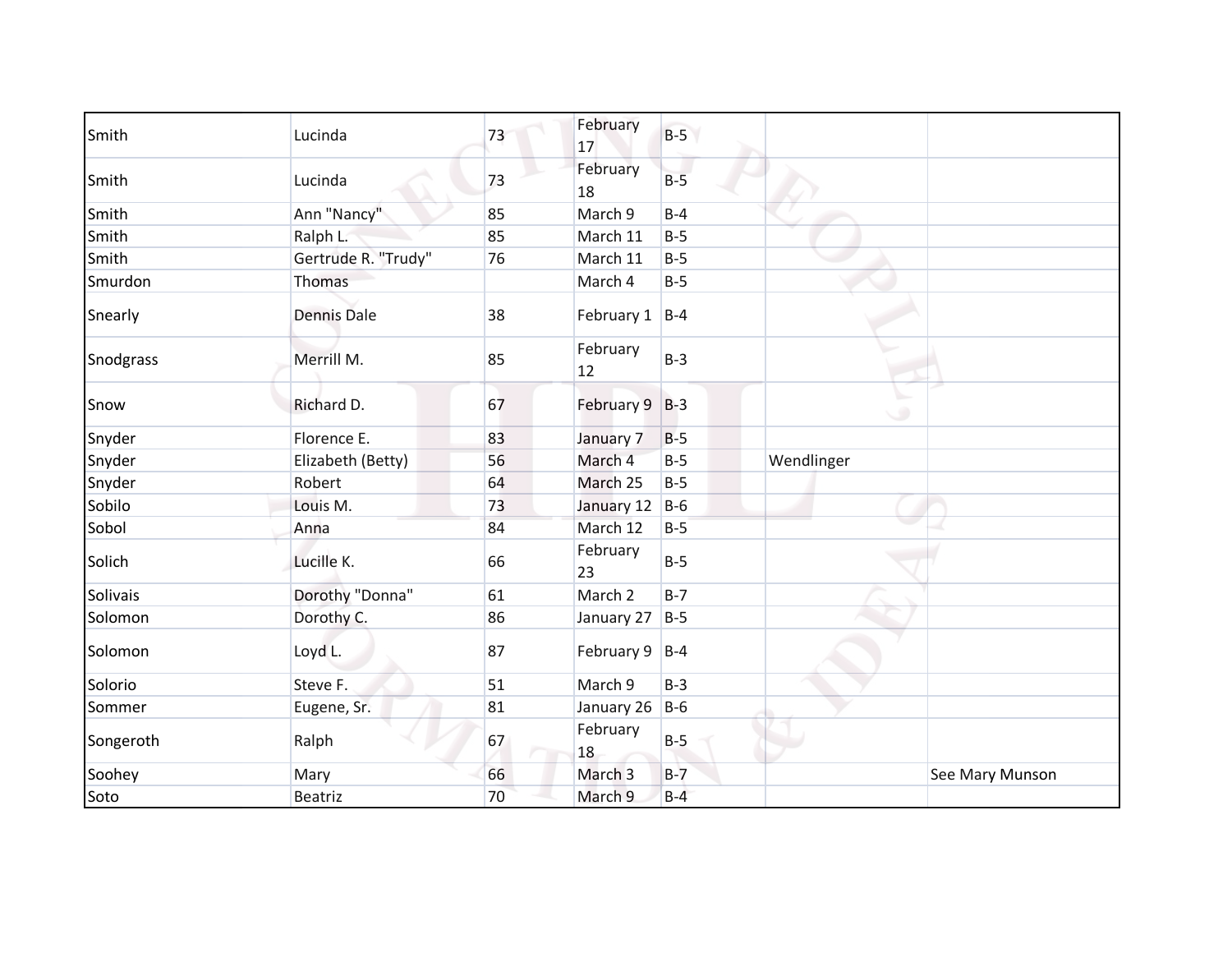| Soutar          | Daniel M.                 |                | February 3 B-4    |       |           |
|-----------------|---------------------------|----------------|-------------------|-------|-----------|
| Sowfski         | Alex                      | 70             | March 19          | $B-5$ |           |
| Sowman          | Charles                   | 72             | March 26          | $B-8$ |           |
| Sparkman        | Claudia M.                | 68             | January 5         | $B-5$ |           |
| <b>Sparks</b>   | Annie                     | 70             | January 19        | $B-8$ |           |
| Spence          | Paul J.                   | 60             | March 30          | $B-7$ |           |
| Spencer         | Clarence J.               | 66             | January 1         | $B-4$ |           |
| Spencer         | Kenneth W.                | 84             | January 14        | $B-4$ |           |
| Spencer         | Lillian G.                | 91             | March 14          | $B-7$ | Wickhorst |
| <b>Spilis</b>   | Arlene D.                 | 60             | March 11          | $B-5$ |           |
| Spillane        | Richard J., Sr.           | 79             | February<br>19    | $B-4$ |           |
| Spisak          | Louise                    | 67             | February<br>19    | $B-5$ | ی         |
| Srakovcic       | Caroline Dragica (Ratkay) | 70             | February<br>11    | $B-4$ |           |
| Sramek          | Stefan P., Jr.            | 71             | January 20        | $B-6$ |           |
| St. Mary        | Estelle T.                |                | March 23          | $B-3$ |           |
| St. Michael     | <b>Andrea Rios</b>        | 65             | January 21        | $B-7$ | Garcia    |
| Stahl           | Zachary B. (Kaiser)       | $\overline{2}$ | March 15          | $B-4$ |           |
| Stahura         | George J.                 | 74             | March 15          | $B-3$ |           |
| Stan            | Jennie Mae                | 74             | January 26 B-6    |       |           |
| Stan            | Jennie Mae                |                | February $3$ B-4  |       |           |
| Stanley         | Lucius                    | 53             | March 24          | $B-5$ |           |
| <b>Stark</b>    | Andrew M.                 | 90             | February $1$  B-4 |       |           |
| <b>Stark</b>    | Elizabeth K.              | 82             | March 27          | $B-3$ |           |
| <b>Starke</b>   | Barbara R.                | 73             | February 7 B-7    |       |           |
| <b>Steffens</b> | Alvin                     | 86             | March 24          | $B-5$ |           |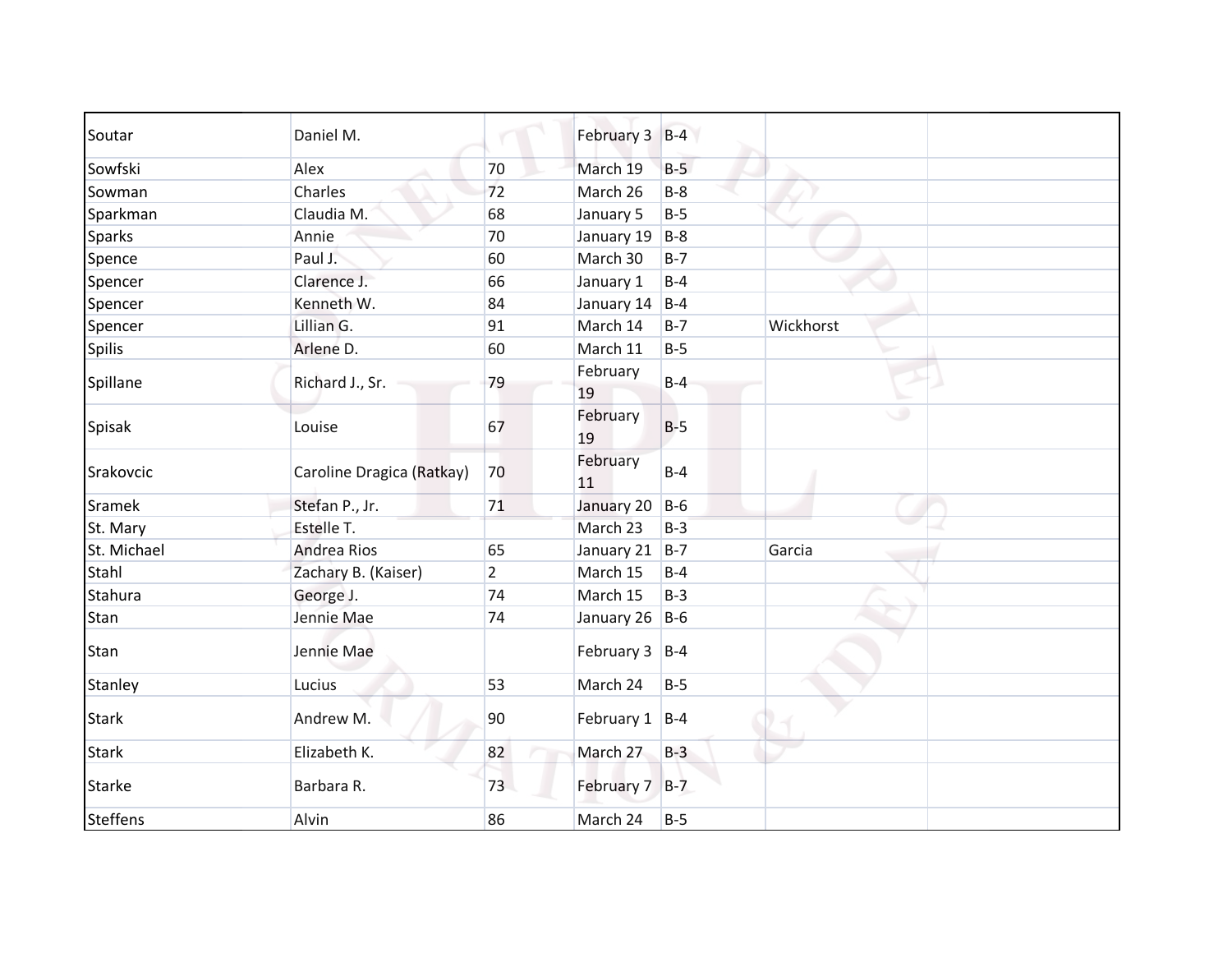| Steinhubel       | Theresa M.    | 75 | January 7          | $B-5$ | Stanzione |                    |
|------------------|---------------|----|--------------------|-------|-----------|--------------------|
| Stelmaszek       | Joseph        |    | February 9 B-3     |       |           |                    |
| Stenzinger       | Virginia M.   | 65 | February<br>14     | $B-6$ |           |                    |
| <b>Sterk</b>     | Henry         | 63 | January 31 B-6     |       |           |                    |
| <b>Sterk</b>     | Henry         | 63 | February $1$  B-4  |       |           |                    |
| Stern            | Antoinette R. | 50 | February<br>28     | $B-7$ |           |                    |
| <b>Stevens</b>   | Blanche E.    | 92 | February<br>24     | $B-5$ |           |                    |
| Stevens          | Alfred D.     | 39 | March 31           | $B-6$ |           |                    |
| Stevenson        | Marilyn J.    |    | March 6            | $B-4$ | ۰         |                    |
| Stevenson        | Helen M.      | 68 | March 22           | $B-4$ |           |                    |
| Stewart          | Lehman J.     | 82 | January 22         | $B-6$ |           |                    |
| Stier            | Elizabeth T.  | 83 | March 30           | $B-7$ |           |                    |
| Stiglitz         | Edna A.       | 62 | March 2            | $B-7$ |           |                    |
| Stillson         | Larry G.      | 43 | February<br>18     | $B-5$ |           |                    |
| Stobaugh         | May L.        | 71 | January 1          | $B-4$ |           |                    |
| <b>Stokes</b>    | Curtis H.     | 53 | January 11         | $B-5$ |           |                    |
| Stombaugh        | Donna         | 46 | March 12           | $B-5$ |           | See Donna Cargo    |
| Stoner           | Julia         | 93 | January 22 $ B-5 $ |       |           |                    |
| Stout            | William       | 82 | January 9          | $B-5$ |           |                    |
| Streight         | Donald H.     | 39 | January 15         | $B-4$ |           |                    |
| Strickler        | Katharina     | 92 | January 28         | $B-4$ |           |                    |
| <b>Strombeck</b> | Earl          | 84 | March 19           | $B-5$ |           |                    |
| Strosky          | Mary          |    | March 27           | $B-3$ |           | See Mary Tandarich |
| <b>Strunk</b>    | Mary F.       | 45 | March 30           | $B-6$ |           |                    |
| Stubblefield     | Bertha L.     | 67 | January 7          | $B-5$ |           |                    |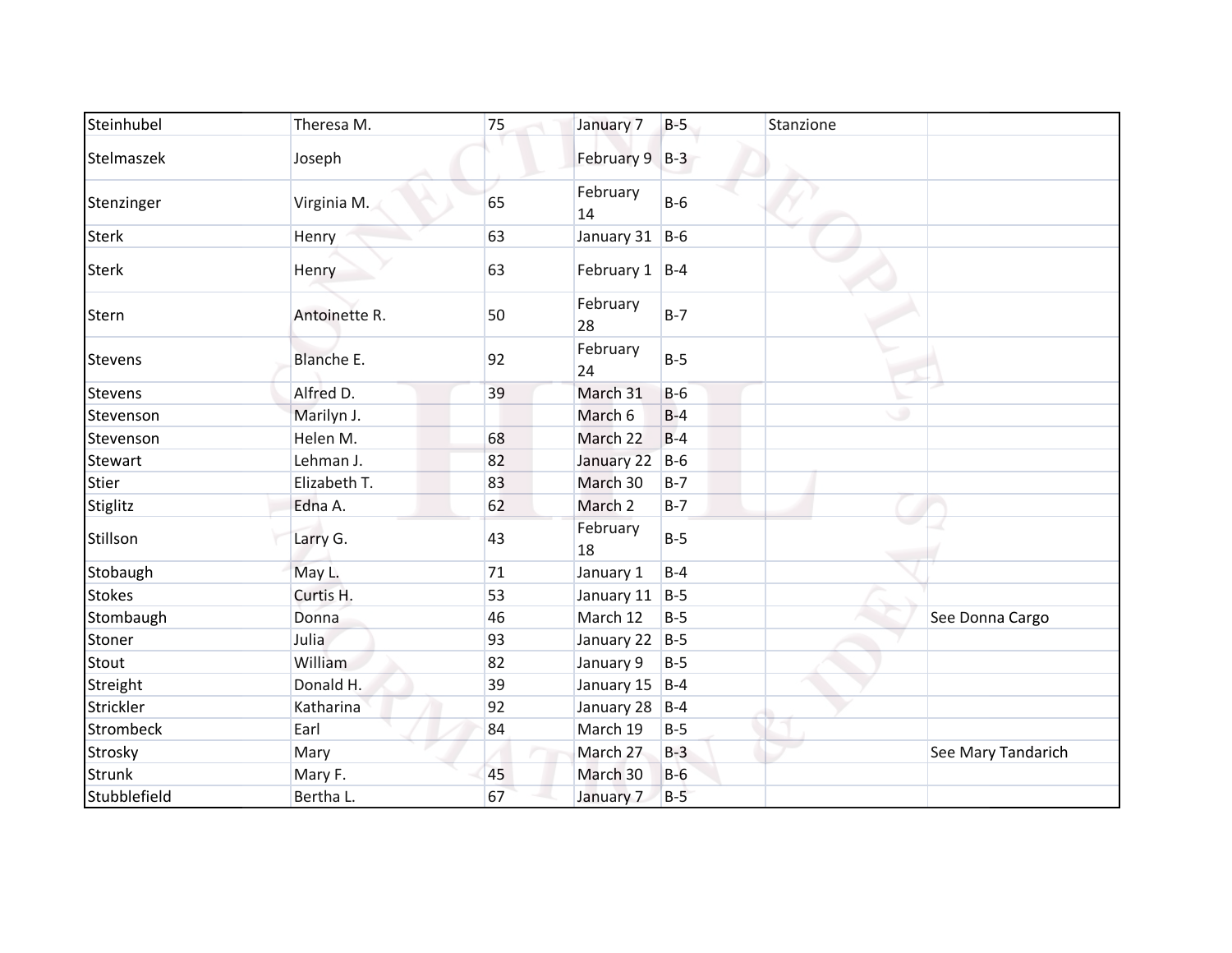| Studer         | Lloyd B.              | 82       | February 9 B-4 |       |               |                                     |
|----------------|-----------------------|----------|----------------|-------|---------------|-------------------------------------|
| Stuhlmacher    | Frank C.              | 77       | January 12 B-6 |       |               |                                     |
| <b>Styck</b>   | Raymond L.            | 74       | January 27     | $B-5$ |               |                                     |
| Suliman        | George                | 84       | February<br>21 | $B-7$ |               |                                     |
| Sumler         | Mai E.                |          | March 19       | $B-6$ |               |                                     |
| <b>Summers</b> | Philip "Phil"         | 35       | January 13     | $B-6$ |               |                                     |
| Susko          | Stephen W.            | 10 weeks | March 15       | $B-4$ |               |                                     |
| Sutkowski      | Robert E. "Bobby"     | 60       | January 29     | $C-7$ |               |                                     |
| Sutton         | Richard P.            | 76       | January 1      | $B-4$ |               |                                     |
| Sutton         | David B.              | 28       | January 24 B-3 |       |               |                                     |
| Sutton         | Jeffrey               | 15       | March 4        | $B-4$ |               | See also article March 3,<br>p. A-4 |
| Svabik         | John S., Sr. "Shanko" | 84       | January 20     | $B-6$ |               |                                     |
| Swift          | Curtis                |          | March 12       | $B-5$ |               |                                     |
| Swiszcz        | Cleon "Cookie"        |          | February<br>16 | $B-3$ | <b>Kargas</b> |                                     |
| Sylwestrowicz  | <b>Curtis Andrew</b>  | 25       | March 7        | $B-5$ |               |                                     |
| Syrek          | Ernest B. "Ernie"     | 69       | January 12     | $B-6$ |               | US Flag pictured                    |
| Szewka         | Valeria J.            | 61       | January 19     | $B-9$ |               |                                     |
| Szparaga       | Sigismund A.          | 66       | January 5      | $B-6$ |               |                                     |
| Szynalik       | Sophie                | 79       | January 14     | $B-4$ |               |                                     |
| Tabaczynski    | Anna                  | 92       | January 23     | $B-3$ | Grymanowski   |                                     |
| Tabaczynski    | Anna                  | 92       | January 23     | $B-3$ | Grymanowski   |                                     |
| <b>Tadic</b>   | Alexander A.          | 30       | February<br>18 | $B-5$ |               |                                     |
| Taft           | Astrid I.             |          | January 14     | $B-4$ |               |                                     |
| <b>Takacz</b>  | William D.            | 74       | February 1 B-4 |       |               |                                     |
| Tallman        | Pete                  | 47       | February<br>27 | $B-3$ |               |                                     |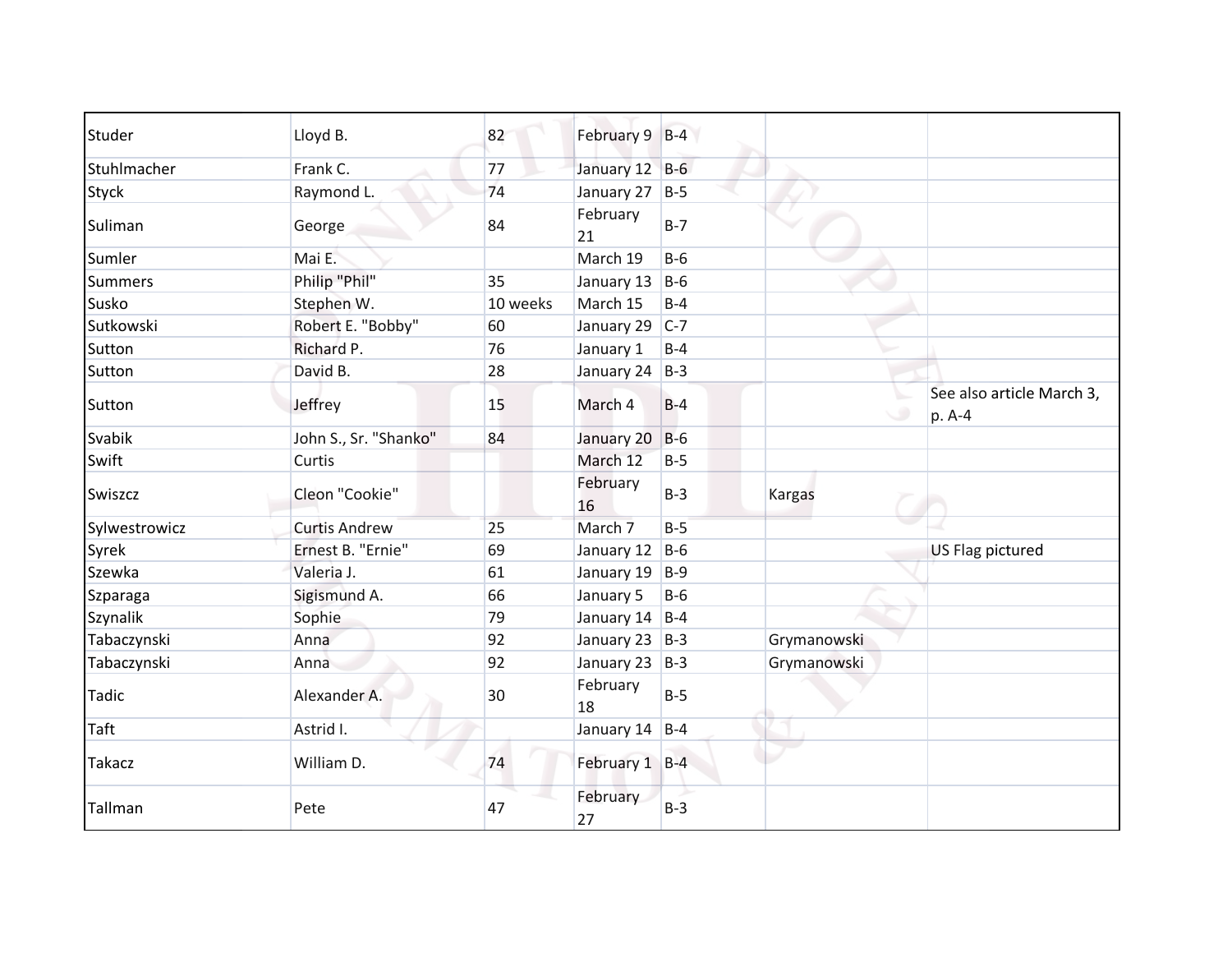| Tandarich      | Mary (Strosky)        |        | March 27          | $B-3$ |             |
|----------------|-----------------------|--------|-------------------|-------|-------------|
| Taneff         | James J., I           |        | March 4           | $B-5$ |             |
| Tanner         | L. Earle "Babe"       | 89     | February<br>26    | $B-5$ |             |
| Tartar         | Michael J.            | 87     | January 7         | $B-4$ |             |
| Taylor         | Louis                 | 71     | January 13 B-6    |       |             |
| Taylor         | <b>Beulah Mae</b>     | 78     | February $1$  B-4 |       |             |
| Teller         | Deborah Lynn          | 31     | March 8           | $B-4$ |             |
| Terrell        | William, Jr. "Junior" | 75     | January 23 B-4    |       |             |
| Terrell        | William, Jr. "Junior" | 75     | January 23 B-4    |       |             |
| Terry          | Cornelius "Bunchie"   | 55     | January 7         | $B-5$ |             |
| Tesla          | Milorad               | 66     | January 20 B-6    |       |             |
| Thanos         | Nina Jean             | 55     | January 28 B-4    |       | Wimber<br>٠ |
| Tharp          | Dorothy Marjorie      | 69     | February 4 B-7    |       |             |
| Theodoropoulos | Alexander             | infant | March 23          | $B-4$ |             |
| <b>Thews</b>   | Ernest Junior "J. R." | 56     | January 5         | $B-6$ |             |
| Thiel          | Georgia Mary          | 82     | January 12 B-6    |       |             |
| Thielke        | Paul                  | 56     | March 3           | $B-7$ |             |
| Thomas         | <b>Edda Mae</b>       | 42     | January 8         | $B-6$ |             |
| Thomas         | Vernon E.             | 76     | January 8         | $B-6$ |             |
| Thomas         | Richard G.            |        | January 12 B-6    |       |             |
| Thomas         | Dorothy M.            | 85     | January 12 B-6    |       |             |
| Thomas         | Frederick M.          | 37     | January 21   B-7  |       |             |
| Thomas         | Edna                  | 51     | February $9$ B-4  |       |             |
| Thomas         | John J.               |        | February<br>12    | $B-4$ |             |
| Thomas         | Bob G.                | 57     | February<br>12    | $B-3$ |             |
| Thomas         | Dorothy               | 83     | March 11          | $B-5$ |             |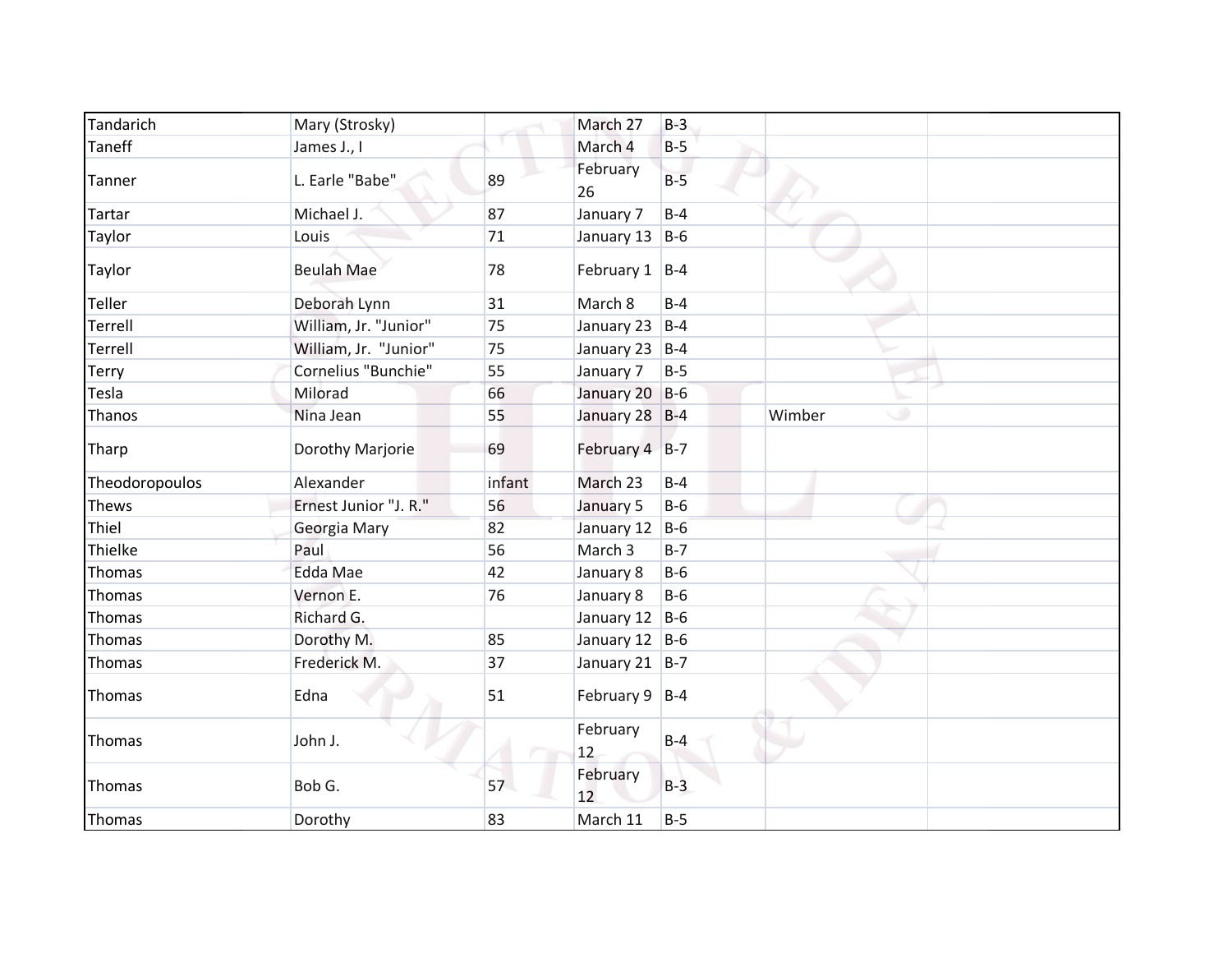| Thompson      | James L. "Snoots" | 52 | January 19 B-8   |       |      |                      |
|---------------|-------------------|----|------------------|-------|------|----------------------|
| Thomsen       | Theresa M.        | 81 | February<br>12   | $B-4$ |      |                      |
| Thorgren      | Veronica J.       | 65 | February $3$ B-4 |       |      |                      |
| Thornton      | Herman Lee        | 62 | January 10 B-6   |       |      |                      |
| Thornton      | Shirley J.        | 53 | February 4 B-7   |       |      | See Shirley J. Davis |
| Thornton      | Robert            | 59 | March 27         | $B-3$ |      |                      |
| Thrailkill    | Annemarie E.      | 69 | February<br>19   | $B-5$ |      |                      |
| <b>Tichac</b> | Mary V.           | 57 | March 12         | $B-5$ |      |                      |
| Tillotson     | Willie L. "Willa" | 66 | February 2 B-7   |       | ی    |                      |
| Timm          | Helen L.          | 73 | March 25         | $B-4$ |      |                      |
| Tipton        | Harry "Blue"      | 59 | February 5 B-4   |       |      |                      |
| <b>Titus</b>  | Walter F.         | 85 | March 2          | $B-7$ |      |                      |
| Tobey         | Frank, Sr.        | 95 | January 4        | $B-5$ |      |                      |
| Tobler        | Betty J.          | 59 | February<br>19   | $B-5$ |      |                      |
| <b>Todd</b>   | German H.         | 82 | March 2          | $B-6$ |      |                      |
| Todosichuk    | Anne              |    | January 7        | $B-5$ | Grod |                      |
| Tomlin        | Mary              | 92 | February<br>12   | $B-3$ |      |                      |
| Topp          | Lillie Anna       | 97 | March 16         | $B-4$ |      |                      |
| Torbert       | Jessie G.         | 70 | February<br>25   | $B-5$ |      |                      |
| Torrey        | Ella E.           |    | February<br>19   | $B-4$ |      |                      |
| Townsend      | Henderson         | 76 | March 9          | $B-4$ |      |                      |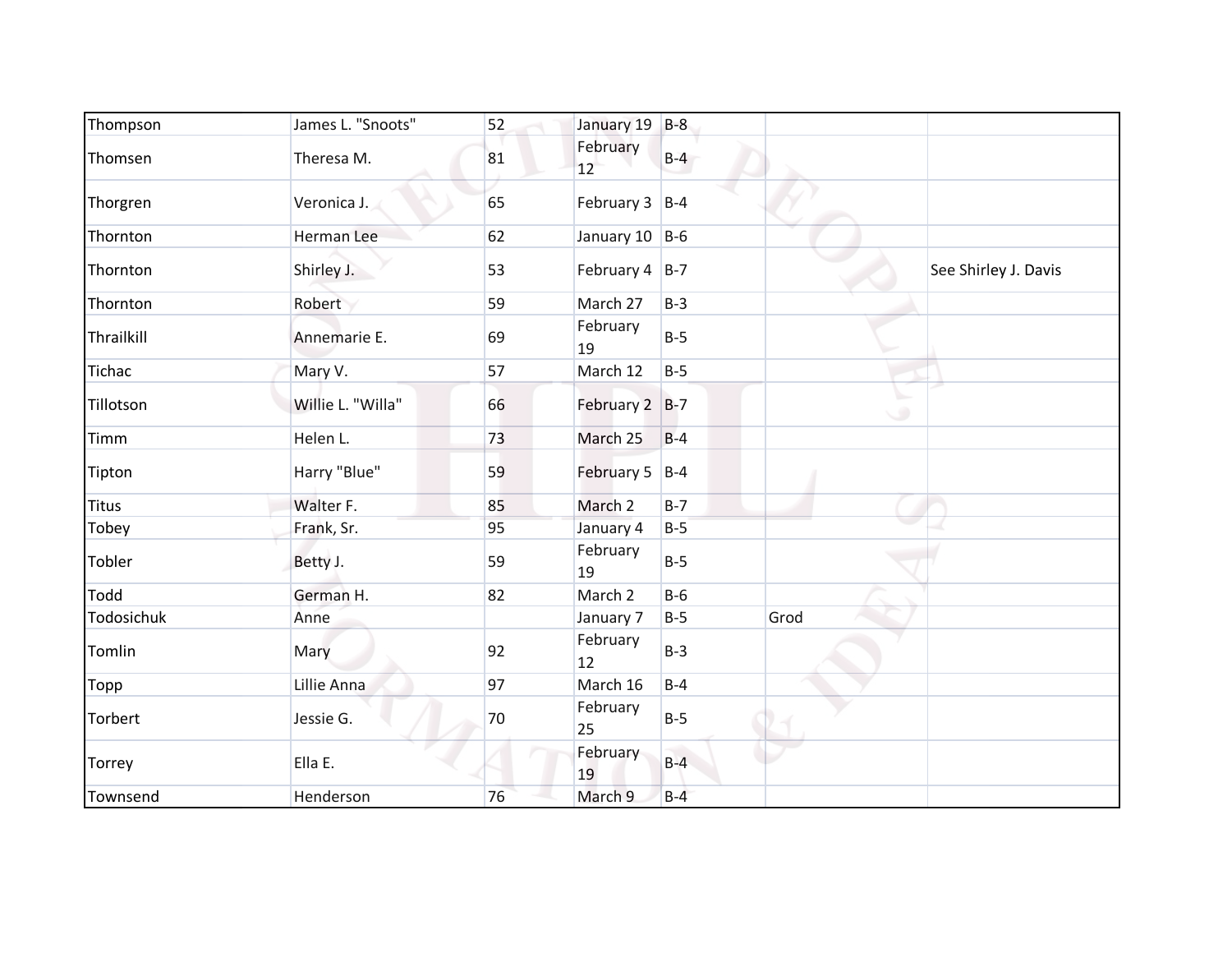| <b>Tozer</b>  | Fred, Rev.           | 73 | February 6 B-3     |       |           |
|---------------|----------------------|----|--------------------|-------|-----------|
| <b>Trapp</b>  | Andrew B.            | 77 | March 14           | $B-6$ |           |
| Traylor       | Mattie P. Trammell   |    | February<br>28     | $B-6$ |           |
| Tribble       | David E.             | 40 | March 23           | $B-4$ |           |
| Trkulja       | Kosta                | 90 | February<br>16     | $B-3$ |           |
| Trtan         | Margaret "Marge"     | 79 | January 6          | $B-6$ | Furjanich |
| Trumbich      | Frank "Fritz"        | 79 | March 9            | $B-4$ |           |
| Truth         | William M.           | 59 | March 24           | $B-5$ |           |
| Tryon         | John F.              | 76 | January 11         | $B-5$ |           |
| Tucker        | Jeffery              | 79 | March <sub>2</sub> | $B-7$ |           |
| <b>Tuerff</b> | John L.              | 67 | March 12           | $B-5$ | ٠         |
| Turner        | Pearl M.             | 85 | January 12         | $B-6$ |           |
| Turner        | <b>Richard Scott</b> | 24 | February<br>12     | $B-3$ |           |
| Turngren      | Alice L.             | 83 | January 25         | $B-4$ |           |
| Tyler         | Carl M.              | 84 | February<br>10     | $B-4$ |           |
| Tyler         | Joseph W.            | 72 | March 10           | $B-4$ |           |
| Ubik          | Sophie P.            | 99 | January 17         | $B-5$ |           |
| Umbaugh       | Gladys L.            | 96 | March 23           | $B-4$ |           |
| Umpleby       | <b>Beulah</b>        | 93 | March 6            | $B-4$ |           |
| Unrue         | Ted L.               | 59 | February<br>27     | $B-3$ |           |
| Upshaw        | Gertha Mae           | 75 | January 31         | $B-6$ |           |
| Upshaw        | Gertha Mae           | 75 | February 1 B-4     |       |           |
| Urukalo       | Draginja "Dorothy"   | 70 | March 26           | $B-7$ |           |
| Vacracos      | <b>Betty</b>         | 55 | January 15         | $B-4$ |           |
| Vale          | Ralph E.             | 64 | January 1          | $B-4$ |           |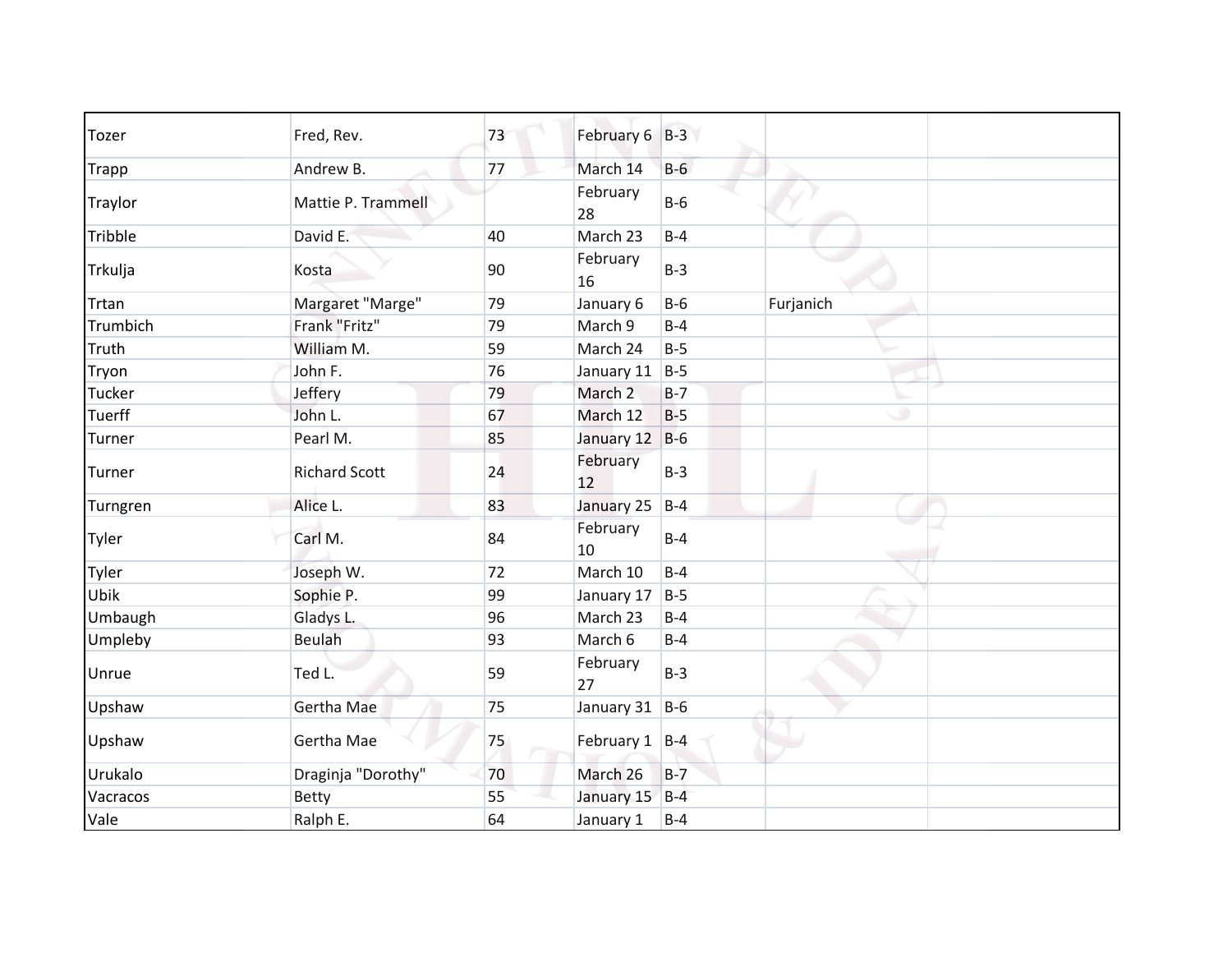| Valentino     | Philomena              | 83     | March 12         | $B-5$ |        |                  |
|---------------|------------------------|--------|------------------|-------|--------|------------------|
| Vallee        | Pauline B.             | 81     | January 29       | $C-7$ | Fronek |                  |
| Van Giessen   | Willis J.              | 77     | January 16 B-3   |       |        |                  |
| Van Loon      | Harry Foster           | 78     | March 10         | $B-5$ |        |                  |
| Van Til       | Kathryn (Groot)        | 87     | January 9        | $B-5$ |        |                  |
| Vander Vliet  | Shannon M.             | 5 days | March 3          | $B-7$ |        |                  |
| VanDriel      | Edith                  | 84     | January 13       | $B-6$ |        |                  |
| VanDyke       | Charles E.             | 42     | March 30         | $B-7$ |        |                  |
| VanKanegan    | <b>Esther Lilly</b>    | 93     | January 29       | $C-7$ |        |                  |
| VanKley       | Anthony                | 90     | March 31         | $B-7$ |        |                  |
| Vasiljevic    | Zivko                  | 83     | March 5          | $B-7$ |        |                  |
| Vassar        | Emma Kathleen          |        | March 17         | $B-6$ |        |                  |
| Vaughan       | Samuel                 | 62     | February<br>17   | $B-5$ | ت      |                  |
| Vaughn        | Elvira                 | 32     | March 15         | $B-4$ | Reyna  |                  |
| Vela          | Fernando               | 92     | January 23       | $B-3$ |        |                  |
| Vela          | Fernando               | 92     | January 23 B-4   |       |        |                  |
| Vincent       | Wayne E. "Vince"       | 84     | February<br>18   | $B-5$ |        |                  |
| <b>Vitkus</b> | Margaret A.            | 86     | March 13         | $B-3$ |        |                  |
| Volling       | Frank                  | 81     | January 15       | $B-4$ |        |                  |
| Voss          | Johanna C.             | 78     | March 5          | $B-7$ |        |                  |
| Vroom         | Henry G.               | 84     | February 8 B-6   |       |        |                  |
| Vucicevic     | Victoria S.            | 39     | March 22         | $B-3$ |        |                  |
| Vukich        | Roddy                  | 35     | March 8          | $B-4$ |        |                  |
| Wachowski     | John                   | 78     | January 18       | $B-5$ |        |                  |
| Wachowski     | John J.                | 69     | March 31         | $B-7$ |        |                  |
| Waggoner      | Donald R. "Donnie Ray" | 61     | March 13         | $B-3$ |        | US Flag pictured |
| Wagner        | Ernest                 | 80     | February<br>19   | $B-4$ |        |                  |
| Walker        | Eddie L.               |        | January 21 $C-4$ |       |        |                  |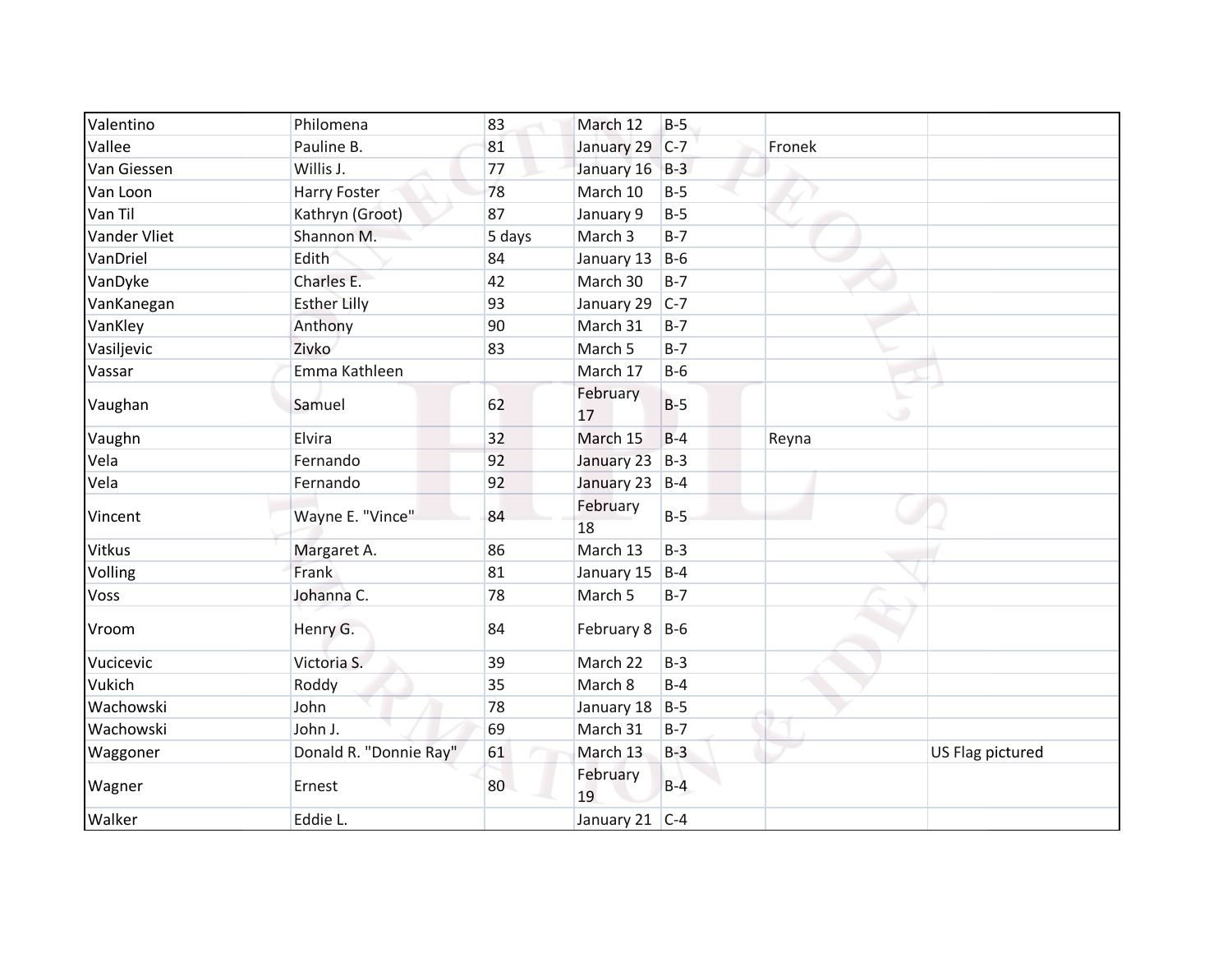| Walker      | Fred                  | 71  | February 2 B-7   |       |          |
|-------------|-----------------------|-----|------------------|-------|----------|
| Wallar      | Wayne P.              | 79  | January 1        | $B-4$ |          |
| Wallin      | Nellie D. Bruns       | 100 | March 19         | $B-6$ |          |
| Walls       | Halford V.            | 86  | March 8          | $B-4$ |          |
| Walsh       | Esther                |     | January 12       | $B-6$ |          |
| Walsh       | Edna                  | 69  | March 25         | $B-5$ |          |
| Walterhouse | Gerald R.             | 69  | March 20         | $B-3$ |          |
| Wanat       | Michael J. "Big Mike" | 78  | February<br>12   | $B-4$ |          |
| Ward        | Freddie H.            | 65  | January 7        | $B-5$ |          |
| Ward        | Solly B.              | 85  | January 9        | $B-5$ |          |
| Warren      | Diana                 | 54  | March 8          | $B-4$ | Krebiehl |
| Warrix      | Alice Marie (LeNeave) | 75  | January 19       | $B-9$ | ی        |
| Washington  | Marie                 | 54  | March 31         | $B-7$ |          |
| Wasko       | Jean                  | 67  | January 8        | $B-6$ |          |
| Watson      | John R.               | 70  | March 5          | $B-7$ |          |
| Watts       | Ellie J.              | 101 | January 23       | $B-3$ |          |
| Watts       | Ellie J.              | 101 | January 23 B-3   |       |          |
| Webb        | <b>Waldo Watson</b>   | 90  | February $2$ B-7 |       |          |
| Weidig      | John A.               | 51  | February<br>26   | $B-5$ |          |
| Weidig      | John A.               | 51  | February<br>27   | $B-3$ |          |
| Weiler      | Lois M. "Peggy"       | 57  | March 21         | $B-5$ | Evanson  |
| Welch       | Bertha M.             | 76  | March 31         | $B-7$ |          |
| Wellman     | Mary Eileen           | 70  | February<br>14   | $B-6$ |          |
| Wellman     | Mary E.               | 70  | February<br>16   | $B-3$ |          |
| Wendler     | Theodore E.           | 77  | January 29 B-5   |       |          |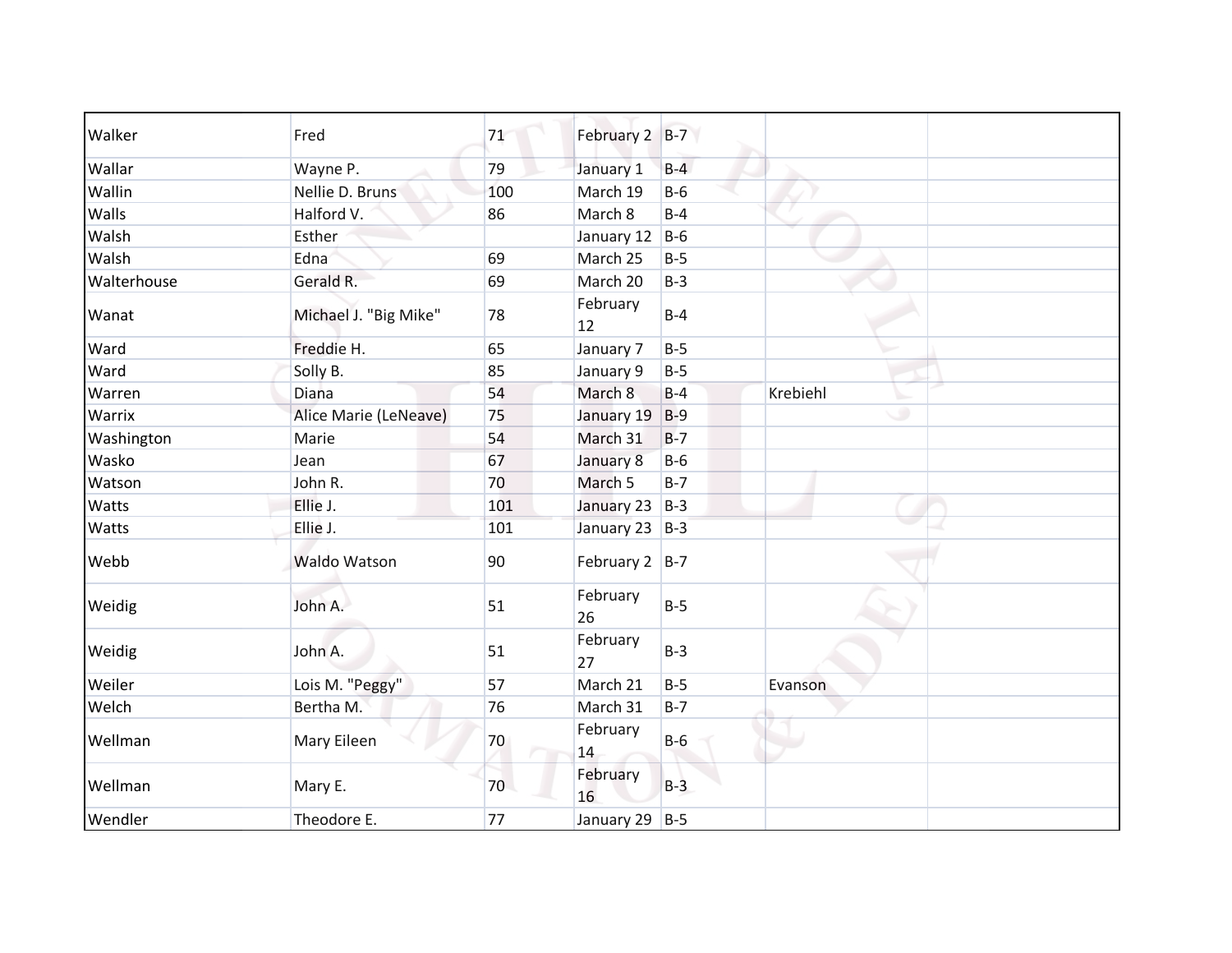| Werkmeister   | Cecelia B. "Toodle"<br>(Zimmer) | 81 | March 17           | $B-6$ |             |
|---------------|---------------------------------|----|--------------------|-------|-------------|
| Wesley        | Gloria                          | 64 | January 16         | $B-3$ | Walker      |
| Wheaton       | Irene C.                        | 62 | February<br>18     | $B-4$ |             |
| Wheeler       | Rosemary T.                     | 81 | March 29           | $B-7$ |             |
| Whetsell      | Louis, Jr.                      | 66 | March 17           | $B-5$ |             |
| Whirl         | Robert, Jr.                     | 68 | March 31           | $B-6$ |             |
| White         | Elvira E.                       | 38 | February $9$ B-3   |       |             |
| White         | Virger L.                       | 67 | February<br>17     | $B-5$ |             |
| White         | Mary J.                         | 92 | February<br>25     | $B-4$ | ت           |
| White         | Josephine L.                    | 74 | February<br>28     | $B-7$ |             |
| White         | James R., Dr.                   | 73 | March 20           | $B-4$ |             |
| Whitelow      | Rita M.                         | 28 | February<br>22     | $B-5$ |             |
| Whiteside     | Wilvin, Sr.                     | 83 | January 4          | $B-5$ |             |
| Whitmire      | <b>Ruth Kopke</b>               | 89 | January 27         | $B-6$ |             |
| Wietrzykowski | Ann C. (Witry)                  | 79 | March 4            | $B-5$ |             |
| Wiggins       | Lewis, Jr.                      | 71 | January 28         | $B-5$ |             |
| Wilbourn      | Diane                           | 50 | January 7          | $B-4$ |             |
| Wild          | Frances D.                      | 85 | February $4$   B-8 |       |             |
| Wilfinger     | Albert J.                       | 72 | March 18           | $B-8$ |             |
| Wilfong       | Joe K.                          | 59 | February<br>12     | $B-4$ |             |
| Wilford       | Helen H.                        | 92 | January 27         | $B-5$ |             |
| Wilhelm       | Marie                           |    | January 4          | $B-5$ | Christensen |
| Wilkin        | Robert L.                       | 85 | January 18 B-5     |       |             |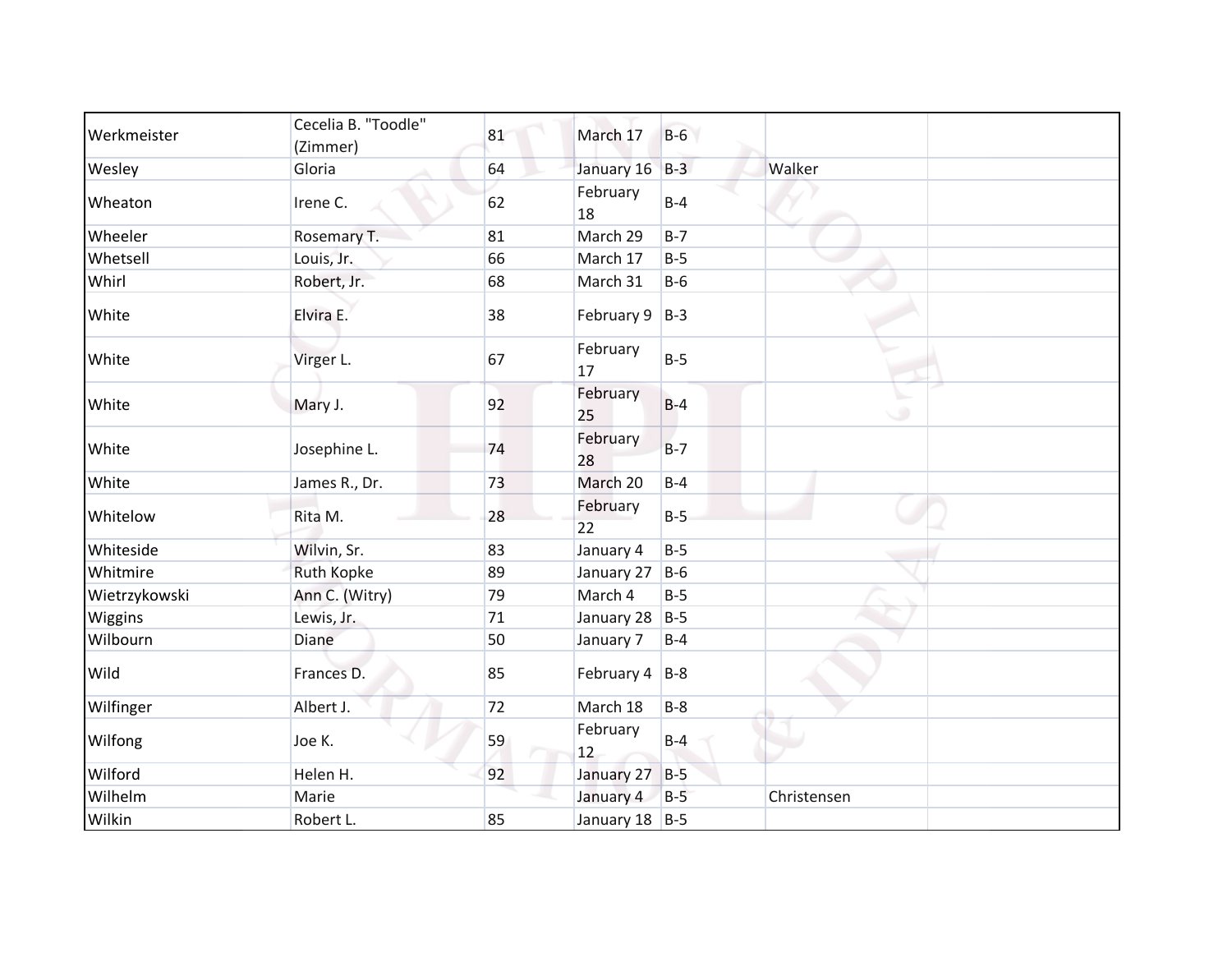| Wilkins         | Thomas M.                | 37  | March 6            | $B-4$ |                  |
|-----------------|--------------------------|-----|--------------------|-------|------------------|
| Williams        | Barbara J. "Bobbie"      | 41  | January 13         | $B-5$ | Owens            |
| <b>Williams</b> | <b>Brady</b>             | 73  | January 19 B-8     |       |                  |
| Williams        | Leroy                    | 41  | February $7$ B-7   |       |                  |
| Williams        | Geneva Rickman           | 74  | February<br>19     | $B-4$ |                  |
| Williams        | Lulu J. "Lulu Belle"     | 68  | February<br>24     | $B-5$ |                  |
| Williams        | Deloris M.               | 50  | March 6            | $B-4$ |                  |
| Williams        | John Henry, Jr.          | 50  | March 17           | $B-6$ |                  |
| <b>Williams</b> | Sophia                   | 78  | March 18           | $B-7$ |                  |
| Williams        | Dave, Sr., Rev.          | 64  | March 20           | $B-4$ |                  |
| <b>Williams</b> | William M., Rev.         | 87  | March 25           | $B-4$ | ٠                |
| Williams-Murray | Rosa                     | 100 | March 24           | $B-5$ |                  |
| Wilson          | Moses B., III "Lil Mose" | 16  | January 13 B-5     |       |                  |
| Wilson          | Jesse                    | 74  | January 22 B-5     |       |                  |
| Wilson          | Ricky L.                 | 39  | February 2 B-7     |       |                  |
| Wilson          | George E.                | 65  | February<br>10     | $B-3$ |                  |
| Wilson          | M. Sue                   | 49  | February<br>11     | $B-4$ |                  |
| Wilson          | Ralph E., Jr.            | 51  | March <sub>2</sub> | $B-6$ |                  |
| Wilson          | Marie                    | 85  | March 4            | $B-5$ |                  |
| Wilson          | Marie                    | 85  | March 5            | $B-7$ |                  |
| Wilson          | James L.                 |     | March 10           | $B-4$ |                  |
| Wilson          | Jack D.                  | 71  | March 12           | $B-5$ |                  |
| Wilson          | Marjorie K.              | 69  | March 29           | $B-6$ |                  |
| Wilt            | Maybelle M.              | 92  | March 20           | $B-4$ |                  |
| Winborn         | Curtis                   | 34  | March 5            | $B-7$ |                  |
| Winiecki        | Henry F.                 | 76  | March 6            | $B-4$ | US Flag pictured |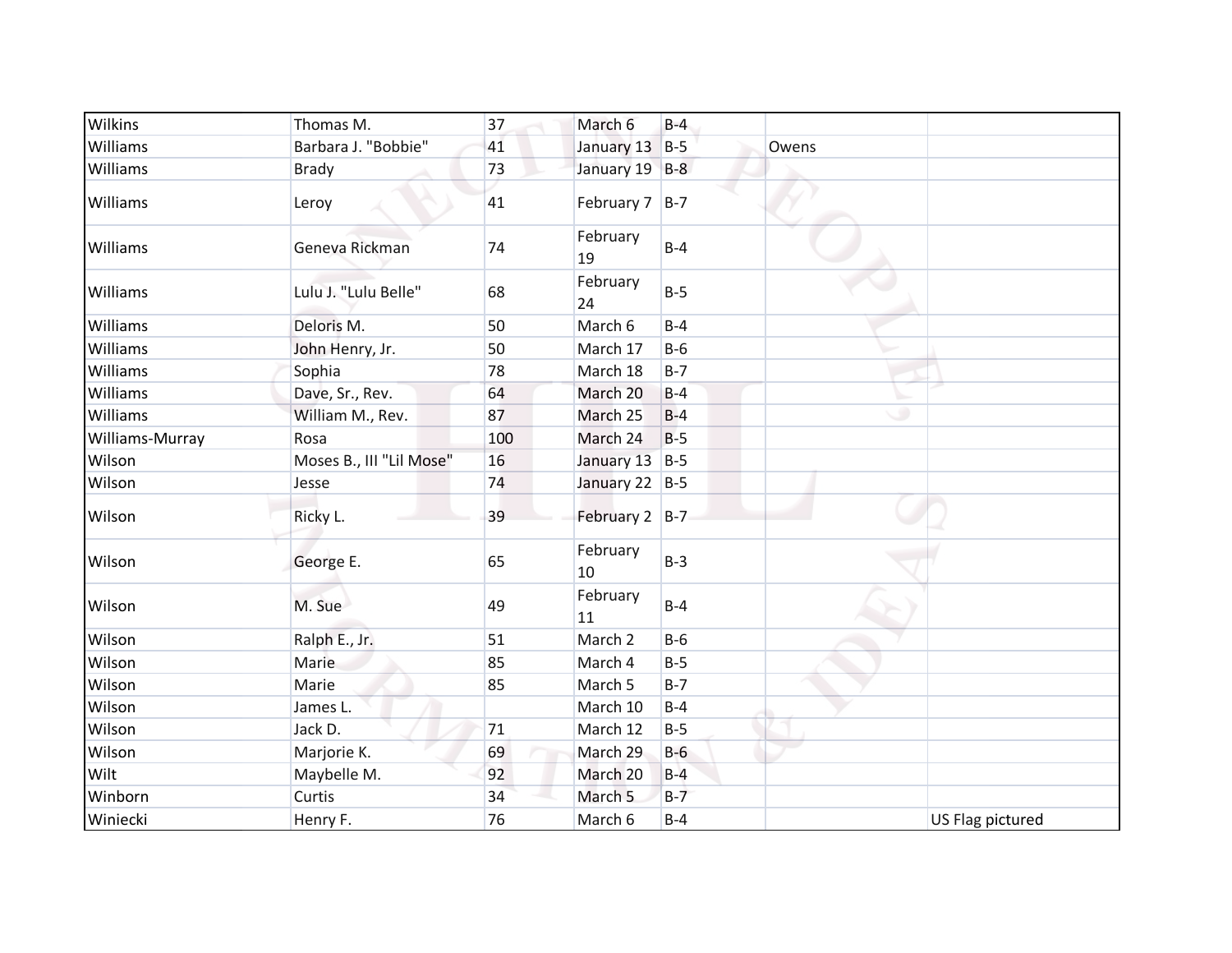| Winstead   | Arthur S.           | 54 | March 30       | $B-6$ |              |
|------------|---------------------|----|----------------|-------|--------------|
| Winsted    | Betty L.            | 49 | March 16       | $B-4$ |              |
| Winston    | Malinda L.          | 69 | January 6      | $B-5$ |              |
| Winston    | Nathaniel "Charlie" | 59 | February<br>12 | $B-3$ |              |
| Wisniewski | Leona R.            | 80 | February<br>27 | $B-3$ | Poczekaj     |
| Wisniewski | Clarence J.         | 65 | March 11       | $B-4$ |              |
| Witt       | Loubertta "Twin"    | 79 | January 20     | $C-5$ |              |
| Witt       | George F.           | 90 | February<br>14 | $B-4$ |              |
| Wojcik     | Chester J.          | 74 | March 11       | $B-5$ |              |
| Wojkovich  | Josephine V.        | 78 | March 17       | $B-5$ |              |
| Woods      | Doris B.            |    | January 20     | $B-6$ | ۰<br>Coleman |
| Woods      | Jean Goudeau        |    | February<br>18 | $B-5$ |              |
| Workman    | Robert              | 61 | February<br>15 | $B-4$ |              |
| Wothke     | Viola I.            | 81 | March 18       | $B-7$ |              |
| Wotring    | Mark                | 68 | March 19       | $B-6$ |              |
| Wozniak    | Stefanie            | 73 | March 6        | $B-4$ |              |
| Wozniak    | Rose N. (Bahun)     | 75 | March 15       | $B-4$ |              |
| Wozniak    | Walter              | 79 | March 19       | $B-5$ |              |
| Wright     | Jerry H., Sr.       | 58 | March 4        | $B-4$ |              |
| Wright     | <b>Ruth Walker</b>  | 84 | March 25       | $B-4$ |              |
| Wrolen     | <b>Betty Jean</b>   | 69 | January 27     | $B-6$ |              |
| Wronka     | Helen T.            | 81 | January 20     | $B-5$ |              |
| Wunrow     | Leonard H.          | 68 | January 5      | $B-6$ |              |
| Wychocki   | Edward A.           | 73 | January 9      | $B-5$ |              |
| Wylie      | Delbert E.          | 95 | February<br>16 | $B-3$ |              |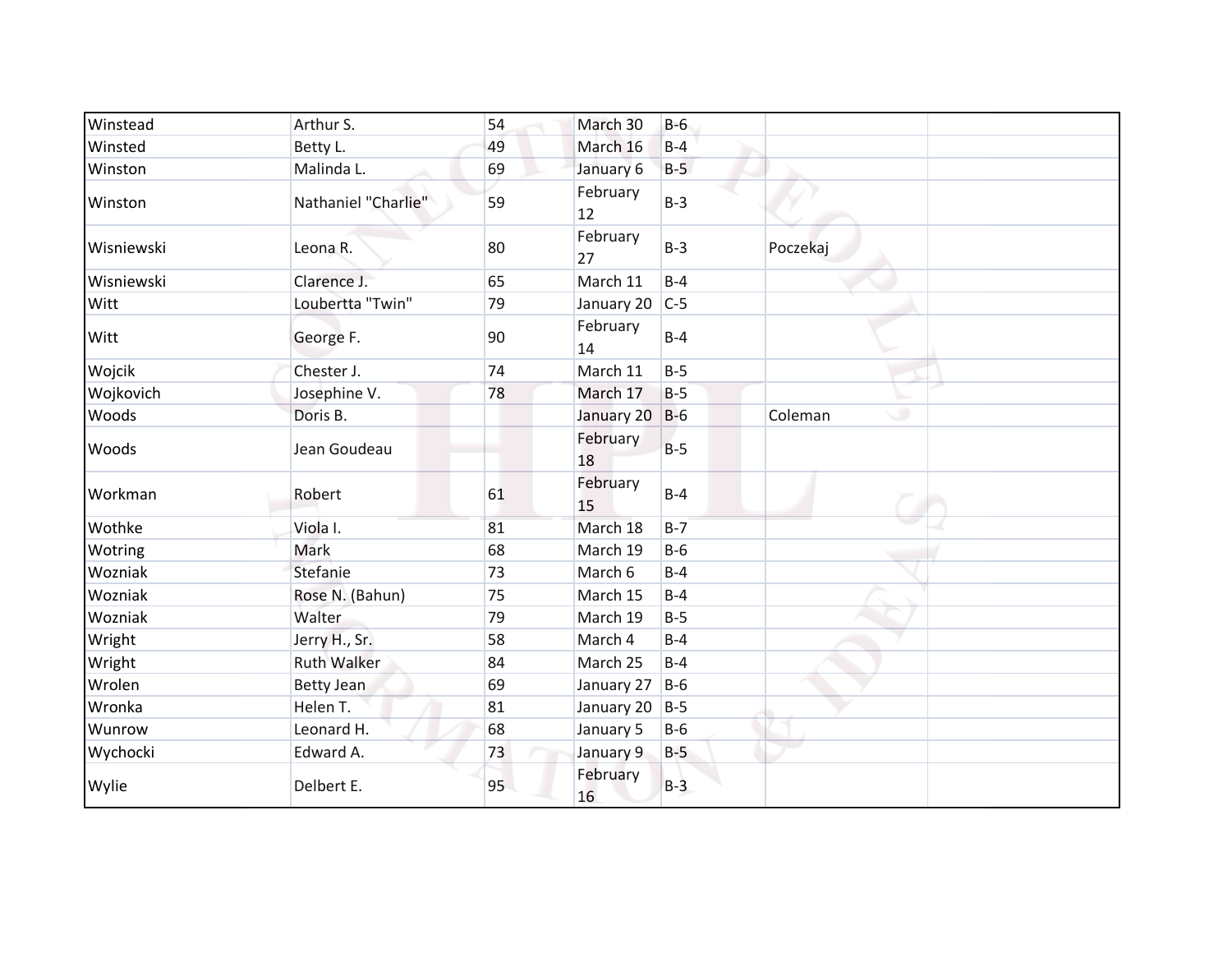| Wynn      | Kenneth D.    | 61 | February<br>28 | $B-7$ |           |                                      |
|-----------|---------------|----|----------------|-------|-----------|--------------------------------------|
| Wysock    | Ethel         | 88 | March 20       | $B-3$ |           |                                      |
| Yager     | Kenneth C. L. | 42 | February<br>24 | $B-5$ |           |                                      |
| Yancich   | Sylvia C.     | 82 | February<br>20 | $A-8$ |           |                                      |
| Yatsko    | Mary P.       | 70 | February<br>20 | $A-8$ |           | Bakovich                             |
| Yeager    | Ernest C.     | 91 | January 5      | $B-6$ |           |                                      |
| Yelachich | Sandra        | 40 | February<br>12 | $A-1$ |           | See articles pages A-1, A-6<br>& A-9 |
| Yelachich | Michelle      | 20 | February<br>14 | $B-3$ | ی         |                                      |
| Yelachich | Michelle L.   | 20 | February<br>16 | $B-3$ |           |                                      |
| Yelachich | Sandy         | 41 | February<br>16 | $B-3$ | Armato    |                                      |
| Yocum     | Roland W.     | 60 | February<br>13 | $B-3$ |           |                                      |
| Young     | Ivry          | 68 | January 25     | $B-4$ |           |                                      |
| Yurkus    | Joseph        | 69 | January 9      | $B-5$ |           | US Flag pictured                     |
| Zagrocki  | Caroline      | 77 | February 4     | $B-7$ | Bajkowski |                                      |
| Zagrovich | Ann E.        | 70 | March 4        | $B-5$ |           |                                      |
| Zaikis    | Frank G.      | 74 | March 30       | $B-7$ |           | US Flag pictured                     |
| Zaleta    | Eleonar H.    | 86 | March 20       | $B-3$ |           |                                      |
| Zarych    | Joseph, Sr.   | 74 | February<br>16 | $B-3$ |           |                                      |
| Zatkovich | Michael       | 91 | March 1        | $B-5$ |           |                                      |
| Zattera   | Antonia       | 69 | January 27 B-6 |       |           |                                      |